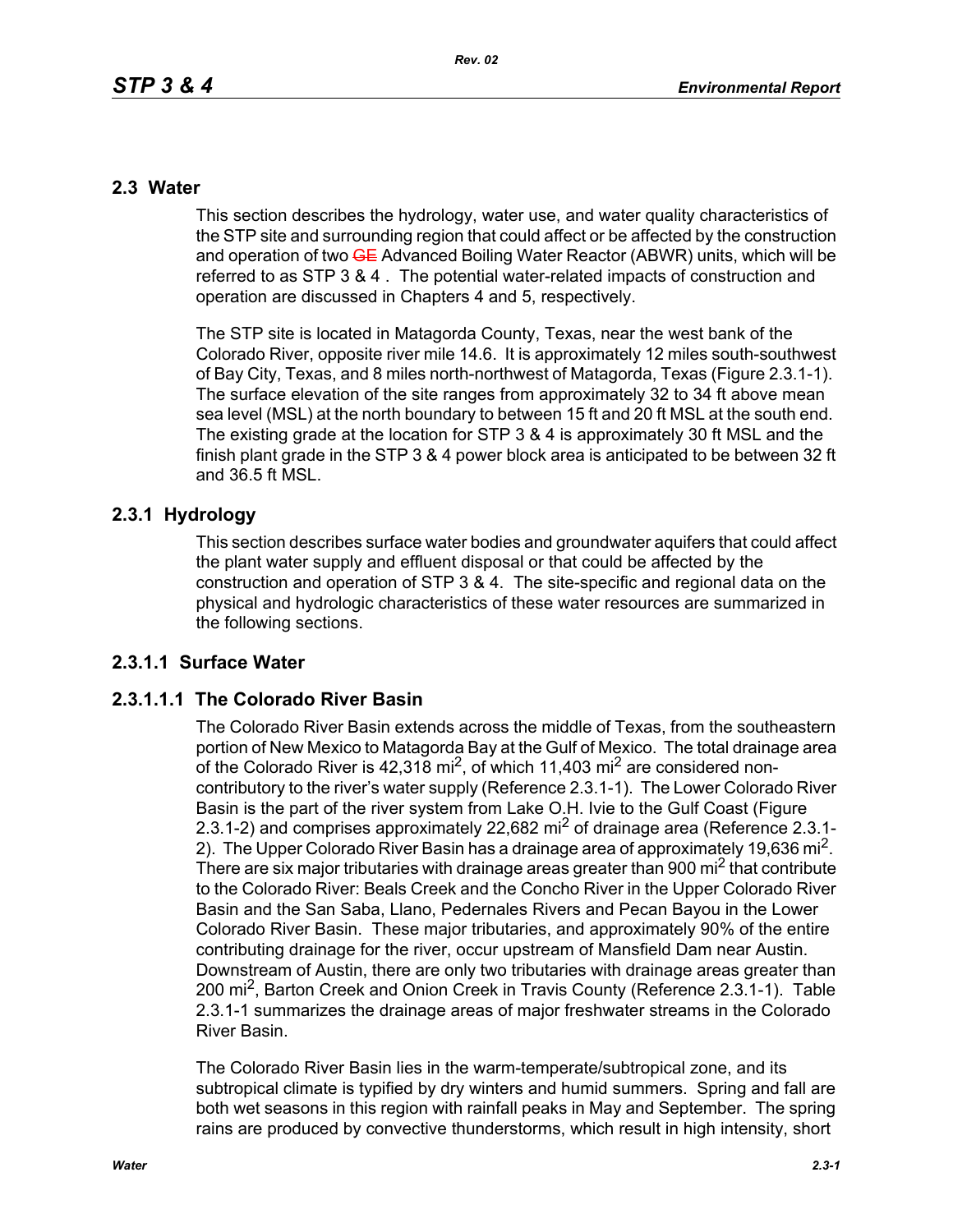duration precipitation events with rapid runoff. The fall rains are primarily governed by tropical storms and hurricanes that originate in the Caribbean Sea or the Gulf of Mexico. These rains pose flooding risks to the Gulf Coast from Louisiana to Mexico. The spatial rainfall distribution in this region varies from an annual amount of 44 inches at the coast to 24 inches in the northwestern portion of the region (Reference 2.3.1-1). The Colorado River Basin is located in a semi-arid region, and its hydrologic characteristics are closely linked to the weather in this area, which has been described as a "continuous drought periodically interrupted by floods" (Reference 2.3.1-3).

Stream flow gauging data collected in the Colorado River since the early 1900s show that there has been a major drought in almost every decade of the twentieth century, with severe droughts occurring every 20 to 40 years. Major droughts in the basin cause stock ponds and small reservoirs to go dry and large reservoirs, such as Lake Travis, to significantly drop their storage levels, to as much as one third of their storage capacity. During the 30-year time period from 1941 to 1970, there were three major statewide droughts; from 1947 to 1948, from 1950 to 1957, and from 1960 to 1967. The most severe of these droughts occurred from 1950 to 1957, when 94% of the counties in the state were declared disaster areas (Reference 2.3.1-1).

A drought cycle is often followed by one or more flooding events. Due to very limited vegetative cover, rocky terrain, and steep channels, runoff in the Upper Colorado River Basin is high and rapid, producing fast moving and high-peak floods. The terrain in the Lower Colorado River Basin is flatter with greater vegetative cover and wider floodplains, which reduces the velocity of floods. The Hill Country watershed of the Lower Colorado River has been characterized as "Flash Flood Alley," meaning that the Lower Colorado River Basin is one of the regions that are most prone to flash flood damage. The susceptibility to flash flooding occurs because the thin soils and steep slopes in the Upper Colorado River Basin promote rapid runoff from the watershed during heavy rain events. Also, the large drainage area of the Hill Country watershed can contribute runoff from hundreds of miles away, transforming heavy rains into flood waters with destructive potential. More than 80 floods have been recorded in this region since the mid-1800s. During these events, water levels exceed the river flood stage and inundate dry lands. The most intense localized flash flood in the Lower Colorado region in recent history occurred in May 1981 in Austin (Reference 2.3.1-1).

Major reservoirs in the Colorado River Basin are summarized in Table 2.3.1-2 (Reference 2.3.1-4 sorted in order of descending storage capacity. The locations of some major dams are shown in Figure 2.3.1-3. Because of the high risk of flooding in the Lower Colorado River Basin, a system of dams and reservoirs has been developed along the river primarily to manage floodwaters, and to conserve and convey water supplies. The Lower Colorado River Authority (LCRA) operates six dams on the Lower Colorado River: Buchanan, Roy Inks, Alvin Wirtz, Max Starcke, Mansfield, and Tom Miller (Figure 2.3.1-4). These dams form the six Highland Lakes; Buchanan, Inks, LBJ, Marble Falls, Travis, and Austin (Reference 2.3.1-5).

Approximately 28 miles upstream from Austin is Mansfield Dam, which forms Lake Travis, the largest reservoir on the Colorado River. Mansfield Dam is the most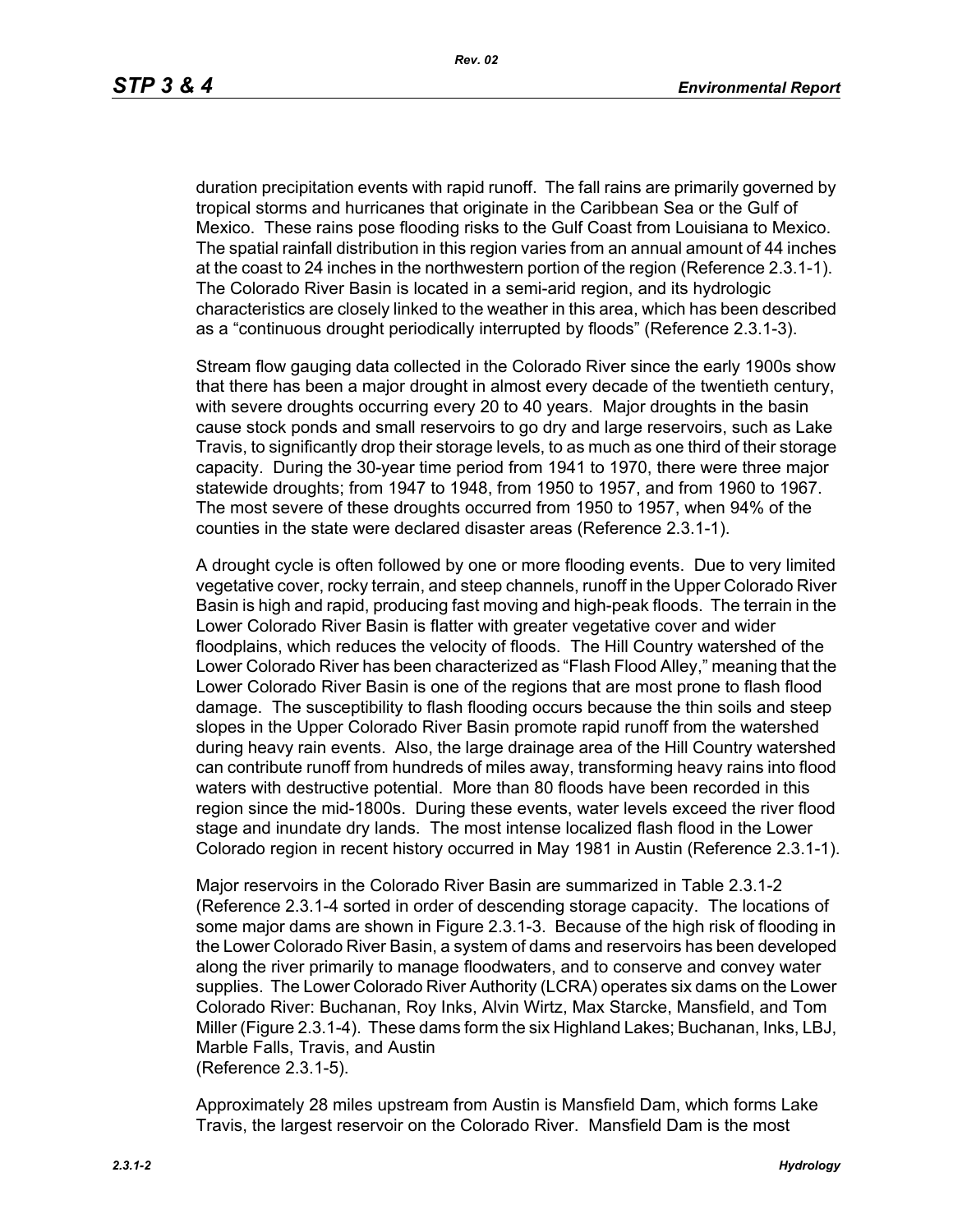downstream existing major control structure on the Colorado River. With the completion of the Simon Freese Dam in 1989, normal flows and flood flows in the Colorado River upstream of Mansfield Dam are regulated by a total of 27 major reservoirs, which includes Lake Travis, with Mansfield Dam providing most of the floodwater storage capacity and precludes short-duration flow fluctuation downstream.

The storage capacities of the remaining upstream reservoirs are relatively small compared to Lake Travis and Lake Buchanan formed by the Buchanan Dam, and are of lesser importance to flood control. Tom Miller Dam at Austin, downstream of Lake Travis, impounds a portion of the Colorado River known as Lake Austin, but because of the small storage capacity of its reservoir, it affords no major control of flood flows.

Lake Travis and Lake Buchanan also serve as water supply reservoirs. With a combined capacity of approximately 4.2 million acre-feet, they store water for communities, industry, and aquatic life along the river, and they supply irrigation water for the agricultural industry near the Gulf Coast.

The Lower Colorado River near the STP site has a relatively shallow gradient and broad floodplain. The average gradient of the river downstream of Austin varies from 1.0 ft/mile to 2.1 ft/mile. The main channel of the Colorado River has the capacity to contain flows ranging from a 6-year to a 21-year return interval from Austin to the Gulf of Mexico. Thus, in any given year there is a 5 to 16% chance that river flows will encroach upon the floodplains. The Lower Colorado River floodplain below Columbus varies from 4 to 8 miles in width with side slopes averaging between 0.009% and 0.028%. In this area, no discernible valley exists, and the floodwaters can spill over beyond the basin divide causing interbasin spillage. As mentioned above, the susceptibility of the Lower Colorado River area to the flash flooding results from regional weather patterns and its geographic proximity to the Gulf of Mexico, which induces very high intensity rainfalls frequently in the summer. Historically, the most severe floods often occurred in May to September as a result of high rainfall intensities (Reference 2.3.1-3), and the area of floodplain extends correspondingly. As the dry season approaches, some floodplains will shrink or even dry up completely.

Table 2.3.1-3 presents pertinent data for seven U.S. Geological Survey (USGS) maintained stream-flow gauge stations downstream of the Mansfield Dam, including location, drainage area, mean, maximum, and minimum average annual flow for the period of record. The locations of these gauges are shown on Figure 2.3.1-5 (Reference 2.3.1-6). The Bay City streamflow gauging station (Gauge 08162500) is the nearest to the STP site, being located approximately 16 miles upstream of the STP site, approximately 2.8 miles west of Bay City, at river mile 32.5 on the Colorado River. Records of water elevation at this station have been collected since the gauge was installed in April 1948. Based on the historical data for the water years 1948 to 2004, the maximum annual average stream flow at this station is 14,270 cubic feet per second (cfs), the minimum annual average flow is 375 cfs, and the mean annual average flow is approximately 2628 cfs.

In order to facilitate the evaluation of the water supply characteristics at the STP site, a number of flow data statistics are presented for the Colorado River at Bay City. Table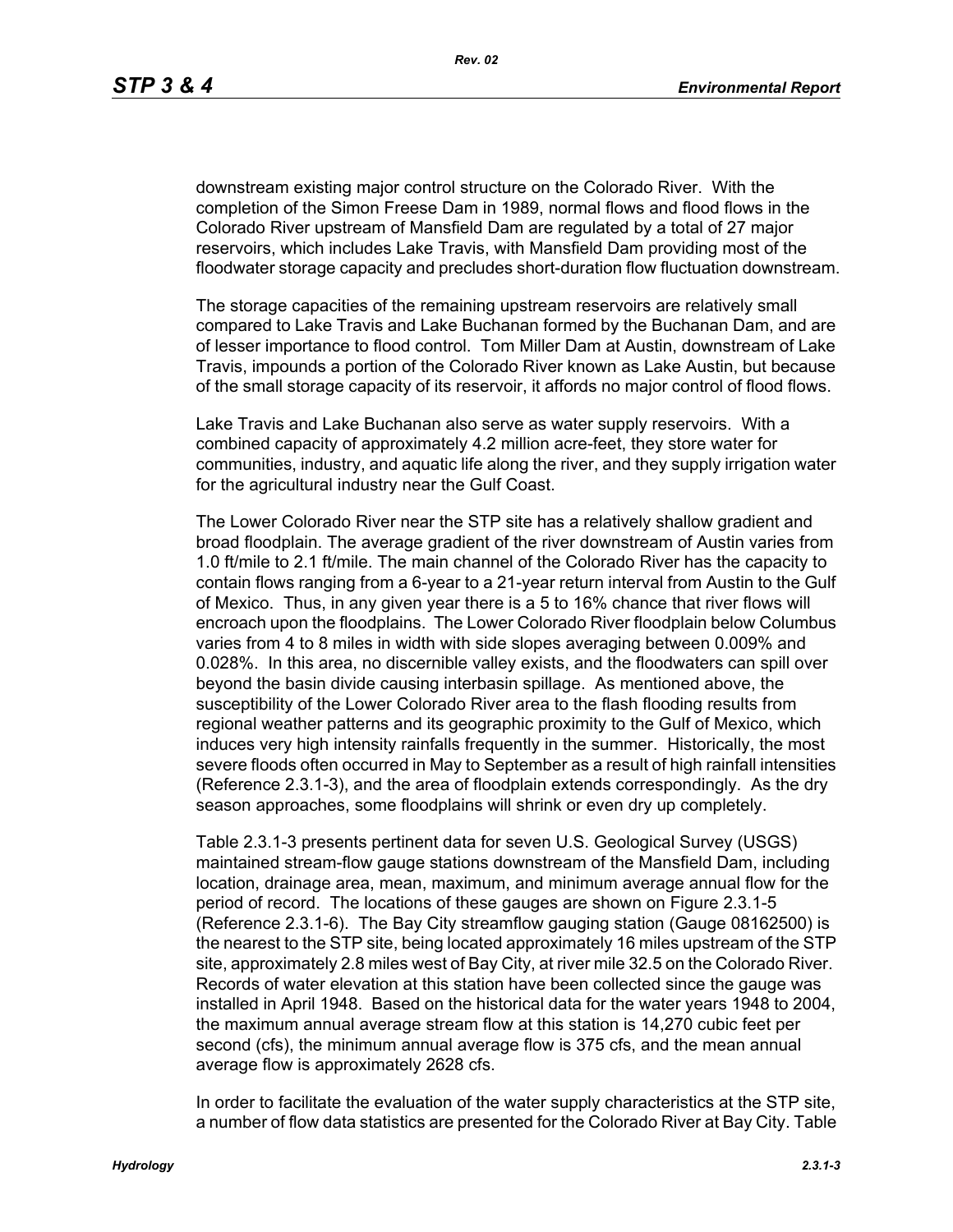2.3.1-4 presents the mean daily flow rate for each day of the May 1948 to September 2006 period of record (Reference 2.3.1-7). Table 2.3.1-5 presents the mean monthly flow rate for the same period of record (Reference 2.3.1-7). Table 2.3.1-6 gives the minimum daily flow and Table 2.3.1-7 gives the maximum daily flow for each month of the period of record.

Table 2.3.1-8 presents the flood frequency distribution for the Colorado River at Wharton for regulated conditions estimated in Reference 2.3.1-8, Chapter 4: "The basis for the regulated peak discharge frequency curves are the regulated daily flows for the period of record generated by a reservoir system regulation model that takes into account the current system of reservoirs, conservation pool demands and the flood control regulation rules" (Reference 2.3.1-9, Chapter 2, page 1).

Table 2.3.1-9 presents the minimum daily flow at Bay City for the years 1948 to 2006. Table 2.3.1-10 presents the 7-day minimum flow for the same period based on data from Reference 2.3.1-10. The minimum 7-day flow for the period 1948 to 2006 is approximately 0.5 cfs. The minimum daily and minimum 7-day low flows for the years 1948-2006 are also shown in Figure 2.3.1-6. Plotting the low flow data using the Weibull plotting position formula on normal distribution paper and fitting a straight line through the data, the 7-day low flow with a 10-year return period was estimated to be 4.3 cfs.

## **2.3.1.1.2 Local Hydrologic Features**

A major feature of the site is the Main Cooling Reservoir (MCR), which is formed by a 12.4-mile-long earthfill embankment constructed above the natural ground surface. The MCR was developed solely for the industrial use of dissipating heat from STP units as an engineered cooling pond. The MCR has a surface area of 7000 acres with a normal maximum operating level of El. 49 ft MSL (Reference 2.3.1-9). The MCR makeup water is withdrawn from the Colorado River adjacent to the site, and provides reservoir storage to account for dry periods during the year. A smaller separate cooling pond, referred to as the Essential Cooling Pond (ECP), serves as the Ultimate Heat Sink (UHS) for STP 1 & 2. The surface area of the ECP is 46 acres.

The MCR was originally sized for four nuclear units similar in size to the existing two units. Therefore, there will be no significant changes to the existing MCR due to the construction of new units, except the addition, on the north dike, of the STP 3 & 4 Circulating Water (CW) pump intake and the STP 3 & 4 outfall west of the existing STP 1 & 2 outfall. To maintain sufficient MCR water inventory to offset evaporation, seepage and blowdown, STP is entitled to divert 55% of the river flow in excess of 300 cfs at the Reservoir Makeup Pumping Facility (RMPF) as MCR makeup, with the annual flow diversion in any given year limited to 102,000 acre-ft (Reference 2.3.1-11). In the event of a repeat of the Lower Colorado River's Drought of Record (DOR) from 1947 to 1957, the LCRA would be required, by contract, to make available an additional 40,000 acre-ft per year of firm water. This firm water will be made available, without restriction on river flow, for MCR makeup when the water level in MCR is below 35 ft MSL. These arrangements are expected to be adequate to maintain sufficient water in the MCR for continuous operation of all four units. This assessment is also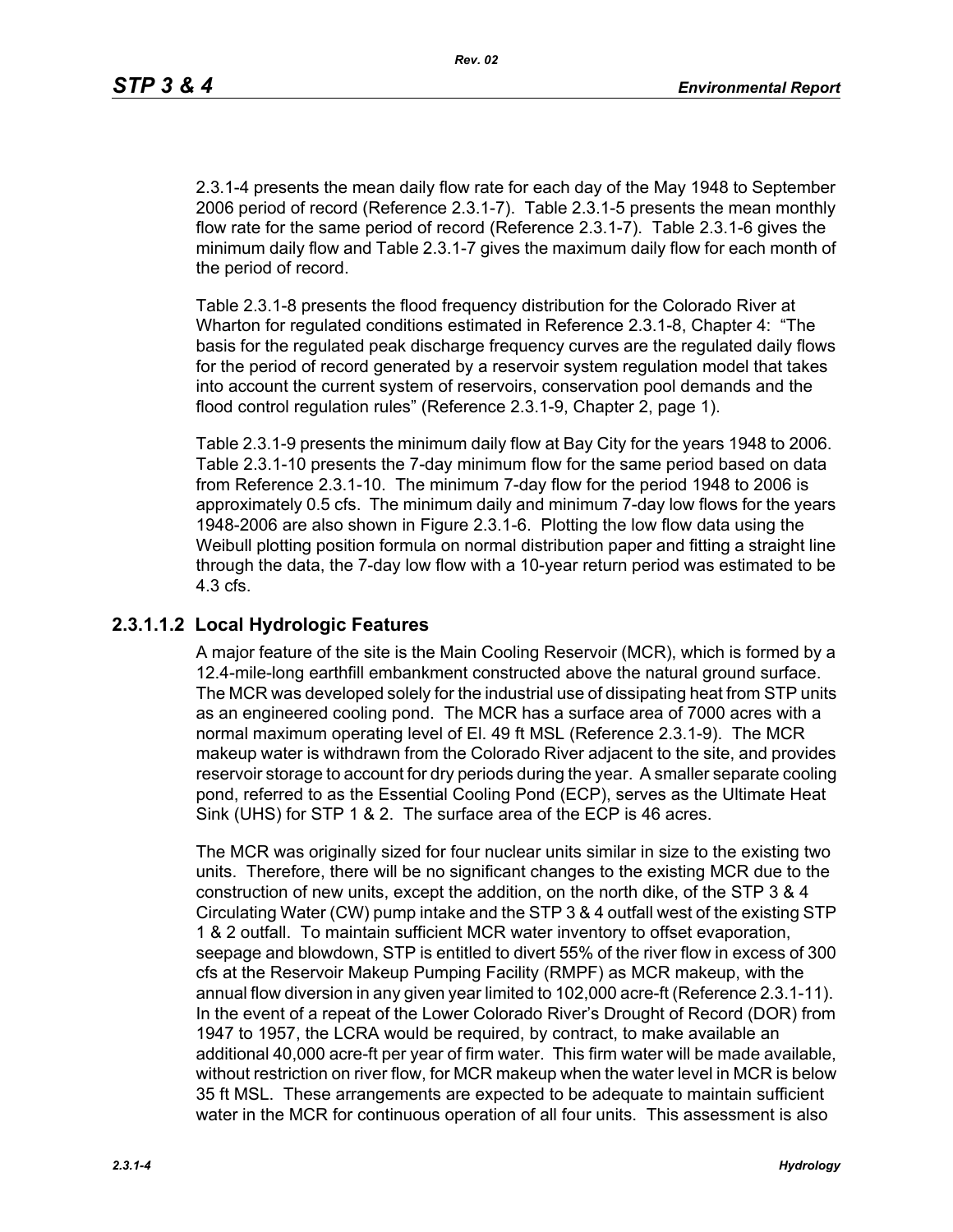$\mathbf I$ 

supported by the water management plan for the Lower Colorado River (Reference 2.3.1-12).

A significant hydrologic feature near the STP site is Little Robbins Slough. It is an intermittent stream located 9 miles northwest of Matagorda in southwestern Matagorda County and runs south for 6.5 miles to the point where it joins Robbins Slough, a brackish marsh, which meanders for four more miles to the Gulf Intracoastal Waterway (GIWW). During the construction of the MCR for STP 1 & 2, the water course of Little Robbins Slough within the boundary of the STP site was relocated to a channel on the west side of the west embankment of the reservoir, and rejoined its natural course approximately one mile east of the southwest corner of the MCR.

The Design-Basis Flood (DBF) for STP 3 & 4 is based on the potential breach of the dike containing the MCR. The DBF elevation is 47.648.5 ft MSL.

### **2.3.1.1.3 Adjacent Drainage Basins**

To the west of the Lower Colorado River Basin is the Colorado-Lavaca River Basin, shown on Figure 2.3.1-7. This basin includes the Tres Palacios River, which is not tributary to either of those rivers. The Colorado-Lavaca River Basin drains into Tres Palacios Bay, northwest of Matagorda Bay. In the event of inter-basin spillage, flood waters from the Colorado River Basin flow into Caney Creek near Wharton, as in the case of the 1913 flood, into the San Bernard Coastal Basin on the east edge of the Colorado River Basin, or into the Colorado-Lavaca River Basin to the west.

### **2.3.1.1.4 Wetlands**

The STP site is located in the mid-coast region of the Gulf-Atlantic Coastal Flats, which are characterized by large bay and estuary systems supplied by freshwater inflow from rivers and covered with extensive coastal prairies inland (Figure 2.3.1-8, Reference 2.3.1-13). A study conducted by the Texas General Land Office determined that wetlands and aquatic habitats on Matagorda Island, Matagorda Peninsula, and Colorado River delta are dominated by estuarine emergent wetlands (salt and brackish marshes), which represent 67% of the vegetated wetland and aquatic classes in this area (Reference 2.3.1-14). Among other mapped classes, seagrass beds are most abundant, followed by tidal flats, Gulf beaches, palustrine marshes, and mangroves.

Wetlands in the vicinity of the STP site are mainly associated with the Colorado River and its tributaries. Wetlands within a 6 mile radius of the site are delineated on Figure 2.3.1-9. Wetland inventory data was provided by the U.S. Fish and Wildlife Service (Reference 2.3.1-15). Freshwater emergent wetlands have been identified as the predominant class in this region, encompassing an area of approximately 262 acres in a 6-mile radius from the STP site. Other wetland types found in this region include freshwater forested/shrub wetland and freshwater pond, which cover areas of 13 acres and 1 acre, respectively in the same radius from the site (See Section 2.4). Because wetlands near the site are primarily classified as freshwater types, the area of wetlands covered by water generally reduces in the dry season and expands in the wet season.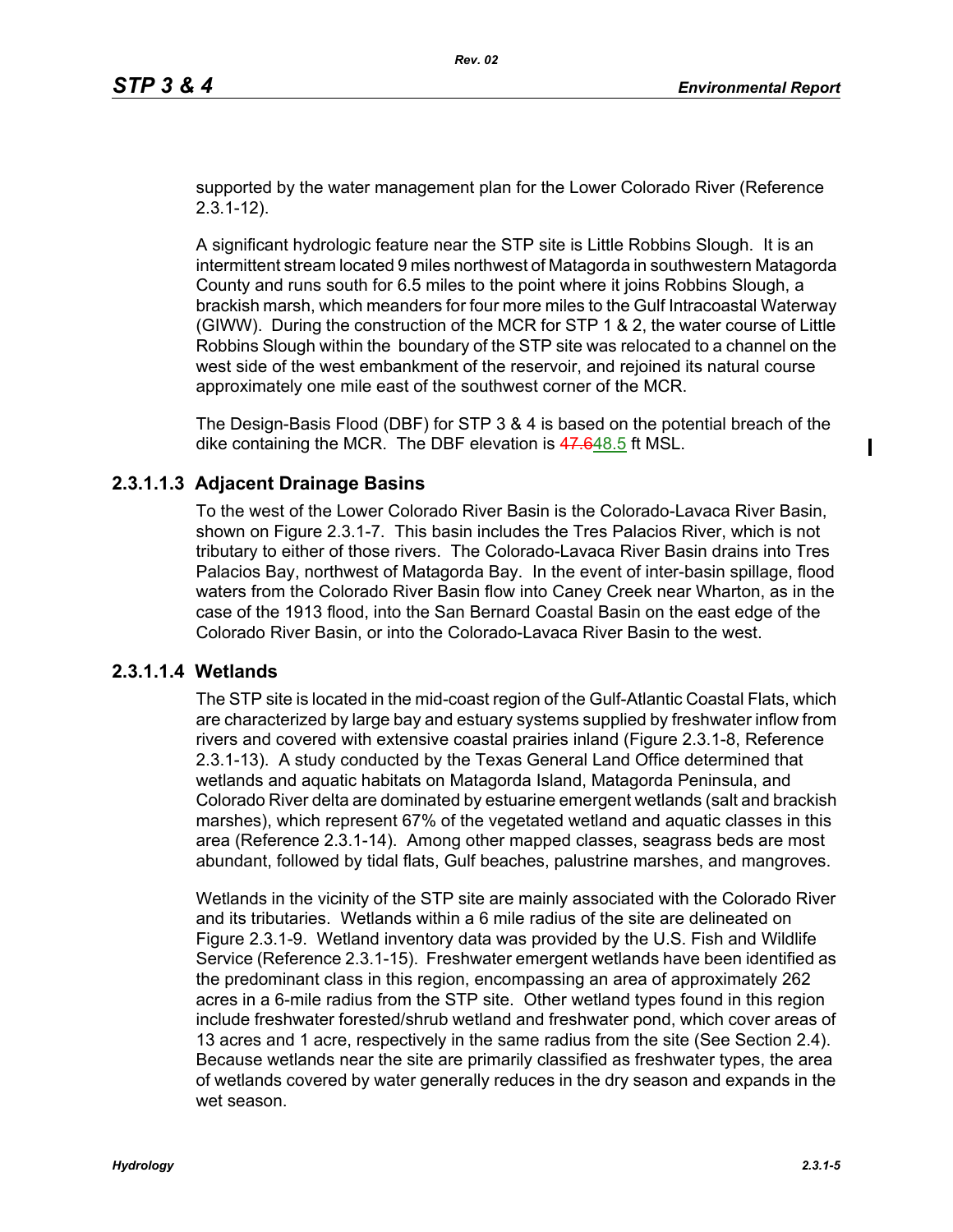# **2.3.1.1.5 Erosion and Sedimentation**

Most of the sediment data for the Colorado River have been collected from two USGS daily suspended sediment stations; one near San Saba at river mile 474.3 and the other at the eastern edge of Columbus at river mile 135.1. Because the Columbus gauging station is the closest to the STP site, its sediment records were examined to characterize the suspended sediment loads for the Colorado River. Figure 2.3.1-10 shows in histogram form the annual sediment load based on data collected at this station from March 1957 to September 1973 (Reference 2.3.1-16). Each bar of the histogram is divided into the suspended load discharged in 1% of the year (3.65 days), 10% of the year (36.5 days), and the rest of the year. These frequencies are generated by ranking the sediment load for each day of the year. The data summarized in Figure 2.3.1-10 indicate that the annual sediment load at the Columbus gauging station has declined over time. This decline is likely associated with the creation of impoundments over the same period, which serve as sediment traps in the Colorado River Basin. The data also indicate that major fractions (80-90%) of the total sediment load in individual years are produced by infrequent large storms.

No bed load sediment transport measurements have been reported for any reach of the Colorado River and cannot be easily estimated as a fraction of the suspended load because the portion of sediment that moves as bed load varies widely between rivers and on the same river over time (Reference 2.3.1-17). However, to get an order of magnitude estimate, the globally averaged ratio of suspended load to bed load sediment flux for rivers of 9:1, reported in Reference 2.3.1-18 can be used.

## **2.3.1.1.6 Shore Regions**

The STP site is located 10.5 miles inland from Matagorda Bay and 16.9 miles inland from the Gulf of Mexico. It is approximately 75 miles from the Continental Shelf. The shoreline of Matagorda Peninsula along the Gulf of Mexico changes constantly, retreating landward or advancing seaward as the result of a combination of hydrologic and meteorological processes, climatic factors as well as engineering activities.

Matagorda Peninsula is a classic microtidal, wave-dominated coast with a mean diurnal tide range of approximately 2.1 ft. An evaluation of 20 years of data shows that the mean significant wave height near the Colorado River entrance is approximately 3.3 ft, with a variation of 1.3 ft during the year (Reference 2.3.1-19). This shore region is also greatly affected by waves generated by tropical storms and hurricanes.

The hydrologic features of the shore region are also altered by a series of engineering interventions. After the removal of a log jam on the Colorado River in 1929, a channel was dredged across the Matagorda Peninsula to allow the river to directly discharge to the Gulf of Mexico in 1936. In the 1990s, the U.S. Army Corps of Engineers (USACE) constructed jetties on each side of the river entrance and dredged an entrance channel. In 1993, USACE constructed a diversion channel that directs the flow of the Colorado River into East Matagorda Bay. The former river channel is now a navigation channel connected to the GIWW.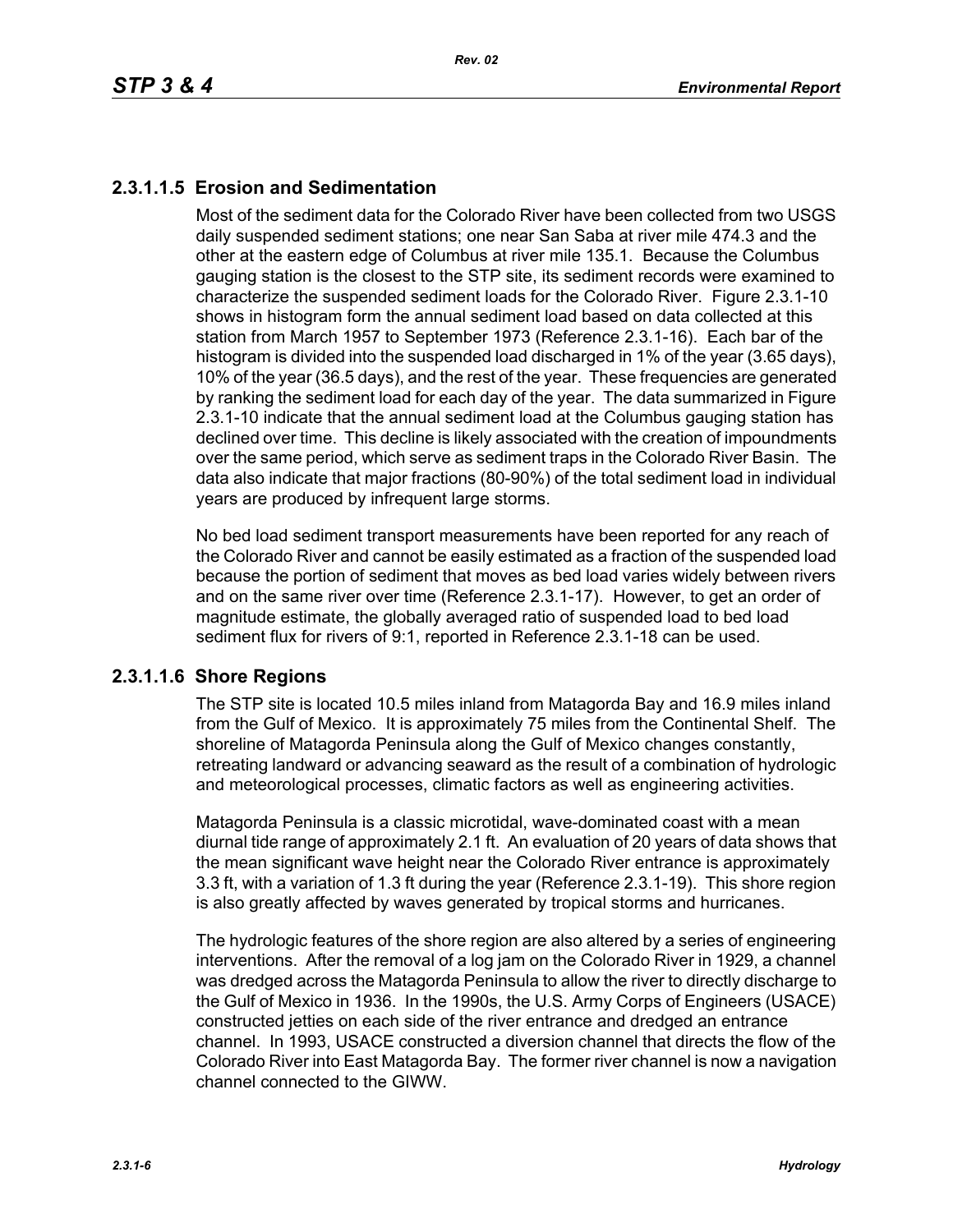*Rev. 02*

Studies conducted recently to calculate the average annual rate of shoreline changes show that the shoreline segment of Matagorda Peninsula 1.6 miles southwest of the Colorado River is retreating at a rate of 1.6 to 6.4 ft/yr (Reference 2.3.1-19). Up north toward the mouth of the Colorado River, the shoreline displays long-term advance, which is related to the sediment supplies from the river, sand bypassing across the entrance jetties, and wave sheltering by the jetties (Reference 2.3.1-19). The shoreline northeast of the Colorado River is relatively stable and shows slight longterm advance in an area 8 miles to the northeast of the river mouth (Reference 2.3.1- 19).

# **2.3.1.1.7 Hydrologic Characteristics of the Intake Structure Area**

STP 3 & 4 will use the MCR for normal plant cooling. The Colorado River is the source of water to make up water losses in the MCR due to evaporation and seepage. For this purpose, STP 3 & 4 will use the existing RMPF on the Colorado River.

Makeup water demands are described in Section 3.3, while the RMPF is discussed in Section 3.4. Based on the dimensions of the RMPF, the total length of the intake is 406 ft, and the depth below normal water surface elevation in front of the intake is 10 ft. The Figure 2.3.1-11 shows a cross section of the Colorado River channel near the RMPF. As can be seen in the figure, the bottom of the river channel is at elevation approximately -14 ft NAVD88. NAVD 88, North America Vertical Datum 88, is the new vertical (elevation) reference system adopted in North America. It is adjusted based on field work prior to 1929 as well as surveys as recent as 1988. Based on the makeup demands described in Section 3.3 and dimensions of the intake presented in Section 3.4, the average water velocity in front of the intake for maximum flow conditions (1200 cfs) would be approximately 0.3 ft/s considering a cross section of approximately 4060 ft<sup>2</sup>.

## **2.3.1.2 Groundwater Resources**

The regional and site-specific data on the physical and hydrologic characteristics of the groundwater resources are summarized in this section to provide the basic data for an evaluation of impacts on the aquifers of the area.

The STP site covers an area of approximately 12,220 acres and is located on the coastal plain of southeastern Texas in Matagorda County (Reference 2.3.1-9). The STP site lies approximately 10 mi north of Matagorda Bay. Nearby communities include Palacios, approximately 10 mi to the southwest, and Bay City, approximately 12 mi to the northeast (Figure 2.3.1-12). The closest major metropolitan center is Houston, approximately 90 mi to the northeast.

The 7000-acre MCR is the predominant feature at the STP site, as shown in Figure 2.3.1-13. The MCR is fully enclosed with a compacted earth embankment and encompasses most of the southern and central portions of the site. The existing STP 1 & 2 facilities are located just outside of the MCR northern embankment. Further north of the embankment and to the northwest of STP 1 & 2 is the proposed area for STP 3 & 4.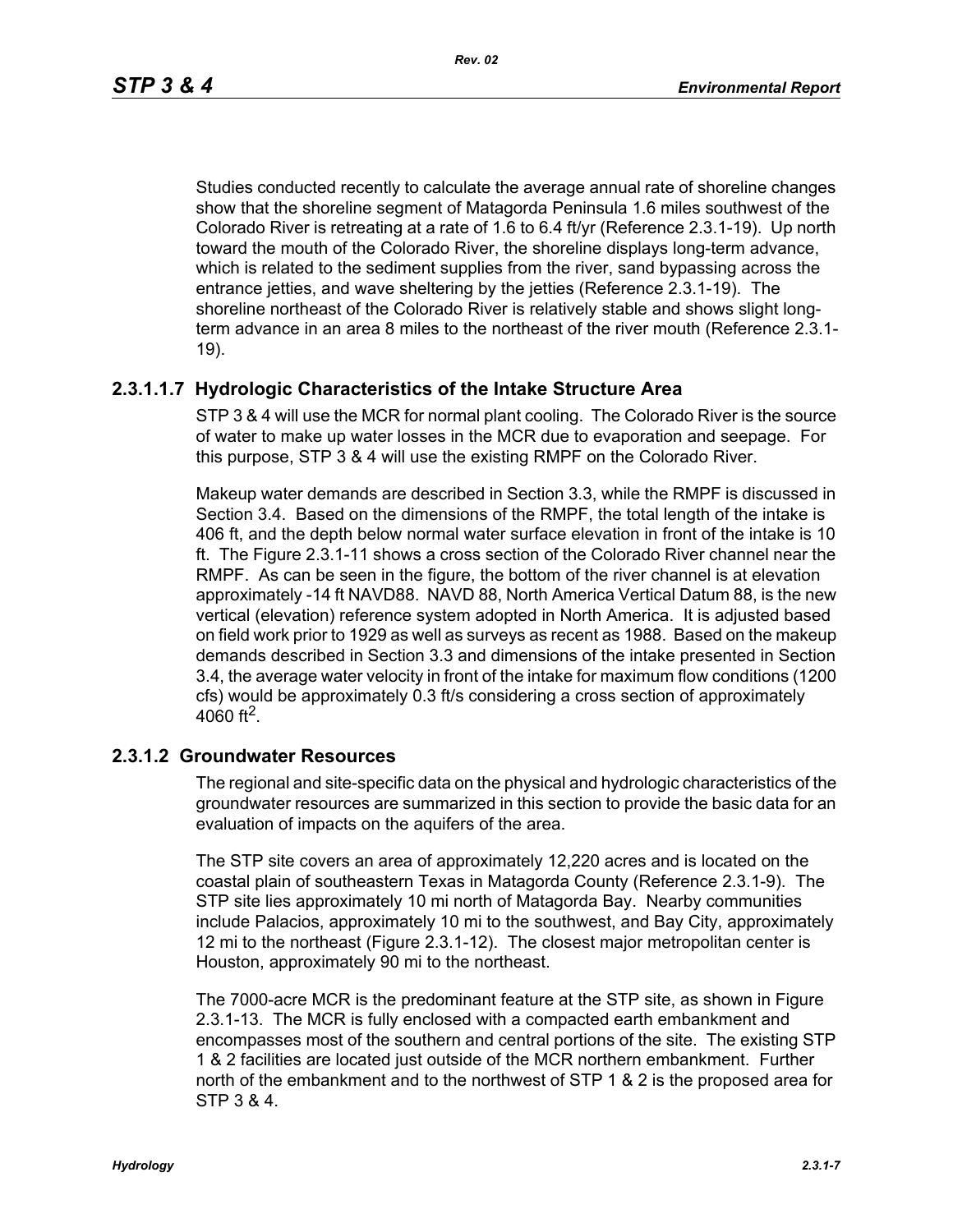The STP site, in general, has less than 15 ft of natural relief in the 4.5 mi distance from the northern to southern boundary. The northern section is at an elevation of approximately 30 ft MSL. The southeastern section is at an elevation of approximately 15 ft above MSL. The Colorado River flows along the southeastern site boundary. There are also several unnamed drainages in the site boundaries, one of which feeds Kelly Lake.

## **2.3.1.2.1 Hydrogeologic Setting**

The STP site lies in the Gulf Coastal Plains physiographic province in the Coastal Prairies sub-province, which extends as a broad band parallel to the Texas Gulf Coast, as shown in Figure 2.3.1-14 (Reference 2.3.1-20). The Coastal Prairies sub-province is characterized by relatively flat topography with land elevation ranging from sea level along the coast to 300 ft above sea level along the northern and western boundaries. The geologic materials underlying the Coastal Prairies sub-province consist of deltaic deposits.

The STP site is underlain by a thick wedge of southeasterly dipping, sedimentary deposits of Holocene through Oligocene age. The site overlies what has been referred to as the Coastal Lowlands Aquifer System (Figure 2.3.1-15). This aquifer system contains numerous local aquifers in a thick sequence of mostly unconsolidated Coastal Plain sediments of alternating and interfingering beds of clay, silt, sand, and gravel. The sediments reach thicknesses of thousands of feet and contain groundwater that ranges from fresh to saline. Large amounts of groundwater are withdrawn from the aquifer system for municipal, industrial, and irrigation needs (Reference 2.3.1-21).

The lithology of the aquifer system reflects three depositional environments: continental (alluvial plain), transitional (delta, lagoon, and beach), and marine (continental shelf). The depositional basin thickens towards the Gulf of Mexico, resulting in a wedge-shaped configuration of hydrogeologic units. Numerous oscillations of ancient shorelines resulted in a complex, overlapping mixture of sand, silt, and clay (Reference 2.3.1-21).

As part of the USGS Regional Aquifer-System Analysis (RASA) program, the Coastal Lowlands Aquifer System was subdivided into five permeable zones and two confining units. The term "Gulf Coast Aquifer" is generally used in Texas to describe the Coastal Lowlands Aquifer System. A comparison of the USGS aquifer system nomenclature to that used in Texas is shown in Figure 2.3.1-16. A cross-sectional representation is shown in Figure 2.3.1-17 (Reference 2.3.1-21).

The Texas nomenclature is used to describe the Gulf Coast Aquifer beneath the site. The hydrogeologic units commonly used to describe the aquifer system (from shallow to deep) are as follows (Figure 2.3.1-16):

- **Exercise Chicot Aquifer**
- **Evangeline Aquifer**
- Burkeville Confining Unit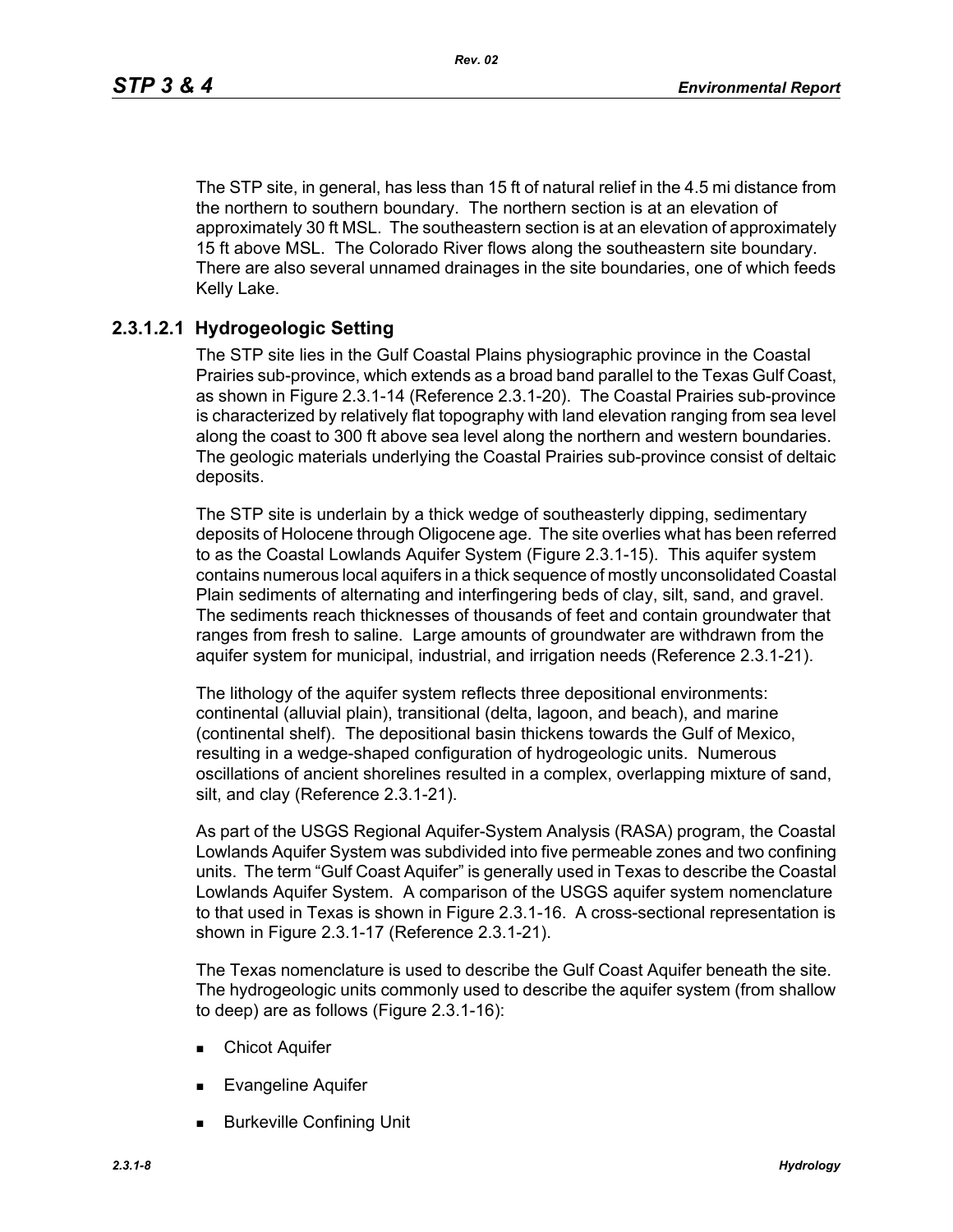- **Jasper Aquifer**
- Catahoula Confining Unit (restricted to where present in the Jasper Aquifer)
- Vicksburg-Jackson Confining Unit

The base of the Gulf Coast Aquifer is identified as either its contact with the top of the Vicksburg-Jackson Confining Unit or the approximate depth where groundwater has a total dissolved solids concentration of more than 10,000 milligrams per liter (mg/l). The aquifer system is recharged by the infiltration of precipitation that falls on aquifer outcrop areas in the northern and western portion of the province. Discharge occurs by evapotranspiration, loss of water to streams and rivers as base flow, upward leakage to shallow aquifers in low lying coastal areas or to the Gulf of Mexico, and pumping.

With the exception of the shallow zones in the vicinity of the outcrops, the water in the Gulf Coast Aquifer is under confined conditions. In the shallow zones, the specific yield for sandy deposits generally ranges between 10 and 30%. For the confined aquifer, the storage coefficient is estimated to range between 1 x  $10^{-4}$  and 1 x  $10^{-3}$ . The productivity of the aquifer system is directly related to the thickness of the sands in the aquifer system that contain freshwater. The aggregated sand thickness ranges from 0 ft at the up dip limit of the aquifer system to as much as 2000 ft in the east. Estimated values of transmissivity are reported to range from 5000 ft<sup>2</sup>/day to nearly 35,000 ft<sup>2</sup>/day (Reference 2.3.1-21).

## **2.3.1.2.2 Regional Hydrogeologic Conceptual Model**

The STP site is located over the Gulf Coast Aquifer System, as shown on Figure 2.3.1- 18 (Reference 2.3.1-22). The boundary of the regional area surrounding the STP site is defined as the extent of Matagorda County. The principal aquifer used in Matagorda County is the Chicot Aquifer, which extends to a depth of greater than 1000 ft in the vicinity of the STP site, as shown on Figure 2.3.1-19. The Chicot Aquifer is the shallowest aquifer in the Gulf Coast Aquifer System, and it is comprised of Holocene alluvium in river valleys and the Pleistocene age Beaumont, Montgomery, and Bentley Formations, and the Willis Sand (Reference 2.3.1-23). Groundwater flow beneath Matagorda County is, in general, southeasterly from the recharge areas north and west of the county, to the Gulf of Mexico. Numerous river systems and creeks flow south and southeasterly through Matagorda County. River channel incisions can act as localized areas of recharge and discharge for the underlying aquifer system resulting in localized hydraulic sources and sinks.

The Chicot Aquifer geologic units used for groundwater supply in Matagorda County are the Beaumont Formation and the more localized Holocene alluvium that is associated with the Colorado River floodplain. The following sections describe the pertinent details of these units.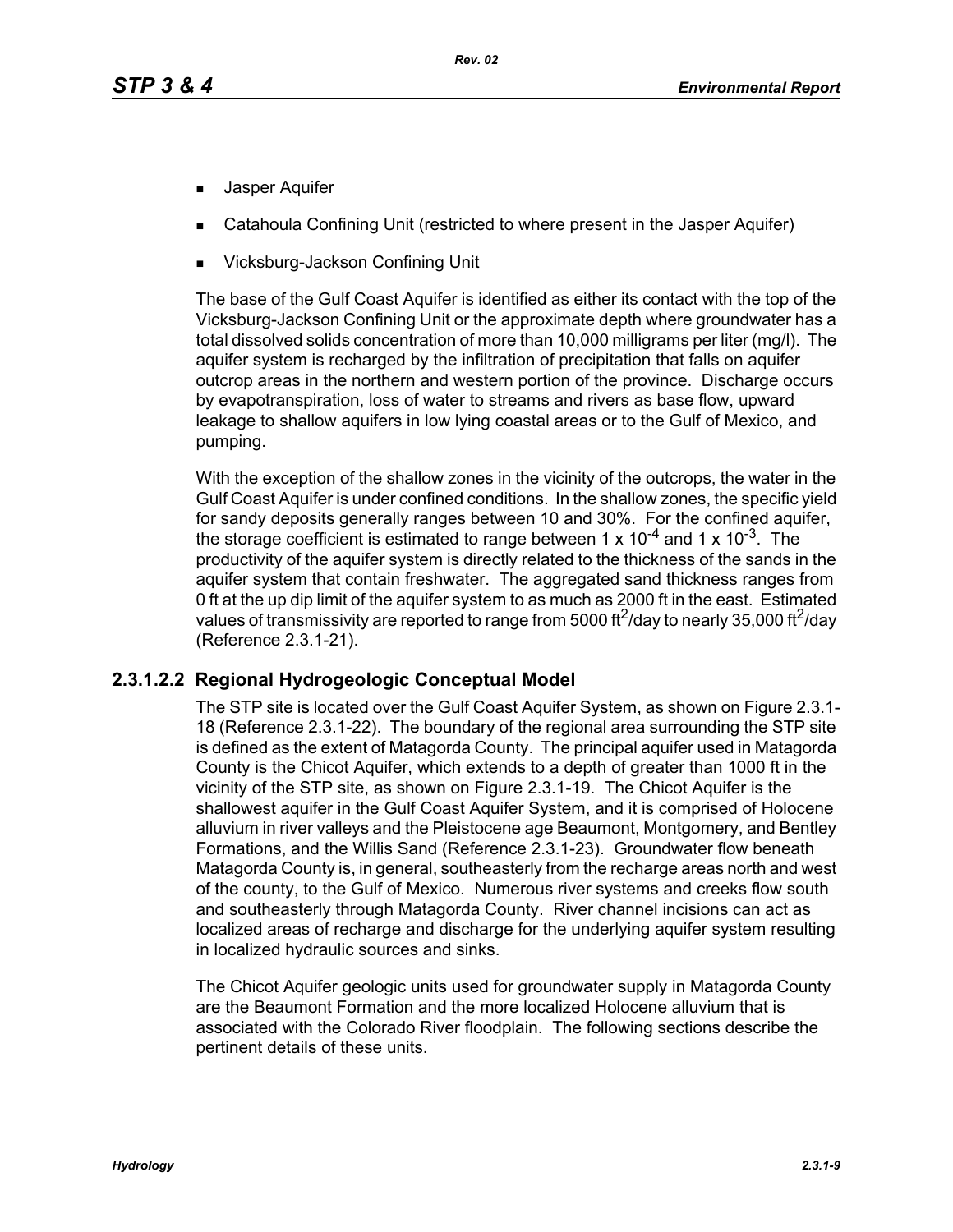# **2.3.1.2.2.1 Beaumont Formation**

The Beaumont Formation consists of fine-grained mixtures of sand, silt, and clay deposited in alluvial and deltaic environments. In the upper portion of the Beaumont Formation, sands occur as sinuous bodies, representing laterally discontinuous channel deposits, while the clays and silts tend to be more laterally continuous, representing their deposition as natural levees and flood deposits. The deeper portion of the unit, or the Deep Aquifer, is greater than 250 ft below ground surface in the vicinity of the STP site and has thicker and more continuous sands. This portion of the Beaumont Formation is the primary groundwater production zone for most of Matagorda County. Well yields in this interval are typically between 500 and 1500 gallons per minute (gpm), with yields of up to 3500 gpm reported (Reference 2.3.1-24). Groundwater occurs in this zone under confined conditions.

## **2.3.1.2.2.2 Holocene Alluvium**

Holocene alluvium of the Colorado River floodplain occurs in a relatively narrow band that parallels the river. The alluvial deposits are typically coarser-grained than the materials found in the Beaumont Formation. The alluvium consists of silt, clay, fine- to coarse-grained sand, and gravel along with wood debris and logs (Reference 2.3.1- 24). Because the alluvial materials are deposited in a channel incised into the Beaumont Formation, it is likely that the alluvium is in contact with shallow aquifer units in the Beaumont Formation.

The thickness of the alluvium influences the amount of groundwater that can be withdrawn for use. In the vicinity of the STP site, the alluvium is considered too thin to be a significant source of groundwater.

## **2.3.1.2.3 Local and Site Specific Hydrogeologic Conceptual Model**

The Beaumont Formation in the Chicot Aquifer (and to the lesser extent, the Holocene alluvium associated with the Colorado River floodplain) is the principal water-bearing unit used for groundwater supply in the vicinity of STP. The following sections describe the local and site specific characteristics of these water-bearing units, including groundwater sources and sinks. Discussions include groundwater flow directions and hydraulic gradients, temporal groundwater trends, aquifer properties, and hydrogeochemical characteristics.

## **2.3.1.2.3.1 Local Hydrogeologic Conditions**

The local hydrogeologic system is identified as the STP site area and includes areas of groundwater-surface water interactions within a few miles of the site. In this area, the Chicot Aquifer is divided into two aquifer units, the Shallow Aquifer and the Deep Aquifer. The base of the Shallow Aquifer is approximately 90 to 150 ft below ground surface. The Shallow Aquifer has limited production capability, and it is used for livestock watering and occasional domestic use. Potentiometric heads are generally within 15 ft of ground surface. The Deep Aquifer is the primary groundwater production zone and lies below depths of 250 to 300 ft. A zone of predominately clay materials, usually greater than 150 ft thick, separates the Shallow and Deep Aquifers (Reference 2.3.1-9).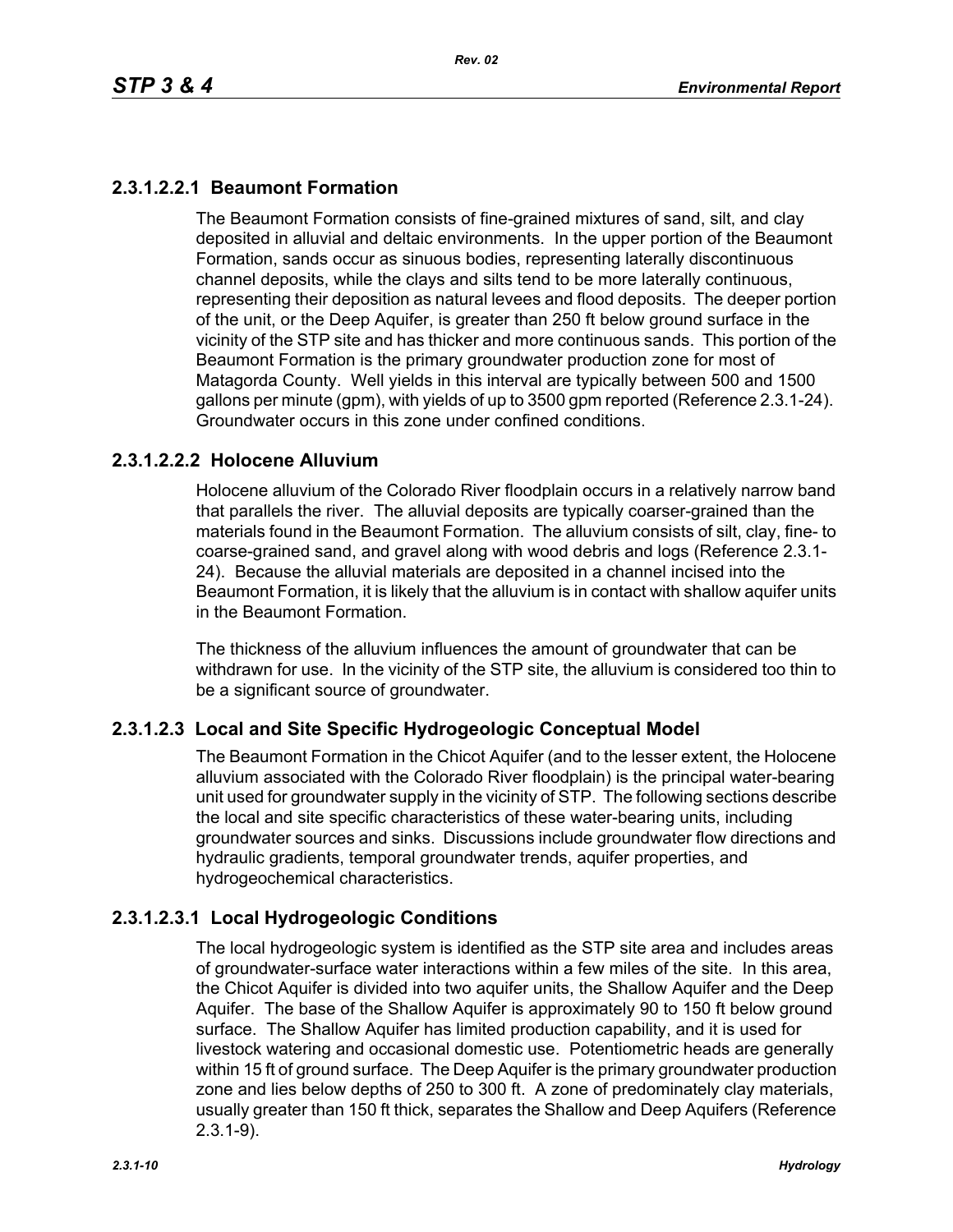*Rev. 02*

Recharge to the Shallow Aquifer is considered to be within a few miles north of the STP site. Discharge is to the Colorado River alluvial material east of the site. Recharge to the Deep Aquifer is further north in Wharton County, where the aquifer outcrops. Discharge from the Deep Aquifer is to Matagorda Bay and the Colorado River estuary, approximately 5 mi southeast of the STP site. Shallow Aquifer groundwater quality is generally inferior to that of the Deep Aquifer.

The Shallow Aquifer has been subdivided into Upper and Lower zones. Both zones respond to pumping as confined or semi-confined aquifers with somewhat different potentiometric heads. The Upper Shallow Aquifer is comprised of interbedded sand layers to depths of approximately 50 ft below ground surface. The Lower Shallow Aquifer consists of interbedded sand layers between depths of approximately 50 to 150 ft below ground surface.

Aquifer pumping tests performed in the Shallow Aquifer at the site in support of STP 1 & 2 indicate well yields from 10 to 300 gpm. These tests also indicate a variable degree of hydraulic connection between the Upper Shallow Aquifer and Lower Shallow Aquifer (Reference

2.3.1-9).

## **2.3.1.2.3.2 Site Specific Hydrogeologic Conditions**

The STP 3 & 4 geotechnical and hydrogeological investigation provided information to depths of 600 ft below ground surface. Subsurface information was collected from more than 150 geotechnical borings and cone penetrometer tests (CPTs). A detailed description of the geotechnical subsurface investigation, including the locations of these borings and CPTs is provided in COLA Part 2.

Twenty-eight (28) groundwater observation wells were installed in the vicinity of STP 3 & 4 and completed in the Upper and Lower Shallow Aquifer. The wells were located to supplement the existing STP site piezometer network in order to provide (a) an adequate distribution for determining groundwater flow directions and (b) hydraulic gradients in the vicinity of STP 3 & 4. Well pairs were installed at selected locations to determine vertical hydraulic gradients. Field hydraulic conductivity tests (slug tests) were conducted in each observation well. Monthly water level measurements from these groundwater observation wells began in December 2006 and will be continued through December 2007. Figure 2.3.1-20 shows the locations of observations wells and piezometers at the STP site.

The subsurface data collected in late 2006 and early 2007 as part of the STP 3 & 4 subsurface investigation confirmed the aquifer conditions described for STP 1 & 2. The top of the upper sand layer in the Upper Shallow Aquifer is encountered at approximately depth of about 15 to 30 ft below ground surface. The groundwater potentiometric level is approximately 5 to 10 ft below ground surface. The unit is comprised of sand and silty sand, approximately 15 to 20 ft thick.

Multiple sandy units separated by silts and clays define the Lower Shallow Aquifer. The groundwater potentiometric level for these sands intervals is approximately 10 to 15 ft below ground surface in the vicinity of STP 3 & 4.

П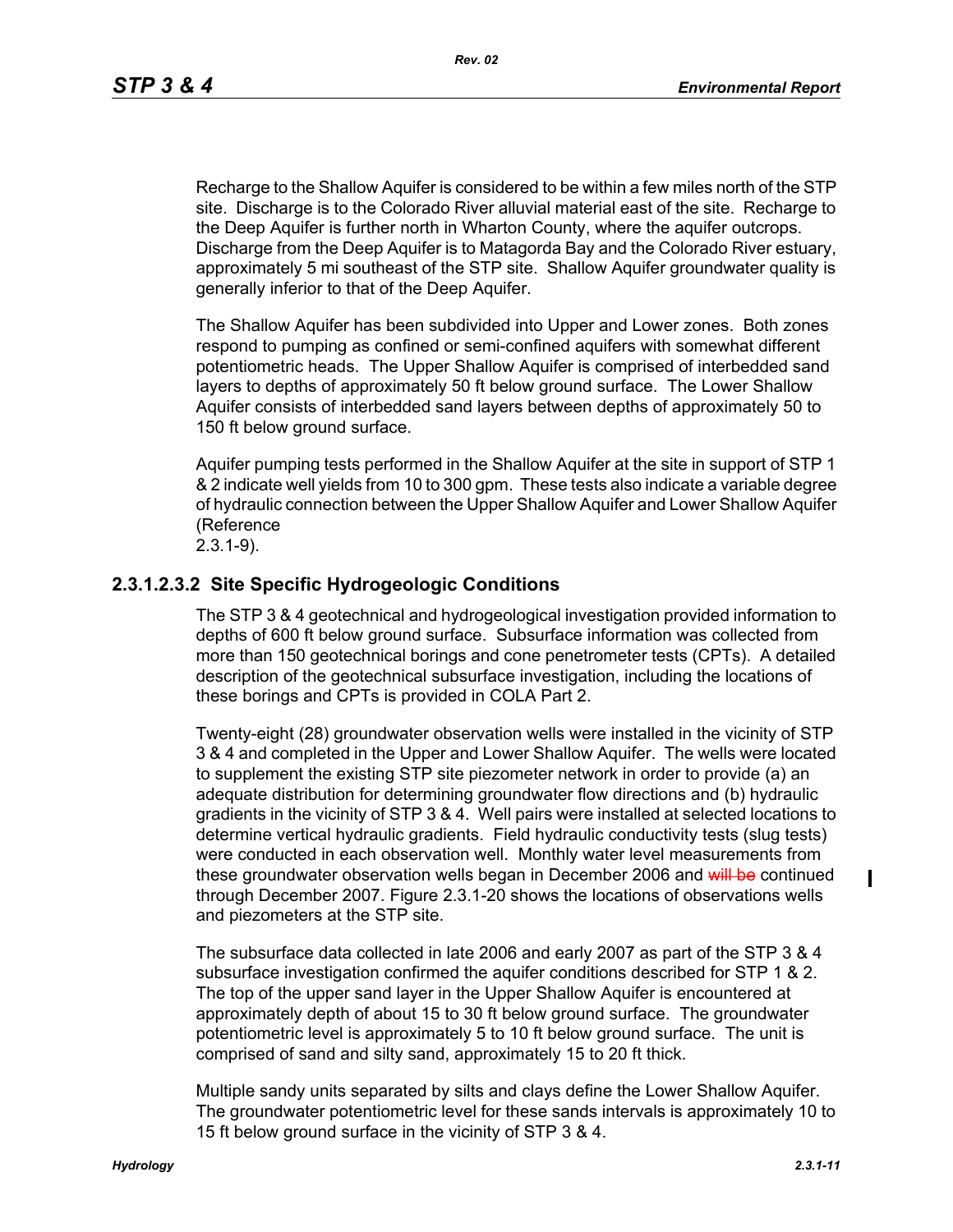# **2.3.1.2.3.3 Groundwater Sources and Sinks**

The natural regional flow pattern in the Beaumont Formation (Chicot Aquifer) is from recharge areas, where the sand layers outcrop at the surface, to discharge areas, which are either at the Gulf of Mexico or to the Colorado River Valley alluvium. The outcrop areas for the Beaumont Formation sands are in northern Matagorda County (Shallow Aquifer) and Wharton County (Deep Aquifer), to the north of Matagorda County. In the outcrop areas, precipitation falling on the ground surface can infiltrate directly into the sands and recharge the aquifer. Groundwater flow, in general, is towards the Gulf of Mexico. Superimposed on this generalized flow pattern is the influence of heavy pumping in the aquifer. Concentrated pumping areas can either alter or reverse the regional flow patterns.

The Holocene alluvium receives recharge from infiltration of precipitation and groundwater flow from the Shallow Aquifer in the Beaumont Formation. In the site area, flow paths in the alluvium are short due to the limited surface area. Discharge from the Holocene alluvium contributes to the base flow of the Colorado River. During certain times of the year the only sources of water to the Colorado River below Bay City are irrigation tail water releases and base flow created by seepage from the Holocene alluvium. Because there are no flow-gauging stations downstream of Bay City, the amount of base flow contributed by seepage is not known (Reference 2.3.1-24).

The 7000-acre MCR is unlined and may act as a local recharge source to the Shallow Aquifer at the site. The normal maximum operating level elevation is 49 ft above MSL, imposing a hydraulic head of up to 20 ft above ground surface. The capacity of the MCR at this elevation is approximately 202,600 acre-ft. The MCR embankment dike and associated features are designed to lower the hydraulic gradient across the embankment to the extent that the potentiometric levels of the soil layers in the site area stay below the ground surface. This is accomplished through the use of low permeability clay (compacted fill), relief wells, and sand drainage blankets. Discharge to the environment from the MCR occurs from seepage through the reservoir floor to the groundwater. Groundwater flow from the MCR is intercepted in part by the relief well system around the perimeter of the MCR, which is collected in toe and drainage ditches around the periphery of the MCR embankment and then discharged to surface water features at various locations. Seepage discharge from the MCR is composed of two parts: (a) seepage that is collected and discharged through approximately 770 relief wells that have been installed in the embankment around the reservoir to relieve excess hydrostatic pressure and (b) seepage through the Upper Shallow Aquifer that bypasses the relief wells and continues down gradient. During the design stage, total seepage of the MCR was estimated to be 3530 gpm, or approximately 5700 acre-ft/yr. Of this value, approximately 68%, or 3850 acre-ft/yr, would be discharged through the relief wells (Reference 2.3.1-9). STPNOC periodically monitors the potentiometric head and flow rates at the MCR relief wells to assist in controlling the potentiometric head and seepage within the dike structure.

Groundwater from five production wells is currently used to support STP 1 & 2 plant operations. Water use from these wells includes: makeup water for the ECP, makeup of demineralized water, the potable and sanitary water system, and the plant fire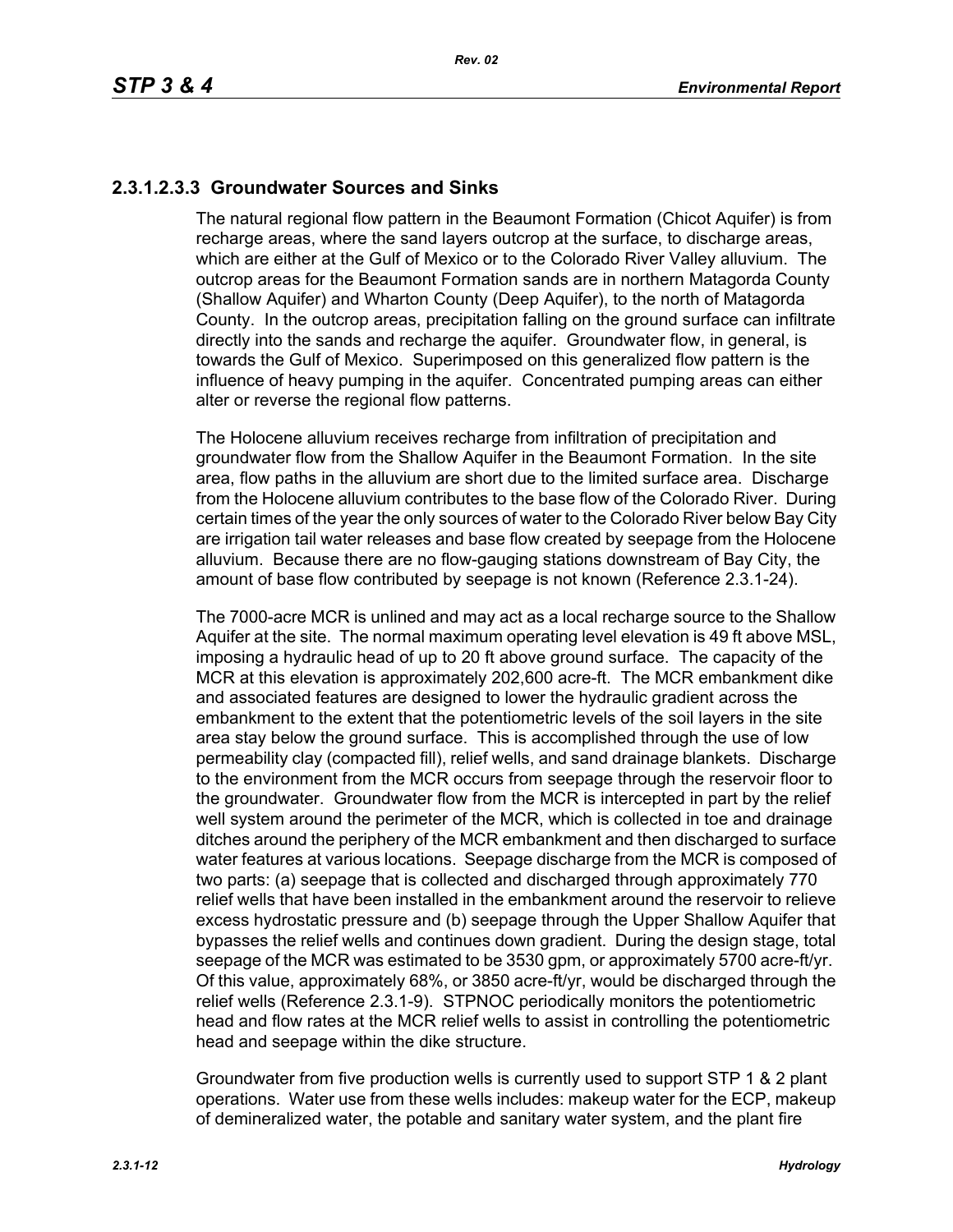protection system (Reference 2.3.1-25). The groundwater is pumped from the Deep Aquifer. Groundwater is projected to be the main source of makeup water for the STP 3 & 4 UHS, condensate makeup, radwaste and fire protection systems and the source of potable water for STP 3 & 4. The water level within the MCR will remain within the original design levels and therefore, large changes with the MCR seepage rate are not expected. Regional groundwater use trends and future plant groundwater demand projections are discussed in Subsection 2.3.1.2.4.

## **2.3.1.2.3.4 Groundwater Flow Directions and Subsurface Pathways**

A regional potentiometric surface map for the Deep Aquifer in Matagorda County in 1967 is presented on Figure 2.3.1-21 (Reference 2.3.1-24). Figure 2.3.1-22 presents a potentiometric surface map for the Gulf Coast Aquifer from data collected between 2001 and 2005 (Reference 2.3.1-26). Comparison of the figures suggests that the regional flow direction of northwest to southeast is represented on both figures with localized flow disturbances caused by pumping. Comparison of the figures also suggests that groundwater elevations have increased in some parts of Matagorda County. In 1967, groundwater elevations above mean sea level were primarily located in the northern portion of the county. In the 2001-2005 potentiometric surface map, groundwater elevations in both the northern and central portions of the county were above mean sea level. The hydraulic gradient in the STP site area is 0.0006 ft/ft for the 1967 potentiometric surface map and 0.0002 ft/ft for the 2001 to 2005 map. Regional potentiometric surface maps are not available for the Shallow Aquifer, due primarily to limited regional use of this aquifer.

The STP piezometer network, site groundwater level measurements from November 1, 2005 and May 1, 2006 were used to develop potentiometric surface maps for the Upper and Lower Shallow Aquifer Figure 2.3.1-23 and the Deep Aquifer Figure 2.3.1- 24. The Upper Shallow Aquifer groundwater flow direction in the vicinity of STP 3 & 4 is generally toward the southeast. There is also an apparent southerly flow direction along the west side of the MCR. This southerly flow direction may be a result of seepage from the MCR or the operation of the relief wells adjacent to the MCR dike. The groundwater flow direction in the vicinity of STP 3 & 4 in the Lower Shallow Aquifer is generally easterly. The Lower Shallow Aquifer flow direction turns southeasterly near the eastern edge of the STP site. Both the Upper and Lower Shallow Aquifer flow directions are consistent with flow toward the Holocene alluvium in the Colorado River floodplain. The groundwater flow directions and gradients are based on the water levels recorded in the observation wells and do not represent localized gradients between the eastern wells and the river. Localized conditions in the vicinity of the Colorado River could vary based on the flow and elevation of the river stage.

The potentiometric maps for the Deep Aquifer show the influence of onsite groundwater production, with most of the onsite groundwater flows toward the production wells. The onsite Deep Aquifer potentiometric surface suggests a reversal of the regional flow direction in the southern portion of the map, where flow is north towards the site pumping wells, rather than toward the southeast.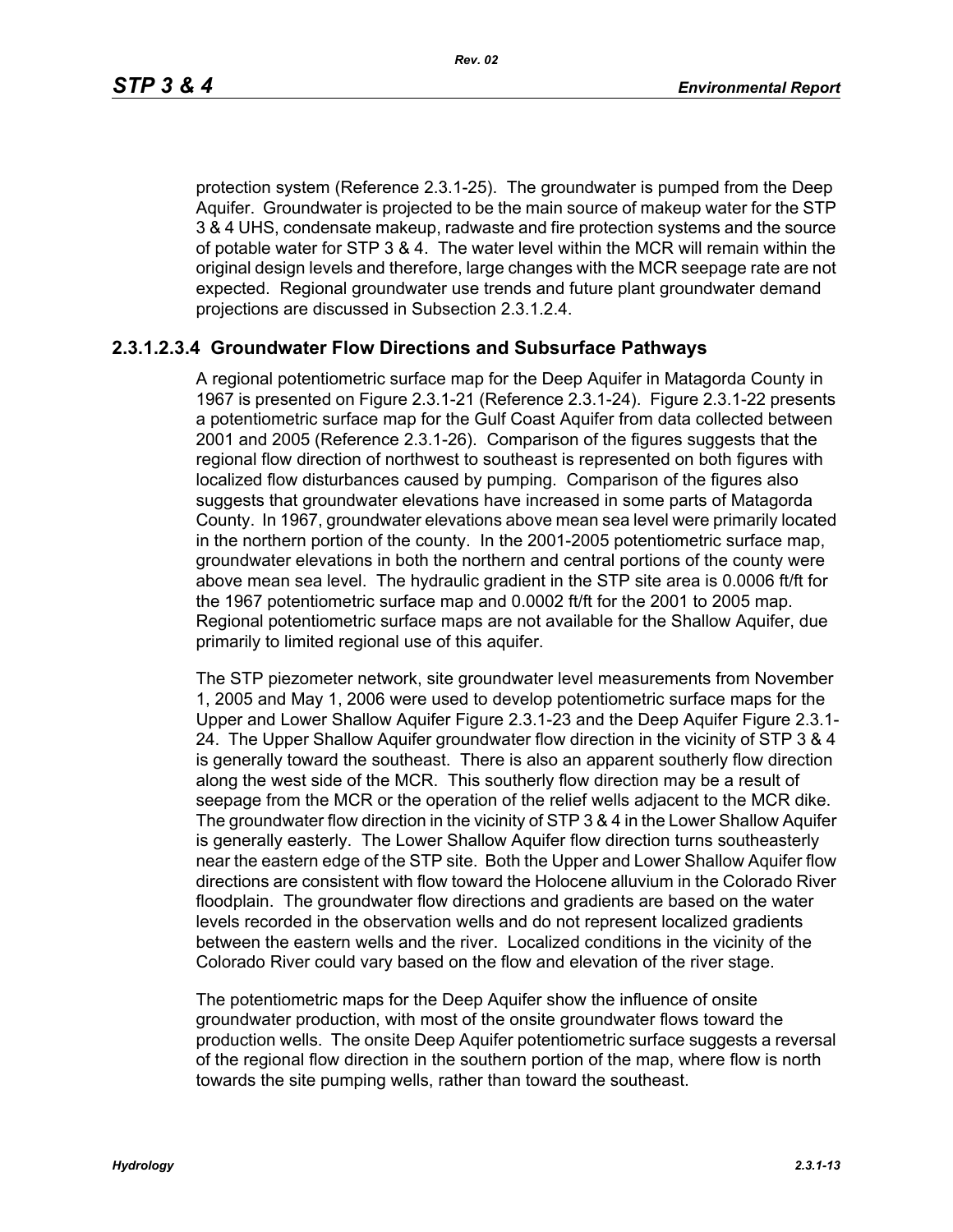The potentiometric surface maps were used to estimate hydraulic gradients at the site. A flow line originating in the area of STP 3 & 4 was drawn on each map. The hydraulic gradient along these flow lines is estimated by dividing the head change along the flow line by the length of the flow line. The Upper Shallow Aquifer potentiometric surfaces indicate a hydraulic gradient of approximately 0.001 ft/ft. The Lower Shallow Aquifer potentiometric surface maps indicate a hydraulic gradient of approximately 0.0004 ft/ft. The Deep Aquifer has a hydraulic gradient between 0.0008 and 0.002 ft/ft. The hydraulic gradient in the Deep Aquifer adjacent to STP 3 & 4 appears to be influenced primarily by changes in pumping at Production Well 6 (Figures 2.3.1-20 and -24).

Monthly groundwater level measurements have been collected from the newly installed Shallow Aquifer observation wells for the STP 3 & 4 subsurface investigation. The measurements are presented in Table 2.3.1-11. Well construction information is provided in Table 2.3.1-12. The measurements were used to prepare the potentiometric surface maps shown on Figure 2.3.1-25 for February and April of 2007. These maps indicate flow directions toward the southeast and southwest. This flow divide may be created by radial seepage from the MCR. The Upper Shallow Aquifer potentiometric surface map also shows seepage influence from the MCR and the duck pond/marsh located to the north of Observation Well pair OW-929U/L. The potentiometric surface maps indicate hydraulic gradients of approximately 0.001 ft/ft to 0.002 ft/ft for the southeast flow component and 0.0007 ft/ft to 0.0008 ft/ft for the southwest flow component in the Upper Shallow Aquifer. The Lower Shallow Aquifer hydraulic gradient is approximately 0.0004 ft/ft.

As part of the subsurface investigation program, well pairs screened in the Upper and Lower zones of the Shallow Aquifer were installed. These well pairs were used to estimate the vertical hydraulic gradient in the Shallow Aquifer. The vertical flow path length is assumed to be from the midpoint elevation of the Upper zone observation well screen to the midpoint elevation of the Lower zone observation well screen. Figure 2.3.1-26 shows a generalized hydrogeologic section through the STP 3 & 4 area. This figure shows the relationship between the Upper and Lower Shallow Aquifer zones and the interconnection of sand layers in the Lower Shallow Aquifer zone. The head difference over the vertical flow path is the difference in water level elevations between the two paired wells. The hydraulic gradient is estimated by dividing the head difference by the length of the flow path. Table 2.3.1-13 presents the estimated vertical hydraulic gradients. All well pairs indicate a downward flow potential between the Upper and Lower zones in the Shallow Aquifer. The estimated vertical hydraulic gradients range from 0.06 to 0.29 ft/ft in a downward direction.

## **2.3.1.2.3.5 Temporal Groundwater Trends and Variations**

The Texas Water Development Board (TWDB) has been collecting groundwater level data in Matagorda County since the 1940s (Reference 2.3.1-27). Two observation wells near the STP site were selected to prepare the regional hydrographs shown on Figure 2.3.1-27. These wells monitor two different intervals in the Deep Aquifer. Well 8015402 monitors the heavy pumping interval approximately 300 ft below ground surface. This well indicates that between 1957 and the early 1990s a significant drop in groundwater level occurred. Since the early 1990s, the groundwater level has been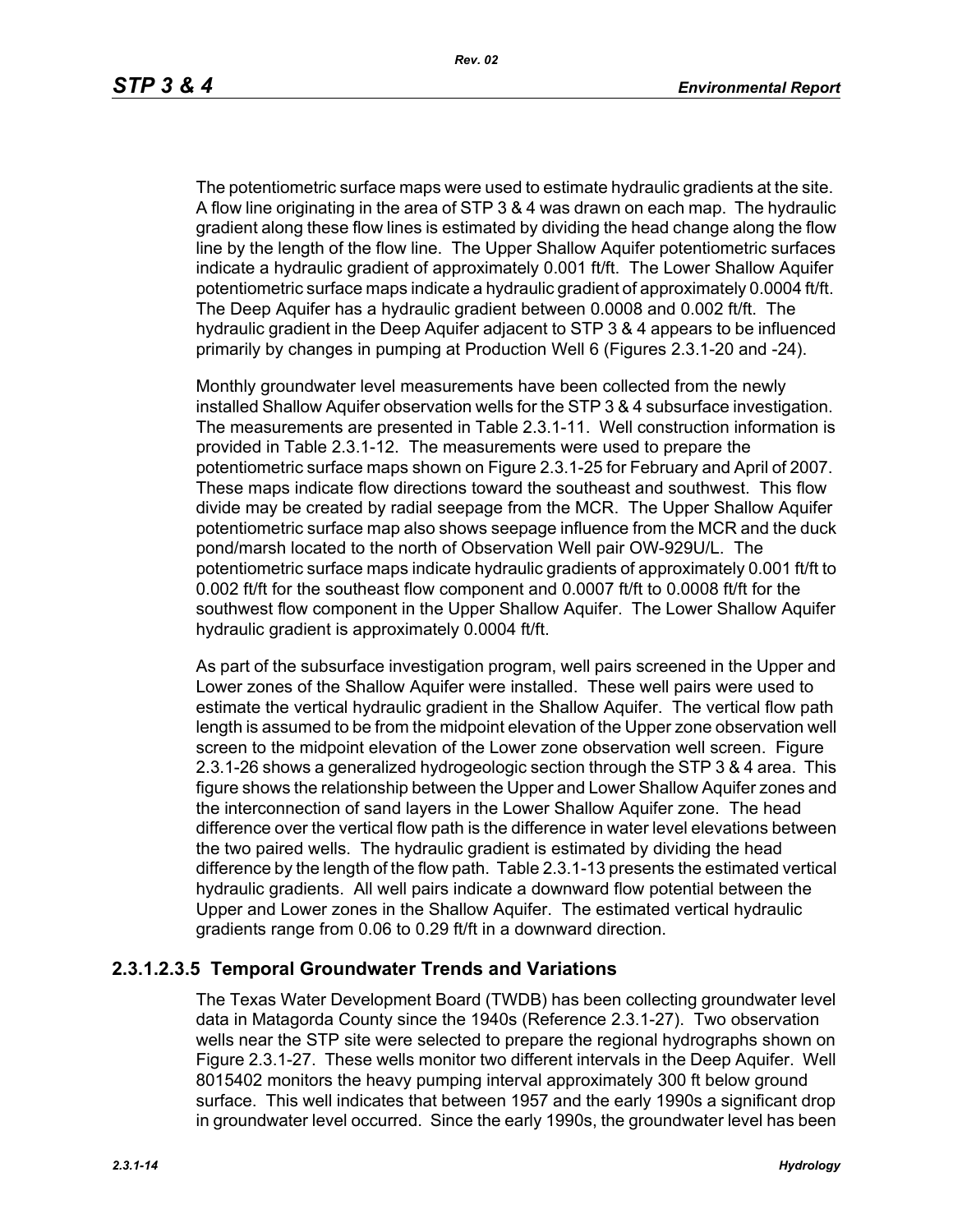recovering and has nearly returned to the 1957 level. The second well, Well 8015301, monitors the deeper zone of the Deep Aquifer, corresponding to the production zone in the STP onsite wells. This well shows generally stable water levels over the period of record. Due to the limited groundwater development potential in the Shallow Aquifer, regional temporal measurements of water levels have not been collected.

Groundwater levels are monitored in the historical site observation wells (piezometers) as part of STP 1 & 2 operations. Selected observation wells in proximity to STP 3 & 4 were used to prepare hydrographs of the Shallow and Deep Aquifers, as shown in Figure 2.3.1-28. The monitoring data set selected extends from March 1995 through May 2006. Upper Shallow Aquifer Wells 603B and 601 are located to the west and east, respectively, of STP 3 & 4, and well 602A, which is located immediately north of STP 3. Well 603B shows some seasonal variability, on the order of 1 to 2 ft, while Well 601 shows little seasonal variability. Well 602A shows some seasonal variability, with a peak groundwater elevation over the period of record of 25.8 ft MSL and with a long term variability of approximately 4 ft. Lower Shallow Aquifer wells 603A and 601A are located to the west and east, respectively, of STP 3 & 4. These wells show some seasonal variability, with an overall decreasing trend in groundwater elevation. The elevation difference between the two wells suggests that they may be screened in different sand units in the Lower zone.

Deep Aquifer wells 613 and 605 are located to the southwest and north, respectively, of STP 3 & 4. These wells show a notable increase in water level elevation between 1996 and 1998. Water levels in Well 613 show a slight declining trend between 2004 and 2006. Well 613 is located in the influence of STP Production Well 6.

Shallow Aquifer observation wells installed as part of the STP 3 & 4 subsurface investigation program have been used for monthly water level measurements since December of 2006. Three well series designations represent the following location areas:

- OW-300 series wells are located in the proposed STP 3 facility area
- OW-400 series wells are located in the proposed STP 4 facility area
- OW-900 series wells include all of the wells located outside of the power block areas

An "L" suffix on the well number indicates a Lower Shallow Aquifer well and a "U" suffix indicates an Upper Shallow Aquifer well.

Figure 2.3.1-29 presents the hydrographs for these wells (December 2006 through June 2007). These hydrographs suggest short-term temporal variations in the Upper Shallow Aquifer on the order of 1 to 2 ft. The Upper Shallow Aquifer wells show consistently higher groundwater elevations than the adjacent Lower Shallow Aquifer wells. In the power block areas, groundwater is approximately 5 ft below ground surface.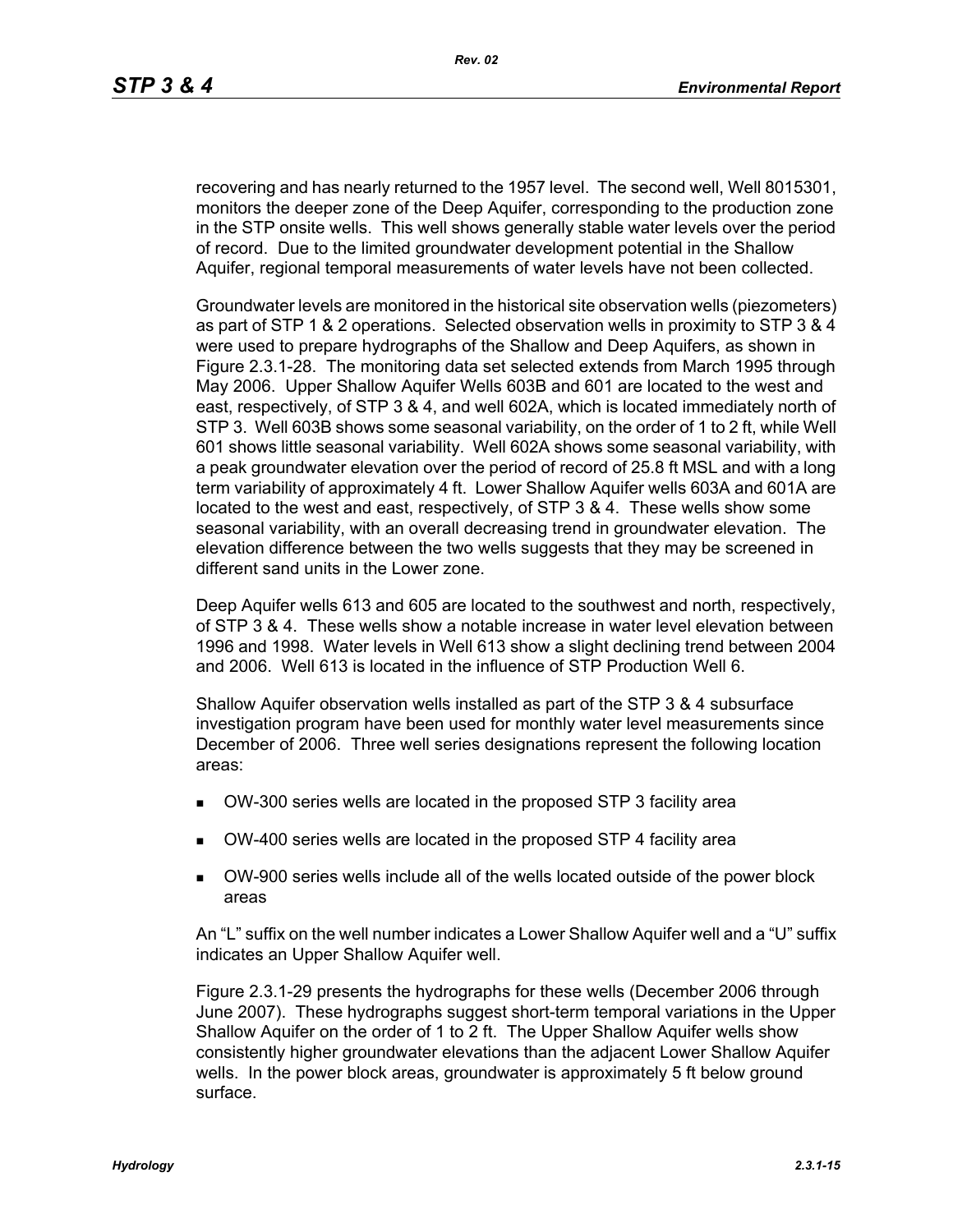# **2.3.1.2.3.6 Hydrogeologic Properties**

The hydraulic properties of the aquifer materials at the STP site were evaluated using both field methods and laboratory analysis. Field parameters include transmissivity and storage coefficient measurements from historical aquifer pumping tests and hydraulic conductivity values determined from both historical aquifer pumping tests and the slug tests performed in December 2006 as part of the STP 3 & 4 subsurface investigation.

The geotechnical parameters derived from laboratory testing include bulk density (or dry unit weight), porosity, effective porosity, and permeability from grain size. Regional and site-specific hydrogeochemical data is also presented.

### **Vadose Zone**

Between 1951 and 1980, the average annual precipitation in the general area of STP was approximately 42 inches, and the corresponding average annual runoff was estimated as about 12 inches (Reference 2.3.1-21). The difference of approximately 30 inches is either evaporated, consumed by plants, or percolates into the vadose zone to recharge the shallow aquifers. Much of the water is returned to the atmosphere by evapotranspiration (Reference 2.3.1-21).

The vadose zone is considered to be relatively thin and limited at the site. The first saturated sand zone is encountered at a depth of approximately 20 ft below ground surface, and is classified as part of the Upper Shallow Aquifer. The aquifer zone exhibits semi-confined to confined conditions. The potentiometric head is under pressure, rising to within 5 ft to 10 ft of ground surface as measured in the onsite observation wells. The soils overlying the sand are generally described as clay.

From the geotechnical data listed in COLA Part 2, measured natural moisture contents from samples collected to a depth of 20 ft ranged from approximately 5% to 29%. The majority of the values ranged between 15% and 25%. Dry unit weights for the materials sampled ranged from approximately 92 pounds per cubic foot (pcf) to 115 pcf. Wet densities when measured, ranged from approximately 97 pcf to 133 pcf.

## **Aquifer Properties**

Regional aquifer properties have been collected by the TWDB (Reference 2.3.1-24). Data for the area in proximity to the STP site is presented on Table 2.3.1-14. Deep Aquifer transmissivity ranges from 10,500 to 195,300 gpd/ft (with one outlying value of 399,000 gpd/ft) and storage coefficient ranges from  $4.6 \times 10^{-5}$  to 1.4 x 10<sup>-3</sup>. Although several of the wells on the table have screened intervals that encompass the depth interval associated with the Shallow Aquifer at the STP site, the screened intervals also extend into the Deep Aquifer, thus the test results cannot be applied to the Shallow Aquifer. Historical aquifer pumping tests have been performed on the STP site at three of the Deep Aquifer production wells and four test wells in the Shallow Aquifer in support of STP 1 & 2. The results of these tests are summarized on Table 2.3.1-15. Transmissivity ranges from 1100 to 50,000 gpd/ft and the storage coefficient ranges from 2.2 x  $10^{-4}$  to 1.7 x  $10^{-3}$ .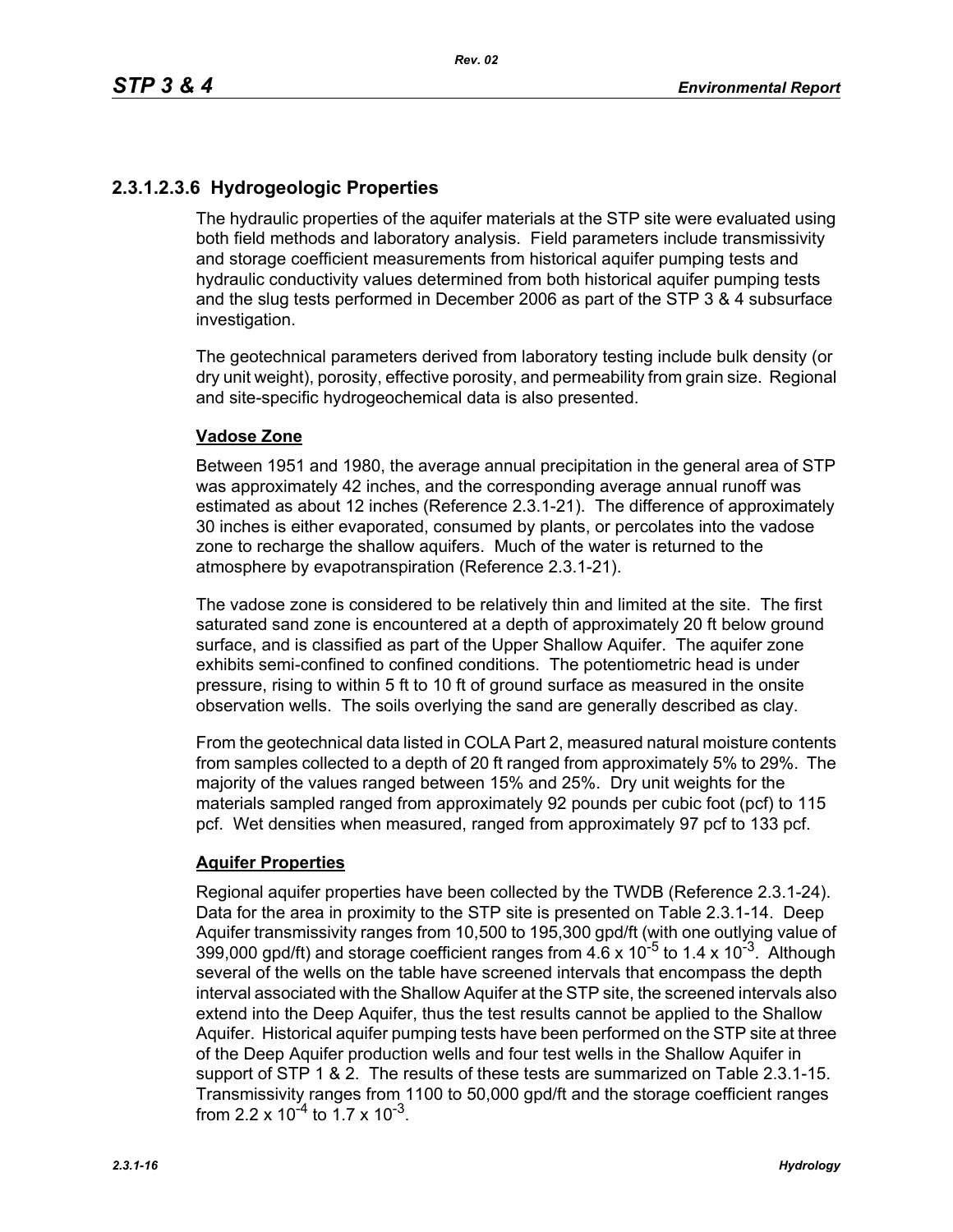Figure 2.3.1-30 presents a graphical comparison of regional and site-specific measurements using box and whisker plots. The box and whisker plot, also known as a boxplot, is a graphical representation of the data based on dividing the data set into quartiles. The data range of the solid portion of the box encompasses 50% of the data and the data range of each "whisker" contains 25% of the data. The ends of the "whiskers" represent the minimum and maximum values in the data set. Examination of the transmissivity plot indicates that the regional and STP Deep Aquifer values fall in the same data range, while the STP Shallow Aquifer data range falls below the regional range. This is caused by two Upper Shallow Aquifer tests that have transmissivity values of 1100 and 12,500 gpd/ft. The plot for storage coefficient indicates that the regional, STP Deep Aquifer, and STP Shallow Aquifer fall in the same data range. The Shallow Aquifer values fall in the upper portion of the regional range of data. This may be a result of aquitard leakage influencing the Shallow Aquifer tests.

Hydraulic conductivity can be determined from aquifer pumping tests by dividing the transmissivity by the saturated thickness. There is uncertainty associated with this method because assumptions are made regarding the amount of permeable material present in the screened interval of the test well. The pumping wells have screened intervals ranging from 16 ft to 819 ft in length, and the saturated thickness is apportioned across this screened interval (possibly underestimating the hydraulic conductivity for the more permeable sands units in the well screen intervals). Hydraulic conductivity values from the aquifer pumping tests are included in Tables 2.3.1-14 and 2.3.1-15.

Hydraulic conductivity can also be determined by the slug test method. This method measures the water level response in the test well to an instantaneous change in water level in the well. A disadvantage of this method is that it measures hydraulic conductivity only in the immediate vicinity of the test well. However, because the slug test requires minimal equipment and can be performed rapidly, slug tests can be performed in many wells, allowing a determination of spatial variability in hydraulic conductivity. Table 2.3.1-16 presents a summary of slug tests performed in observation wells installed as part of the STP 3 & 4 subsurface investigation. The test results indicate a range of hydraulic conductivity from 9 to 561 gpd/ft<sup>2</sup>. The slug test results for the Upper and Lower zones of the Shallow Aquifer were contoured, as shown on Figure 2.3.1-31, to delineate spatial trends. The Upper Shallow Aquifer contour map indicates areas of higher hydraulic conductivity in the vicinity of STP 3. The surrounding measurements suggest these areas are localized. The Lower Shallow Aquifer map indicates an area of higher hydraulic conductivity between STP 3 & 4 that extends to the south of the units. This area corresponds to the area of higher groundwater elevation identified on the February 22, 2007 potentiometric surface map for the Lower Shallow Aquifer, as previously shown on Figure 2.3.1-25.

Box and whisker plots comparing hydraulic conductivity from regional aquifer pumping tests, STP site aquifer pumping tests, STP site slug tests, and grain size data are shown on Figure 2.3.1-32. The grain size derived hydraulic conductivity is discussed in the next section. The plots indicate that the slug tests have the greatest range of hydraulic conductivity; however, the geometric means for the aquifer pumping test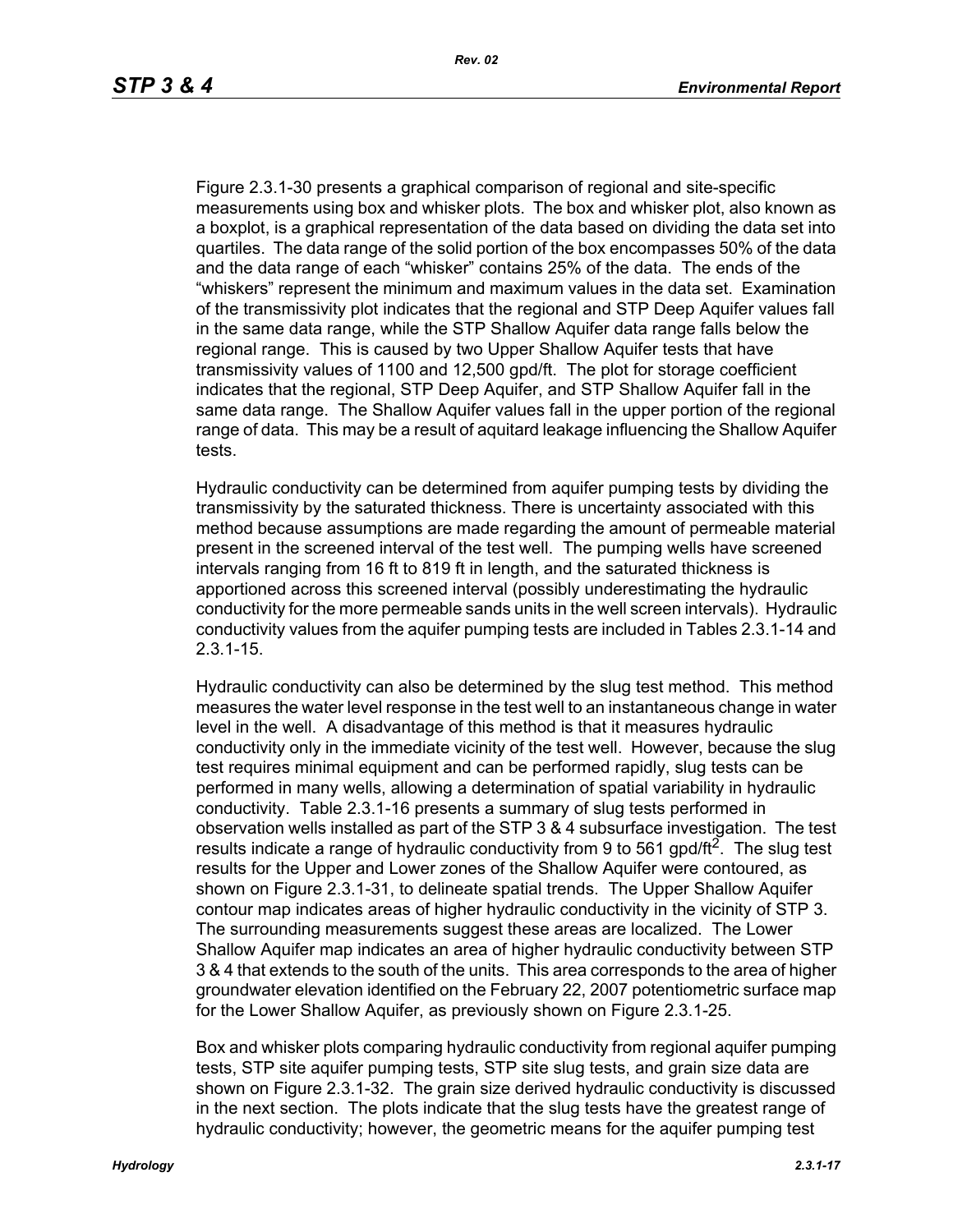derived hydraulic conductivity values and the slug test results are not significantly different (337 gpd/ft<sup>2</sup> versus 205 gpd/ft<sup>2</sup>).

## **Geotechnical Properties**

The geotechnical investigation component of the STP 3 & 4 subsurface investigation program included the collection of soil samples for laboratory determination of soil properties. These tests are discussed in FSAR Section 2.5S. A summary of the test results are presented in Table 2.3.1-17. The results have been arranged to reflect the properties of the various hydrogeologic units present at the site. Basic soil properties were used to estimate the hydrogeologic properties of the materials such as porosity, effective porosity, and permeability. Bulk density values were measured by the laboratory, thus no further processing of the data was necessary.

Porosity is determined from a conversion of the void ratio to porosity. The effective porosity (or specific yield) is some fraction of porosity. In general terms, the effective porosity of sands or gravels approximates porosity, while the effective porosity of silts and clays is much less than their porosity. Figure 2.3.1-33 (from Reference 2.3.1-28) shows the relationship between porosity, specific yield, and specific retention for various median grain sizes and sorting conditions. Interpolating from this graph for median grain sizes in the Shallow Aquifer, and using the curve for average material, suggest that the specific yield is approximately 80% of the porosity of the Shallow Aquifer.

Permeability or hydraulic conductivity of sands can be estimated using the D10 grain size using the Hazen formula (Reference 2.3.1-29). This formula is based on empirical studies for the design of sand filters for drinking water. The formula was developed for use in well-sorted sand, and application to poorer-sorted materials would result in overprediction of permeability. Figure 2.3.1-32 included the grain size derived hydraulic conductivity with aquifer pumping test and slug test derived hydraulic conductivity. Comparison of the boxplots suggests that, although the grain size derived hydraulic conductivity is in the range of regional hydraulic conductivity, it is above the STP aquifer test ranges. Comparison of geometric means indicates the grain size derived hydraulic conductivity is within the range of the STP aquifer test results.

The hydraulic conductivity of the clay materials was measured in the STP 1 & 2 subsurface investigation (Reference 2.3.1-9). Table 2.3.1-18 summarizes the results of these tests. The geometric mean hydraulic conductivity of the clay samples is 0.004  $q$  apd/ft<sup>2</sup> (1.72 x 10<sup>-7</sup> cm/s). The clay samples were collected to a maximum depth of 39 ft below ground surface. The uniform depositional history and effects of consolidation and loading on clay hydraulic conductivity suggest that it would be a conservative assumption to apply these hydraulic conductivity values to deeper clays at the site.

## **Hydrogeochemical Characteristics**

Regional hydrogeochemical data were obtained from Reference 2.3.1-24 and are presented in Table 2.3.1-19. The data set includes 10 wells in the Deep Aquifer and seven wells in the Shallow Aquifer. The analytical data was compared to EPA Primary and Secondary Drinking Water Standards (Reference 2.3.1-30), and exceedances are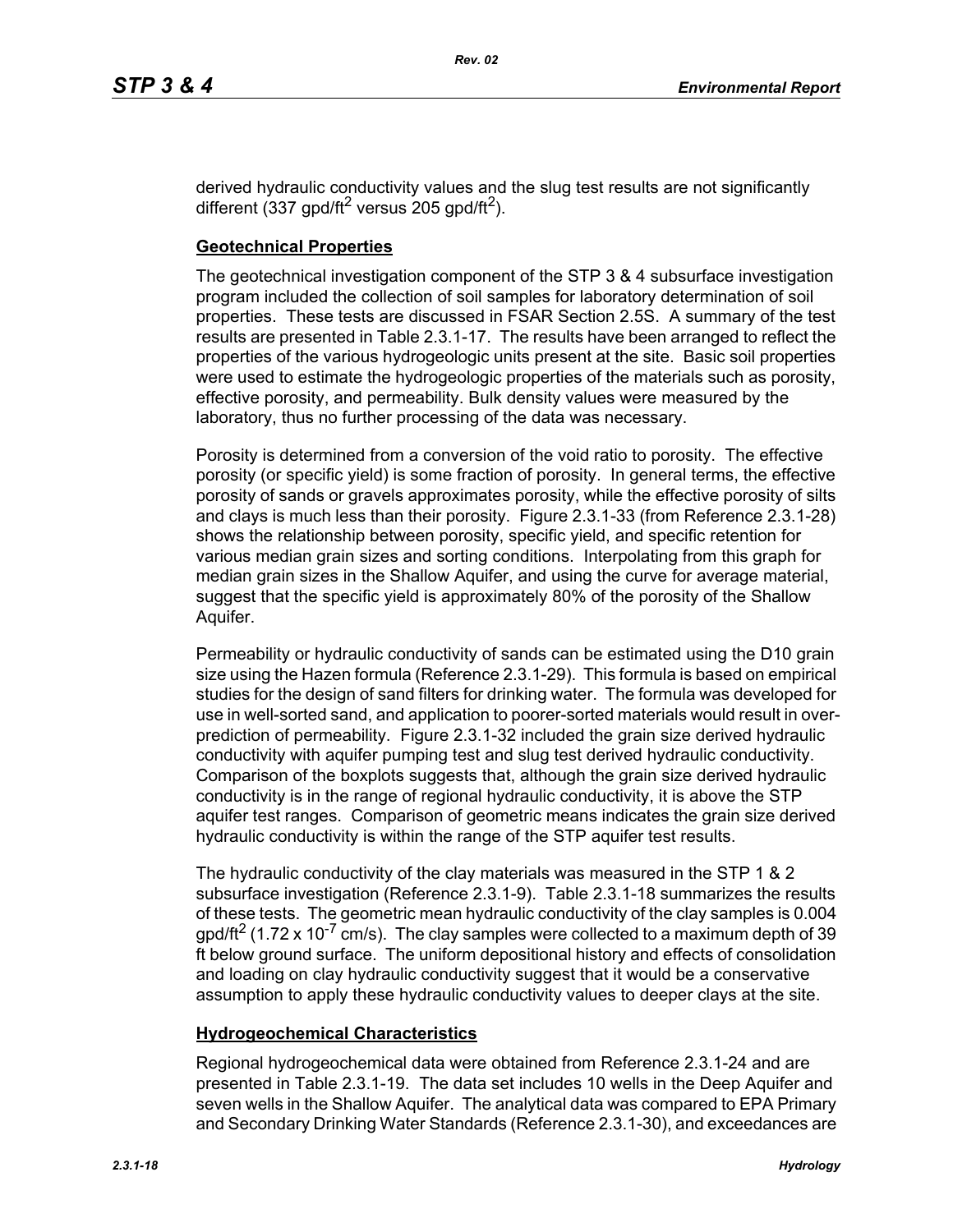identified on the table. The principal exceedances were for total dissolved solids and chloride (Secondary Drinking Water Standards). Examination of data suggests that the highest concentrations of total dissolved solids and chlorides are present in the Shallow Aquifer.

STP site-specific hydrogeochemical data are presented in Table 2.3.1-20, which includes seven samples from the Deep Aquifer and 23 samples from the Shallow Aquifer. The analytical data were also compared to EPA Primary and Secondary Drinking Water Standards and the exceedances are identified on the table. The principal exceedances were for total dissolved solids and chloride with the highest concentrations present in the Shallow Aquifer.

The hydrogeochemical data can also be used as an indicator of flow patterns in the groundwater system. Variations in chemical composition can be used to define hydrochemical facies in the groundwater system. The hydrochemical facies are classified by the dominant cations and anions in the groundwater sample. These facies can be shown graphically on a trilinear diagram (Reference 2.3.1-31). A trilinear diagram showing the regional and STP site-specific data is presented in Figure 2.3.1- 34. The predominant groundwater type for the Deep Aquifer regional groundwater data is a sodium bicarbonate type, while for the Shallow Aquifer regional data the groundwater type varies from a sodium bicarbonate type to a sodium chloride type. The predominant STP site-specific groundwater type in the Deep Aquifer is sodium bicarbonate, in the Upper Shallow Aquifer is sodium chloride, and in the Lower Shallow Aquifer is sodium bicarbonate. An exception to the Lower Shallow Aquifer hydrochemical facies pattern is observed at observation wells OW-332L and OW-930L, where the water type is sodium chloride. This facies change may indicate the proximity of a zone of vertical interconnection between the Upper and Lower Shallow Aquifers. This observation would be consistent with the findings of aquifer pumping test WW-4 that indicated a localized hydraulic connection between the Upper and Lower Shallow Aquifers (Reference 2.3.1-32). The conclusion that this is a localized connection is based on the absence of a hydraulic connection at the other three aquifer pumping test sites. The source of this interconnection may be either a natural feature, such as an incised channel or scour feature, or a man-made feature, such as an excavation backfilled with pervious material or a leaking well seal. The manmade sources of interconnection are less probable because the depth to the Lower Shallow Aquifer is on the order of 60 ft below ground surface, which would be below most site excavations, and leaky well seals also typically exhibit elevated pH associated with the impacts of cement grout, which is not observed at either of the wells.

### **Hydrogeologic Conceptual Model**

Figure 2.3.1-35 presents a simplified hydrostratigraphic section of the site. The units presented on the section were used as a framework to relate measured or estimated properties to the groundwater system. A summary of important properties related to groundwater flow and transport is presented on Table 2.3.1-21. The values for bulk density, total porosity, and effective porosity for the Deep Aquifer were taken from tests performed in the Lower Shallow Aquifer. The similarity of depositional environments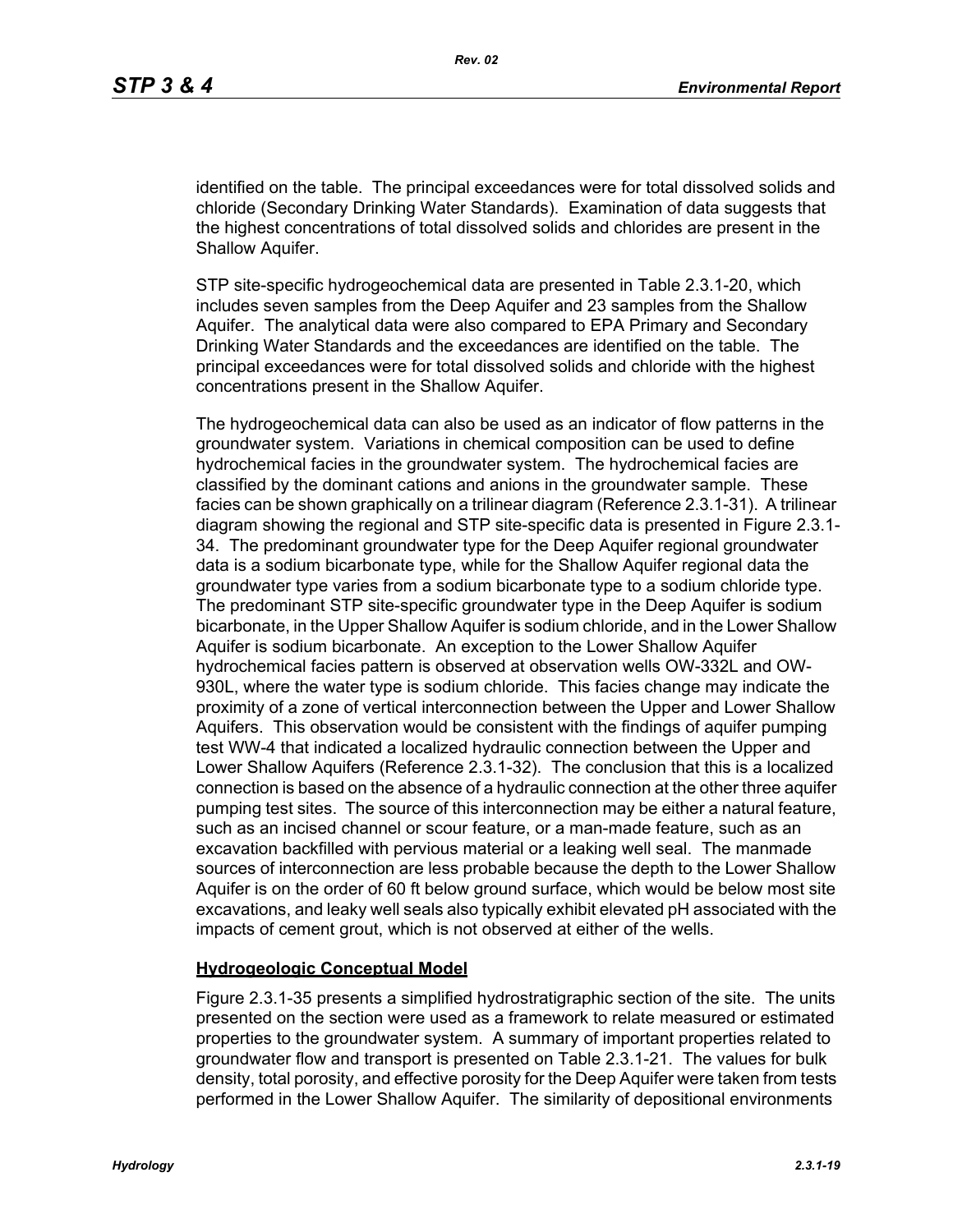and the observed grain size distributions suggest that an assumption of equivalence between the units is reasonable.

To assign representative values, the properties were divided into spatially and temporally variable data. Spatially variable data includes unit thickness, hydraulic conductivity, bulk density, porosity, and effective porosity. Representative values for the spatially variable data were assigned either an arithmetic mean (unit thickness, bulk density, porosity, and effective porosity) or a geometric mean (hydraulic conductivity) of the referenced data set. Temporally variable data are the hydraulic gradient measurements, and the maximum value from each data set are assigned as the representative value.

## **2.3.1.2.4 Groundwater Users and Historical Trends**

Groundwater use is discussed in Subsection 2.3.2.2. A summary is provided in the following sections to assist with the description of the hydrogeologic conceptual model used in the groundwater flow and transport evaluation presented in Subsection 2.3.1.2.5. The databases referenced in this section are periodically updated by the identified source agency. The information used in this evaluation was accessed through the source agency web pages in March 2007.

## **2.3.1.2.4.1 Sole Source Aquifers**

The Gulf Coast Aquifer has not been declared a Sole Source Aquifer (SSA) by the U.S. Environmental Protection Agency (EPA) (Reference 2.3.1-33). A SSA is a source of drinking water for an area that supplies 50% or more of the drinking water with no reasonably available alternative source should the aquifer become contaminated. Figure 2.3.1-36 shows the location of SSAs in EPA Region VI, which includes Texas. The nearest SSA in Texas is the Edwards I and II Aquifer System, which is located approximately 150 mi northwest of the STP site. Based on a southeasterly groundwater flow direction beneath Matagorda County toward the Gulf of Mexico, and the distances to the identified SSAs, the construction and operation of STP 3 & 4 will not impact any SSAs. The identified SSAs are upgradient and beyond the boundaries of the local and regional hydrogeologic systems associated with the STP site.

## **2.3.1.2.4.2 Regional Groundwater Trends**

Groundwater pumpage in the Gulf Coast Aquifer System was relatively small and constant from 1900 until the late 1930s. Pumping rates increased sharply between 1940 and 1960 and then increased relatively slowly through the mid 1980s. By the mid 1980s, withdrawals were primarily from the east and central area of the aquifer system. This included the Houston area; but some of the greatest pumpage was associated with rice irrigation centered in Jackson, Wharton, and portions of adjacent counties including Matagorda (Reference 2.3.1-21).

Problems associated with groundwater pumpage, such as land subsidence, saltwater encroachment, stream base-flow depletion, and larger pumping lifts, have caused pumpage to be curtailed in some areas. As a result, TWDB began making projections of future groundwater use. For the 10 counties that withdrew the largest amount of water from the Gulf Coast Aquifer System during 1985, state officials projected a large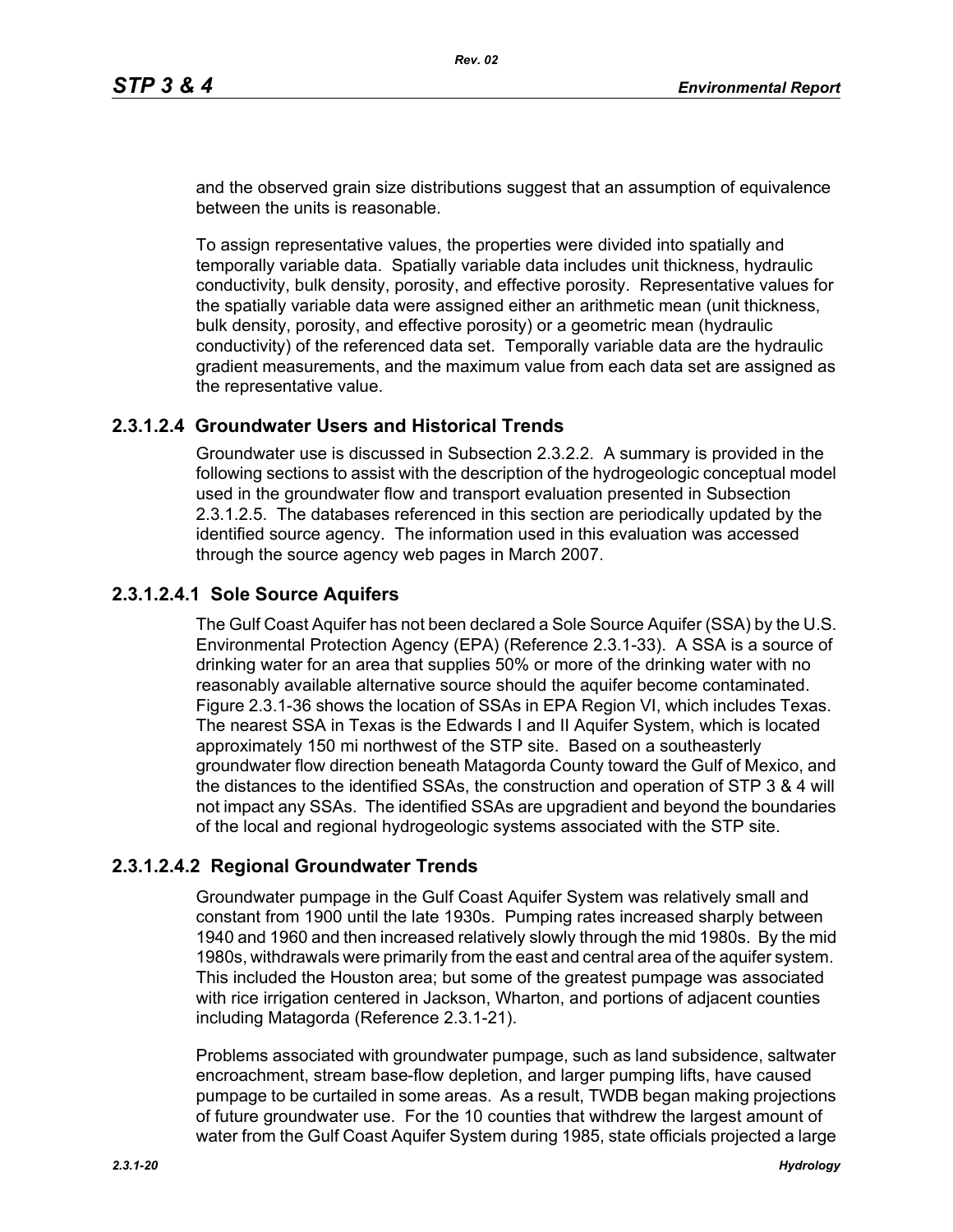decline in pumping from six counties, including Matagorda County, through 2030. Matagorda County was expected to experience a net decrease of 48% or 15 million gallons per day (mgd), with pumping rates decreasing from 31 mgd to approximately 16 mgd (Reference 2.3.1-21). These water use projections undergo revisions and updating as technical and socioeconomic factors change and are further discussed in Subsection 2.3.2.2.

The EPA monitors drinking water supply systems throughout the country and displays the results on their Safe Drinking Water Information System (SDWIS) website (Reference 2.3.1-34). Figure 2.3.1-37 shows the locations of the SDWIS water supply systems in Matagorda County as of March 2007. A total of 40 systems were identified in Matagorda County by SDWIS, with seven systems serving greater than 1000 people, 18 systems serving greater than 100 to less than 1000 people, and 15 systems serving less than or equal to 100 people. The closest SDWIS water supply systems are the onsite water supply (Water system ID TX1610051) and the Nuclear Training Facility water supply (Water system ID TX1610103). The nearest non-site related SDWIS water supply system is the Selkirk Water System, which is located across the Colorado River from the STP, approximately 4 mi to the southeast.

Regional groundwater use in the site area is controlled by the TWDB and in Matagorda County by the Coastal Plains Groundwater Conservation District (CPGCD). The TWDB maintains a statewide database of wells called the Water Information Integration and Dissemination (WIID) system. This database includes water wells and oil and gas production wells (Reference 2.3.1-35). The CPGCD, in conjunction with the Coastal Bend Groundwater Conservation District (Wharton County), also maintains a database of water wells (Reference 2.3.1-36).

Information from the TWDB database was used to prepare Figure 2.3.1-38, which shows well locations in Matagorda County as of March 2007. The database includes water wells, and oil and gas wells. The search area for wells was limited to Matagorda County because pumping effects in the Deep Aquifer and flow information in the Shallow Aquifer suggest that groundwater use and groundwater impacts from accidents at STP would be limited to this area. The figure presents a total of 838 water wells in Matagorda County. It should be noted that the TWDB database (Driller's Report database) includes 18 wells identified as being in other counties, but the well coordinates plot in Matagorda County. It is not known whether these entries have erroneous county names or location coordinates.

Figure 2.3.1-39 presents the water well information from the CPGCD as of March 2007. The database includes 1989 water wells in Matagorda County. The larger number of wells in this database is a result of including single-family domestic wells.

The TWDB conducts water use surveys throughout the state (Reference 2.3.1-37). The surveys are based on information submitted by the water user and may include estimated values. These surveys do not include single-family domestic well groundwater use. The TWDB also prepares estimates of future water use as part of water supply planning (Reference 2.3.1-38). These estimates contain uncertainties associated with population growth projections, assumptions about climatic conditions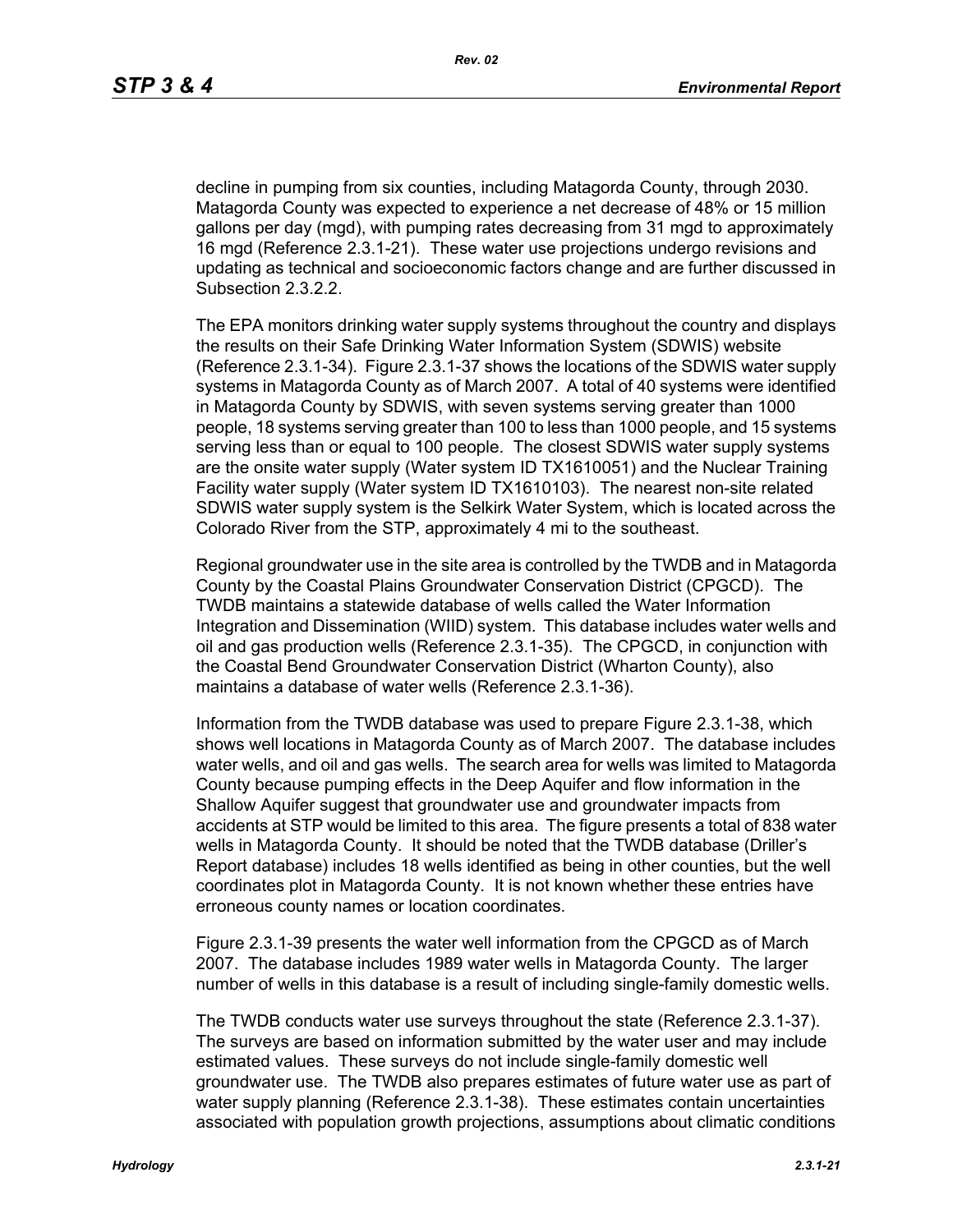(drought or wet years), and schedules for implementation of water conservation measures. The results of these studies and projections are discussed in Subsection 2.3.2.2 and FSAR Subsection 2.4S.12.

## **2.3.1.2.4.3 Plant Groundwater Use**

Both surface water and groundwater are used on the site to support STP 1 & 2 plant operations. The groundwater is pumped from the Deep Aquifer using five production wells (Production Wells 5 through 8 and the Nuclear Training Facility [NTF] well), as shown on Figure 2.3.1-20. No sustained pumping is permitted within 4000 ft of the STP 1 & 2 plant area in order to minimize the potential for subsidence resulting from lowering of the Deep Aquifer potentiometric head. The exception is the NTF well, which was installed to provide fire protection water to the NTF. Potable water for the NTF is supplied by Production Well 8.

Table 2.3.1-22 presents the combined monthly groundwater withdrawals from the five production wells between 1995 and 2006. STPNOC is currently permitted to use up to 3000 acre-ft of groundwater. As the table indicates, annual groundwater use by STP 1 & 2 is between 1200 and 1300 acre-feet. Therefore, over 1700 acre-ft (1050 gpm) of groundwater could be available for use by STP 3 & 4. Water demand could be met by increasing the yield of the existing wells or installing new wells, STPNOC is currently evaluating the possibility of permitting and installing additional groundwater wells at the STP site. Once the evaluation has been completed, the NRC would be notified if additional wells are proposed. Also, STPNOC would submit the necessary well permit applications to the Coastal Plains Groundwater Conservation District (CPGCD) and TCEQ as required for approval. with the objective that total STP use would not exceed the 3000 acre ft per year permitted amount. A detailed evaluation of groundwater availability and estimates of aquifer drawdown, water conservation measures, and identification of alternative sources, if practicable, will be addressed as part of the detailed engineering for STP 3 & 4.

Groundwater is projected to be the primary main source of makeup water for the STP 3 & 4 UHS, condensate makeup, radwaste and fire protection systems and the source of potable water for STP 3 & 4. These systems are predicted to require typical groundwater consumption of approximately 20034738 acre-ft per year (12424977 gpm), whereas the peak consumption (i.e., outages) is expected to be as great as 41083935 gpm. Short-term water demand beyond the current capacity of the existing wells could be met by increasing the yield of the existing wells, installing new wells with the objective of increasing peak production while not exceeding the 3000 acre ft per**year permitted amount**, or withdrawing the necessary additional water from the MCR. A detailed evaluation of groundwater availability and estimates of aquifer drawdown, water conservation measures, and identification of alternative sources, if practicably, will be addressed as part of the detailed engineering for STP 3 & 4.

The potential impacts to the local groundwater aquifer system as the result of plant expansion are discussed in Subsection 2.3.2.2 and Section 5.2.

 $\blacksquare$ 

П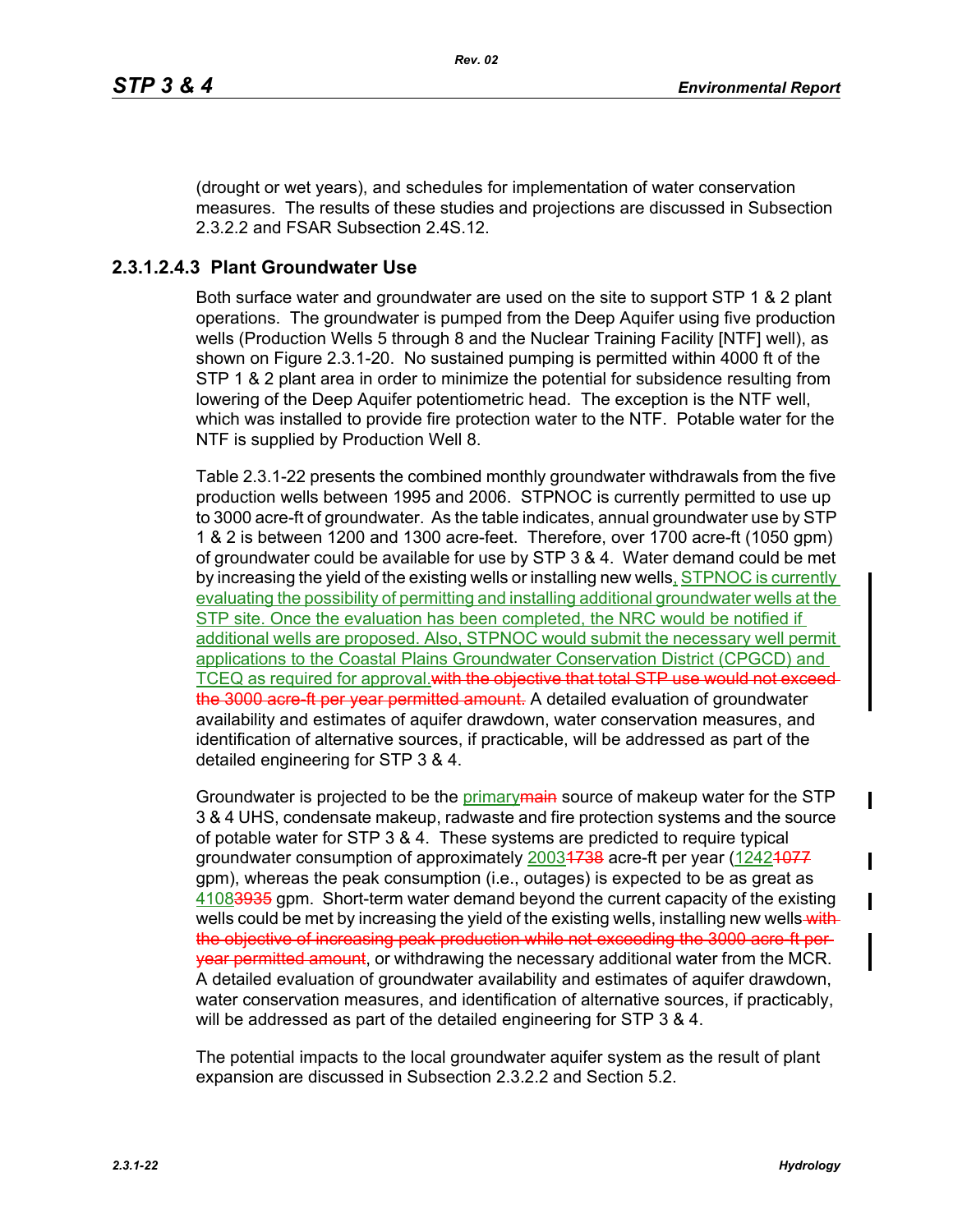# **2.3.1.2.5 Groundwater Flow and Transport**

The likelihood of an accidental liquid effluent release to groundwater is remote due to multiple levels of protection in the liquid radwaste system. The radwaste building system components are designed to prevent environmental releases, and include a stainless steel lined compartment to contain tank spillage and specially constructed building components surrounding the tanks to capture and prevent releases from the Radwaste Building. These design components would mitigate any potential release from the building tanks to the subsurface environment. Discussion of sorption and radioactive decay effects on offsite exposure is presented in COLA Part 2. Provided in the next section is a brief description of the potential groundwater pathways in the highly unlike event that a release could occur.

## **2.3.1.2.5.1 Groundwater Pathway**

The Shallow Aquifer would be the most likely hydrogeologic unit to be impacted by an accidental liquid effluent release on site. The Upper Shallow Aquifer has a flow direction toward the southeast. Examination of Figure 2.3.1-40 (Reference 2.3.1-39) indicates that a potential Upper Shallow Aquifer groundwater discharge area would be the unnamed surface water tributary, located to the east of the STP 1 & 2 ECP, which flows into Kelly Lake, approximately 7300 ft from STP 3. A second possible discharge area for both the Upper and Lower Shallow Aquifer is at Well 2004120846, which is an 80 ft deep livestock well located east of the site boundary, approximately 9000 ft from STP 3. A third possible discharge area for both Shallow Aquifer zones would be the Colorado River, approximately 17,800 ft to the southeast of STP 3.

Over much of the site, the Lower Shallow Aquifer is isolated from the Upper Shallow Aquifer by a less permeable confining layer. However, aquifer pumping test data and hydrogeochemical data suggest that leakage through the less permeable confining layer separating these to aquifer zones is occurring. Additionally, excavations for the foundations of some of the deeper structures are projected to depths associated with the Lower Shallow Aquifer. A consistent downward vertical hydraulic gradient exists between the Upper and Lower Shallow Aquifer, which would provide the driving force for movement of groundwater from the Upper to the Lower Shallow Aquifer

An effluent release scenario would be a direct effluent release into the surrounding excavation backfill material. The downward hydraulic head between the Upper and Lower Shallow Aquifer zones would result in vertical migration downward through the backfill to the Lower Shallow Aquifer. The Lower Shallow Aquifer has an east to southeast flow direction. Due to the depth to the top of the aquifer, and the downward vertical hydraulic gradient in the Lower Shallow Aquifer, it is unlikely that discharge would occur into the unnamed tributary to the east of the STP 1 & 2 ECP. Likely discharge points are Well 2004120846 as discussed above or the Colorado River alluvium, where the river channel has incised into the Lower Shallow Aquifer, approximately 17,800 ft from STP 3 & 4.

The Deep Aquifer is the least likely hydrogeologic unit to be impacted by an accidental liquid effluent release. The Deep Aquifer is separated from the Shallow Aquifer by a 100 to 150 ft thick clay and silt layer. Potentiometric surface maps for the Deep Aquifer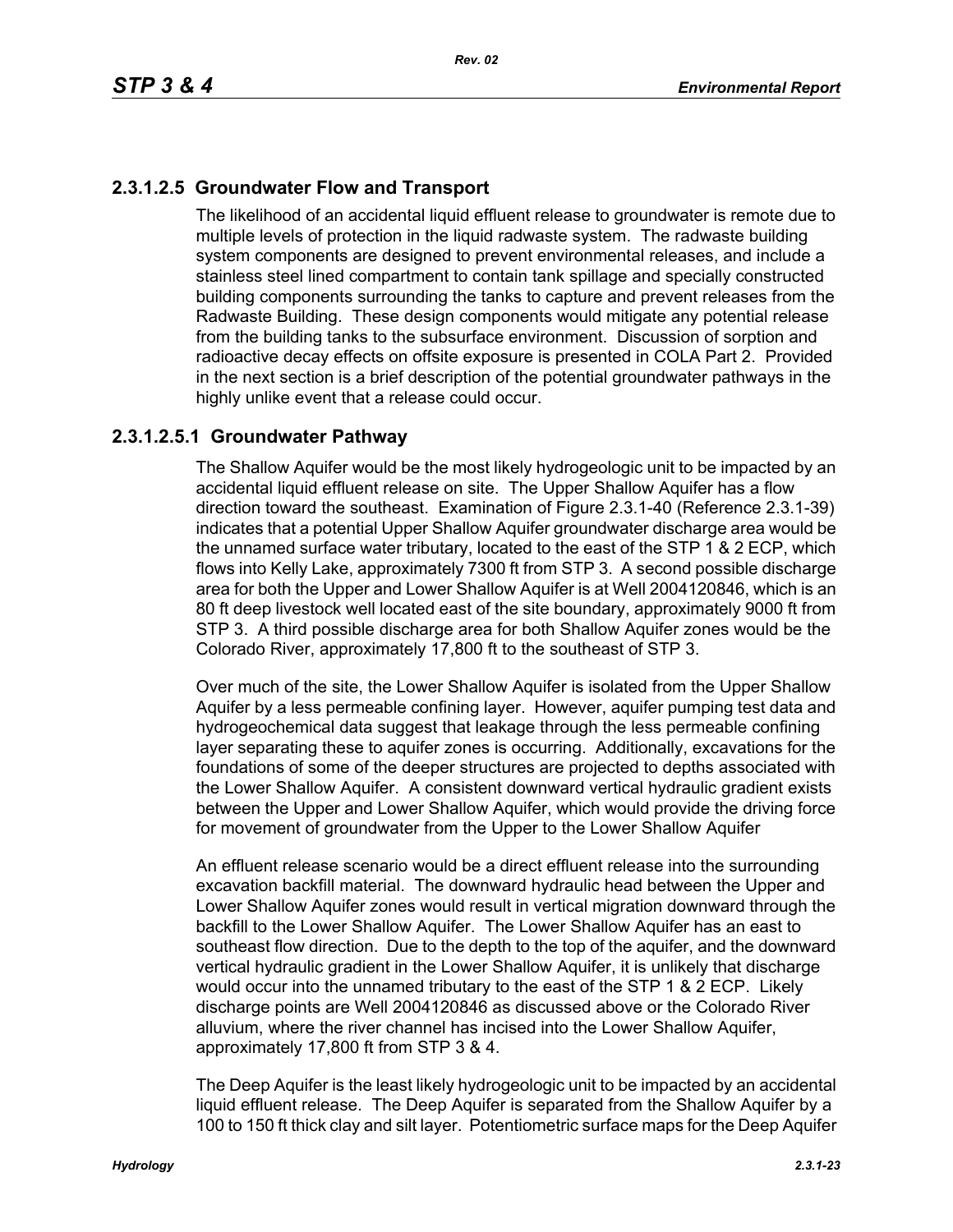indicate that groundwater flow beneath the site is moving toward the site production wells, thus precluding the potential for offsite migration in the unlikely event that effluent passes through the clay layer. These factors suggest that there is no credible offsite release pathway for the Deep Aquifer.

## **2.3.1.2.5.2 Advective Transport**

Advective transport assumes that an accidental liquid effluent release travels at the same velocity as groundwater flow. The groundwater flow velocity or average linear velocity is estimated from Reference 2.3.1-29:

$$
v = \frac{Ki}{n_e}
$$

where:

v = average linear velocity (ft/day)

 $K =$  hydraulic conductivity (ft/day)

 $i =$  hydraulic gradient (ft/ft)

 $n_{\rm e}$  = effective porosity (decimal)

The travel time from the effluent source to the receptor would be:

$$
T = \frac{D}{v}
$$

where:

 $T =$  travel time (day)

 $D =$  distance from source to receptor (ft)

v = average linear groundwater velocity (ft/day)

Table 2.3.1-23 presents average linear velocity and travel time estimates for the Upper Shallow Aquifer and the Lower Shallow Aquifer using representative properties from Table 2.3.1-21. The average linear velocity in the Upper Shallow Aquifer is estimated to be 0.2 ft/day and in the Lower Shallow Aquifer to be 0.09 ft/day. In the Upper Shallow Aquifer, travel time to the unnamed tributary east of the ECP would be 100 years, to Well 2004120846 it would be 123 years, and to the Colorado River it would be 244 years. In the Lower Shallow Aquifer, travel time to Well 2004120846 would be 274 years and to the Colorado River it is estimated to be 541 years. Bounding average linear velocities and travel times based on the calculated range for hydraulic conductivities, hydraulic gradients, and effective porosities are also presented in Table 2.3.1-23.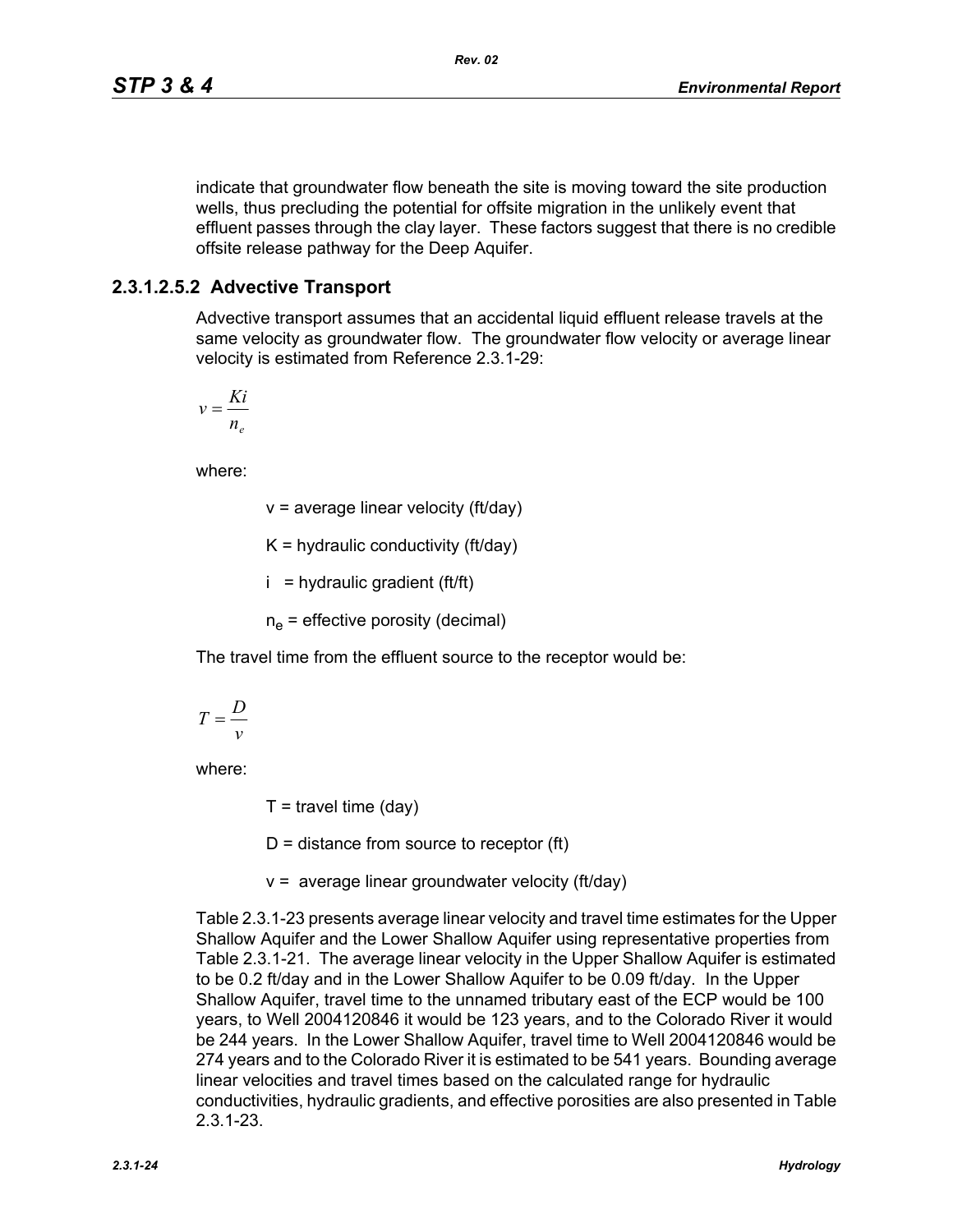# **2.3.1.2.6 Monitoring and Safeguards**

Groundwater level monitoring in the STP 3 & 4 area is currently being implemented through the use of the groundwater observation wells installed in 2006 and through the periodic review of water levels from selected historical wells in the vicinity of the site.

Some of the existing STP 3 & 4 area observation wells will be taken out of service prior to construction activities due to anticipated earth moving and construction requirements. Prior to commencing construction activities, the observation well monitoring network will be evaluated in order to determine groundwater data gaps and needs created by the abandonment of existing wells. These data needs will be met by the installation of additional observation wells, if required. As part of the detailed engineering for STP 3 & 4, the eurrent STP groundwater monitoring programsdescribed in Section 6 and Subsection 2.4S.12.4 of the FSAR will be evaluated with respect to the addition of STP 3 & 4 to determine if any modification of the existing programs is required to adequately monitor plant effects on the groundwater.

Construction activities at STP 3 & 4 should not adversely affect the local or regional groundwater systems. The Shallow Aquifer will be temporarily impacted during construction dewatering activities. The Deep Aquifer is not expected to be impacted by construction activities. Construction and water related impacts are discussed in Sections 4.2 and 6.3.

During excavation and construction of STP 3 & 4, the hydrostatic loading on the excavation and structures will be controlled by a temporary construction dewatering system which includes the installation of a slurry wall around the perimeter of the entire excavation. Typical dewatering systems for this type of cut and fill excavation would consist of a combination of perimeter dewatering wells and open pumping from sumps in the excavation. The perimeter dewatering wells would control lateral inflow and assist in removing water stored in the excavation. The open pumping system would control precipitation runoff, assist in water storage removal, and the removal of any inflow to the excavation.

Excavations for the construction of STP 3 & 4 are preliminarily planned to depths of at least 90 ft below existing grade. The reactor building **mathotom of foundation** is expected to be placed at a depth of approximately 8580 ft below existing grade, with the control building at a depth of approximately 7672 ft, the UHS basins and pump houses at 26 ft and 62 ft (respectively), at a depth of approximately 40 ft, the pump house at a depth of approximately 66 ft and the turbine building at the lowest stepped depth of approximately 56 ft. a depth of approximately 30 ft. Perimeter construction dewatering will be required to a depth of at least 35 ft with deeper excavation dewatering to a depth of at least 90 ft. The excavation design includes the addition of a slurry wall. The wall is located outside the foundation and excavation areas, at least 30 feet from the top edge of the excavation, and is continuous around the perimeter. The low permeability wall will hydraulically isolate the excavation inside the wall and allow the excavation to be dewatered, minimizing the effect on the groundwater outside the wall. Details are in Section 2.5S.4.5.2 of the FSAR. will be refined as part of the detailed design.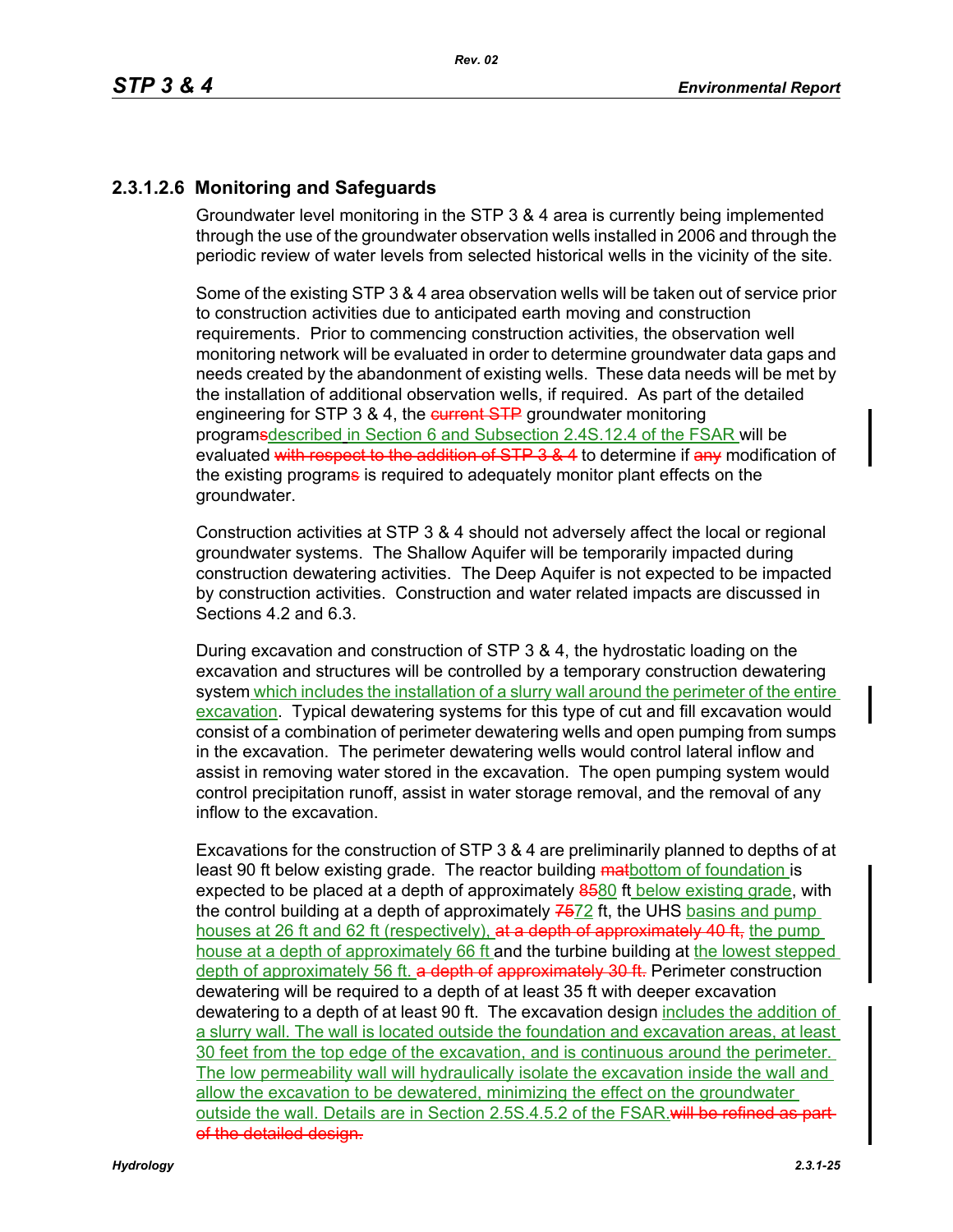The hydrogeologic conditions encountered beneath the STP 3 & 4 area are, in general, similar to that beneath STP 1 & 2. A long-term, steady state dewatering flow rate is estimated to be between 1800 and 4200 gpm. The initial dewatering rate is estimated to be 6700 gpm and is expected to decline due to the slurry wall. The range in pumping rates is dependent on the hydraulic conductivity used in the analysis. Since the excavation required for the construction of STP 3 & 4 is estimated to be deeper than that for STP 1 & 2, the flow rates estimated for STP 3 & 4 are considered to be within reason in comparison to actual flow rates measured at STP 1 & 2 which were between 1300 and 2900 gpm. Alternatives that could The slurry wall will reduce the amount of water to be removed. include various types of cut-off walls. The cut-off walls couldinclude slurry trench wall, grout curtain, freeze wall, or low leakage sheet pile. The slurry trench wall and grout curtain are is a permanent features, while the other twotypes can be temporary as opposed to other typed of cut off walls which are temporary. Some dewatering would still be required to remove storage, precipitation runoff, and vertical inflow. Methods to mitigate the potential for subsidence to existing structures include cut-off walls, injection wells, and infiltration trenches. The dewatering systemdesign will be refined as part of the detailed design. The entire dewatering system consists of a combination of deepwells, recharge wells, jet eductors, sand drains, wellpoints, pumps, standby pumps, sumps, sump pumps, trenches, and necessary appurtenances capable of achieving the design requirements to dewater or to depressurize the major water-bearing strata.

The ground surface elevation within the power block areas prior to construction is approximately 29 ft to 32 ft MSL. The post construction grade will range from approximately 32 ft to 36.5 ft MSL. Floor grade for the main building facilities is expected to be at approximately 35 ft MSL. Based on the water level elevations collected to date, the groundwater depth in the power block area for both units is below the maximum groundwater level of 61 cm (2 ft) below ground surface as specified in ABWR DCD Tier 2, Table 2.0-1 (Reference 2.3.1-40). Based on this observation, a permanent dewatering system is not anticipated to be a design feature for the STP 3 & 4 facilities.

Post-construction groundwater conditions are anticipated to have some localized changes resulting from excavation, backfilling, and placements of buildings. However, based on observations of STP 1 & 2 post-construction groundwater conditions, the effects would be minimal and may include localized communication between the Upper and Lower Shallow Aquifers and an increased cone of depression in the Deep Aquifer resulting from increased groundwater use for STP 3 & 4.

The groundwater supply wells to be installed for STP 3 & 4 are not safety-related sources of water, because the UHS has a 30-day supply of water, which is sufficient for plant shutdown without a supplementary water source.

I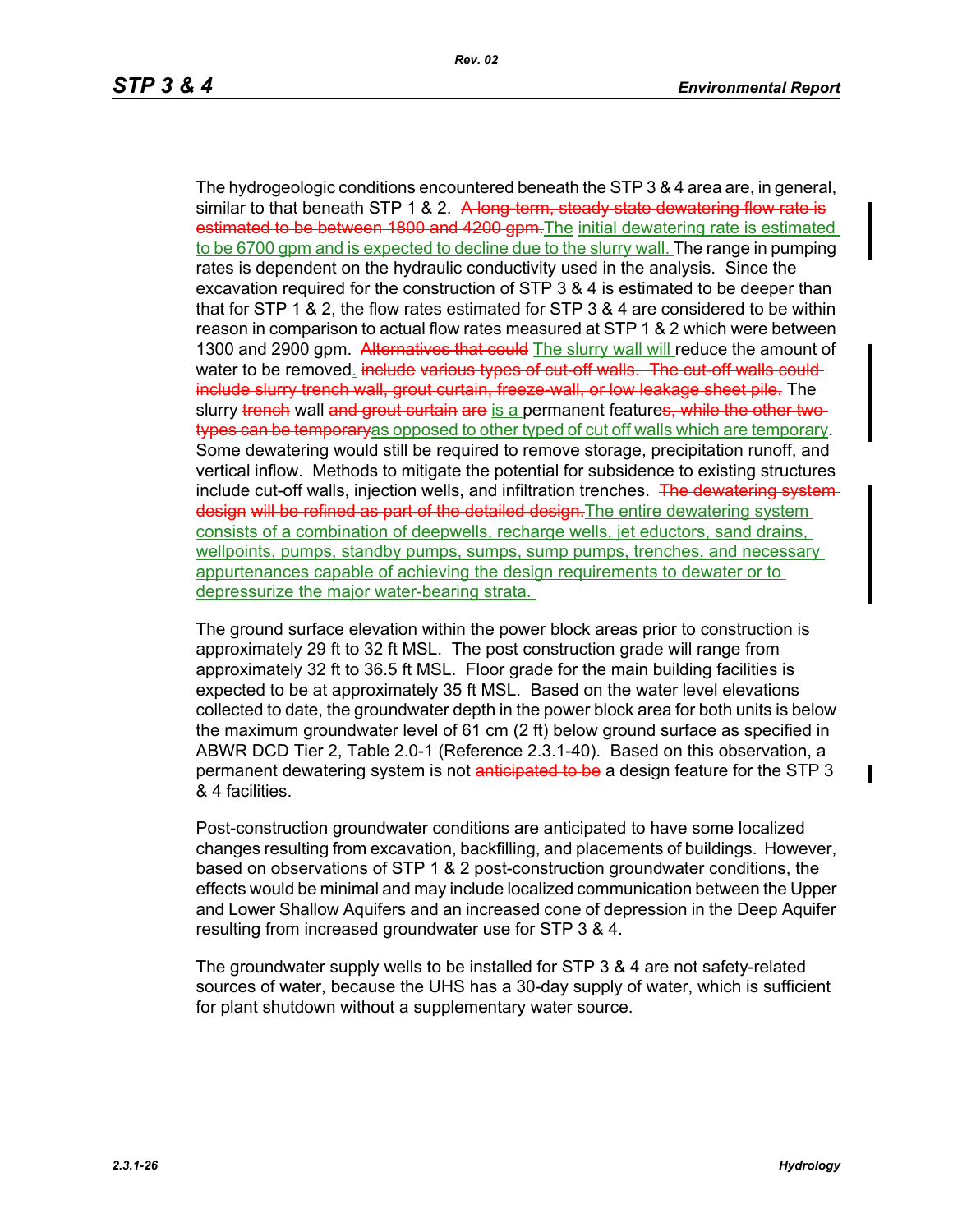# **2.3.1.3 References**

- 2.3.1-1 "The 2005 Initially Prepared Regional Water Plans (for the 2006 Adopted Regional Water Plans) for Lower Colorado Planning Region (Region K)," Chapter 1. Texas Water Development Board (TWDB) website. Available at http://www.twdb.state.tx.us/rwpg/main-docs/IPP-index.htm), accessed on April 5, 2007.
- 2.3.1-2 "Arc Hydro Developments for the Lower Colorado River Basin," Online Report 04-6, Daniel R. Obenour and Dr. David R. Maidment, Centers for Research In Water Resources, University of Texas at Austin, May 2004. Available at http://www.crwr.utexas.edu/online.shtml, accessed on April 24, 2007.
- 2.3.1-3 "Colorado River Flood Guide," Lower Colorado River Authority (LCRA), January 2003.
- 2.3.1-4 U.S. Army Corps of Engineers, National Inventory of Dams (http://crunch. tec.army.mil/nidpublic/webpages/nid.cfm), website accessed on April 11, 2007.
- 2.3.1-5 Website on dams, lakes and structures designed for flood management, water supply, hydroelectricity, Lower Colorado River Authority. Available at http://www.lcra.org/water/dams.html, accessed on April 5, 2007.
- 2.3.1-6 "Volume 4, Colorado River basin, Lavaca River basin, and intervening coastal basins," Water Resources Data, Texas, Water Year 2004, Long, Susan C. Aragon; Reece, Brian D.; Eames, Deanna R., U.S. Geological Survey. Available at http://pubs.usgs.gov/wdr/2004/WDR-TX-04- 4/index.html, website accessed on April 10, 2007.
- 2.3.1-7 "Surface-water for the Nation, National Water Information System," U.S. Geological Survey. Available at http://waterdata.usgs.gov/nwis/sw, website accessed on May 10, 2007.
- 2.3.1-8 "Flood Damage Evaluation Project, Volume II-B, Chapter 4, Hydrology and Volume II-C, Chapter 6, Hydraulics," Halff Associates, Inc, prepared for the Lower Colorado River Authority and Fort Worth District Corps of Engineers, July 2002.
- 2.3.1-9 "STPEGS Updated Final Safety Analysis Report, Units 1 and 2," Revision 13.
- 2.3.1-10 United States Geological Survey, 2007: Daily Streamflow Data for Bay City Gauging Station, Texas. http://waterdata.usgs.gov/nwis/dv/ ?site\_no=08162500&referred\_module=sw.
- 2.3.1-11 Amended and Restated Contract by and between the Lower Colorado River Authority and STP Nuclear Operating Company, Effective as of January 1, 2006.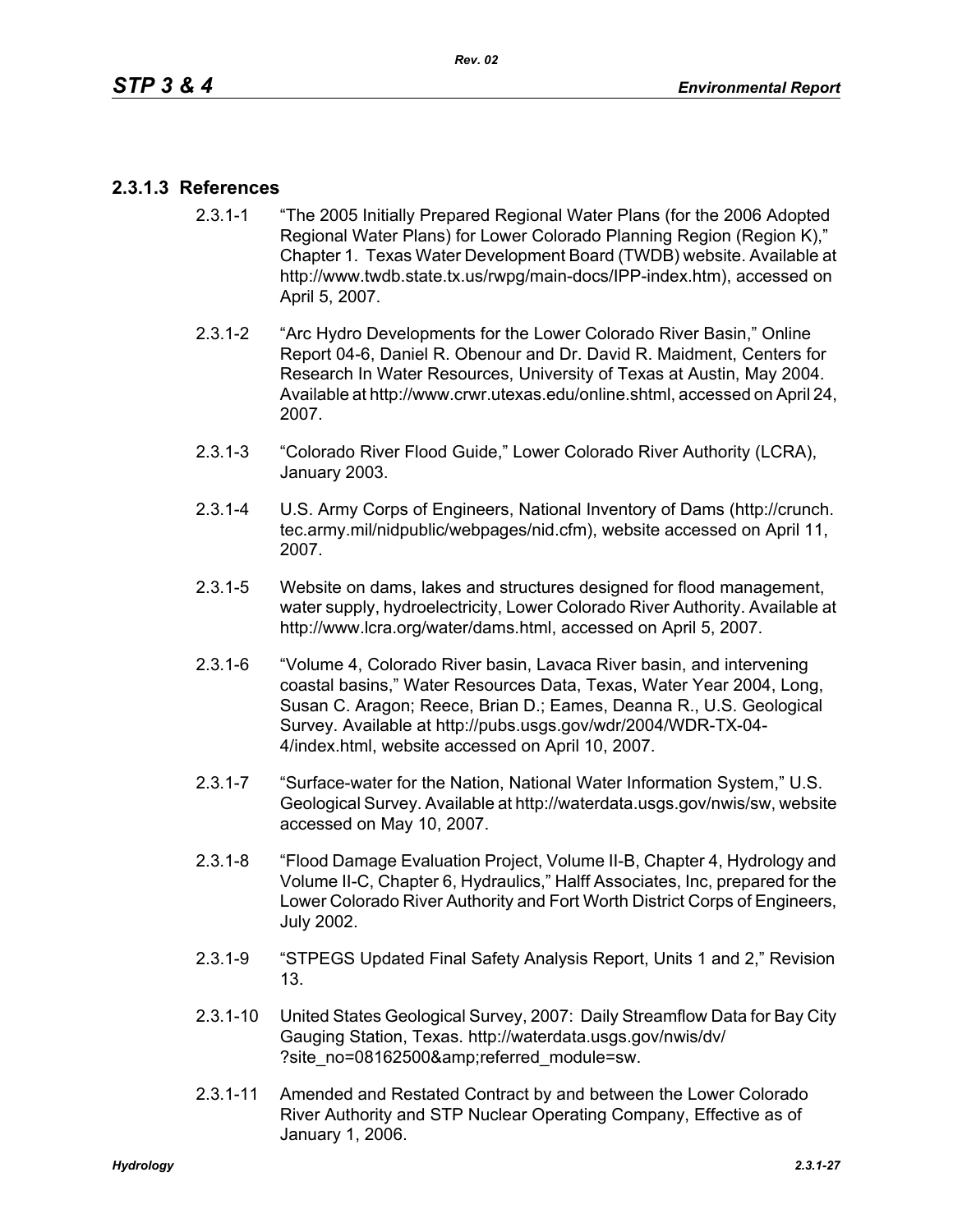- 2.3.1-12 Water Management Plan for the Lower Colorado River Basin Effective September 20, 1989 including Amendments through May 14, 2003.
- 2.3.1-13 "Texas Coastal Wetlands, Status and Trends, Mid-1950s to Early 1990s," Moulton, D.W., Dahl, T.E., Dall, D.M., United States Department of the Interior, U.S. Fish and Wildlife Service, Southwestern Region, March 1997.
- 2.3.1-14 "Status and Trends of Wetlands on Barrier Islands, Central Texas Coast," White, W.A., Tremblay, T.A., Waldinger, R.L., Calnan, T.R., Texas General Land Office, February 2003. Available at http://www.glo.state.tx.us/coastal/pub.
- 2.3.1-15 "National Wetlands Inventory, Wetlands Mapper," U.S. Fish and Wildlife Service. Available at http://www.fws.gov/nwi/, accessed on May 7, 2007.
- 2.3.1-16 "Suspended-Sediment Database Daily Values of Suspended Sediment and Ancillary Data," U.S. Geological Survey. Available at http://co.water.usgs.gov/ sediment/seddatabase.cfm, accessed on May 7, 2007.
- 2.3.1-17 "A Protocol for Establishing Sediment TMDLs," Keyes and Radcliffe, developed by the Georgia Conservancy and the UGA Institute of Ecology, 2002.
- 2.3.1-18 "Predicting the terrestrial flux of sediment to the global ocean: a planetary perspective," Sedimentary Geology 162 (203) 5-24, James Syvitski, S. D. Peckham, R. Hilberman, and Thierry Mulder.
- 2.3.1-19 "Texas Shoreline Change Project Gulf of Mexico Shoreline Change from the Brazos River to Pass Cavallo," James C. Gibeaut et al., Bureau of Economic Geology, The University of Texas at Austin, TX, October 2000.
- 2.3.1-20 "Physiographic Map of Texas," The University of Texas at Austin, Bureau of Economic Geology, 1996. Available at http://www.lib.utexas.edu/geo/maps.html, accessed May 5, 2007.
- 2.3.1-21 "Ground Water Atlas of the United States Oklahoma, Texas," HA 730E, Ryder, Paul D., U.S. Geological Survey, 1996. Available at http://capp.water.usgs.gov/ gwa/ch\_e/index.html, accessed April 16, 2007.
- 2.3.1-22 "Major Aquifers of Texas," 2000. Available at http://www.twdb.state.tx.us/ mapping/index.asp, accessed March 1, 2007.
- 2.3.1-23 "Stratigraphic and Hydrogeologic Framework of Part of the Coastal Plain of Texas," Texas Department of Water Resources Report 236, Baker, E.T., 1979. Available at http://www.twdb.state.tx.us/publications/reports/ GroundWaterReports/GWReports/Individual%20Report%20htm%20files/ Report%20236.htm.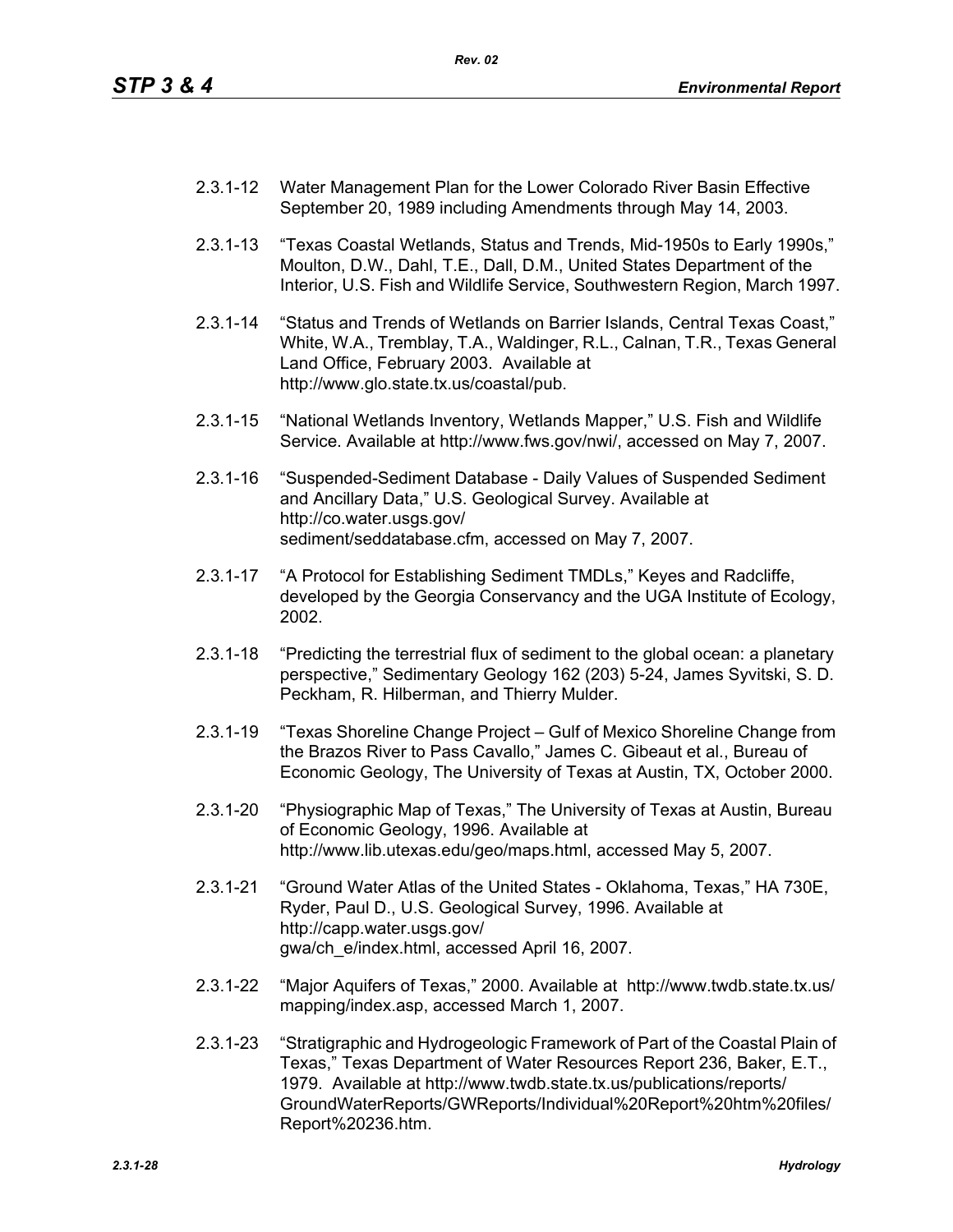- 2.3.1-24 "Ground-Water Resources of Matagorda County, Texas, Texas Water Development Board Report 91," W. Hammond, Jr., Cooperative study by the Texas Water Development Board, Lower Colorado River Authority, and Matagorda County Commissioners Court, 1969. Available at http://www.twdb. state.tx.us/publications/reports/GroundWaterReports/GWReports/Individu al%20Report%20htm%20files/Report%2091.htm, accessed February 23, 2007.
- 2.3.1-25 "South Texas Project Electrical Generating Station 2005 Annual Environmental Operating Report," STPNOC, 2006.
- 2.3.1-26 "Hydrochemistry, Salinity Distribution, and Trace Constituents: Implications for Salinity Sources, Geochemical Evolution, and Flow Systems Characterization, Gulf Coast Aquifer, Texas, in Aquifers of the Gulf Coast of Texas, Texas Water Development Board Report 365," Chowdhury, A., Boghici, R. and Hopkins, J., 2006. Available at http://www.twdb.state.tx.us/publications/reports/ GroundWaterReports/GWReports/R365/AGCindex.htm, accessed February 23, 2007.
- 2.3.1-27 "Well Database Information," Texas Water Development Board. Available at http://www.twdb.state.tx.us/publications/reports/GroundWaterReports/GW DatabaseReports/Database%20in%20ASCII/Matagorda/wlevels.txt, accessed march 14, 2007.
- 2.3.1-28 "Hydrogeology," Davis, S.N and DeWiest, R.J.M., 1966.
- 2.3.1-29 "Applied Hydrogeology," Fetter, C.W., 1988.
- 2.3.1-30 "Drinking Water Contaminants," U.S. Environmental Protection Agency, 2007. Available at http://www.epa.gov/safewater/contaminants/index.html, accessed April 9, 2007.
- 2.3.1-31 "A Graphic Procedure in the Geochemical Interpretation of Water Analyses, Transactions, American Geophysical Union," 25, 914-923, Piper, A.M., 1944.
- 2.3.1-32 "Basic Data Report Ground Water South Texas Project," submitted to Brown and Root, Inc., August 29, Woodward-Clyde Consultants, 1975.
- 2.3.1-33 U.S. Environmental Protection Agency Region VI Sole Source Aquifer Map, Available at http://www.epa.gov/region6/6wq/swp/ssa/maps.htm, accessed March 2, 2007.
- 2.3.1-34 U.S. Environmental Protection Agency Safe Drinking Water Information System (SDWIS). Available at http://oaspub.epa.gov/enviro/sdw\_query\_v2.get\_list?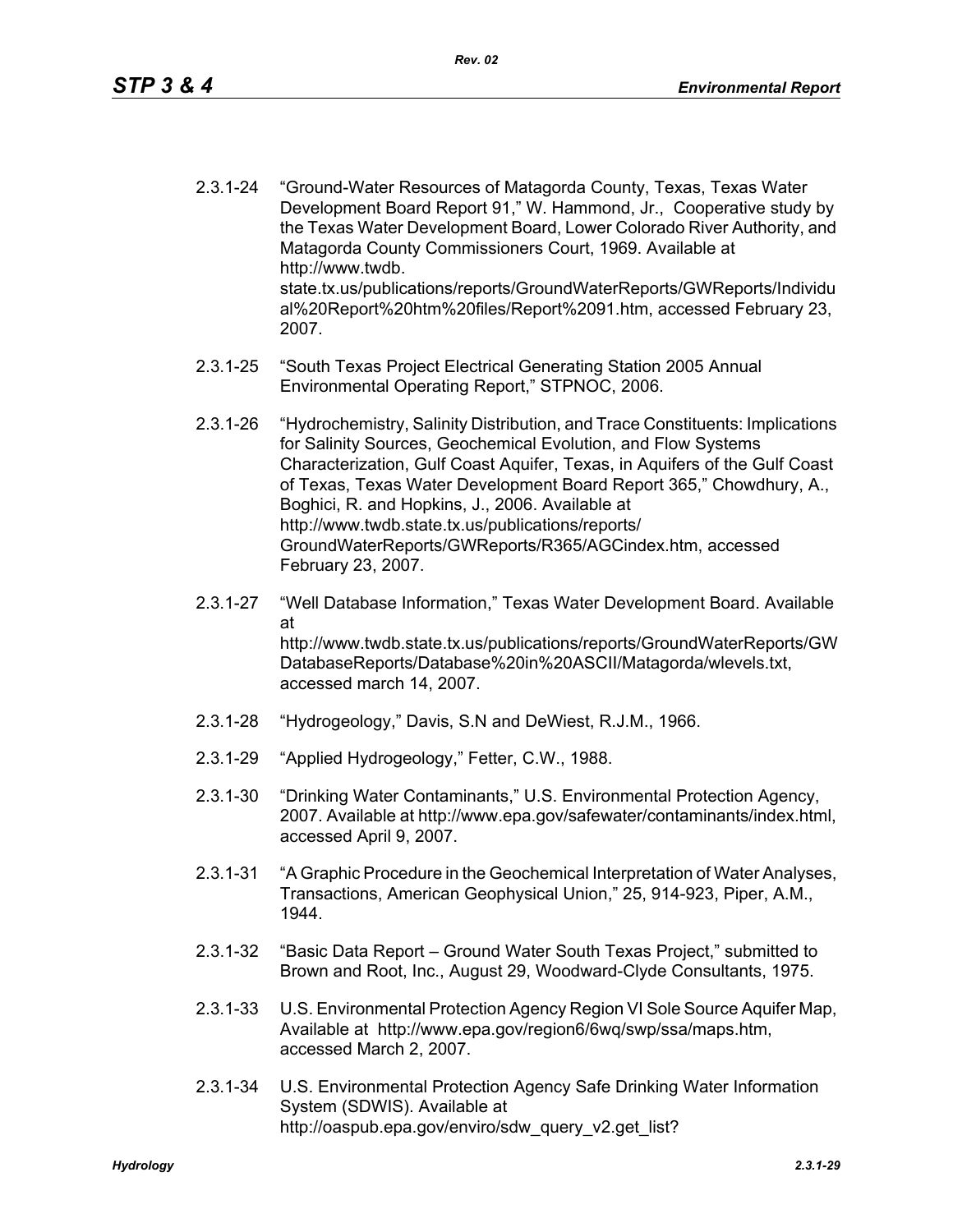wsys\_name=&fac\_search=fac\_beginning&fac\_county=MATAGORDA&po p\_serv=500&pop\_serv=3300&pop\_serv=10000&pop\_serv=100000&pop\_ serv=100001&sys\_status=active&pop\_serv=&wsys\_id=&fac\_state=TX&la st fac\_name=&page=1&query\_results=&total\_rows\_found=, accessed March 15, 2007.

- 2.3.1-35 Texas Water Development Board Water Information Integration and Dissemination (WIID) system. Available at http://wiid.twdb.state.tx.us/, accessed March 20, 2007.
- 2.3.1-36 Coastal Plain/Coastal Bend Groundwater Conservation Districts Database Available at http://www.gis.aecom/cbcpgcd/, accessed March 20, 2007.
- 2.3.1-37 "Historical Water Use Information," Texas Water Development Board. Available at http://www.twdb.state.tx.us/wushistorical/, accessed March 12, 2007.
- 2.3.1-38 "Water Use Projections," Texas Water Development Board. Available at http://www.twdb.state.tx.us/DATA/db07/defaultReadOnly.asp, accessed March 12, 2007.
- 2.3.1-39 "Blessing SE, Texas," 28096-G1-TF-024, DMA 6741 1 SE-SERIES V882, United States Geological Survey, 1995. Available at http://www.tnris.org/ datadownload/quad.jsp?Quad=Blessing%20SE&num=28096-G1.
- 2.3.1-40 ABWR Design Control Document, Tier 2, GE Nuclear Energy, Revision 4.
- 2.3.1-41 River Basin Map of Texas, 1996, Bureau of Economic Geology, The University of Texas at Austin, Texas, 78713.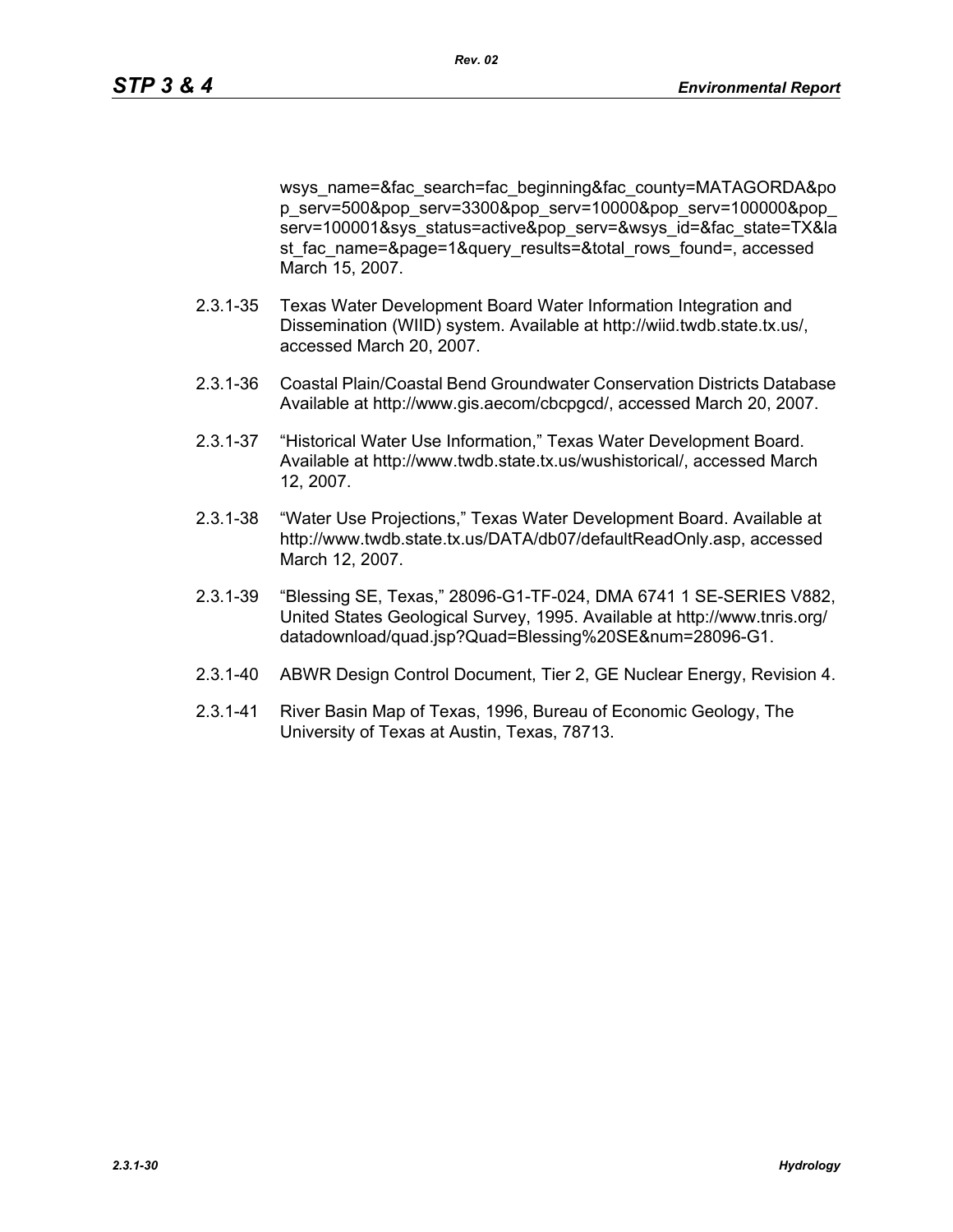| <b>Stream Name</b>      | County                 | Drainage Area<br>(sq. miles) |
|-------------------------|------------------------|------------------------------|
| <b>Beals Creek</b>      | <b>Mitchell County</b> | $9,802$ [1]                  |
| Concho River            | Concho County          | $6,574$ [2]                  |
| San Saba River          | San Baba County        | $3,046$ [3]                  |
| Llano River             | <b>Llano County</b>    | 4,197 [4]                    |
| <b>Pedernales River</b> | <b>Blanco County</b>   | 901                          |
| Pecan Bayou             | Mills County           | 2,073                        |
| <b>Barton Creek</b>     | <b>Travis County</b>   | 215                          |
| <b>Onion Creek</b>      | <b>Travis County</b>   | 321                          |

## **Table 2.3.1-1 Major Freshwater Streams in the Colorado River Basin**

Data in the Table are taken from Reference 2.3.1-6

Notes:

- [1] Of the drainage area, about 7,814 mi<sup>2</sup> is probably not contributing.
- [2] Of the drainage area, about 1,131 mi<sup>2</sup> is probably not contributing.
- [3] Of the drainage area, about 7 mi<sup>2</sup> is probably not contributing.
- $\left[4\right]$  Of the drainage area, about 5 mi<sup>2</sup> is probably not contributing.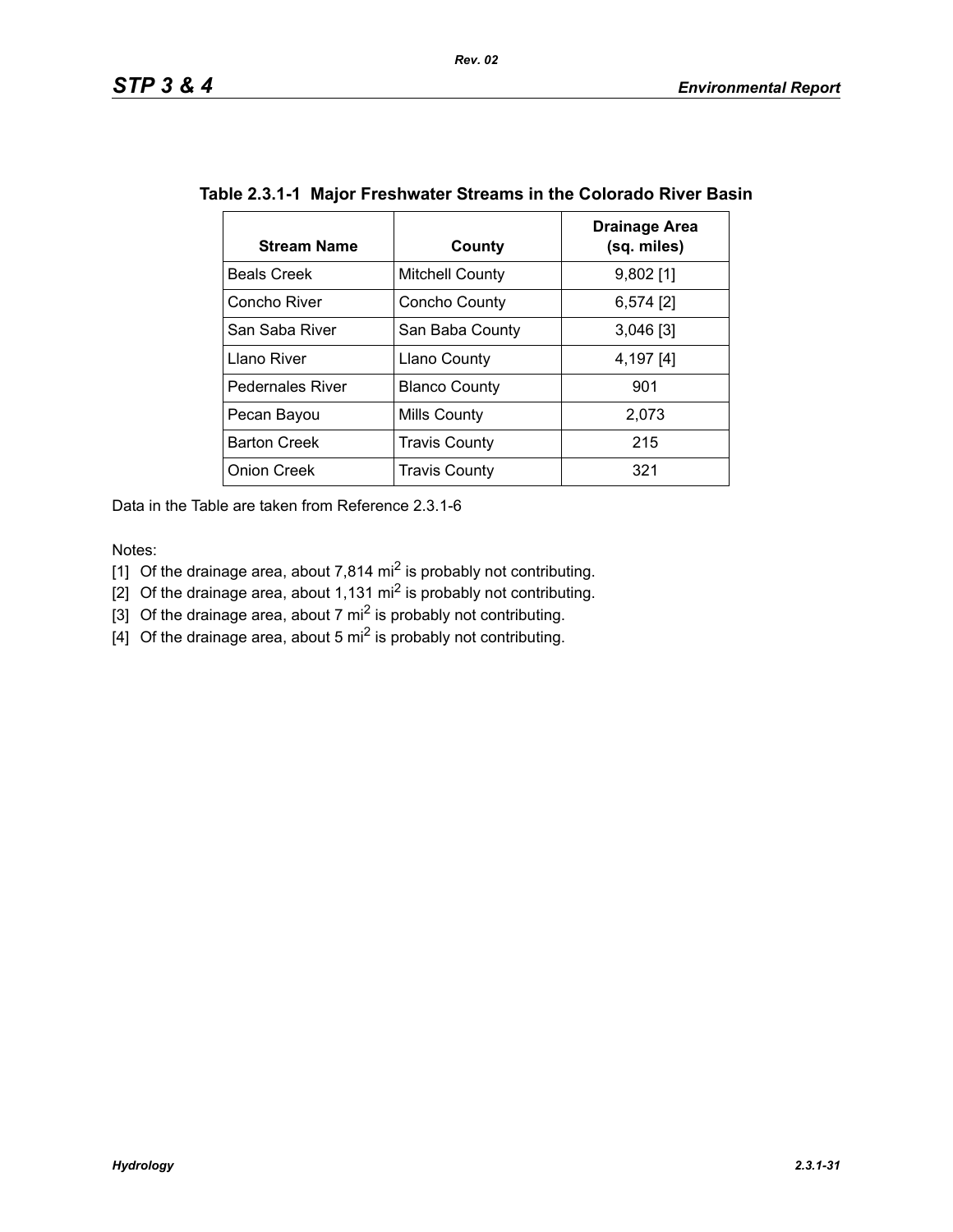| N  |  |
|----|--|
| دە |  |
|    |  |
| ¢  |  |

|                |                                                   |               |                                                | Maximum<br>Height | Maximum<br>Storage | <b>Drainage Area</b> | Area<br><b>Surface</b> | Year<br>Completed | Dam Type      | Dam<br>Purposes |        |               | Owner       |                                                      | Longitude Latitude |         |
|----------------|---------------------------------------------------|---------------|------------------------------------------------|-------------------|--------------------|----------------------|------------------------|-------------------|---------------|-----------------|--------|---------------|-------------|------------------------------------------------------|--------------------|---------|
|                | Dam Name                                          | <b>NID ID</b> | River                                          | ft                | acre-ft            | sq mi                | acre                   |                   |               |                 | Hazard | County        | <b>Type</b> | <b>Owner Name</b>                                    | degrees            | degrees |
|                | Mansfield<br>Dam<br>(Marshall<br>Ford Dam)        | TX01087       | Colorado<br>River                              | 278               | 3,223,000          | 38,130               | 18,929                 | 1942              | <b>REPGER</b> | <b>IH</b>       | H.     | Travis        | L           | Lower<br>Colorado River<br>Authority                 | -97.9067           | 30.3917 |
|                | <b>Twin Buttes</b>                                | TX00022       | Middle<br>And South<br>Concho<br><b>Rivers</b> | 134               | 1,087,530          | 2,472                | 32,660                 | 1962              | <b>RE</b>     | <b>ICR</b>      | H.     | Tom Green   F |             | DOI BR                                               | $-100.5333$        | 31.3767 |
| 3              | <b>Buchanan</b><br>Dam                            | TX00989       | Colorado<br>River                              | 146               | 982,000            | 50.1                 | 23,060                 | 1937              | <b>PGRE</b>   | IH.             | H      | <b>Burnet</b> | L           | Lower<br>Colorado River<br>Authority                 | $-98.4183$         | 30.7517 |
| $\overline{4}$ | Robert Lee<br>Dam                                 | TX03517       | Colorado<br>River                              | 140               | 810.000            | 4.140                | 18,000                 | 1969              | <b>RE</b>     | $\mathsf{R}$    | H.     | Coke          | L           | Colorado River<br>Municipal<br><b>Water District</b> | $-100.515$         | 31.895  |
| 5              | OC Fisher<br>Dam (San<br>Angelo Dam)              | TX00012       | Concho<br>River                                | 128               | 696.300            | 1.511                | 3,854                  | 1952              | <b>RE</b>     | R.              | H.     | Tom Green F   |             | Corps Of<br>Engineers<br>SWF                         | $-100.4833$        | 31.4667 |
| 6              | Simon<br>Freese Dam<br>(Stacy Dam)                | TX06386       | Colorado<br>River                              | 148               | 540.340            | 18.4                 | 19.149                 | 1989              | <b>RECN</b>   | R.              | H.     | Coleman       | L           | Colorado River<br>Municipal<br><b>Water District</b> | $-99.6683$         | 31.4967 |
| $\overline{7}$ | Lake<br>Brownwood<br>Dam                          | TX02789       | Pecan<br>Bayou                                 | 120               | 448,200            | 2.4                  | 7,300                  | 1933              | <b>RE</b>     | R               | H      | <b>Brown</b>  | L           | <b>Brown County</b><br>WID No 1                      | $-99.0017$         | 31.8383 |
| 8              | Lake J B<br>Thomas Dam<br>(Colorado<br>River Dam) | TX04138       | Colorado<br>River                              | 105               | 360,000            | 3,524                | 7,820                  | 1952              | <b>RE</b>     | R.              | H.     | Scurry        | L           | Colorado River<br>Municipal<br><b>Water District</b> | $-101.135$         | 32.5833 |
|                | Alvin Wirtz<br>Dam                                | TX00986       | Colorado<br>River                              | 118               | 227,000            | 37.8                 | 6,375                  | 1951              | <b>RE</b>     | <b>HR</b>       | H      | <b>Burnet</b> | L           | Lower<br>Colorado River<br>Authority                 | -98.3383           | 30.555  |

**Hydrology** *Hydrology*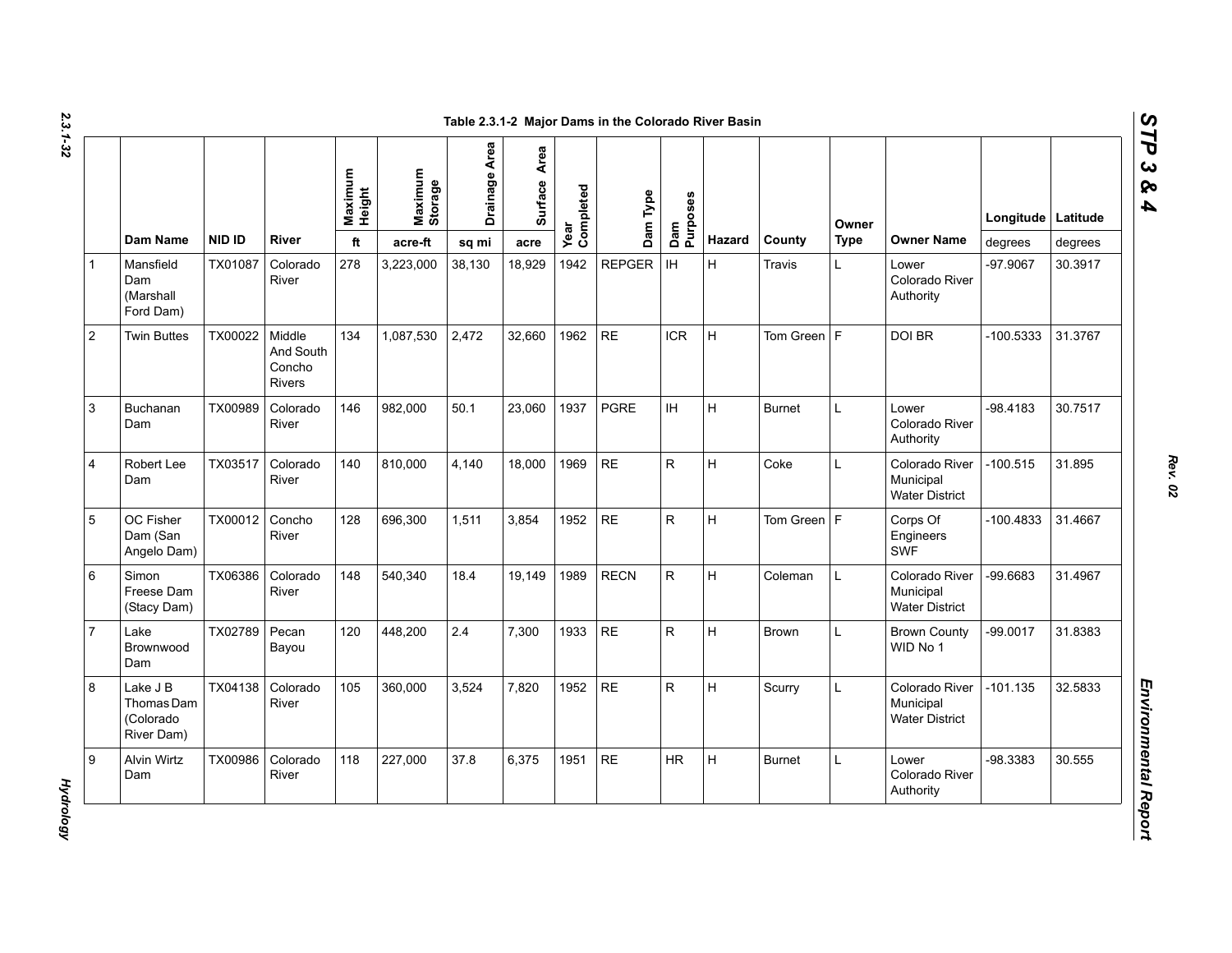|    |                                               |               |                            | Maximum<br>Height | Maximum<br>Storage | Drainage Area | Area<br>Surface | Year<br>Completed | Dam Type    | Dam<br>Purposes |        |               | Owner       |                                                      | Longitude   Latitude |         |
|----|-----------------------------------------------|---------------|----------------------------|-------------------|--------------------|---------------|-----------------|-------------------|-------------|-----------------|--------|---------------|-------------|------------------------------------------------------|----------------------|---------|
|    | Dam Name                                      | <b>NID ID</b> | <b>River</b>               | ft                | acre-ft            | sq mi         | acre            |                   |             |                 | Hazard | County        | <b>Type</b> | <b>Owner Name</b>                                    | degrees              | degrees |
| 10 | <b>Brady Dam</b>                              | TX01659       | <b>Brady</b><br>Creek      | 104               | 212,400            | 513           | 2,020           | 1963              | RE          | R               | H      | McCulloch     | L.          | City Of Brady                                        | -99.3917             | 31.14   |
| 11 | Natural Dam<br>Salt Lake [1]                  | TX06028       | Sulphur<br>Springs<br>Draw | 47                | 207,265            | 556           | 3,710           | 1989              | <b>RE</b>   | <b>CP</b>       | H      | Howard        | L           | Colorado River<br>Municipal<br><b>Water District</b> | -101.625             | 32.2183 |
| 12 | Coleman<br>Dam                                | TX02152       | Jim Ned<br>Creek           | 92                | 91,680             | 299           | 1,886           | 1966              | <b>RE</b>   | R               | H      | Coleman       | L           | City Of<br>Coleman                                   | $-99.465$            | 32.03   |
| 13 | Champion<br>Creek Dam                         | TX01691       | Champion<br>Creek          | 120               | 90,200             | 164           | 1,560           | 1959              | <b>RE</b>   | R               | L      | Mitchell      | U           | <b>TU Electric</b>                                   | $-100.86$            | 32.2817 |
| 14 | Cedar Creek<br>Dam                            | TX04380       | Cedar<br>Creek             | 106               | 88,628             | 6.3           | 2,400           | 1977              | <b>RE</b>   | $\mathsf C$     | H      | Fayette       | L.          | Lower<br>Colorado River<br>Authority                 | -96.7367             | 29.915  |
| 15 | Oak Creek<br>Dam                              | TX03516       | Oak Creek                  | 95                | 79,336             | 244           | 2.375           | 1950              | <b>RE</b>   | $\mathsf{C}$    | H      | Coke          | L           | City Of<br>Sweetwater                                | $-100.2667$          | 32.04   |
| 16 | Tom Miller<br>Dam                             | TX01086       | Colorado<br>River          | 85                | 73,100             | 26,124        | 1,830           | 1939              | <b>CNPG</b> | HR              | H      | <b>Travis</b> | L           | City Of Austin                                       | -97.7867             | 30.295  |
| 17 | Colorado<br>City Dam<br>(Morgan<br>Creek Dam) | TX01693       | Morgan<br>Creek            | 85                | 70,700             | 322           | 1,610           | 1949              | <b>RE</b>   | R               | Г      | Mitchell      | U           | <b>TU Electric</b>                                   | $-100.9167$          | 32.3183 |
| 18 | Roy Inks<br>Dam                               | TX00988       | Colorado<br>River          | 96                | 63,500             | 32,076        | 803             | 1938              | PG          | HR              | H      | <b>Burnet</b> | L.          | Lower<br>Colorado River<br>Authority                 | -98.385              | 30.73   |
| 19 | Mitchell<br>County Dam<br>$[1]$               | TX06420       | <b>Beals</b><br>Creek      | 70                | 50,241             | 15.3          | 1.603           | 1991              | <b>REOT</b> | T.              | S      | Mitchell      | L           | Colorado River<br>Municipal<br><b>Water District</b> | $-101.105$           | 32.24   |
| 20 | <b>Hords Creek</b><br>Dam                     | TX00006       | Hords<br>Creek             | 91                | 49,290             | 48            | 510             | 1948              | <b>RE</b>   | R               | H.     | Coleman       | F           | Corps Of<br>Engineers<br>SWF                         | -99.5667             | 31.85   |

2.3.1-33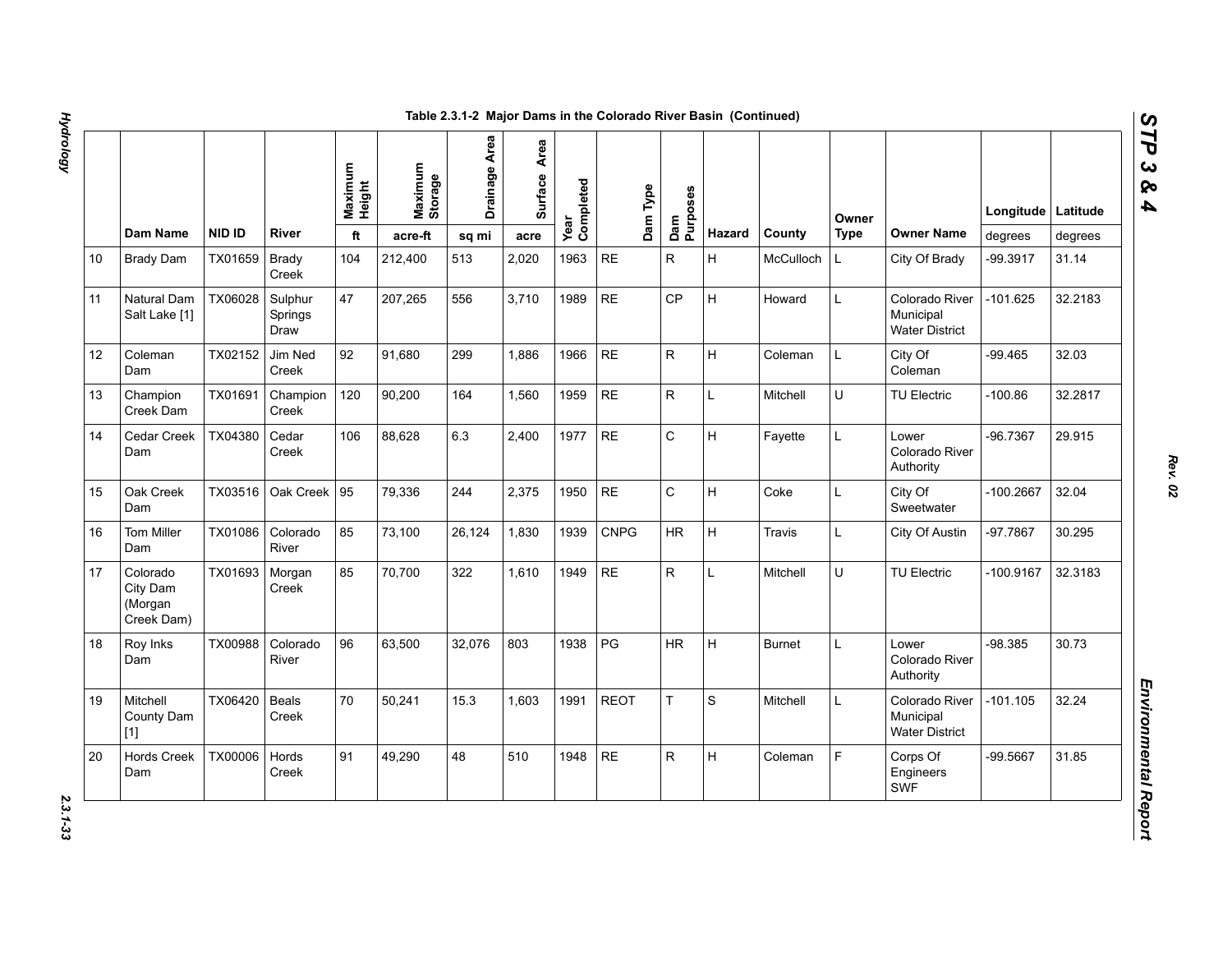| N  |  |
|----|--|
| دە |  |
|    |  |
|    |  |
| ۵  |  |
|    |  |
|    |  |

|    |                                                                      |               |                                  | Maximum<br>Height | Maximum<br>Storage | Drainage Area | Area<br><b>Surface</b> | Completed<br>Year |           | Dam Type<br>Dam<br>Purposes |             |                | Owner       |                                                      | Longitude   Latitude |         |
|----|----------------------------------------------------------------------|---------------|----------------------------------|-------------------|--------------------|---------------|------------------------|-------------------|-----------|-----------------------------|-------------|----------------|-------------|------------------------------------------------------|----------------------|---------|
|    | <b>Dam Name</b>                                                      | <b>NID ID</b> | <b>River</b>                     | ft                | acre-ft            | sq mi         | acre                   |                   |           |                             | Hazard      | County         | <b>Type</b> | <b>Owner Name</b>                                    | degrees              | degrees |
| 21 | Decker<br>Creek Dam                                                  | TX01089       | Decker<br>Creek                  | 83                | 45,200             | 9.3           | 1,269                  | 1967              | <b>RE</b> | R                           | H           | Travis         | L.          | City Of Austin                                       | -97.5967             | 30.285  |
| 22 | Nasworthy<br>Dam                                                     | TX03139       | South<br>Concho<br>River         | 47                | 42,500             | 3,833         |                        | 1930              | $\sf RE$  | R.                          | H.          | Tom Green L    |             | City Of San<br>Angelo                                | $-100.4783$          | 31.3883 |
| 23 | Ballinger<br>Municipal<br>Lake Dam<br>(Lake<br>Moonen<br>Dam)        | TX05952       | Valley<br>Creek                  | 76                | 34,353             |               | 560                    | 1985              | <b>RE</b> | R                           | H           | <b>Runnels</b> | L           | City of<br>Ballinger                                 | $-100.0433$          | 31.73   |
| 24 | Elm Creek<br>Dam                                                     | TX05776       | Elm Creek                        | 57                | 33,500             | 65.5          | 643                    | 1983              | <b>RE</b> | R                           | H           | Runnels        | L           | City of Winters                                      | -99.8683             | 31.9383 |
| 25 | Sulphur<br>Springs Draw<br>Dam [1]                                   | TX06482       | Sulphur<br>Springs<br>Draw       | 33                | 20,692             | 258           | 970                    | 1993              | <b>RE</b> | T                           | $\mathbf S$ | Martin         | L.          | Colorado River<br>Municipal<br><b>Water District</b> | $-101.7486$          | 32.3217 |
| 26 | Bastrop Dam                                                          | TX02718       | Spicer<br>Creek                  | 80                | 16,962             | 8.7           | 244                    | 1964              | <b>RE</b> | $\mathsf{R}$                | H           | Bastrop        | L.          | Lower<br>Colorado River<br>Authority                 | $-97.2917$           | 30.155  |
| 27 | Upper Pecan<br>Bayou WS<br>SCS Site 17<br>Dam<br>(Lake Clyde<br>Dam) | TX02940       | North<br>Prong<br>Pecan<br>Bayou | 63                | 16,550             | 38            | 449                    | 1970              | <b>RE</b> | $\mathsf C$                 | $\mathbf S$ | Callahan       | L.          | Callahan<br>Divide SWCD                              | $-99.47$             | 32.3133 |
| 28 | <b>Brady Creek</b><br>WS SCS Site<br>17 Dam                          | TX01677       | South<br><b>Brady</b><br>Creek   | 50                | 13,511             | 28.8          | 76                     | 1962              | <b>RE</b> | $\mathsf C$                 | Г           | McCulloch      | L           | McCulloch<br>SWCD                                    | -99.5967             | 31.1467 |
| 29 | <b>Brady Creek</b><br>WS SCS Site<br>28 Dam                          | TX01626       | Fitzgerald<br>Creek              | 42                | 13,042             | 21.88         | 67                     | 1957              | $\sf RE$  | C                           | L           | Concho         | L           | Concho SWCD                                          | $-99.88$             | 31.1486 |

*STP 3 & 4*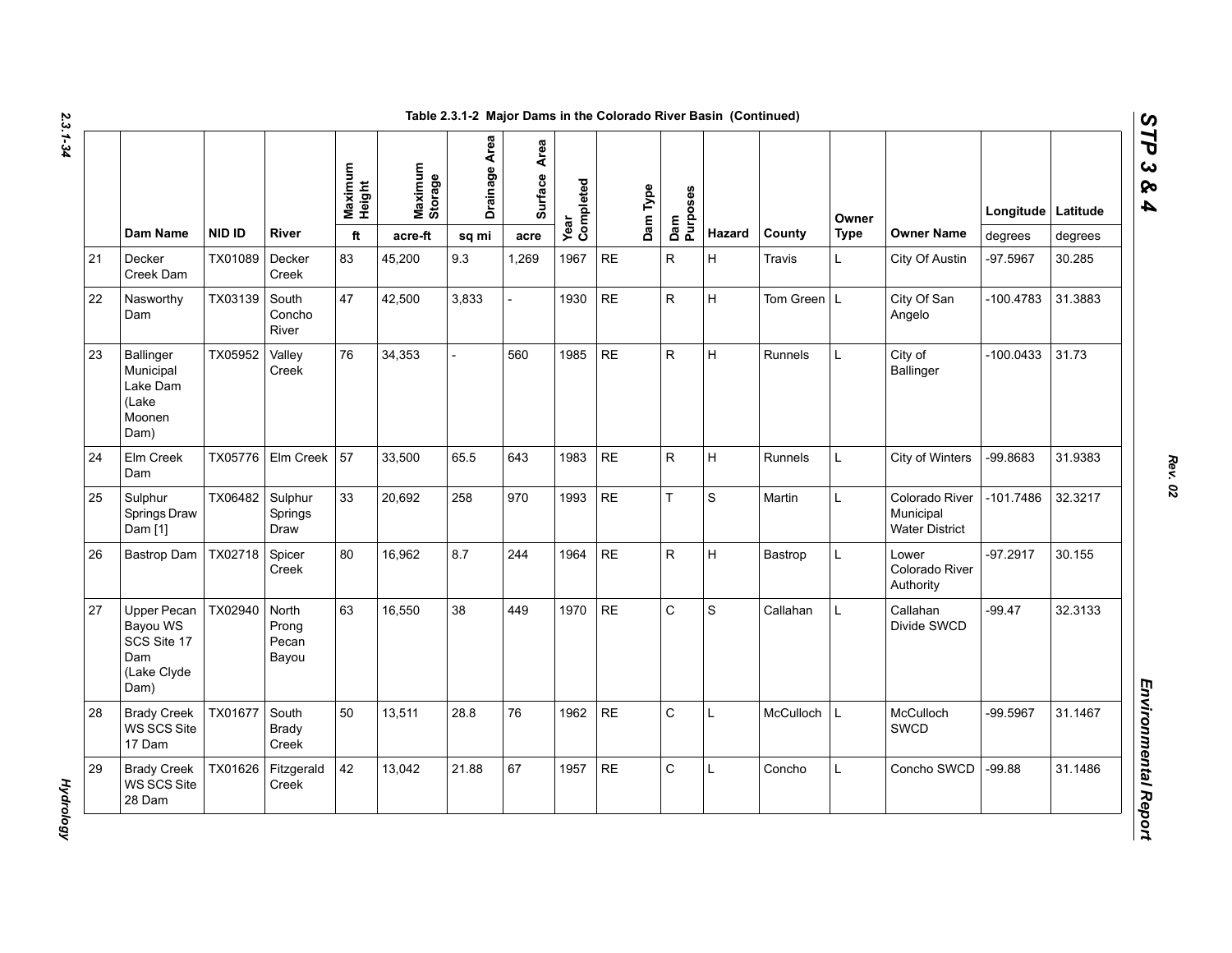| i<br>S<br>,<br>}<br>֖֖֖֖֖֖֖֖֧֪ׅ֖֪֪֪֪֦֖֧֪֪֪֦֖֧֪֪֪֪֪֪֦֖֧֚֚֚֚֚֚֚֚֚֚֚֚֚֚֚֚֬֝֝֝֝֝֝֝֝֝֬֝֬֝֬֝֬֝֬֝֬֝֬֝֬֝֬֝֬֝֬֝֬֝֬֝֬֝֬֝֬ |  |
|-----------------------------------------------------------------------------------------------------------------|--|
|                                                                                                                 |  |
|                                                                                                                 |  |
|                                                                                                                 |  |
|                                                                                                                 |  |
|                                                                                                                 |  |
|                                                                                                                 |  |
|                                                                                                                 |  |
|                                                                                                                 |  |
|                                                                                                                 |  |
|                                                                                                                 |  |
| דימי ובח                                                                                                        |  |

|        |                                             |         |                      | Maximum<br>Height | Maximum<br>Storage | <b>Drainage Area</b>     | Area<br>Surface | Year<br>Completed |          | Dam Type | Dam<br>Purposes |        |         | Owner       |                   | Longitude Latitude |         |
|--------|---------------------------------------------|---------|----------------------|-------------------|--------------------|--------------------------|-----------------|-------------------|----------|----------|-----------------|--------|---------|-------------|-------------------|--------------------|---------|
|        | Dam Name                                    | NID ID  | <b>River</b>         | $\mathsf{ft}$     | acre-ft            | sq mi                    | acre            |                   |          |          |                 | Hazard | County  | <b>Type</b> | <b>Owner Name</b> | degrees            | degrees |
| $30\,$ | <b>Brady Creek</b><br>WS SCS Site<br>31 Dam | TX01625 | Brady<br>Creek       | $50\,$            | 11,155             | 22.5                     |                 | 1958              | $\sf RE$ |          | ${\bf C}$       | L      | Concho  | L           | Concho SWCD       | $-99.975$          | 31.1683 |
| 31     | Old Lake<br><b>Winters City</b><br>Dam      |         | TX03245 Elm Creek 41 |                   | 10,032             | $\overline{\phantom{0}}$ |                 | 1945              | $\sf RE$ |          | $\mathbf C$     | H      | Runnels | Г           | City of Winters   | -99.8733           | 31.9517 |
|        |                                             |         |                      |                   |                    |                          |                 |                   |          |          |                 |        |         |             |                   |                    |         |
|        |                                             |         |                      |                   |                    |                          |                 |                   |          |          |                 |        |         |             |                   |                    |         |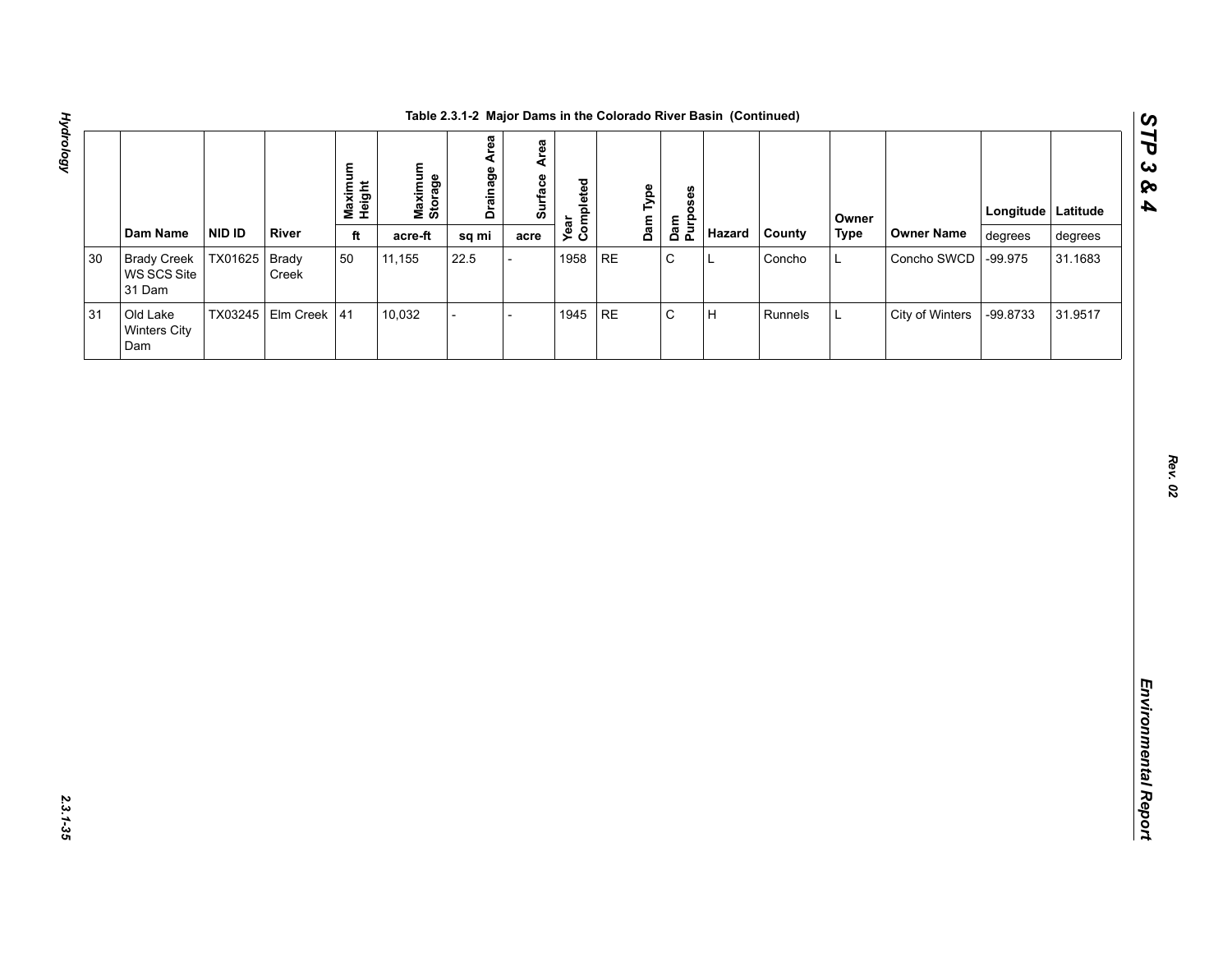| Dam Type (in the        |                                                      |                         |                                                                                             | <b>Downstream Hazard Potential</b>                                                                                             |                                                                            |
|-------------------------|------------------------------------------------------|-------------------------|---------------------------------------------------------------------------------------------|--------------------------------------------------------------------------------------------------------------------------------|----------------------------------------------------------------------------|
| order of<br>importance) | Dam Purpose                                          | <b>Owner Type</b>       |                                                                                             | Potential hazard to the downstream area resulting from failure or misoperation of the dam or facilities:                       |                                                                            |
| RE - Earth              | I - Irrigation                                       | F - Federal             | $L - Low$                                                                                   | S - Significant                                                                                                                | H - High                                                                   |
| ER - Rockfill           | H - Hydroelectric                                    | S - State               | Dams assigned the low<br>hazard potential                                                   | Dams assigned the significant hazard<br>potential classification are those dams                                                | Dams assigned the high<br>hazard potential                                 |
| PG - Gravity            | C - Flood Control<br>and Storm Water<br>Management   | L - Local<br>Government | classification are those<br>where failure or misoperation<br>results in no probable loss of | where failure or misoperation results in no<br>probable loss of human life but can cause<br>economic loss, environment damage, | classification are those<br>where failure or<br>misoperation will probably |
| <b>CB</b> - Buttress    | N - Navigation                                       | U - Public Utility      | human life and low economic<br>and/or environmental losses.                                 | disruption of lifeline facilities, or impact<br>other concerns. Significant hazard                                             | cause loss of human life.                                                  |
| VA - Arch               | S - Water Supply                                     | P - Private             | Losses are principally limited                                                              | potential classification dams are often                                                                                        |                                                                            |
| MV - Multi-Arch         | R - Recreation                                       |                         | to the owner's property                                                                     | located in predominantly rural or<br>agricultural areas but could be located in                                                |                                                                            |
| CN - Concrete           | P - Fire Protection,<br>Stock, Or Small<br>Farm Pond |                         |                                                                                             | areas with population and significant<br>infrastructure                                                                        |                                                                            |
| MS - Masonry            | F - Fish and<br><b>Wildlife Pond</b>                 |                         |                                                                                             |                                                                                                                                | Economic,                                                                  |
| ST - Stone              | D - Debris Control                                   |                         | <b>Hazard Potential</b><br><b>Classification</b>                                            | <b>Loss of Human Life</b>                                                                                                      | <b>Environmental, Lifeline</b><br><b>Losses</b>                            |
| TC - Timber Crib        | T - Tailings                                         |                         | Low                                                                                         | None expected                                                                                                                  | Low and generally limited to                                               |
| OT - Other              | O - Other                                            |                         |                                                                                             |                                                                                                                                | owner                                                                      |
|                         |                                                      |                         | Significant                                                                                 | None expected                                                                                                                  | Yes                                                                        |
|                         |                                                      |                         |                                                                                             |                                                                                                                                | Yes (but not necessary)                                                    |

**Hydrology** *Hydrology*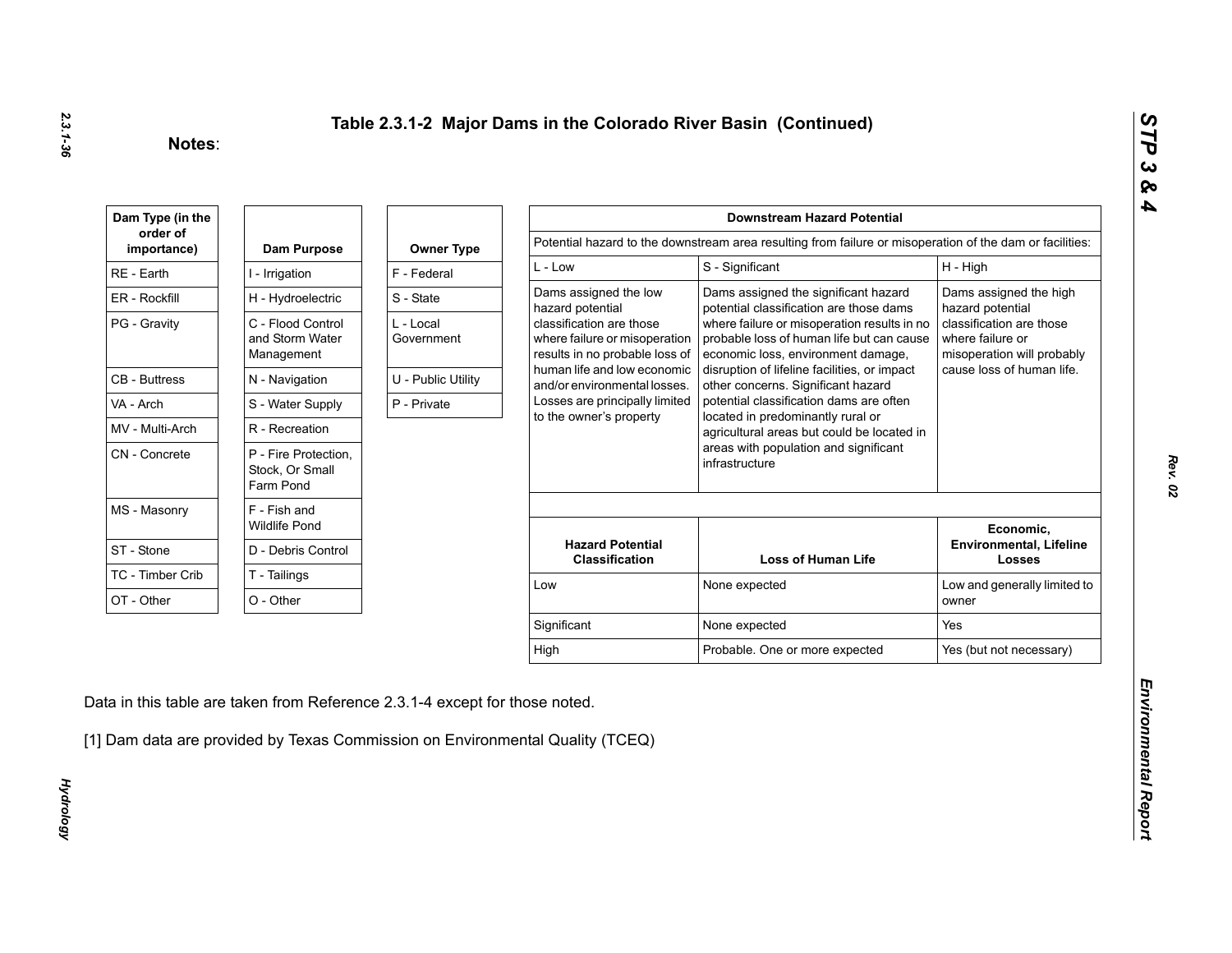|              |                      | Location        |               |          |               | <b>Drainage Area</b>   | Period of                         |                        |                | <b>Historical Annual Flow Rate</b><br>(cfs) |             |
|--------------|----------------------|-----------------|---------------|----------|---------------|------------------------|-----------------------------------|------------------------|----------------|---------------------------------------------|-------------|
| Gauge<br>No. | Gauge<br><b>Name</b> | (river<br>mile) | Longitud<br>e | Latitude | County        | (square mile)<br>$[1]$ | <b>Record</b><br><b>From Year</b> | Years of<br>Record [2] | <b>Maximum</b> | <b>Minimum</b>                              | <b>Mean</b> |
| 08158000     | Austin               | 290.3           | 97.694        | 30.244   | <b>Travis</b> | 39,009                 | 1898                              | 106                    | 7,535          | 590                                         | 2,168       |
| 08159200     | Bastrop              | 236.6           | 97.319        | 30.104   | Bastrop       | 39,979                 | 1960                              | 44                     | 9,073          | 828                                         | 2,227       |
| 08159500     | Smithville           | 212.1           | 97.161        | 30.013   | Bastrop       | 40,371                 | 1930                              | 74                     | 6,780          | 794                                         | 2,654       |
| 08160400     | LaGrange             | 177             | 96.904        | 29.912   | Fayette       | 40,874                 | 1988                              | 16                     | 9,913          | 930                                         | 2,662       |
| 08161000     | Columbus             | 135.1           | 96.537        | 29.706   | Colorado      | 41,640                 | 1916                              | 88                     | 10,810         | 653                                         | 3,100       |
| 08162000     | Wharton              | 66.6            | 96.104        | 29.309   | Wharton       | 42,003                 | 1939                              | 65                     | 11,120         | 615                                         | 2,740       |
| 08162500     | <b>Bay City</b>      | 32.5            | 96.012        | 28.974   | Matagorda     | 42,240                 | 1948                              | 56                     | 14,270         | 375                                         | 2,628       |
|              |                      |                 |               |          |               |                        |                                   |                        |                |                                             |             |
|              |                      |                 |               |          |               |                        |                                   |                        |                |                                             |             |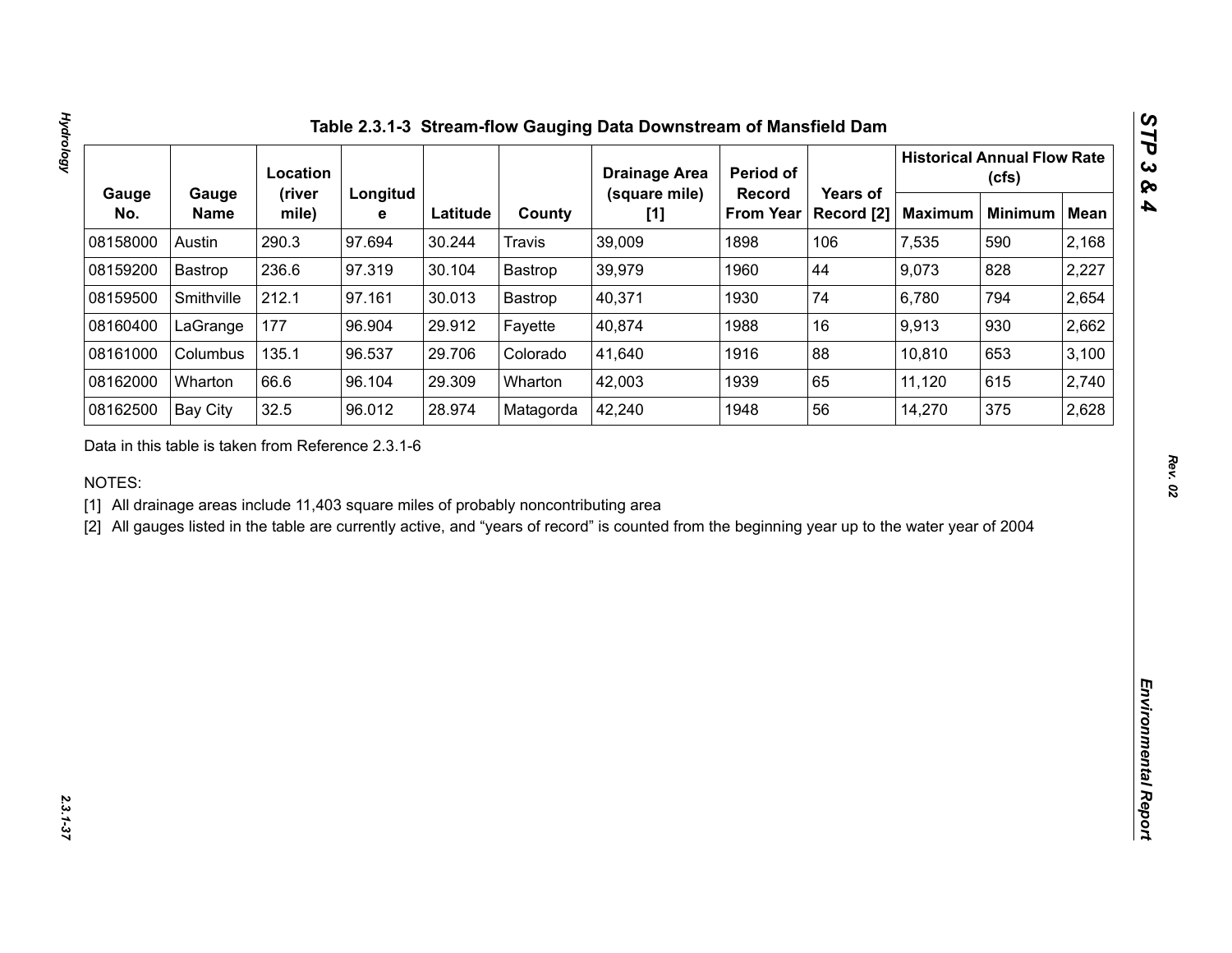| Day of         |       |       |       |       |       | Daily mean values (cfs) |       |     |       |       |            |            |
|----------------|-------|-------|-------|-------|-------|-------------------------|-------|-----|-------|-------|------------|------------|
| month          | Jan   | Feb   | Mar   | Apr   | May   | Jun                     | Jul   | Aug | Sep   | Oct   | <b>Nov</b> | <b>Dec</b> |
| 1              | 2,780 | 1,830 | 3,340 | 2,240 | 3,850 | 3,940                   | 2,560 | 976 | 1,660 | 1,110 | 3,120      | 2,360      |
| $\overline{2}$ | 2,830 | 1,980 | 3,240 | 2,090 | 3,700 | 4,060                   | 2,500 | 950 | 1,840 | 1,050 | 3,470      | 2,300      |
| $\mathfrak{S}$ | 2,660 | 2,120 | 3,060 | 2,180 | 2,940 | 4,390                   | 2,340 | 962 | 1,800 | 1,030 | 2,900      | 2,500      |
| 4              | 2,460 | 2,290 | 2,940 | 2,390 | 3,110 | 4,920                   | 2,220 | 972 | 1,340 | 967   | 2,550      | 2,340      |
| 5              | 2,250 | 2,730 | 3,010 | 2,640 | 3,450 | 4,820                   | 2,120 | 981 | 1,160 | 1,020 | 2,500      | 2,370      |
| 6              | 2,160 | 3,280 | 3,050 | 2,680 | 3,500 | 4,270                   | 2,200 | 947 | 1,210 | 1,070 | 2,790      | 2,370      |
| $\overline{7}$ | 2,300 | 3,540 | 3,110 | 2,620 | 3,530 | 4,380                   | 2,160 | 900 | 1,380 | 1,180 | 2,890      | 2,220      |
| 8              | 2,440 | 3,390 | 3,170 | 2,660 | 3,110 | 4,550                   | 2,160 | 877 | 1,350 | 1,530 | 2,680      | 2,190      |
| 9              | 2,540 | 3,420 | 3,120 | 2,640 | 3,050 | 4,600                   | 2,170 | 834 | 1,240 | 1,610 | 2,280      | 2,020      |
| $10$           | 2,600 | 3,190 | 2,880 | 2,640 | 2,700 | 4,190                   | 2,190 | 856 | 1,230 | 1,780 | 2,130      | 1,890      |
| 11             | 2,680 | 2,890 | 2,690 | 2,770 | 2,880 | 3,720                   | 2,330 | 847 | 1,630 | 1,880 | 2,220      | 2,040      |
| 12             | 2,760 | 3,300 | 2,710 | 2,740 | 3,150 | 3,970                   | 2,660 | 834 | 2,070 | 2,160 | 2,180      | 2,300      |
| 13             | 2,890 | 3,530 | 2,740 | 2,700 | 3,520 | 4,990                   | 2,620 | 816 | 2,390 | 2,260 | 2,370      | 2,550      |
| 14             | 2,850 | 3,260 | 2,750 | 2,580 | 3,770 | 5,610                   | 2,150 | 750 | 2,680 | 2,580 | 2,880      | 2,450      |
| 15             | 2,540 | 3,150 | 2,870 | 2,380 | 3,750 | 5,710                   | 2,040 | 750 | 3,110 | 2,920 | 2,990      | 2,210      |
| 16             | 2,250 | 3,210 | 3,110 | 2,590 | 4,030 | 5,370                   | 2,240 | 790 | 2,570 | 2,860 | 2,750      | 2,220      |
| 17             | 2,100 | 3,300 | 3,170 | 2,690 | 4,290 | 4,560                   | 2,140 | 768 | 1,890 | 2,910 | 2,530      | 2,450      |
| 18             | 2,200 | 3,350 | 3,120 | 3,110 | 4,160 | 4,450                   | 1,900 | 741 | 1,530 | 3,430 | 2,300      | 2,610      |
| 19             | 2,380 | 3,020 | 3,120 | 3,290 | 4,440 | 4,530                   | 1,730 | 760 | 1,790 | 4,610 | 2,350      | 2,730      |
| 20             | 2,770 | 2,700 | 2,910 | 3,080 | 4,440 | 4,440                   | 1,680 | 693 | 2,130 | 4,680 | 2,680      | 2,260      |
| 21             | 3,280 | 2,580 | 2,670 | 3,210 | 3,980 | 4,380                   | 1,590 | 689 | 2,110 | 4,150 | 2,610      | 2,060      |
| 22             | 3,340 | 3,340 | 2,710 | 3,140 | 3,610 | 4,070                   | 1,460 | 692 | 2,140 | 3,720 | 2,620      | 2,200      |

*2.3.1-38*

*Hydrology* 

**Hydrology**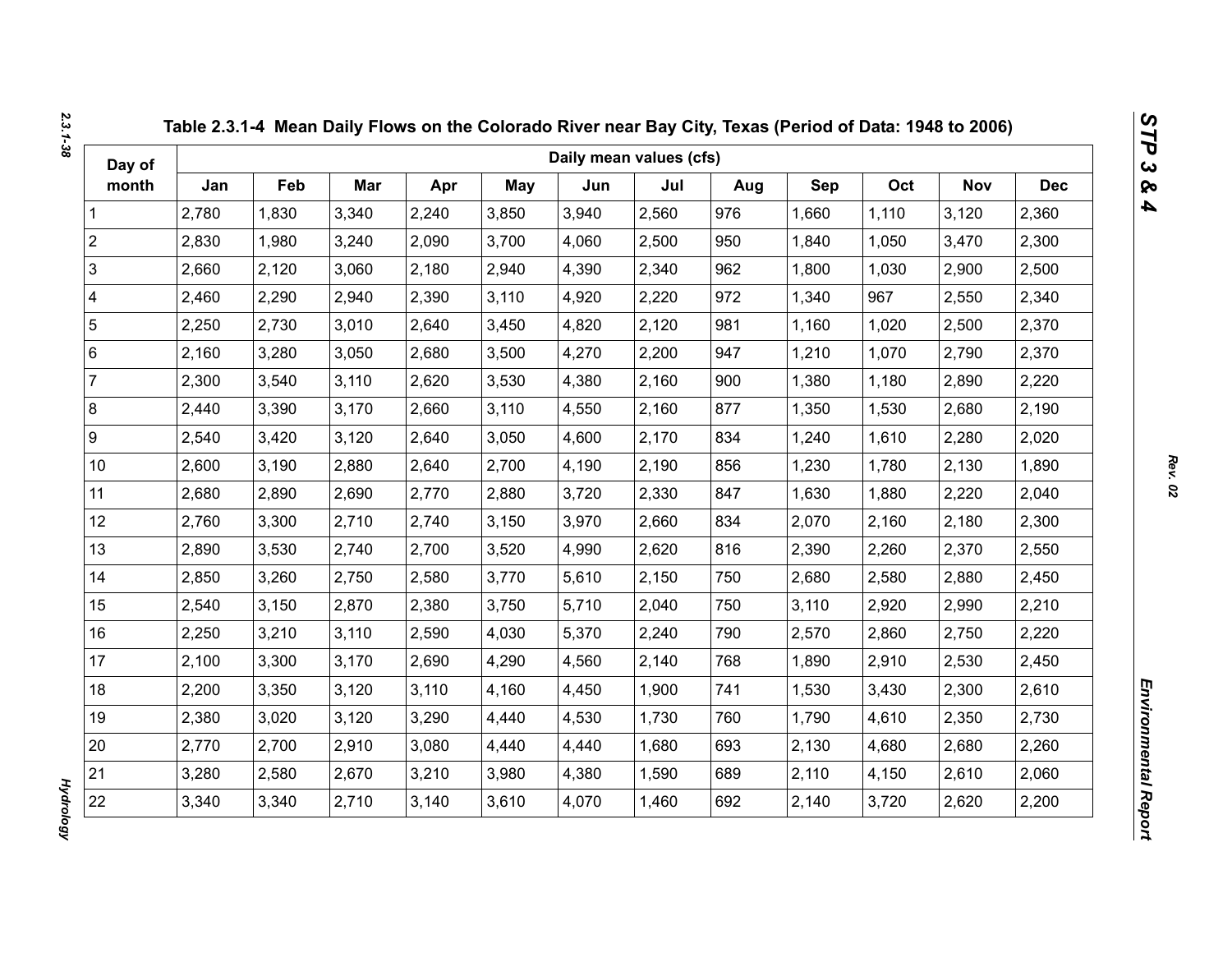| Day of<br>month<br>23<br>24<br>25<br>26<br>27<br>28<br>29<br>$30\,$<br>31<br>Source: Reference 2.3.1-7 | Jan<br>3,240<br>2,980<br>2,850<br>2,470<br>2,370<br>2,330<br>2,220<br>2,060<br>1,910 | Feb<br>3,990<br>4,280<br>4,540<br>4,500<br>4,260<br>3,740<br>3,540 | Mar<br>2,550<br>2,790<br>2,920<br>2,920<br>2,450<br>2,230<br>2,290<br>2,460 | Apr<br>3,100<br>2,790<br>2,410<br>2,400<br>3,010<br>3,130<br>2,940<br>3,080 | May<br>4,040<br>4,000<br>4,020<br>3,680<br>3,490<br>3,680<br>3,930 | Jun<br>3,430<br>3,310<br>3,590<br>4,600<br>4,430<br>3,490 | Jul<br>1,360<br>1,330<br>1,280<br>1,390<br>1,370<br>1,260 | Aug<br>707<br>726<br>732<br>755<br>745 | Sep<br>2,240<br>1,930<br>1,550<br>1,370<br>1,560 | Oct<br>3,440<br>3,760<br>3,420<br>3,040<br>2,890 | <b>Nov</b><br>2,890<br>3,110<br>3,320<br>3,640 | <b>Dec</b><br>2,380<br>2,760<br>3,240<br>3,270 |
|--------------------------------------------------------------------------------------------------------|--------------------------------------------------------------------------------------|--------------------------------------------------------------------|-----------------------------------------------------------------------------|-----------------------------------------------------------------------------|--------------------------------------------------------------------|-----------------------------------------------------------|-----------------------------------------------------------|----------------------------------------|--------------------------------------------------|--------------------------------------------------|------------------------------------------------|------------------------------------------------|
|                                                                                                        |                                                                                      |                                                                    |                                                                             |                                                                             |                                                                    |                                                           |                                                           |                                        |                                                  |                                                  |                                                |                                                |
|                                                                                                        |                                                                                      |                                                                    |                                                                             |                                                                             |                                                                    |                                                           |                                                           |                                        |                                                  |                                                  |                                                |                                                |
|                                                                                                        |                                                                                      |                                                                    |                                                                             |                                                                             |                                                                    |                                                           |                                                           |                                        |                                                  |                                                  |                                                |                                                |
|                                                                                                        |                                                                                      |                                                                    |                                                                             |                                                                             |                                                                    |                                                           |                                                           |                                        |                                                  |                                                  |                                                |                                                |
|                                                                                                        |                                                                                      |                                                                    |                                                                             |                                                                             |                                                                    |                                                           |                                                           |                                        |                                                  |                                                  |                                                |                                                |
|                                                                                                        |                                                                                      |                                                                    |                                                                             |                                                                             |                                                                    |                                                           |                                                           |                                        |                                                  |                                                  | 3,910                                          | 3,050                                          |
|                                                                                                        |                                                                                      |                                                                    |                                                                             |                                                                             |                                                                    |                                                           |                                                           | 734                                    | 1,550                                            | 2,270                                            | 3,690                                          | 2,790                                          |
|                                                                                                        |                                                                                      |                                                                    |                                                                             |                                                                             |                                                                    | 2,910                                                     | 1,130                                                     | 793                                    | 1,170                                            | 2,190                                            | 2,620                                          | 2,720                                          |
|                                                                                                        |                                                                                      |                                                                    |                                                                             |                                                                             | 3,870                                                              | 2,610                                                     | 1,050                                                     | 924                                    | 1,010                                            | 2,120                                            | 2,500                                          | 2,570                                          |
|                                                                                                        |                                                                                      |                                                                    | 2,420                                                                       |                                                                             | 3,760                                                              |                                                           | 1,010                                                     | 1,370                                  |                                                  | 2,550                                            |                                                | 2,640                                          |
|                                                                                                        |                                                                                      |                                                                    |                                                                             |                                                                             |                                                                    |                                                           |                                                           |                                        |                                                  |                                                  |                                                |                                                |

**Hydrology**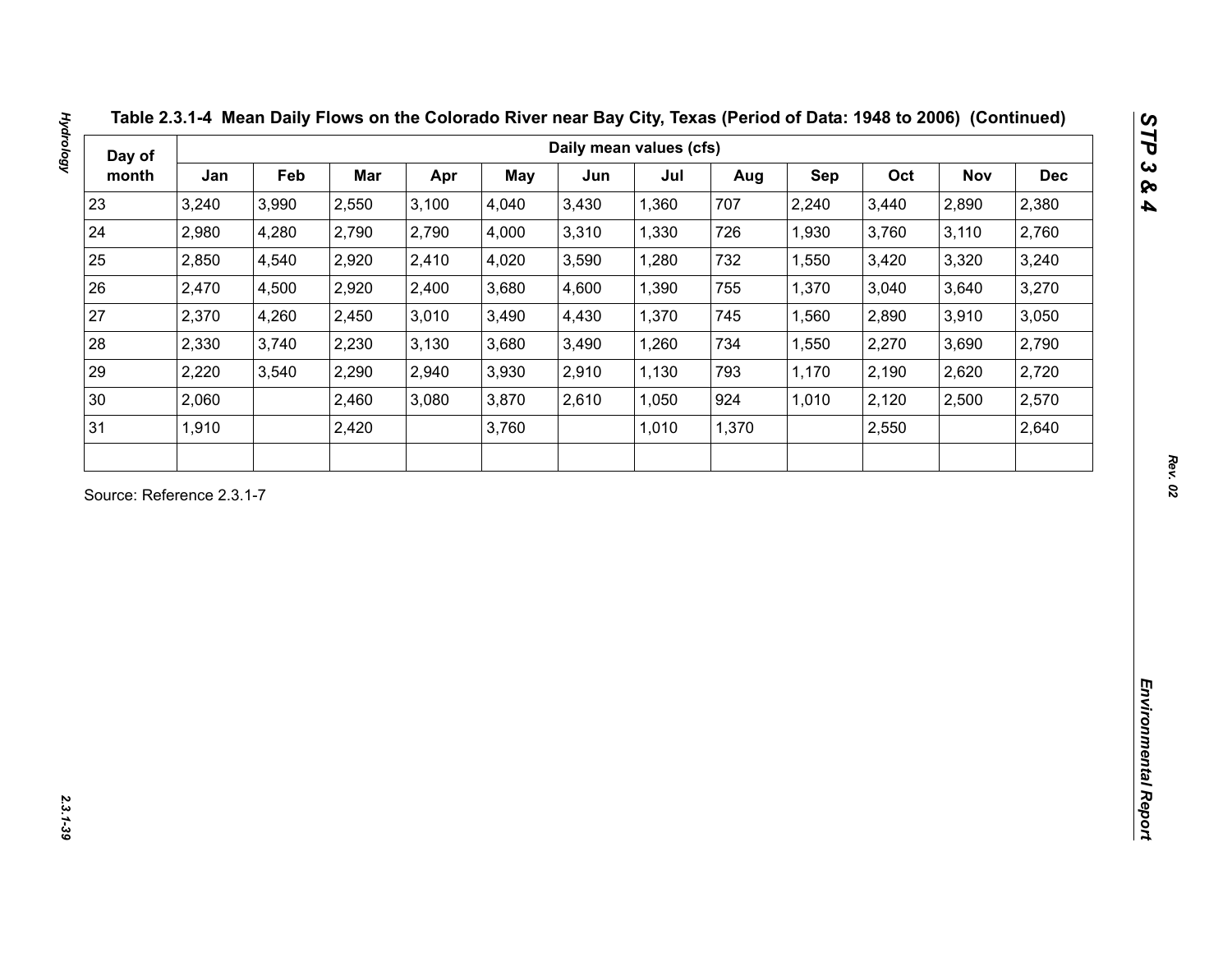|      |        |        |            |        |        |        | Monthly mean flows (cfs) |        |        |        |            |            |
|------|--------|--------|------------|--------|--------|--------|--------------------------|--------|--------|--------|------------|------------|
| Year | Jan    | Feb    | <b>Mar</b> | Apr    | May    | Jun    | Jul                      | Aug    | Sep    | Oct    | <b>Nov</b> | <b>Dec</b> |
| 1948 |        |        |            |        | 1,009  | 325.9  | 599.4                    | 637.1  | 928.4  | 875.3  | 894.5      | 794.5      |
| 1949 | 942.8  | 2,850  | 2,093      | 6,018  | 1,457  | 889.4  | 935.8                    | 525.5  | 1,115  | 4,507  | 1,635      | 2,530.     |
| 1950 | 1,908  | 3,713  | 1,167      | 2,626  | 1,476  | 3,532  | 815.5                    | 341.3  | 1,357  | 691.7  | 680.1      | 788.2      |
| 1951 | 841.0  | 1,045  | 528.8      | 294.5  | 446.3  | 1,489  | 71.4                     | 298.9  | 1,289  | 634.7  | 439.5      | 405.8      |
| 1952 | 344.0  | 449.6  | 344.7      | 979.2  | 1,830. | 453.7  | 503.1                    | 235.5  | 763.3  | 389.8  | 622.1      | 1,940.     |
| 1953 | 1,374  | 1,612  | 714.1      | 458.0  | 4,924  | 177.9  | 619.1                    | 897.6  | 1,508  | 1,315  | 883.9      | 1,625      |
| 1954 | 784.4  | 402.8  | 260.3      | 383.7  | 676.1  | 221.9  | 193.2                    | 545.4  | 474.1  | 453.2  | 378.5      | 362.0      |
| 1955 | 485.3  | 1,646  | 295.9      | 436.0  | 1,418  | 2,640. | 1,511                    | 1,541. | 1,073  | 2,508  | 1,793      | 898.4      |
| 1956 | 496.9  | 993.9  | 388.0      | 472.4  | 886.3  | 814.6  | 164.2                    | 367.2  | 313.6  | 285.9  | 225.5      | 296.8      |
| 1957 | 249.2  | 347.6  | 2,037      | 5,027  | 27,750 | 24,560 | 4,058                    | 1,757  | 4,975  | 12,820 | 8,559      | 6,173      |
| 1958 | 6,146  | 9,910. | 7,537      | 5,050. | 5,611  | 3,544  | 3,412                    | 2,080. | 3,804  | 2,330. | 2,609      | 1,035      |
| 1959 | 1,231  | 3,675  | 1,348      | 7,564  | 2,926  | 1,500. | 844.0                    | 2,506  | 2,575  | 10,410 | 6,010.     | 4,408      |
| 1960 | 4,205  | 4,954  | 3,693      | 3,829  | 5,898  | 8,909  | 2,566                    | 1,949  | 1,113  | 4,944  | 7,059      | 3,708      |
| 1961 | 4,849  | 8,289  | 4,682      | 3,672  | 1,877  | 8,613  | 7,675                    | 2,876  | 11,160 | 1,736  | 4,713      | 3,580.     |
| 1962 | 2,672  | 1,058  | 699.6      | 562.4  | 341.2  | 1,183  | 582.5                    | 274.5  | 888.3  | 813.0  | 680.9      | 1,358      |
| 1963 | 979.0  | 1,637  | 577.1      | 387.3  | 355.5  | 384.2  | 635.8                    | 313.0  | 393.0  | 351.7  | 317.8      | 342.5      |
| 1964 | 257.5  | 482.2  | 800.0      | 125.0  | 226.8  | 504.6  | 115.3                    | 114.1  | 878.1  | 765.9  | 694.6      | 572.8      |
| 1965 | 2,233  | 4,850. | 773.8      | 367.6  | 6,250. | 6,364  | 1,369                    | 189.0  | 447.1  | 1,018  | 3,464      | 4,101      |
| 1966 | 1,890. | 1,966  | 1,556      | 2,154  | 6,532  | 1,129  | 427.9                    | 583.0  | 93.9   | 588.1  | 850.6      | 296.7      |
| 1967 | 269.8  | 246.4  | 257.4      | 323.6  | 452.6  | 294.4  | 1.00                     | 311.4  | 2,675  | 1,101  | 1,329      | 676.5      |
| 1968 | 8,228  | 6,700. | 5,908      | 6,859  | 10,130 | 12,050 | 3,375                    | 739.0  | 1,907  | 764.0  | 626.7      | 2,456      |
| 1969 | 879.2  | 4,002  | 3,773      | 4,274  | 5,566  | 901.8  | 371.3                    | 200.0  | 326.2  | 1,480. | 3,614      | 2,680.     |

**Hydrology** *Hydrology*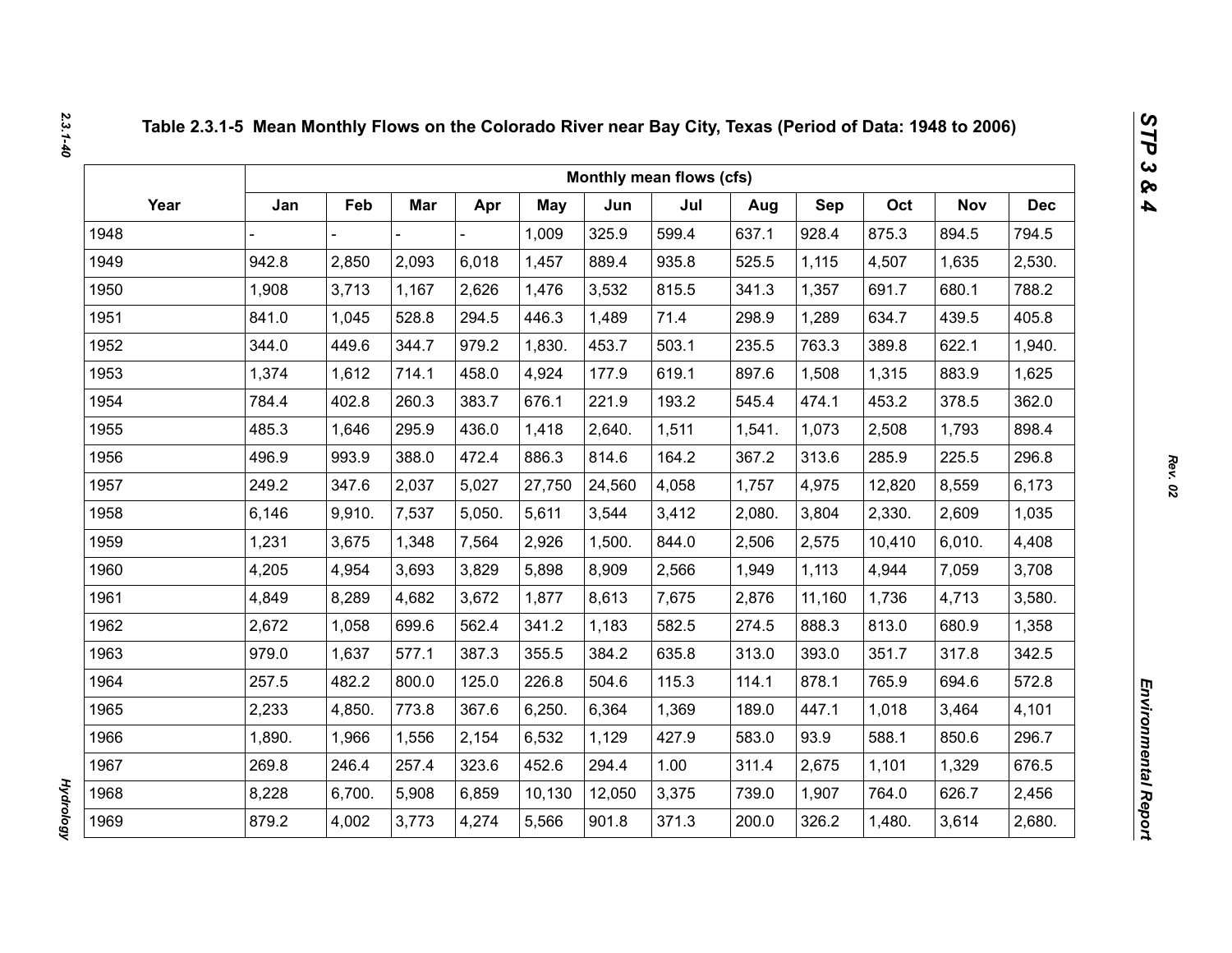|      |        |        |       |        |            |        | Monthly mean flows (cfs) |       |       |        |            |            |
|------|--------|--------|-------|--------|------------|--------|--------------------------|-------|-------|--------|------------|------------|
| Year | Jan    | Feb    | Mar   | Apr    | <b>May</b> | Jun    | Jul                      | Aug   | Sep   | Oct    | <b>Nov</b> | <b>Dec</b> |
| 1970 | 2,800. | 3,238  | 7,371 | 5,460. | 6,987      | 4,276  | 2,139                    | 887.9 | 1,341 | 3,801  | 703.1      | 458.5      |
| 1971 | 592.2  | 342.5  | 282.7 | 559.0  | 533.4      | 155.5  | 280.6                    | 795.3 | 2,592 | 1,684  | 3,462      | 4,883      |
| 1972 | 1,907  | 1,530. | 747.9 | 353.2  | 4,537      | 850.6  | 923.9                    | 310.7 | 425.5 | 766.7  | 889.2      | 498.3      |
| 1973 | 1,727  | 2,727  | 3,638 | 5,810. | 2,428      | 8,229  | 877.9                    | 1,431 | 2,916 | 8,905  | 2,676      | 2,460.     |
| 1974 | 6,414  | 1,898  | 1,231 | 908.8  | 2,437      | 817.0  | 571.1                    | 1,088 | 7,521 | 4,549  | 13,470     | 5,084      |
| 1975 | 3,441  | 7,820. | 3,765 | 2,708  | 13,140     | 10,050 | 4,447                    | 1,388 | 787.6 | 908.6  | 26.3       | 1,009      |
| 1976 | 679.8  | 462.7  | 528.5 | 3,941  | 3,922      | 2,255  | 4,164                    | 1,275 | 1,303 | 2,507  | 2,814      | 7,003      |
| 1977 | 2,169  | 5,394  | 1,754 | 13,410 | 7,448      | 3,135  | 910.2                    | 489.1 | 935.1 | 536.7  | 826.1      | 536.3      |
| 1978 | 1,007  | 1,169  | 400.5 | 809.7  | 328.8      | 1,006  | 673.5                    | 451.7 | 2,733 | 545.0  | 1,222      | 770.1      |
| 1979 | 4,633  | 3,838  | 2,045 | 3,806  | 6,679      | 6,579  | 1,905                    | 877.2 | 3,956 | 594.3  | 484.3      | 540.7      |
| 1980 | 1,708  | 1,013  | 739.8 | 939.9  | 3,121      | 444.6  | 634.9                    | 349.4 | 625.2 | 787.4  | 723.5      | 885.8      |
| 1981 | 974.1  | 732.4  | 2,285 | 1,457  | 1,952      | 16,580 | 4,606                    | 839.6 | 4,463 | 2,223  | 7,674      | 1,617      |
| 1982 | 1,052  | 1,472  | 1,206 | 1,474  | 7,430.     | 1,147  | 1,853                    | 876.2 | 729.8 | 658.6  | 1,019      | 760.9      |
| 1983 | 869.9  | 3,082  | 3,599 | 783.2  | 2,818      | 869.9  | 1,770.                   | 902.8 | 2,444 | 1,523  | 881.7      | 641.5      |
| 1984 | 949.0  | 520.1  | 284.0 | 232.3  | 869.0      | 459.3  | 589.9                    | 405.4 | 520.7 | 4,810. | 1,272      | 1,261      |
| 1985 | 1,979  | 2,052  | 3,955 | 2,652  | 953.3      | 1,799  | 986.7                    | 408.8 | 550.5 | 1,408  | 4,370.     | 2,738      |
| 1986 | 1,710. | 1,208  | 918.3 | 419.4  | 2,804      | 4,216  | 924.6                    | 688.3 | 1,375 | 4,545  | 5,594      | 10,260     |
| 1987 | 6,866  | 5,326  | 6,758 | 2,751  | 2,261      | 30,360 | 5,321                    | 1,646 | 2,025 | 1,658  | 1,510.     | 1,241      |
| 1988 | 896.2  | 572.6  | 2,327 | 650.3  | 501.8      | 637.1  | 464.5                    | 750.1 | 427.5 | 606.8  | 385.0      | 382.7      |
| 1989 | 1,446  | 1,009  | 691.5 | 655.7  | 1,730      | 1,064  | 553.3                    | 495.6 | 270.0 | 253.7  | 377.8      | 292.5      |
| 1990 | 301.7  | 632.6  | 505.1 | 1,009  | 1,391      | 290.4  | 656.8                    | 259.5 | 547.7 | 368.6  | 423.4      | 321.4      |
| 1991 | 6,215  | 2,923  | 1,402 | 6,727  | 2,353      | 855.2  | 1,412                    | 644.6 | 1,101 | 711.8  | 665.5      | 16,200     |

 $2.3.1 - 41$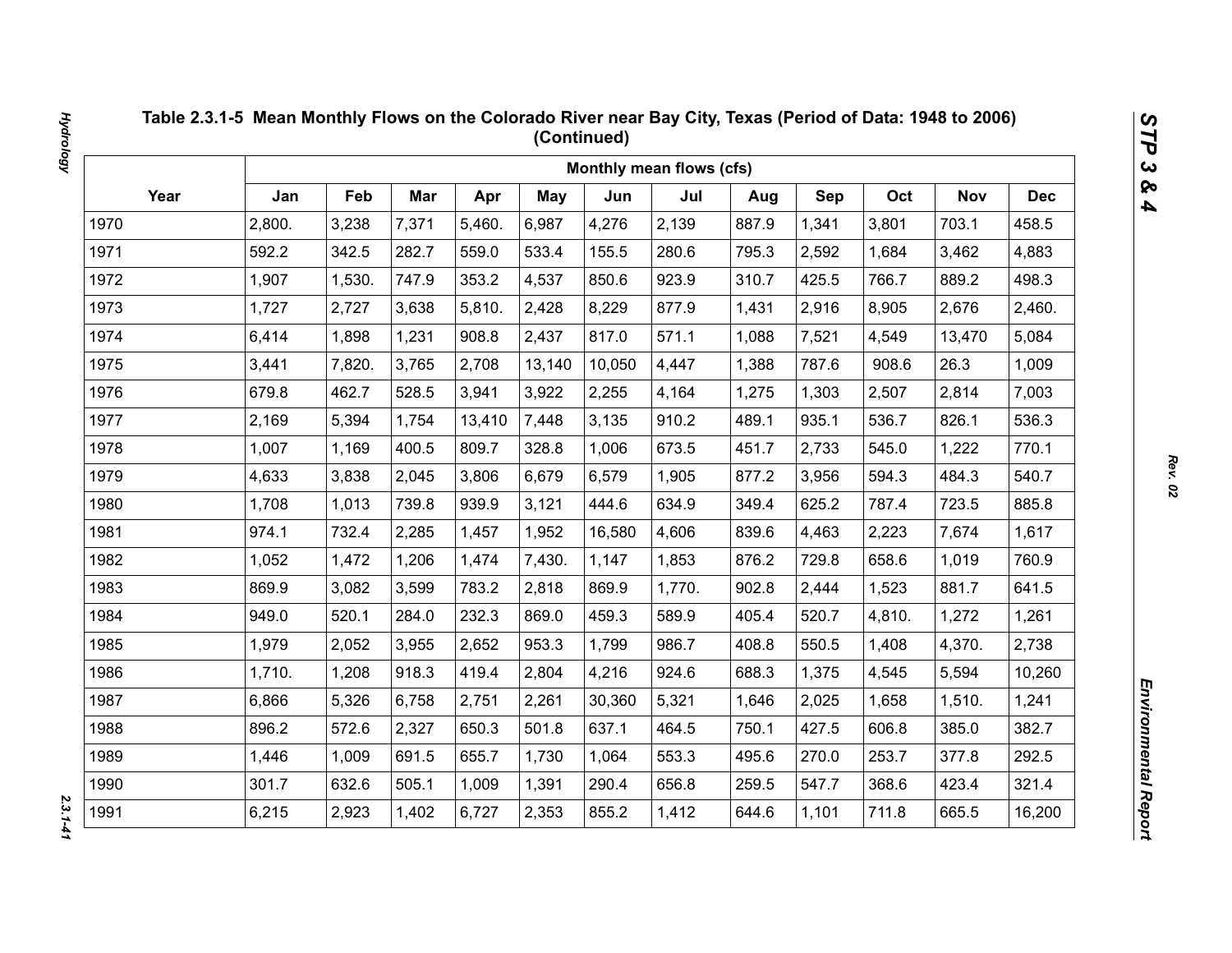|      |        |        |        |        |        |        | Monthly mean flows (cfs) |       |       |        |                |            |
|------|--------|--------|--------|--------|--------|--------|--------------------------|-------|-------|--------|----------------|------------|
| Year | Jan    | Feb    | Mar    | Apr    | May    | Jun    | Jul                      | Aug   | Sep   | Oct    | <b>Nov</b>     | <b>Dec</b> |
| 1992 | 25,780 | 42,200 | 25,780 | 12,620 | 20,920 | 23,050 | 2,216                    | 988.2 | 1,223 | 1,031  | 2,147          | 2,314      |
| 1993 | 4,205  | 3,464  | 5,037  | 5,061  | 6,483  | 7,369  | 1,062                    | 824.7 | 766.5 | 1,209  | 1,034          | 732.4      |
| 1994 | 616.8  | 878.5  | 759.8  | 702.6  | 2,440. | 1,706  | 339.1                    | 1,121 | 738.4 | 10,040 | 1,698          | 3,667      |
| 1995 | 3,368  | 929.7  | 3,987  | 3,173  | 1,449  | 9,092  | 1,294                    | 739.5 | 654.9 | 585.8  | 884.1          | 1,653      |
| 1996 | 615.2  | 538.2  | 358.5  | 404.2  | 276.4  | 2,177  | 467.5                    | 1,025 | 2,548 | 563.6  | 787.2          | 912.3      |
| 1997 | 2,164  | 2,570. | 13,680 | 10,230 | 7,736  | 14,140 | 14,240                   | 1,114 | 1,774 | 5,248  | 1,461          | 2,175      |
| 1998 | 2,078  | 5,535  | 7,130. | 3,469  | 752.4  | 366.6  | 419.1                    | 656.2 | 3,662 | 16,110 | 12,830         | 4,822      |
| 1999 | 2,533  | 1,221  | 2,603  | 1,391  | 1,224  | 1,957  | 1,212                    | 430.6 | 425.9 | 712.8  | 444.6          | 437.7      |
| 2000 | 497.8  | 422.7  | 375.6  | 764.6  | 1,379  | 1,141  | 368.0                    | 276.8 | 310.1 | 752.3  | 4,818          | 1,875      |
| 2001 | 3,794  | 2,983  | 5,009  | 2,529  | 1,707  | 394.8  | 321.7                    | 846.8 | 4,622 | 2,255  | 4,325          | 5,888      |
| 2002 | 2,066  | 986.1  | 738.0  | 1,670. | 586.5  | 547.5  | 12,820                   | 2,044 | 3,221 | 5,244  | 9,011          | 6,110.     |
| 2003 | 4,029  | 7,271  | 4,822  | 1,401  | 554.6  | 1,103  | 2,025                    | 786.5 | 1,603 | 917.4  | 1,171          | 744.2      |
| 2004 | 1,520. | 2,472  | 1,232  | 1,972  | 3,660. | 10,710 | 4,053                    | 926.9 | 802.8 | 1,822  | 19,720         | 9,539      |
| 2005 | 3,317  | 5,745  | 7,733  | 3,005  | 1,457  | 1,069  | 1,364                    | 547.2 | 873.8 | 918.1  | 605.0          | 548.1      |
| 2006 | 493.1  | 476.6  | 505.0  | 592.2  | 649.5  | 960.2  | 1,349                    | 372.4 | 636.4 |        | $\overline{a}$ |            |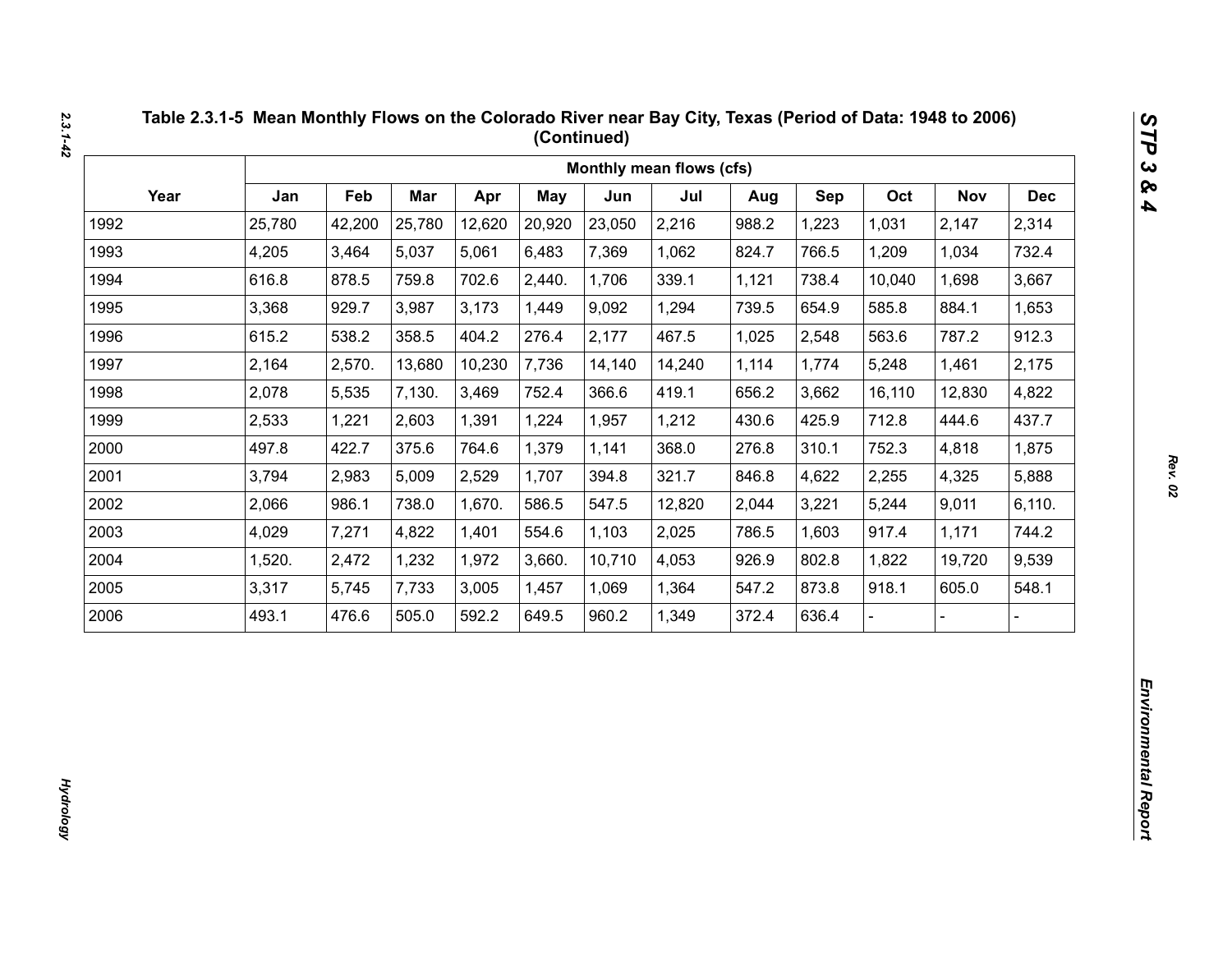| Table 2.3.1-5 Mean Monthly Flows on the Colorado River near Bay City, Texas (Period of Data: 1948 to 2006) (Continue |  |  |  |
|----------------------------------------------------------------------------------------------------------------------|--|--|--|
|                                                                                                                      |  |  |  |

| Year<br>Maximum Monthly<br>Discharge<br>Minimum Monthly<br>Discharge<br>Average Monthly<br>Discharge<br>Source: Reference 2.3.1-7 | Jan<br>25,780<br>249.2<br>2,560 | Feb<br>42,200<br>246.4<br>3,230 | Mar<br>25,780<br>257.4<br>2,860 | Apr<br>13,410<br>125<br>2,730 | <b>May</b><br>27,750<br>226.8<br>3,660 | Jun<br>30,360<br>155.5<br>4,280 | Jul<br>14,240<br>$\mathbf{1}$<br>1,880 | Aug<br>2,876<br>114.1<br>835 | Sep<br>11,160<br>93.9<br>1,750 | Oct<br>16,110<br>253.7<br>2,460 | <b>Nov</b><br>19,720<br>225.5<br>2,780 | <b>Dec</b><br>16,200<br>292.5<br>2,450 |
|-----------------------------------------------------------------------------------------------------------------------------------|---------------------------------|---------------------------------|---------------------------------|-------------------------------|----------------------------------------|---------------------------------|----------------------------------------|------------------------------|--------------------------------|---------------------------------|----------------------------------------|----------------------------------------|
|                                                                                                                                   |                                 |                                 |                                 |                               |                                        |                                 |                                        |                              |                                |                                 |                                        |                                        |
|                                                                                                                                   |                                 |                                 |                                 |                               |                                        |                                 |                                        |                              |                                |                                 |                                        |                                        |
|                                                                                                                                   |                                 |                                 |                                 |                               |                                        |                                 |                                        |                              |                                |                                 |                                        |                                        |
|                                                                                                                                   |                                 |                                 |                                 |                               |                                        |                                 |                                        |                              |                                |                                 |                                        |                                        |
|                                                                                                                                   |                                 |                                 |                                 |                               |                                        |                                 |                                        |                              |                                |                                 |                                        |                                        |

**Hydrology**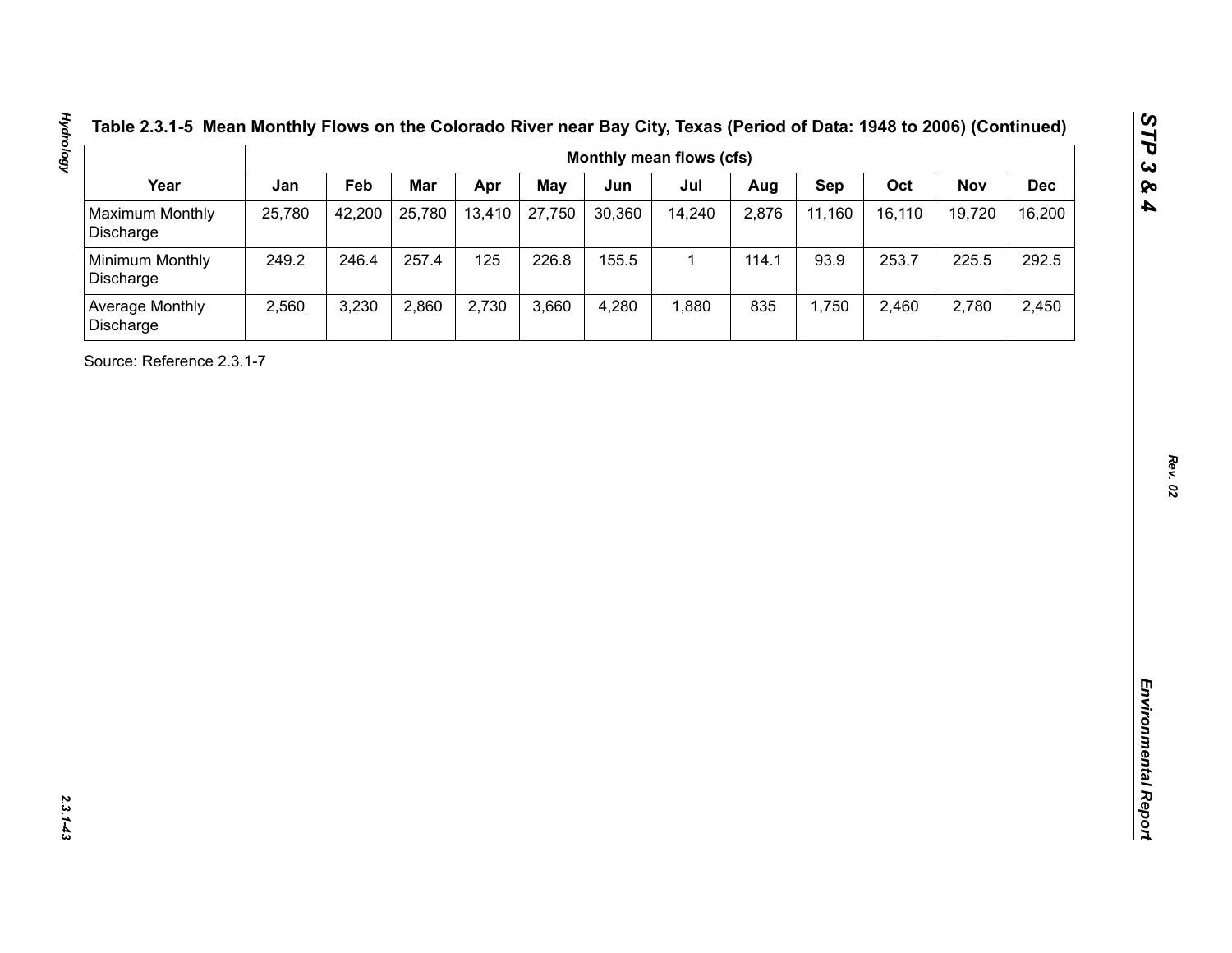|      |       |       |                |                |                |                | Monthly minimum flows (cfs) |                |                |                |              |            |
|------|-------|-------|----------------|----------------|----------------|----------------|-----------------------------|----------------|----------------|----------------|--------------|------------|
| Year | Jan   | Feb   | Mar            | Apr            | May            | Jun            | Jul                         | Aug            | Sep            | Oct            | <b>Nov</b>   | <b>Dec</b> |
| 1948 |       |       |                |                | 44             | 16             | 154                         | 221            | 394            | 600            | 655          | 630        |
| 1949 | 655   | 865   | 1,420          | 560            | 81             | 88             | 305                         | 162            | 340            | 610            | 1,150        | 1,120      |
| 1950 | 1,120 | 1,120 | 810            | 460            | 586            | 635            | 137                         | 157            | 568            | 508            | 498          | 530        |
| 1951 | 610   | 605   | 298            | $\overline{7}$ | 8              | 0              | 0                           | 0              | 521            | 386            | 400          | 350        |
| 1952 | 322   | 302   | 229            | 151            | $\mathbf{1}$   | 0              | 143                         | 50             | 90             | 242            | 290          | 660        |
| 1953 | 630   | 930   | 226            | $\mathbf 0$    | 386            | 11             | 48                          | $\overline{2}$ | 256            | 346            | 431          | 440        |
| 1954 | 467   | 350   | 92             | $\overline{2}$ | 190            | 28             | 43                          | 208            | 238            | 318            | 342          | 318        |
| 1955 | 368   | 350   | 53             | 23             | $\mathbf{1}$   | 386            | 550                         | 740            | 526            | 1,080          | 1,020        | 530        |
| 1956 | 404   | 440   | 60             | 53             | 15             | 205            | 0                           | 12             | 114            | 156            | 128          | 92         |
| 1957 | 219   | 231   | 305            | 455            | 7,430          | 5,780          | 2,260                       | 925            | 1,710          | 2,130          | 6,180        | 4,400      |
| 1958 | 4,110 | 2,400 | 6,540          | 3,660          | 3,000          | 2,520          | 1,400                       | 1,670          | 1,600          | 1,600          | 1,300        | 710        |
| 1959 | 805   | 1,460 | 900            | 850            | 1,300          | 562            | 510                         | 1,080          | 1,920          | 2,760          | 3,840        | 3,160      |
| 1960 | 2,280 | 2,200 | 2,130          | 2,840          | 1,850          | 1,090          | 1,360                       | 1,270          | 500            | 1,170          | 2,350        | 1,700      |
| 1961 | 1,670 | 1,390 | 3,920          | 2,590          | 1,200          | 800            | 3,110                       | 2,350          | 2,270          | 1,200          | 1,140        | 2,700      |
| 1962 | 1,570 | 785   | 225            | 50             | 5              | 416            | 201                         | 107            | 342            | 466            | 449          | 650        |
| 1963 | 550   | 449   | 26             | 14             | 12             | 22             | 76                          | 12             | 12             | 52             | 253          | 247        |
| 1964 | 5     | 256   | 10             | 3              | $\overline{2}$ | $\overline{2}$ | 3                           | $\mathbf{1}$   | $\mathbf{1}$   | $\overline{2}$ | $\mathbf{3}$ | 238        |
| 1965 | 255   | 722   | 227            | 24             | 12             | 4,240          | 92                          | 16             | 16             | 510            | 1,070        | 1,070      |
| 1966 | 1,100 | 710   | 432            | 60             | 2,060          | 300            | 10 <sup>1</sup>             | 3              | $\overline{2}$ | 72             | 282          | 258        |
| 1967 | 190   | 8     | $\overline{2}$ | 1              | $\mathbf{1}$   | $\mathbf{1}$   | $\mathbf{1}$                | 0              | $\mathbf{1}$   | 221            | 304          | 490        |
| 1968 | 476   | 6,010 | 3,850          | 5,100          | 4,500          | 3,900          | 1,050                       | 258            | 205            | 182            | 428          | 781        |
| 1969 | 569   | 520   | 1,440          | 365            | 1,640          | 234            | $\mathbf{1}$                | 0              | $\overline{0}$ | 0              | 2,810        | 1,520      |

*Hydrology* 

**Hydrology**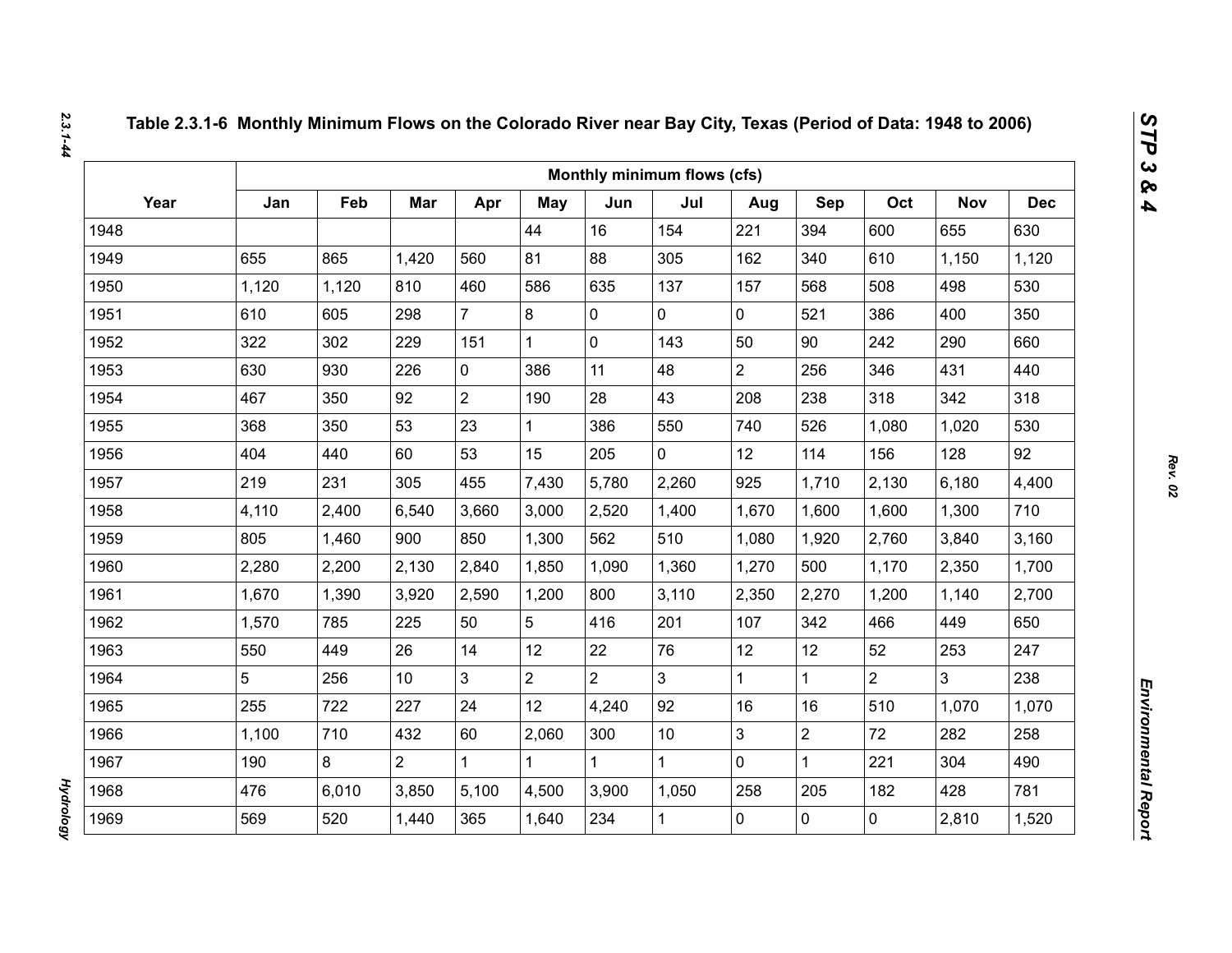|      |       |       |                |                |                |       | Monthly minimum flows (cfs) |                 |       |       |            |            |
|------|-------|-------|----------------|----------------|----------------|-------|-----------------------------|-----------------|-------|-------|------------|------------|
| Year | Jan   | Feb   | Mar            | Apr            | May            | Jun   | Jul                         | Aug             | Sep   | Oct   | <b>Nov</b> | <b>Dec</b> |
| 1970 | 2,020 | 1,390 | 4,440          | 3,560          | 350            | 1,670 | 504                         | 84              | 406   | 72    | 410        | 370        |
| 1971 | 380   | 280   | $\overline{2}$ | 5              | 3              | 1     | 5                           | 6               | 239   | 40    | 2,150      | 1,670      |
| 1972 | 626   | 645   | 10             | $\overline{2}$ | 9              | 6     | 96                          | 3               | 8     | 332   | 529        | 300        |
| 1973 | 400   | 1,100 | 1,100          | 1,020          | 1,490          | 415   | 100                         | 500             | 31    | 265   | 1,520      | 1,210      |
| 1974 | 2,300 | 1,060 | 262            | 150            | 15             | 41    | 86                          | 10 <sup>1</sup> | 1,720 | 2,510 | 6,290      | 1,540      |
| 1975 | 1,470 | 1,540 | 1,020          | 1,560          | 2,930          | 4,850 | 1,740                       | 500             | 128   | 284   | 557        | 490        |
| 1976 | 477   | 234   | 111            | 330            | 415            | 829   | 752                         | 699             | 618   | 807   | 832        | 1,540      |
| 1977 | 1,480 | 1,770 | 1,040          | 1,460          | 4,690          | 803   | 537                         | 309             | 174   | 294   | 388        | 369        |
| 1978 | 388   | 479   | 161            | 240            | 166            | 222   | 348                         | 227             | 597   | 363   | 365        | 459        |
| 1979 | 1,170 | 1,110 | 521            | 1,190          | 500            | 847   | 613                         | 624             | 379   | 393   | 413        | 385        |
| 1980 | 356   | 357   | 299            | 352            | 451            | 351   | 345                         | $\mathbf{1}$    | 66    | 467   | 476        | 573        |
| 1981 | 535   | 534   | 370            | 675            | 15             | 1,370 | 1,220                       | 406             | 593   | 586   | 2,060      | 1,010      |
| 1982 | 635   | 597   | 807            | 474            | 728            | 737   | 791                         | 356             | 314   | 424   | 372        | 439        |
| 1983 | 379   | 433   | 310            | 38             | 156            | 265   | 303                         | 70              | 159   | 40    | 443        | 480        |
| 1984 | 521   | 373   | 70             | 45             | 3 <sup>1</sup> | 15    | 225                         | 9               | 17    | 271   | 685        | 610        |
| 1985 | 982   | 690   | 873            | 1,500          | 178            | 260   | 307                         | 87              | 142   | 236   | 600        | 1,150      |
| 1986 | 1,100 | 708   | 85             | 48             | 494            | 1,440 | 501                         | 340             | 337   | 502   | 3,630      | 2,390      |
| 1987 | 4,090 | 1,950 | 4,460          | 380            | 583            | 8,370 | 2,580                       | 610             | 1,420 | 1,230 | 797        | 644        |
| 1988 | 576   | 526   | 509            | $\overline{7}$ | 81             | 24    | 168                         | 478             | 129   | 260   | 290        | 283        |
| 1989 | 357   | 558   | 125            | 157            | 48             | 33    | 148                         | 60              | 77    | 36    | 261        | 198        |
| 1990 | 230   | 238   | 85             | 265            | 137            | 37    | 226                         | 119             | 68    | 61    | 253        | 180        |
| 1991 | 392   | 1,100 | 468            | 783            | 415            | 431   | 568                         | 72              | 559   | 441   | 439        | 486        |

 $2.3.1 - 45$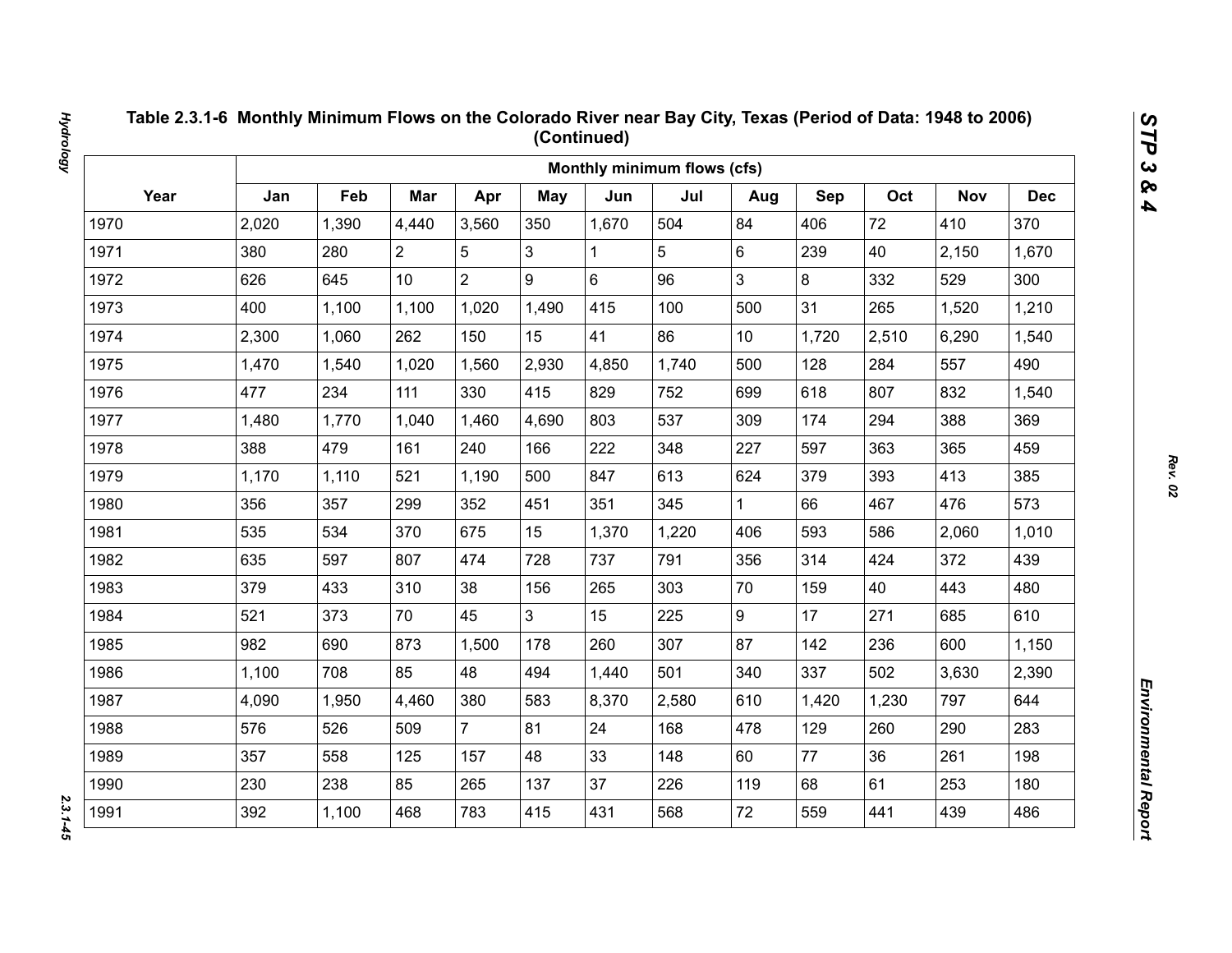|                 |        |        |       |       |            |       | Monthly minimum flows (cfs) |                 |     |       |            |            |
|-----------------|--------|--------|-------|-------|------------|-------|-----------------------------|-----------------|-----|-------|------------|------------|
| Year            | Jan    | Feb    | Mar   | Apr   | <b>May</b> | Jun   | Jul                         | Aug             | Sep | Oct   | <b>Nov</b> | <b>Dec</b> |
| 1992            | 13,000 | 17,000 | 5,530 | 5,040 | 1,980      | 2,930 | 733                         | 590             | 496 | 645   | 898        | 927        |
| 1993            | 1,470  | 1,940  | 1,670 | 2,200 | 1,940      | 39    | 175                         | 215             | 349 | 533   | 684        | 520        |
| 1994            | 515    | 555    | 278   | 90    | 51         | 394   | 138                         | 541             | 67  | 374   | 918        | 899        |
| 1995            | 1,460  | 795    | 1,070 | 617   | 147        | 551   | 203                         | 370             | 265 | 99    | 506        | 460        |
| 1996            | 546    | 236    | 20    | 20    | 20         | 648   | 236                         | 20              | 448 | 247   | 393        | 359        |
| 1997            | 188    | 533    | 6,180 | 3,210 | 4,570      | 3,610 | 1,770                       | 470             | 503 | 869   | 821        | 753        |
| 1998            | 1,000  | 1,090  | 2,790 | 1,020 | 429        | 245   | 227                         | 145             | 15  | 239   | 3,870      | 2,290      |
| 1999            | 1,490  | 943    | 743   | 690   | 478        | 488   | 340                         | 253             | 118 | 484   | 349        | 333        |
| 2000            | 320    | 281    | 30    | 48    | 41         | 201   | 21                          | 10 <sup>°</sup> | 37  | 285   | 718        | 823        |
| 2001            | 2,010  | 1,160  | 2,300 | 755   | 503        | 48    | 95                          | 178             | 589 | 578   | 472        | 1,930      |
| 2002            | 894    | 433    | 545   | 292   | 191        | 120   | 2,000                       | 669             | 535 | 1,020 | 1,510      | 1,530      |
| 2003            | 1,790  | 1,300  | 2,160 | 869   | 115        | 631   | 578                         | 249             | 593 | 262   | 206        | 398        |
| 2004            | 517    | 800    | 627   | 316   | 277        | 358   | 928                         | 376             | 357 | 354   | 980        | 3,040      |
| 2005            | 2,250  | 3,090  | 4,030 | 1,350 | 632        | 660   | 670                         | 180             | 391 | 591   | 372        | 460        |
| 2006            | 428    | 370    | 250   | 250   | 270        | 337   | 382                         | 210             | 230 |       |            |            |
| Average Minimum | 1,157  | 1,212  | 1,182 | 832   | 845        | 941   | 544                         | 327             | 420 | 536   | 1,065      | 933        |

*Rev. 02*

*STP 3 & 4*

*2.3.1-46*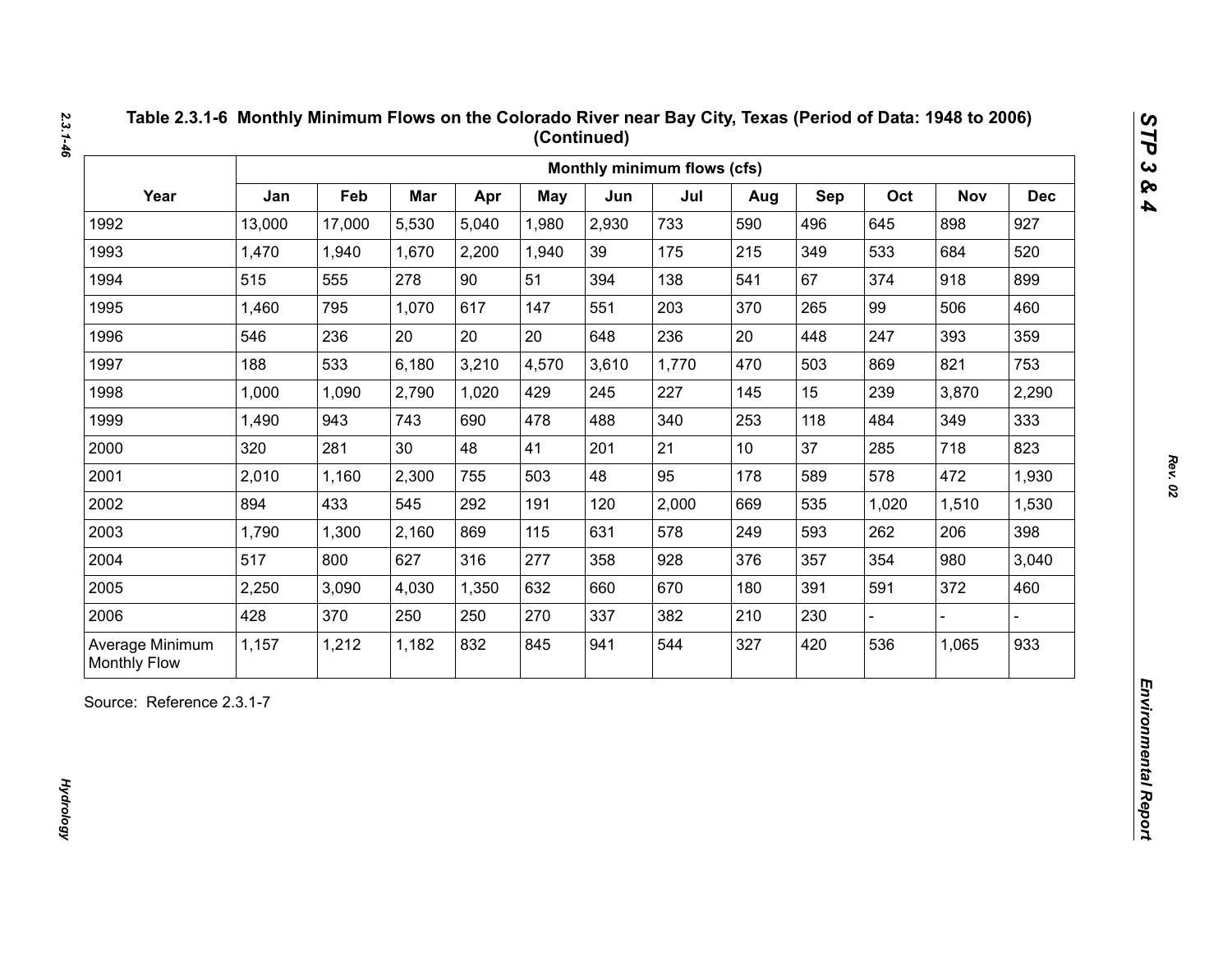|      |        |        |            |        |        | Monthly maximum flows (cfs) |        |        |        |        |            |            |
|------|--------|--------|------------|--------|--------|-----------------------------|--------|--------|--------|--------|------------|------------|
| Year | Jan    | Feb    | <b>Mar</b> | Apr    | May    | Jun                         | Jul    | Aug    | Sep    | Oct    | <b>Nov</b> | <b>Dec</b> |
| 1948 |        |        |            |        | 6,060  | 1,220                       | 1,280  | 1,420  | 2,060  | 1,740  | 1,540      | 1,280      |
| 1949 | 1,700  | 27,200 | 6,670      | 31,300 | 8,060  | 2,700                       | 2,350  | 1,220  | 1,700  | 17,700 | 2,260      | 8,060      |
| 1950 | 4,780  | 10,600 | 1,580      | 10,400 | 5,320  | 23,100                      | 2,880  | 578    | 6,060  | 930    | 1,080      | 1,340      |
| 1951 | 1,250  | 1,850  | 1,340      | 1,970  | 960    | 10,100                      | 266    | 724    | 4,160  | 1,310  | 521        | 530        |
| 1952 | 377    | 930    | 545        | 5,400  | 18,700 | 2,600                       | 2,250  | 595    | 1,280  | 762    | 4,120      | 7,540      |
| 1953 | 6,670  | 3,170  | 1,480      | 5,850  | 22,100 | 555                         | 4,490  | 10,200 | 6,330  | 8,060  | 1,810      | 7,630      |
| 1954 | 1,930  | 462    | 359        | 1,050  | 2,810  | 1,120                       | 413    | 1,890  | 960    | 790    | 436        | 404        |
| 1955 | 1,280  | 8,800  | 508        | 1,020  | 10,400 | 4,460                       | 3,170  | 2,900  | 1,620  | 4,360  | 2,410      | 1,810      |
| 1956 | 845    | 3,380  | 575        | 1,150  | 2,050  | 1,220                       | 449    | 1,080  | 600    | 431    | 308        | 1,000      |
| 1957 | 312    | 925    | 7,750      | 48,400 | 51,800 | 43,200                      | 5,520  | 2,960  | 34,800 | 56,800 | 21,100     | 7,780      |
| 1958 | 12,500 | 52,200 | 11,000     | 6,660  | 22,600 | 8,510                       | 5,940  | 2,440  | 19,100 | 5,040  | 5,590      | 2,060      |
| 1959 | 2,440  | 10,400 | 2,600      | 32,400 | 12,200 | 5,000                       | 1,540  | 4,700  | 3,900  | 28,200 | 13,000     | 12,300     |
| 1960 | 8,520  | 9,640  | 4,300      | 10,000 | 37,900 | 68,400                      | 6,710  | 3,160  | 1,850  | 31,600 | 42,200     | 11,400     |
| 1961 | 11,700 | 24,600 | 6,560      | 7,450  | 4,100  | 54,800                      | 40,400 | 3,380  | 65,200 | 2,510  | 19,400     | 5,440      |
| 1962 | 5,120  | 1,740  | 1,250      | 3,020  | 1,990  | 4,520                       | 2,380  | 740    | 3,600  | 1,940  | 1,500      | 2,970      |
| 1963 | 2,060  | 7,100  | 1,640      | 2,970  | 1,150  | 960                         | 1,870  | 765    | 930    | 742    | 465        | 870        |
| 1964 | 1,450  | 1,300  | 2,620      | 617    | 958    | 5,740                       | 612    | 571    | 6,600  | 4,160  | 1,870      | 2,990      |
| 1965 | 18,800 | 22,600 | 2,270      | 1,560  | 26,000 | 16,800                      | 4,240  | 465    | 2,190  | 2,030  | 10,100     | 14,100     |
| 1966 | 2,670  | 4,240  | 6,800      | 7,960  | 13,800 | 3,070                       | 800    | 1,810  | 495    | 1,450  | 1,360      | 355        |
| 1967 | 665    | 722    | 1,210      | 2,840  | 4,140  | 4,420                       | 1      | 1,700  | 18,700 | 5,410  | 8,010      | 1,570      |
| 1968 | 39,600 | 8,440  | 8,080      | 20,700 | 30,000 | 48,500                      | 6,820  | 1,130  | 8,880  | 2,040  | 3,560      | 13,700     |
| 1969 | 2,420  | 21,300 | 17,300     | 17,700 | 12,300 | 3,160                       | 622    | 2,040  | 1,540  | 3,100  | 5,930      | 6,770      |

 $2.3.1 - 47$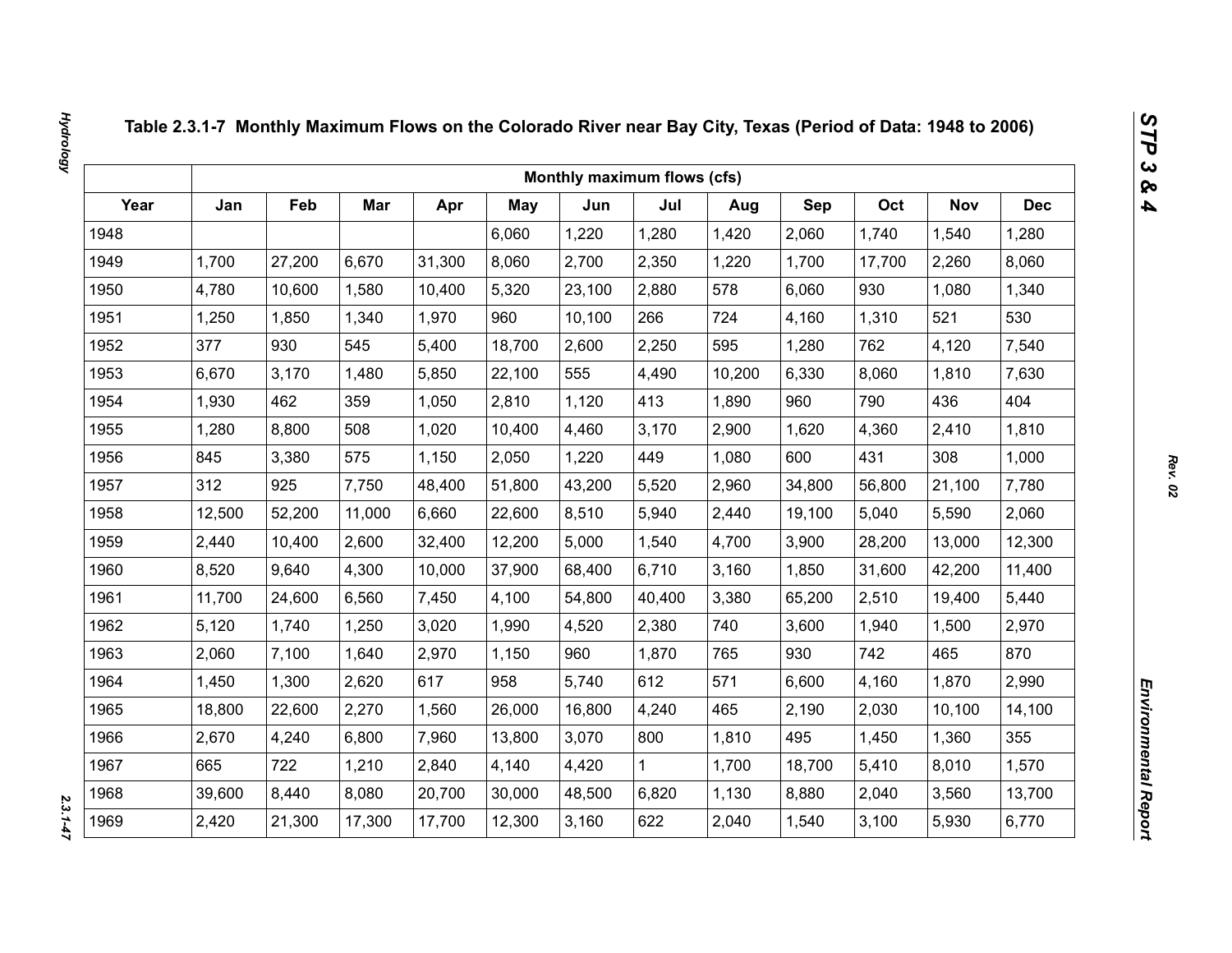|      |        |        |        |        |            | Monthly maximum flows (cfs) |        |       |        |        |            |            |
|------|--------|--------|--------|--------|------------|-----------------------------|--------|-------|--------|--------|------------|------------|
| Year | Jan    | Feb    | Mar    | Apr    | <b>May</b> | Jun                         | Jul    | Aug   | Sep    | Oct    | <b>Nov</b> | <b>Dec</b> |
| 1970 | 4,200  | 9,600  | 16,300 | 7,680  | 21,100     | 15,200                      | 3,320  | 2,300 | 5,300  | 18,100 | 1,390      | 603        |
| 1971 | 1,950  | 450    | 610    | 1,810  | 1,550      | 633                         | 733    | 3,510 | 13,900 | 4,820  | 4,930      | 12,100     |
| 1972 | 3,840  | 4,070  | 6,550  | 1,230  | 23,400     | 4,250                       | 2,090  | 1,210 | 1,460  | 1,930  | 2,400      | 698        |
| 1973 | 7,000  | 6,360  | 19,100 | 33,200 | 4,900      | 57,000                      | 2,720  | 2,740 | 11,400 | 31,700 | 6,700      | 4,320      |
| 1974 | 21,400 | 3,860  | 3,450  | 1,610  | 12,900     | 3,640                       | 931    | 6,790 | 33,800 | 6,300  | 33,100     | 9,060      |
| 1975 | 5,320  | 17,600 | 6,280  | 6,770  | 47,000     | 31,800                      | 9,610  | 4,620 | 1,530  | 1,610  | 2,550      | 6,800      |
| 1976 | 1,960  | 743    | 1,690  | 17,100 | 15,500     | 11,200                      | 6,060  | 3,350 | 2,280  | 12,400 | 13,100     | 22,800     |
| 1977 | 4,280  | 20,000 | 2,860  | 49,100 | 19,400     | 4,760                       | 1,670  | 784   | 3,380  | 884    | 2,320      | 797        |
| 1978 | 4,110  | 3,120  | 948    | 2,180  | 614        | 4,370                       | 1,050  | 794   | 16,600 | 815    | 7,730      | 2,340      |
| 1979 | 13,000 | 17,200 | 10,600 | 16,000 | 21,800     | 36,500                      | 6,330  | 2,790 | 24,800 | 869    | 648        | 1,620      |
| 1980 | 10,600 | 2,360  | 5,270  | 3,280  | 13,100     | 602                         | 939    | 1,460 | 2,310  | 1,990  | 1,140      | 1,530      |
| 1981 | 1,760  | 1,140  | 4,500  | 5,220  | 7,990      | 41,600                      | 12,600 | 5,020 | 35,900 | 4,690  | 43,500     | 3,400      |
| 1982 | 2,590  | 4,270  | 1,940  | 4,240  | 34,600     | 1,970                       | 2,480  | 1,370 | 990    | 1,030  | 5,190      | 1,740      |
| 1983 | 3,790  | 11,600 | 19,000 | 2,480  | 21,400     | 2,510                       | 9,670  | 3,380 | 18,100 | 9,430  | 3,360      | 1,580      |
| 1984 | 2,750  | 767    | 490    | 460    | 6,090      | 1,210                       | 1,450  | 852   | 1,070  | 19,300 | 3,350      | 3,860      |
| 1985 | 5,620  | 11,900 | 8,810  | 6,790  | 2,560      | 7,730                       | 3,230  | 688   | 1,000  | 4,400  | 21,100     | 12,500     |
| 1986 | 3,450  | 4,160  | 3,180  | 1,060  | 10,000     | 8,050                       | 2,360  | 936   | 7,370  | 11,000 | 12,700     | 37,800     |
| 1987 | 11,100 | 23,500 | 20,900 | 6,640  | 7,060      | 50,300                      | 8,000  | 3,530 | 3,030  | 2,320  | 4,880      | 5,490      |
| 1988 | 2,670  | 688    | 8,680  | 2,200  | 1,480      | 3,250                       | 1,100  | 1,070 | 1,470  | 1,380  | 563        | 483        |
| 1989 | 6,140  | 3,450  | 2,710  | 2,170  | 6,990      | 4,470                       | 1,190  | 1,290 | 576    | 577    | 817        | 516        |
| 1990 | 457    | 5,520  | 3,350  | 3,440  | 4,100      | 529                         | 1,730  | 421   | 1,730  | 575    | 959        | 574        |
| 1991 | 20,200 | 13,700 | 2,560  | 21,600 | 6,540      | 2,640                       | 5,060  | 2,810 | 2,620  | 912    | 1,220      | 66,700     |

*Hydrology* 

**Hydrology**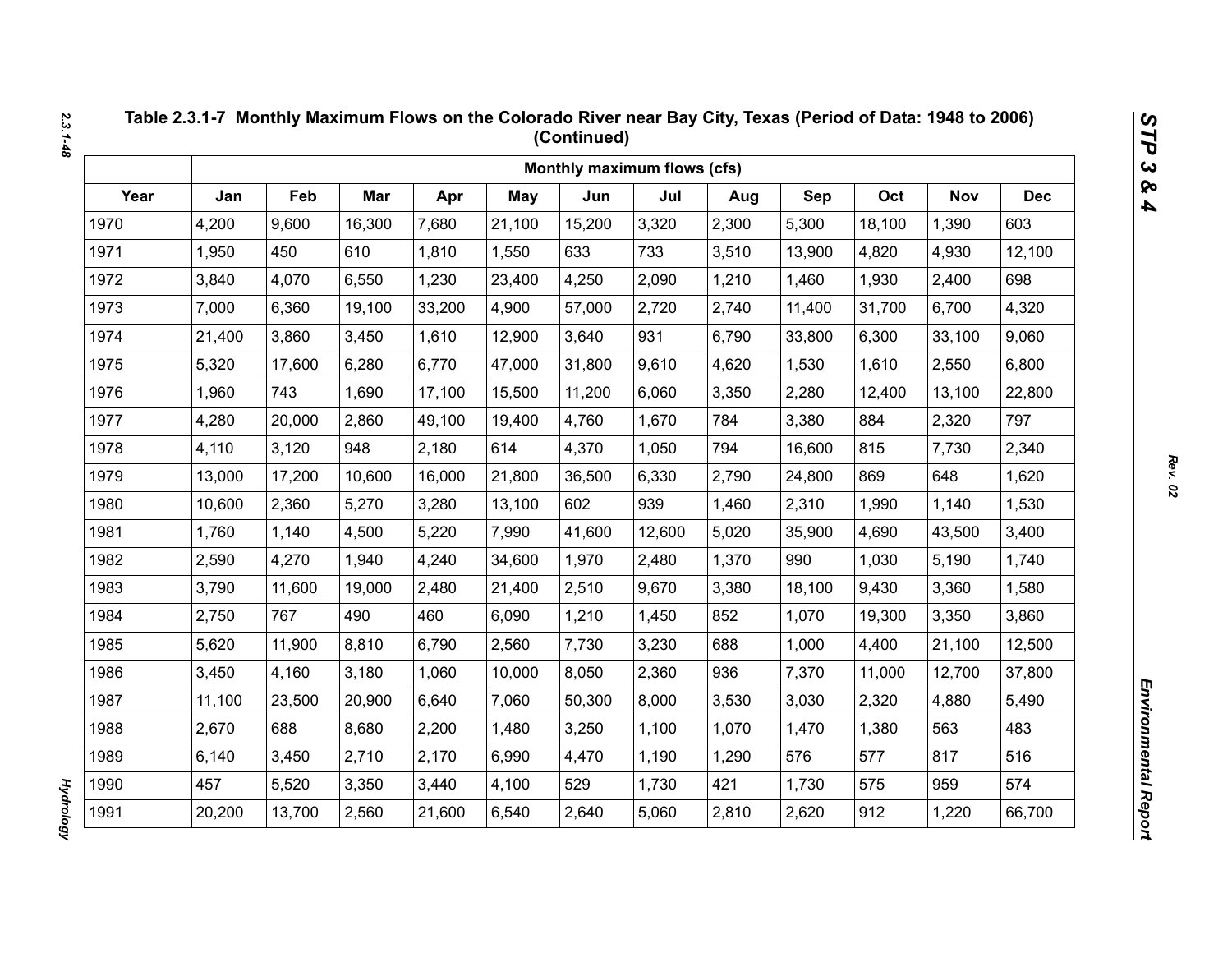|                                           |        |        |        |        |            | Monthly maximum flows (cfs) |        |        |        |        |            |            |
|-------------------------------------------|--------|--------|--------|--------|------------|-----------------------------|--------|--------|--------|--------|------------|------------|
| Year                                      | Jan    | Feb    | Mar    | Apr    | <b>May</b> | Jun                         | Jul    | Aug    | Sep    | Oct    | <b>Nov</b> | <b>Dec</b> |
| 1992                                      | 40,500 | 62,000 | 60,900 | 26,600 | 51,500     | 56,200                      | 4,690  | 2,170  | 2,020  | 1,560  | 6,780      | 6,600      |
| 1993                                      | 11,500 | 10,500 | 10,100 | 15,800 | 26,200     | 36,500                      | 2,670  | 1,470  | 1,530  | 4,010  | 4,550      | 1,050      |
| 1994                                      | 1,230  | 1,980  | 1,380  | 1,530  | 10,300     | 5,810                       | 620    | 2,640  | 2,600  | 69,800 | 4,520      | 19,000     |
| 1995                                      | 13,300 | 1,410  | 22,100 | 12,400 | 5,720      | 37,300                      | 5,540  | 1,530  | 1,660  | 1,170  | 2,310      | 10,400     |
| 1996                                      | 734    | 761    | 821    | 877    | 1,010      | 10,800                      | 1,400  | 2,990  | 10,300 | 1,070  | 3,600      | 2,230      |
| 1997                                      | 15,200 | 7,590  | 35,400 | 19,700 | 12,700     | 27,300                      | 27,600 | 1,790  | 10,200 | 30,600 | 6,640      | 5,220      |
| 1998                                      | 7,860  | 16,300 | 12,600 | 8,090  | 1,220      | 595                         | 788    | 2,030  | 20,900 | 79,300 | 54,500     | 13,000     |
| 1999                                      | 4,970  | 2,080  | 7,100  | 4,240  | 2,750      | 9,210                       | 2,730  | 738    | 774    | 1,030  | 574        | 537        |
| 2000                                      | 949    | 705    | 1,810  | 2,880  | 5,280      | 6,270                       | 1,700  | 901    | 859    | 1,770  | 13,200     | 8,520      |
| 2001                                      | 7,490  | 4,630  | 13,300 | 6,180  | 5,190      | 1,230                       | 940    | 16,100 | 22,300 | 11,000 | 24,700     | 19,600     |
| 2002                                      | 4,120  | 1,560  | 1,090  | 10,900 | 1,640      | 2,470                       | 31,200 | 3,440  | 14,500 | 21,500 | 45,800     | 17,100     |
| 2003                                      | 10,300 | 44,500 | 11,300 | 2,190  | 879        | 2,720                       | 7,980  | 1,800  | 6,880  | 4,520  | 9,400      | 2,070      |
| 2004                                      | 5,410  | 9,940  | 2,370  | 4,750  | 14,200     | 24,000                      | 18,000 | 2,050  | 1,210  | 5,730  | 72,900     | 27,600     |
| 2005                                      | 5,940  | 17,200 | 12,600 | 5,370  | 4,260      | 2,230                       | 4,370  | 971    | 1,880  | 1,800  | 1,380      | 715        |
| 2006                                      | 559    | 601    | 1,240  | 1,470  | 2,850      | 2,260                       | 5,550  | 691    | 1,260  |        |            |            |
| Average<br>Maximum<br><b>Monthly Flow</b> | 6,816  | 9,817  | 7,419  | 9,304  | 12,393     | 14,123                      | 5,002  | 2,364  | 8,170  | 9,534  | 9,881      | 7,635      |

 $2.3.1 - 49$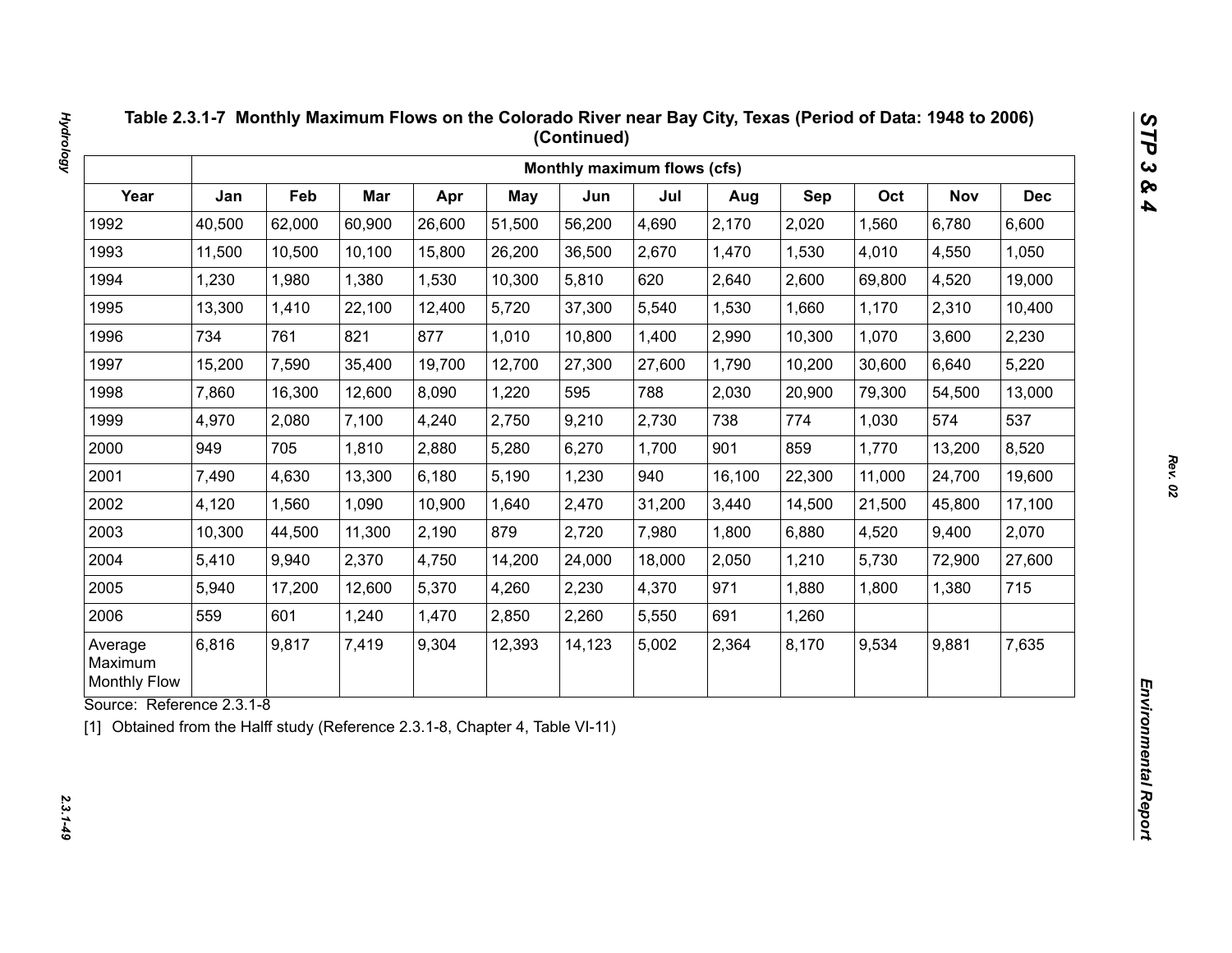| <b>Flood Frequency</b> | <b>Discharge for Regulated</b><br><b>Flow Conditions [1] (cfs)</b> |
|------------------------|--------------------------------------------------------------------|
| $2-Yr$                 | 27,000                                                             |
| $5-Yr$                 | 48,000                                                             |
| $10-Yr$                | 63,000                                                             |
| $25-Yr$                | 88,000                                                             |
| $50-Yr$                | 100,000                                                            |
| 100-Yr                 | 116,000                                                            |
| 500-Yr                 | n/a                                                                |

## **Table 2.3.1-8 Flood Frequency Distribution for the Colorado River at Wharton**

Source: Reference 2.3.1-8

[1] Obtained from the Halff study (Reference 2.3.1-8, Chapter 4, Table VI-11)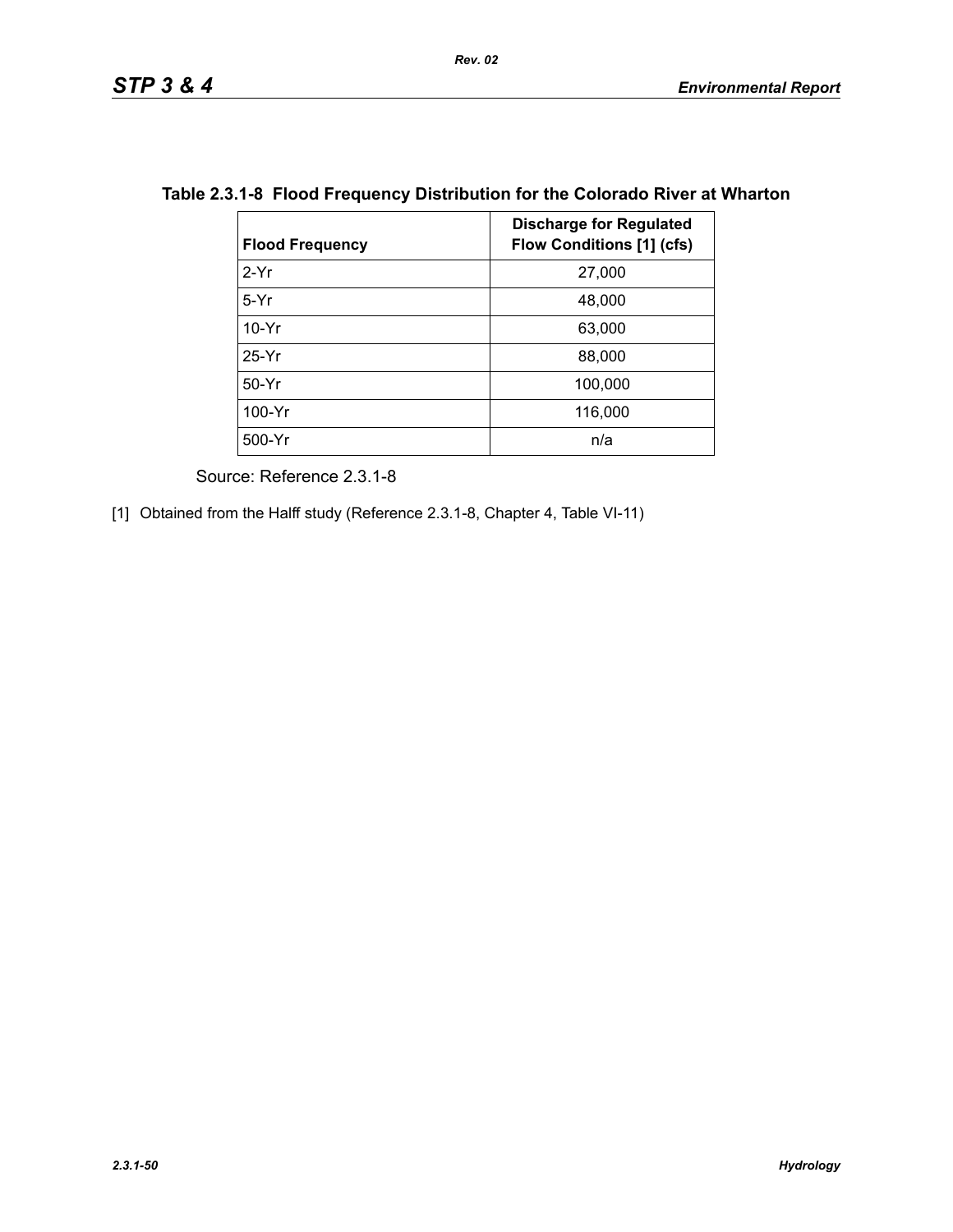| <b>Water Year</b> | 1-Day Minimum<br>Flow (cfs) | <b>Water Year</b> | $\mathbf 1$ |
|-------------------|-----------------------------|-------------------|-------------|
| 1948              | 16                          | 1978              | 161         |
| 1949              | 81                          | 1979              | 363         |
| 1950              | 137                         | 1980              | 0.9         |
| 1951              | 0                           | 1981              | 15          |
| 1952              | 0                           | 1982              | 314         |
| 1953              | 0                           | 1983              | 38          |
| 1954              | 2.3                         | 1984              | 3.1         |
| 1955              | 1.4                         | 1985              | 87          |
| 1956              | 0                           | 1986              | 48          |
| 1957              | 92                          | 1987              | 380         |
| 1958              | 1400                        | 1988              | 6.8         |
| 1959              | 510                         | 1989              | 33          |
| 1960              | 500                         | 1990              | 36          |
| 1961              | 800                         | 1991              | 61          |
| 1962              | 4.9                         | 1992              | 439         |
| 1963              | 12                          | 1993              | 39          |
| 1964              | 1.3                         | 1994              | 51          |
| 1965              | 2.3                         | 1995              | 147         |
| 1966              | $\overline{2}$              | 1996              | 20          |
| 1967              | 0.4                         | 1997              | 188         |
| 1968              | 205                         | 1998              | 15          |
| 1969              | 0.4                         | 1999              | 118         |
| 1970              | 0.4                         | 2000              | 9.5         |
| 1971              | 0.7                         | 2001              | 48          |
| 1972              | $\overline{c}$              | 2002              | 120         |
| 1973              | 31                          | 2003              | 115         |
| 1974              | 10                          | 2004              | 206         |
| 1975              | 128                         | 2005              | 180         |
| 1976              | 111                         | 2006              | 210         |
| 1977              | 174                         |                   |             |

| ay Minimum<br>Flow (cfs) | <b>Water Year</b> | 1-Day Minimum<br>Flow (cfs) |
|--------------------------|-------------------|-----------------------------|
|                          | 1978              | 161                         |
|                          | 1979              | 363                         |
|                          | 1980              | 0.9                         |
|                          | 1981              | 15                          |
|                          | 1982              | 314                         |
|                          | 1983              | 38                          |
|                          | 1984              | 3.1                         |
|                          | 1985              | 87                          |
|                          | 1986              | 48                          |
|                          | 1987              | 380                         |
|                          | 1988              | 6.8                         |
|                          | 1989              | 33                          |
|                          | 1990              | 36                          |
|                          | 1991              | 61                          |
|                          | 1992              | 439                         |
|                          | 1993              | 39                          |
|                          | 1994              | 51                          |
|                          | 1995              | 147                         |
|                          | 1996              | 20                          |
|                          | 1997              | 188                         |
|                          | 1998              | 15                          |
|                          | 1999              | 118                         |
|                          | 2000              | 9.5                         |
|                          | 2001              | 48                          |
|                          | 2002              | 120                         |
|                          | 2003              | 115                         |
|                          | 2004              | 206                         |
|                          | 2005              | 180                         |
|                          | 2006              | 210                         |
|                          |                   |                             |

# **Table 2.3.1-9 Historical Minimum Daily Flow Information for Bay City**

Source: Reference 2.3.1-10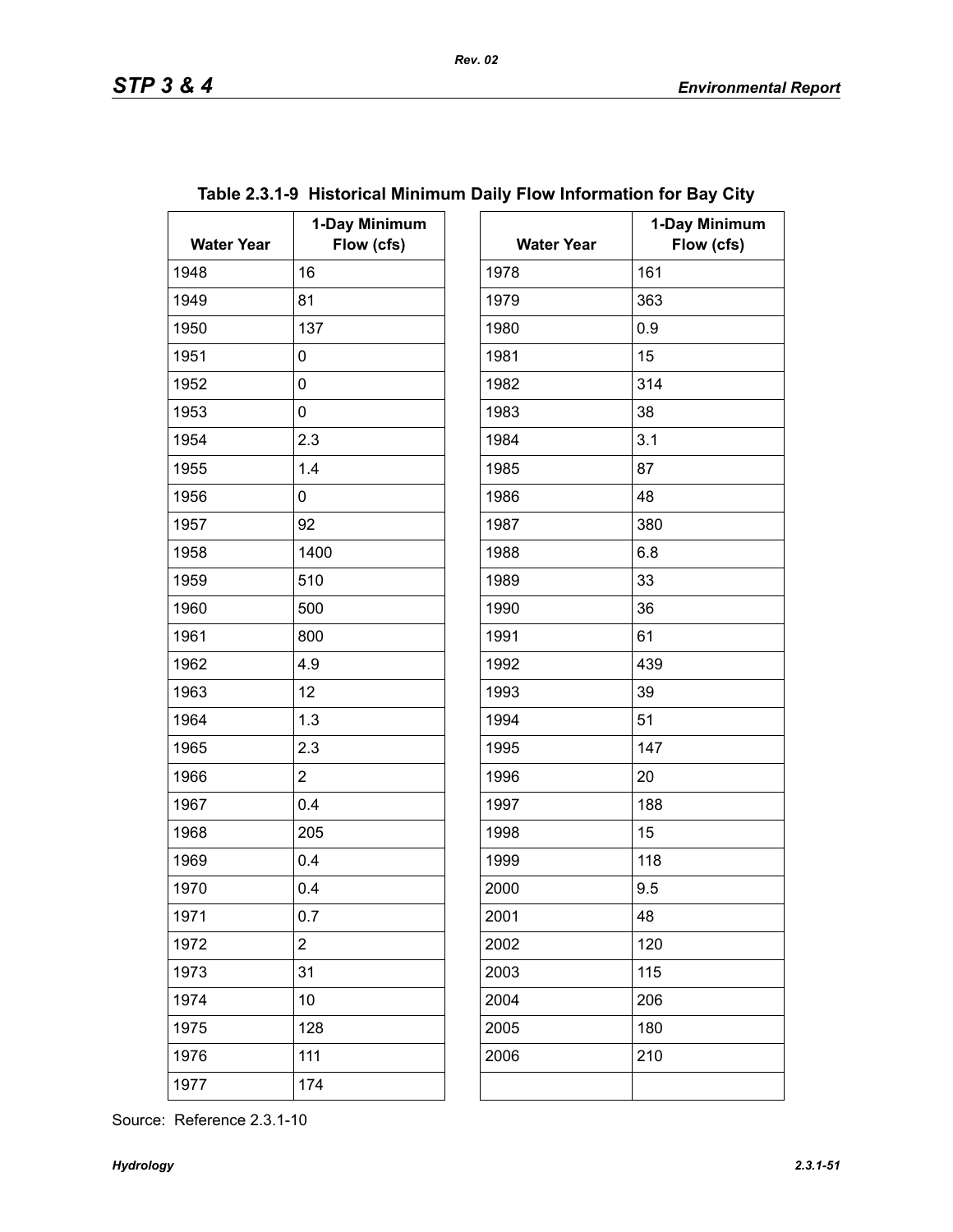| <b>Water Year</b> | 7-Day Minimum<br>Flow (cfs) | <b>Water Year</b> | $7-$ |
|-------------------|-----------------------------|-------------------|------|
| 1948              | 61                          | 1978              | 218  |
| 1949              | 143                         | 1979              | 374  |
| 1950              | 177                         | 1980              | 59   |
| 1951              | $\mathbf{1}$                | 1981              | 243  |
| 1952              | $\overline{2}$              | 1982              | 456  |
| 1953              | 15                          | 1983              | 127  |
| 1954              | 58                          | 1984              | 11   |
| 1955              | 37                          | 1985              | 205  |
| 1956              | 13                          | 1986              | 56   |
| 1957              | 121                         | 1987              | 598  |
| 1958              | 1789                        | 1988              | 83   |
| 1959              | 684                         | 1989              | 41   |
| 1960              | 714                         | 1990              | 68   |
| 1961              | 890                         | 1991              | 90   |
| 1962              | $\overline{7}$              | 1992              | 503  |
| 1963              | 13                          | 1993              | 348  |
| 1964              | 1.4                         | 1994              | 137  |
| 1965              | 17                          | 1995              | 200  |
| 1966              | $\overline{2}$              | 1996              | 20   |
| 1967              | 0.5                         | 1997              | 286  |
| 1968              | 312                         | 1998              | 68   |
| 1969              | 0.5                         | 1999              | 210  |
| 1970              | 0.5                         | 2000              | 14   |
| 1971              | 1.3                         | 2001              | 110  |
| 1972              | 19                          | 2002              | 206  |
| 1973              | 366                         | 2003              | 214  |
| 1974              | 35                          | 2004              | 375  |
| 1975              | 348                         | 2005              | 288  |
| 1976              | 223                         | 2006              | 266  |
| 1977              | 297                         |                   |      |

| ay Minimum<br>Flow (cfs) | <b>Water Year</b> | 7-Day Minimum<br>Flow (cfs) |
|--------------------------|-------------------|-----------------------------|
|                          | 1978              | 218                         |
|                          | 1979              | 374                         |
|                          | 1980              | 59                          |
|                          | 1981              | 243                         |
|                          | 1982              | 456                         |
|                          | 1983              | 127                         |
|                          | 1984              | 11                          |
|                          | 1985              | 205                         |
|                          | 1986              | 56                          |
|                          | 1987              | 598                         |
|                          | 1988              | 83                          |
|                          | 1989              | 41                          |
|                          | 1990              | 68                          |
|                          | 1991              | 90                          |
|                          | 1992              | 503                         |
|                          | 1993              | 348                         |
|                          | 1994              | 137                         |
|                          | 1995              | 200                         |
|                          | 1996              | 20                          |
|                          | 1997              | 286                         |
|                          | 1998              | 68                          |
|                          | 1999              | 210                         |
|                          | 2000              | 14                          |
|                          | 2001              | 110                         |
|                          | 2002              | 206                         |
|                          | 2003              | 214                         |
|                          | 2004              | 375                         |
|                          | 2005              | 288                         |
|                          | 2006              | 266                         |

## **Table 2.3.1-10 Historical Minimum 7-Day Low Flow Information for Bay City**  $\Gamma$

Source: Reference 2.3.1-10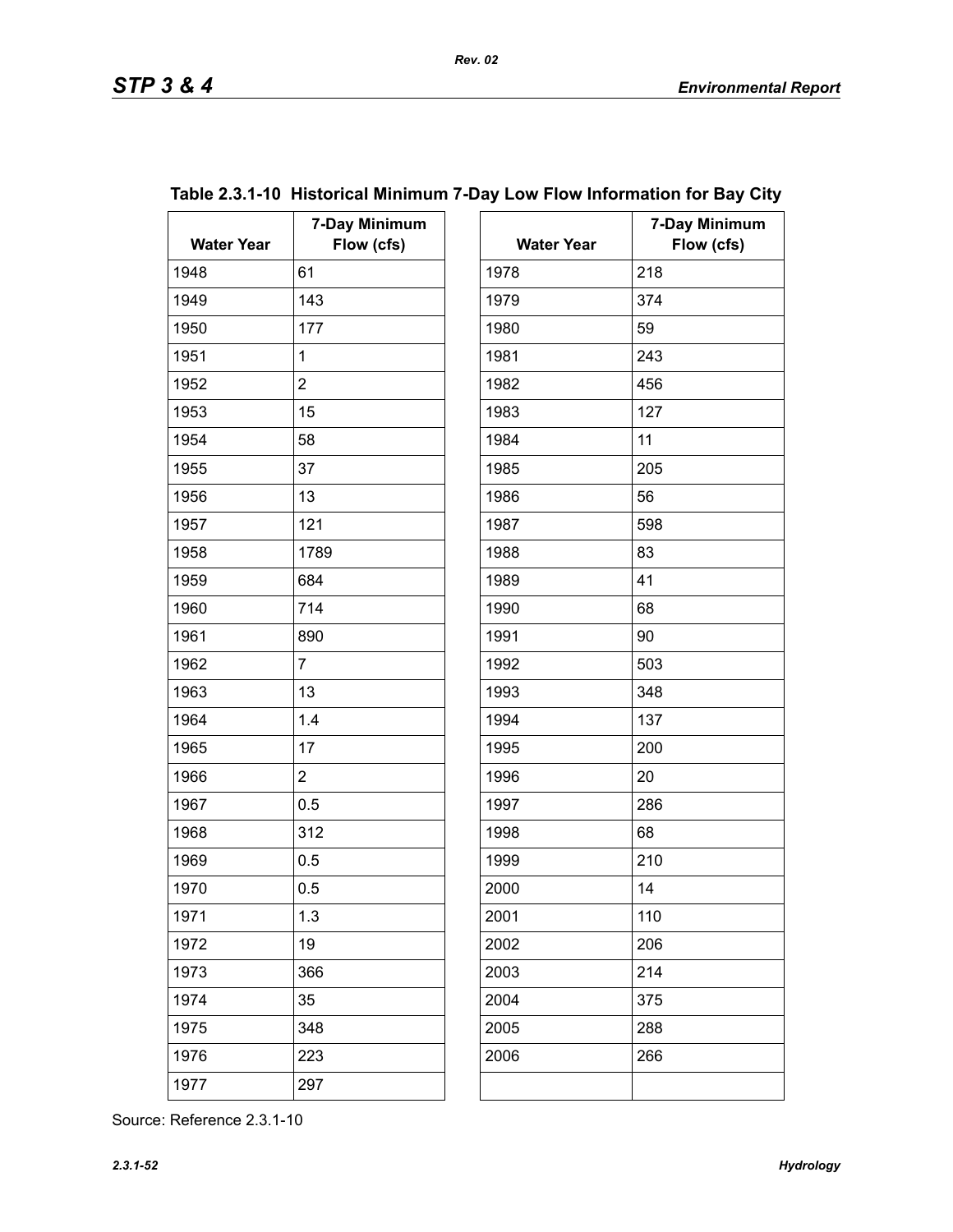|                 |                                  |                                                  |                                                                  |                                        | December 28, 2006     | <b>January 30, 2007</b>                |                                     | <b>February 22, 2007</b>               |                       | March 29, 2007                            |                       | April 27, 2007                                   |                              | May 25, 2007                                            |                       | <b>June 27, 2007</b>                      |                       |
|-----------------|----------------------------------|--------------------------------------------------|------------------------------------------------------------------|----------------------------------------|-----------------------|----------------------------------------|-------------------------------------|----------------------------------------|-----------------------|-------------------------------------------|-----------------------|--------------------------------------------------|------------------------------|---------------------------------------------------------|-----------------------|-------------------------------------------|-----------------------|
| <b>WELL ID</b>  | WELL<br><b>DEPTH</b><br>(ft bgs) | <b>BOTTOM</b><br>OF<br><b>SCREEN</b><br>(ft bgs) | <b>REFERENCE</b><br><b>POINT</b><br><b>ELEVATION</b><br>(ft MSL) | Depth to<br>Water<br>(f <sup>t</sup> ) | Elevation<br>(ft MSL) | Depth to<br>Water<br>(f <sup>t</sup> ) | Elevation<br>(ft MSL)               | Depth to<br>Water<br>(f <sup>t</sup> ) | Elevation<br>(ft MSL) | Depth<br>to<br>Water<br>(f <sup>t</sup> ) | Elevation<br>(ft MSL) | <b>Depth</b><br>to<br>Water<br>(f <sup>t</sup> ) | <b>Elevation</b><br>(ft MSL) | <b>Depth</b><br>to<br><b>Water</b><br>(f <sup>t</sup> ) | Elevation<br>(ft MSL) | Depth<br>to<br>Water<br>(f <sup>t</sup> ) | Elevation<br>(ft MSL) |
|                 |                                  |                                                  |                                                                  |                                        |                       |                                        | <b>Shallow Aquifer - Upper Zone</b> |                                        |                       |                                           |                       |                                                  |                              |                                                         |                       |                                           |                       |
| OW-308 U        | 47.1                             | 48                                               | 31.80                                                            | 7.78                                   | 24.02                 | 6.46                                   | 25.34                               | 7.46                                   | 24.34                 | 7.41                                      | 24.39                 | 7.17                                             | 24.63                        | 7.07                                                    | 24.73                 | 7.72                                      | 24.08                 |
| OW-332 U        | 46.1                             | 45                                               | 32.10                                                            | 8.01                                   | 24.09                 | 6.57                                   | 25.53                               | 7.46                                   | 24.64                 | 7.39                                      | 24.71                 | 6.25                                             | 25.85                        | 7.09                                                    | 25.01                 | 8.05                                      | 24.05                 |
| OW-348 U        | 39.1                             | 38                                               | 32.28                                                            | 8.09                                   | 24.19                 | 6.52                                   | 25.76                               | 7.71                                   | 24.57                 | 7.66                                      | 24.62                 | 7.34                                             | 24.94                        | 7.25                                                    | 25.03                 | 7.95                                      | 24.33                 |
| OW-349 U        | 46.1                             | 45                                               | 31.29                                                            | 7.28                                   | 24.01                 | 5.82                                   | 25.47                               | 6.97                                   | 24.32                 | 6.91                                      | 24.38                 | 6.56                                             | 24.73                        | 6.50                                                    | 24.79                 | 7.19                                      | 24.10                 |
| OW-408 U        | 43.1                             | 42                                               | 33.57                                                            | 9.71                                   | 23.86                 | 8.30                                   | 25.27                               | 9.13                                   | 24.44                 | 9.08                                      | 24.49                 | 8.95                                             | 24.62                        | 8.94                                                    | 24.63                 | 9.47                                      | 24.10                 |
| OW-420 U        | 49.1                             | 48                                               | 33.79                                                            | 9.98                                   | 23.81                 | 8.42                                   | 25.37                               | 9.32                                   | 24.47                 | 9.26                                      | 24.53                 | 9.08                                             | 24.71                        | 8.99                                                    | 24.80                 | 9.59                                      | 24.20                 |
| OW-438 U        | 41                               | 40                                               | 32.18                                                            | 8.45                                   | 23.73                 | 6.55                                   | 25.63                               | 7.21                                   | 24.97                 | 7.14                                      | 25.04                 | 7.17                                             | 25.01                        | 7.00                                                    | 25.18                 | 7.97                                      | 24.21                 |
| OW-910 U        | 36.1                             | 35                                               | 32.32                                                            | 9.11                                   | 23.21                 | 7.57                                   | 24.75                               | 8.30                                   | 24.02                 | 8.23                                      | 24.09                 | 8.10                                             | 24.22                        | 8.00                                                    | 24.32                 | 8.49                                      | 23.83                 |
| OW-928 U        | 39.6                             | 38.5                                             | 31.69                                                            | 8.18                                   | 23.51                 | 6.21                                   | 25.48                               | 6.85                                   | 24.84                 | 6.72                                      | 24.97                 | 6.69                                             | 25.00                        | 6.59                                                    | 25.10                 | 7.33                                      | 24.36                 |
| OW-929 U        | 60.1                             | 59                                               | 38.71                                                            | 12.92                                  | 25.79                 | 11.33                                  | 27.38                               | 11.68                                  | 27.03                 | 11.75                                     | 26.96                 | 11.77                                            | 26.94                        | 11.81                                                   | 26.90                 | 13.17                                     | 25.54                 |
| OW-930 U        | 36.1                             | 35                                               | 27.33                                                            | 7.92                                   | 19.41                 | 5.79                                   | 21.54                               | 7.05                                   | 20.28                 | 6.98                                      | 20.35                 | 6.45                                             | 20.88                        | 7.31                                                    | 20.02                 | 7.97                                      | 19.36                 |
| OW-931 U        | 36                               | 35                                               | 32.10                                                            | 9.82                                   | 22.28                 | 8.81                                   | 23.29                               | 9.43                                   | 22.67                 | 9.34                                      | 22.76                 | 9.19                                             | 22.91                        | 9.25                                                    | 22.85                 | 9.33                                      | 22.77                 |
| OW-932 U        | 39.6                             | 38.5                                             | 32.83                                                            | 8.52                                   | 24.31                 | 7.03                                   | 25.80                               | 8.04                                   | 24.79                 | 7.96                                      | 24.87                 | 7.77                                             | 25.06                        | 7.68                                                    | 25.15                 | 8.27                                      | 24.56                 |
| OW-933 U        | 37.1                             | 36                                               | 30.62                                                            | 6.44                                   | 24.18                 | 4.97                                   | 25.65                               | 5.95                                   | 24.67                 | 5.91                                      | 24.71                 | 5.57                                             | 25.05                        | 5.50                                                    | 25.12                 | 5.87                                      | 24.75                 |
| OW-934 U        | 41.1                             | 40                                               | 30.39                                                            | 10.22                                  | 20.17                 | 9.54                                   | 20.85                               | 10.04                                  | 20.35                 | 10.08                                     | 20.31                 | 9.91                                             | 20.48                        | 10.00                                                   | 20.39                 | 10.36                                     | 20.03                 |
|                 |                                  |                                                  |                                                                  |                                        |                       |                                        | <b>Shallow Aquifer - Lower Zone</b> |                                        |                       |                                           |                       |                                                  |                              |                                                         |                       |                                           |                       |
| OW-308 L        | 97.1                             | 96                                               | 31.78                                                            | 16.08                                  | 15.70                 | 15.08                                  | 16.70                               | 14.91                                  | 16.87                 | 14.67                                     | 17.11                 | 14.21                                            | 17.57                        | 14.32                                                   | 17.46                 | 14.30                                     | 17.48                 |
| OW-332 L [1]    | 103.2                            | 102.1                                            | 31.85                                                            | 15.22                                  | 16.63                 |                                        |                                     |                                        |                       |                                           |                       |                                                  |                              |                                                         |                       |                                           |                       |
| OW-332 L(R) [1] | 103.1                            | 102                                              | 32.08                                                            |                                        |                       |                                        |                                     | 15.29                                  | 16.79                 | 15.05                                     | 17.03                 | 14.59                                            | 17.49                        | 14.71                                                   | 17.37                 | 14.68                                     | 17.40                 |
| OW-348 L        | 79.1                             | 78.2                                             | 31.86                                                            | 16.16                                  | 15.70                 | 15.08                                  | 16.78                               | 14.94                                  | 16.92                 | 14.71                                     | 17.15                 | 14.29                                            | 17.57                        | 14.40                                                   | 17.46                 | 14.36                                     | 17.50                 |
| OW-349 L        | 81.1                             | 80                                               | 31.03                                                            | 15.22                                  | 15.81                 | 14.19                                  | 16.84                               | 14.02                                  | 17.01                 | 13.80                                     | 17.23                 | 13.35                                            | 17.68                        | 13.48                                                   | 17.55                 | 13.42                                     | 17.61                 |
| <b>OW-408 L</b> | 81.3                             | 80.2                                             | 33.76                                                            | 18.05                                  | 15.71                 | 17.05                                  | 16.71                               | 16.86                                  | 16.90                 | 16.64                                     | 17.12                 | 16.20                                            | 17.56                        | 16.32                                                   | 17.44                 | 16.28                                     | 17.48                 |
| OW-438 L        | 104.1                            | 103                                              | 31.57                                                            | 15.85                                  | 15.72                 | 14.96                                  | 16.61                               | 14.75                                  | 16.82                 | 14.49                                     | 17.08                 | 14.02                                            | 17.55                        | 14.12                                                   | 17.45                 | 14.10                                     | 17.47                 |
| OW-910 L        | 92.1                             | 91                                               | 32.48                                                            | 16.62                                  | 15.86                 | 16.22                                  | 16.26                               | 15.77                                  | 16.71                 | 15.59                                     | 16.89                 | 15.27                                            | 17.21                        | 15.22                                                   | 17.26                 | 15.13                                     | 17.35                 |
| OW-928 L        | 121.1                            | 120                                              | 31.56                                                            | 15.75                                  | 15.81                 | 15.00                                  | 16.56                               | 14.75                                  | 16.81                 | 14.50                                     | 17.06                 | 14.03                                            | 17.53                        | 14.13                                                   | 17.43                 | 14.06                                     | 17.50                 |
| OW-929 L        | 98.1                             | 97                                               | 38.63                                                            | 23.47                                  | 15.16                 | 22.41                                  | 16.22                               | 22.26                                  | 16.37                 | 22.00                                     | 16.63                 | 21.51                                            | 17.12                        | 21.70                                                   | 16.93                 | 21.67                                     | 16.96                 |
| OW-930 L        | 106.5                            | 105                                              | 27.98                                                            | 14.90                                  | 13.08                 | 13.41                                  | 14.57                               | 13.35                                  | 14.63                 | 13.21                                     | 14.77                 | 12.81                                            | 15.17                        | 13.09                                                   | 14.89                 | 12.99                                     | 14.99                 |
| OW-932 L        | 79.6                             | 78.5                                             | 32.79                                                            | 17.23                                  | 15.56                 | 16.01                                  | 16.78                               | 15.90                                  | 16.89                 | 15.73                                     | 17.06                 | 15.35                                            | 17.44                        | 15.48                                                   | 17.31                 | 15.38                                     | 17.41                 |
| OW-933 L        | 87.1                             | 86                                               | 30.45                                                            | 14.60                                  | 15.85                 | 13.37                                  | 17.08                               | 13.29                                  | 17.16                 | 13.11                                     | 17.34                 | 12.71                                            | 17.74                        | 12.84                                                   | 17.61                 | 12.72                                     | 17.73                 |
| OW-934 L        | 100                              | 99                                               | 30.94                                                            | 17.07                                  | 13.87                 | 15.83                                  | 15.11                               | 15.73                                  | 15.21                 | 15.51                                     | 15.43                 | 15.09                                            | 15.85                        | 15.33                                                   | 15.61                 | 15.23                                     | 15.71                 |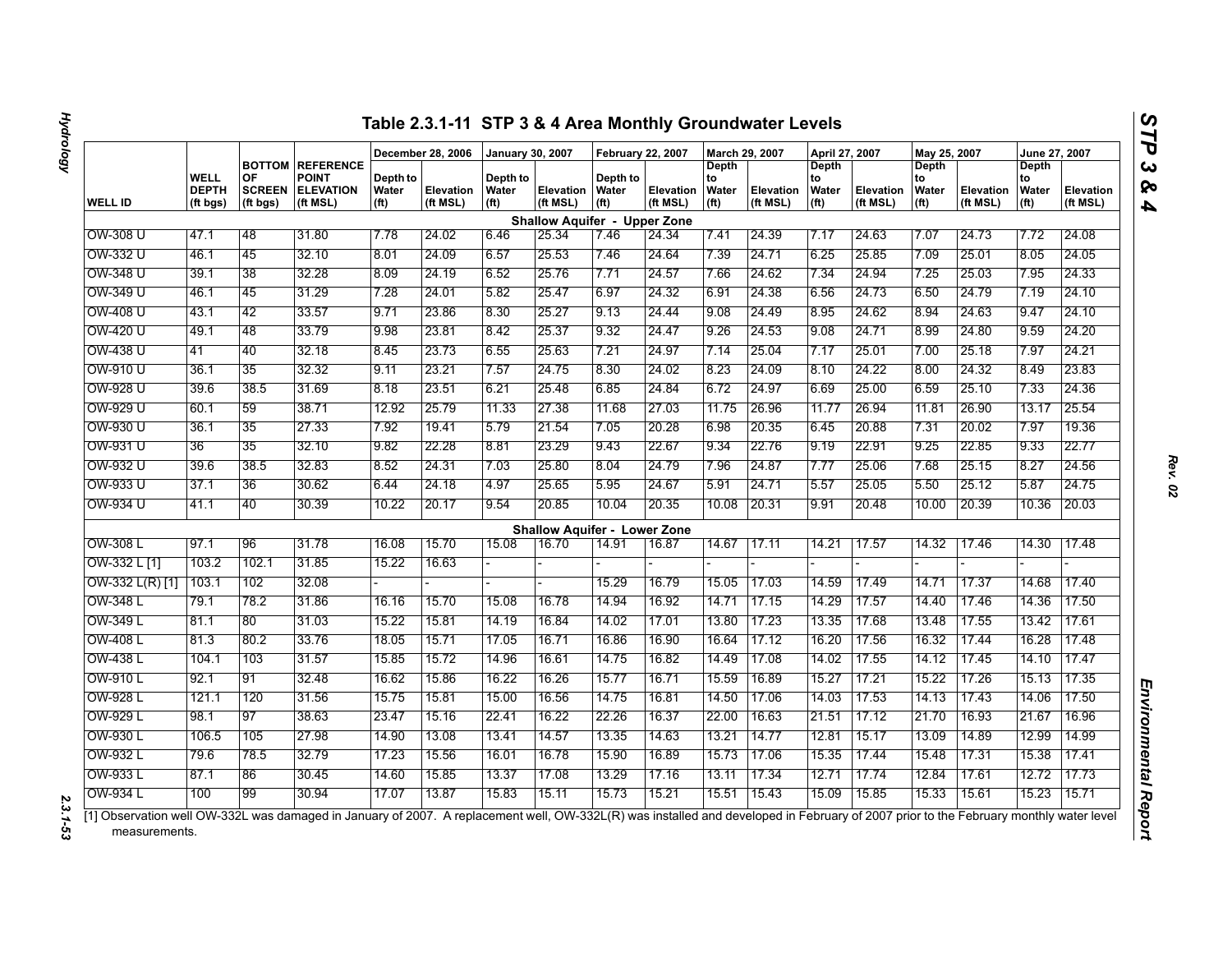| <b>Table 2.3.1-12 Observation Well Construction Details</b> |  |
|-------------------------------------------------------------|--|
|-------------------------------------------------------------|--|

|                |                      |                  | <b>Well Pad</b>                  | Reference                 | <b>Borehole</b>         | Well              |              | Screen Interval Depth [4] |          | <b>Screen Interval Elevation [4]</b>          |       | <b>Filter Pack Interval Depth</b> |
|----------------|----------------------|------------------|----------------------------------|---------------------------|-------------------------|-------------------|--------------|---------------------------|----------|-----------------------------------------------|-------|-----------------------------------|
| Well Number[2] | Northing (ft)<br>[3] | Easting (ft) [3] | <b>Elevation</b><br>(ft MSL) [3] | Elevation<br>(ft MSL) [3] | <b>Diameter</b><br>(in) | Depth<br>(ft bgs) | Top (ft bgs) | Bottom (ft bgs)           |          | Top (ft MSL)   Bottom (ft MSL)   Top (ft bgs) |       | Bottom (ft bgs)                   |
| <b>OW-308L</b> | 363196.43            | 2943374.36       | 29.87                            | 31.78                     | 8                       | 97.1              | 86.0         | 96.0                      | -56.13   | -66.13                                        | 82.0  | 97.1                              |
| <b>OW-308U</b> | 363195.64            | 2943354.04       | 29.88                            | 31.80                     | $\overline{8}$          | 47.1              | 36.0         | 46.0                      | $-6.12$  | -16.12                                        | 32.0  | 47.1                              |
| OW-332L [1]    | 363739.87            | 2943610.91       | 30.24                            | 31.85                     | 8                       | 103.2             | 92.1         | 102.1                     | $-61.86$ | $-71.86$                                      | 88.0  | 103.2                             |
| OW-332L(R)     | 363729.36            | 2943608.74       | 30.01                            | 32.08                     | 8                       | 103.1             | 92.0         | 102.0                     | $-61.99$ | $-71.99$                                      | 87.0  | 103.1                             |
| <b>OW-332U</b> | 363739.21            | 2943591.02       | 30.24                            | 32.10                     | $\overline{8}$          | 46.1              | 35.0         | 45.0                      | -4.76    | $-14.76$                                      | 31.0  | 46.1                              |
| <b>OW-348L</b> | 362685.92            | 2943014.48       | 30.08                            | 31.86                     | 8                       | 79.1              | 68.2         | 78.2                      | $-38.12$ | $-48.12$                                      | 64.0  | 79.1                              |
| <b>OW-348U</b> | 362685.23            | 2942994.44       | 30.51                            | 32.28                     | 8                       | 39.1              | 28.0         | 38.0                      | 2.51     | $-7.49$                                       | 24.0  | 39.1                              |
| <b>OW-349L</b> | 362901.84            | 2943602.97       | 29.41                            | 31.03                     | 8                       | 81.1              | 70.0         | 80.0                      | $-40.59$ | $-50.59$                                      | 65.0  | 81.1                              |
| OW-349U        | 362902.40            | 2943582.28       | 29.40                            | 31.29                     | 8                       | 46.1              | 35.0         | 45.0                      | $-5.60$  | $-15.60$                                      | 31.0  | 46.1                              |
| <b>OW-408L</b> | 363196.18            | 2942472.54       | 31.73                            | 33.76                     | 8                       | 81.3              | 70.2         | 80.2                      | $-38.47$ | $-48.47$                                      | 66.0  | 81.3                              |
| <b>OW-408U</b> | 363194.01            | 2942456.01       | 31.50                            | 33.57                     | $\overline{8}$          | 43.1              | 32.0         | 42.0                      | -0.50    | $-10.50$                                      | 28.0  | 43.1                              |
| <b>OW-420U</b> | 362902.15            | 2942018.94       | 32.25                            | 33.79                     | 8                       | 49.1              | 38.0         | 48.0                      | $-5.75$  | $-15.75$                                      | 34.0  | 49.1                              |
| <b>OW-438L</b> | 363790.77            | 2942045.09       | 30.11                            | 31.57                     | 8                       | 104.1             | 93.0         | 103.0                     | $-62.89$ | $-72.89$                                      | 89.0  | 104.1                             |
| <b>OW-438U</b> | 363792.04            | 2942025.17       | 30.53                            | 32.18                     | $\overline{8}$          | 41.0              | 30.0         | 40.0                      | 0.53     | $-9.47$                                       | 26.0  | 41.0                              |
| <b>OW-910L</b> | 363363.45            | 2941266.45       | 30.75                            | 32.48                     | 8                       | 92.1              | 81.0         | 91.0                      | $-50.25$ | $-60.25$                                      | 77.0  | 92.1                              |
| OW-910U        | 363362.02            | 2941246.57       | 30.69                            | 32.32                     | 8                       | 36.1              | 25.0         | 35.0                      | 5.69     | $-4.31$                                       | 21.0  | 36.1                              |
| <b>OW-928L</b> | 364932.30            | 2940376.21       | 29.81                            | 31.56                     | 8                       | 121.1             | 110.0        | 120.0                     | $-80.19$ | $-90.19$                                      | 106.0 | 121.1                             |
| <b>OW-928U</b> | 364933.86            | 2940356.48       | 30.02                            | 31.69                     | 8                       | 39.6              | 28.5         | 38.5                      | 1.52     | $-8.48$                                       | 24.5  | 39.6                              |
| <b>OW-929L</b> | 364671.50            | 2945497.78       | 36.93                            | 38.63                     | 8                       | 98.1              | 87.0         | 97.0                      | $-50.07$ | $-60.07$                                      | 83.0  | 98.1                              |
| <b>OW-929U</b> | 364672.34            | 2945477.58       | 36.91                            | 38.71                     | 8                       | 60.1              | 49.0         | 59.0                      | -12.09   | $-22.09$                                      | 45.0  | 60.1                              |
| <b>OW-930L</b> | 360214.45            | 2949525.96       | 26.21                            | 27.98                     | 8                       | 106.5             | 95.0         | 105.0                     | -68.79   | $-78.79$                                      | 91.0  | 106.5                             |
| OW-930U        | 360209.72            | 2949506.58       | 25.62                            | 27.33                     | 8                       | 36.1              | 25.0         | 35.0                      | 0.62     | $-9.38$                                       | 21.0  | 36.1                              |
| <b>OW-931U</b> | 361979.42            | 2939520.36       | 30.53                            | 32.10                     | 7                       | 36.0              | 25.0         | 35.0                      | 5.53     | $-4.47$                                       | 21.0  | 36.0                              |
| <b>OW-932L</b> | 361899.37            | 2942115.90       | 31.09                            | 32.79                     | 8                       | 79.6              | 68.5         | 78.5                      | $-37.41$ | -47.41                                        | 64.5  | 79.6                              |
| <b>OW-932U</b> | 361898.53            | 2942097.29       | 31.35                            | 32.83                     | $\boldsymbol{8}$        | 39.6              | 28.5         | 38.5                      | 2.85     | $-7.15$                                       | 24.5  | 39.6                              |
| <b>OW-933L</b> | 361898.05            | 2943515.01       | 28.74                            | 30.45                     | 8                       | 87.1              | 76.0         | 86.0                      | $-47.26$ | $-57.26$                                      | 72.0  | 87.1                              |
| <b>OW-933U</b> | 361897.65            | 2943494.66       | 28.87                            | 30.62                     | 8                       | 37.1              | 26.0         | 36.0                      | 2.87     | $-7.13$                                       | 23.0  | 37.1                              |
| <b>OW-934L</b> | 362082.08            | 2948254.12       | 29.04                            | 30.94                     | 17                      | 100.0             | 89.0         | 99.0                      | -59.96   | $-69.96$                                      | 85.0  | 100.0                             |
|                | 362079.87            | 2948234.20       | 28.54                            | 30.39                     | 8                       | 41.1              | 30.0         | 40.0                      | -1.46    | $-11.46$                                      | 26.0  | 41.1                              |

*2.3.1-54*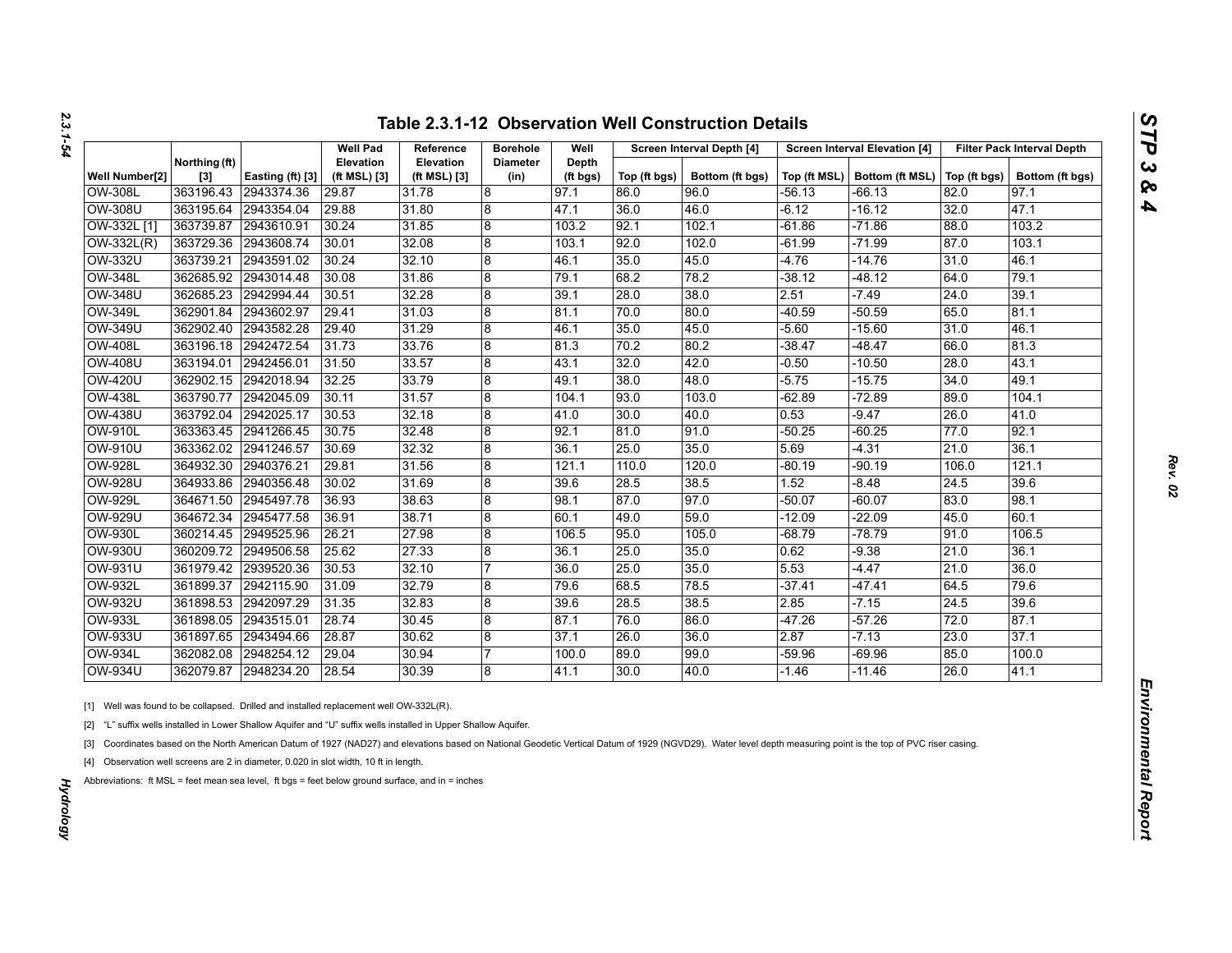|                |                  |                                               |                 |                              |                             |                       | Table 2.3.1-13 Estimated Vertical Hydraulic Gradients in the STP 3 & 4 Area |                 |                           |                             |                              |         |                   |                   |         |             |
|----------------|------------------|-----------------------------------------------|-----------------|------------------------------|-----------------------------|-----------------------|-----------------------------------------------------------------------------|-----------------|---------------------------|-----------------------------|------------------------------|---------|-------------------|-------------------|---------|-------------|
|                |                  |                                               |                 | <b>Upper Well Screen [1]</b> |                             |                       |                                                                             |                 | Lower Well Screen [1]     |                             |                              |         | Groundwater [2]   |                   |         |             |
| Date           | <b>Well Pair</b> | Ground<br><b>Elevation (ft</b><br><b>MSL)</b> | Top (ft<br>bgs) | <b>Bottom</b><br>(ft bgs)    | <b>Midpoint (ft</b><br>bgs) | Elevation<br>(ft MSL) | <b>Ground Elevation</b><br>(ft MSL)                                         | Top (ft<br>bgs) | <b>Bottom</b> (ft<br>bgs) | <b>Midpoint</b><br>(ft bgs) | <b>Elevation</b><br>(ft MSL) | dx (ft) | Upper (ft<br>MSL) | Lower (ft<br>MSL) | dh (ft) | $i$ (ft/ft) |
| 12/28/2006     | OW-308 U/L       | 29.88                                         | 36              | 46                           | 41                          | $-11.12$              | 29.87                                                                       | 86              | 96                        | 91                          | $-61.13$                     | 50.0    | 24.02             | 15.70             | 8.32    | 0.166       |
| 1/30/2007      | OW-308 U/L       | 29.88                                         | 36              | 46                           | 41                          | $-11.12$              | 29.87                                                                       | 86              | 96                        | 91                          | $-61.13$                     | 50.0    | 25.34             | 16.70             | 8.64    | 0.173       |
| 2/22/2007      | OW-308 U/L       | 29.88                                         | 36              | 46                           | 41                          | $-11.12$              | 29.87                                                                       | 86              | 96                        | 91                          | $-61.13$                     | 50.0    | 24.34             | 16.87             | 7.47    | 0.149       |
| 3/29/2007      | OW-308 U/L       | 29.88                                         | 36              | 46                           | 41                          | $-11.12$              | 29.87                                                                       | 86              | 96                        | 91                          | $-61.13$                     | 50.0    | 24.39             | 17.11             | 7.28    | 0.146       |
| 4/27/2007      | OW-308 U/L       | 29.88                                         | 36              | 46                           | 41                          | $-11.12$              | 29.87                                                                       | 86              | 96                        | 91                          | $-61.13$                     | 50.0    | 24.63             | 17.57             | 7.06    | 0.141       |
| 5/25/2007      | OW-308 U/L       | 29.88                                         | 36              | 46                           | 41                          | $-11.12$              | 29.87                                                                       | 86              | 96                        | 91                          | $-61.13$                     | 50.0    | 24.73             | 17.46             | 7.27    | 0.145       |
| 6/27/2007      | OW-308 U/L       | 29.88                                         | 36              | 46                           | 41                          | $-11.12$              | 29.87                                                                       | 86              | 96                        | 91                          | $-61.13$                     | 50.0    | 24.08             | 17.48             | 6.60    | 0.132       |
| 12/28/2006 [3] | OW-332 U/L       | 30.24                                         | 35              | 45                           | 40                          | $-9.76$               | 30.24                                                                       | 92.1            | 102.1                     | 97.1                        | $-66.86$                     | 57.1    | 24.09             | 16.63             | 7.46    | 0.131       |
| 2/22/2007 [3]  | OW-332 U/L(R)    | 30.24                                         | 35              | 45                           | 40                          | $-9.76$               | 30.01                                                                       | 92              | 102                       | 97                          | $-66.99$                     | 57.2    | 24.64             | 16.79             | 7.85    | 0.137       |
| 3/29/2007 [3]  | OW-332 U/L(R)    | 30.24                                         | 35              | 45                           | 40                          | $-9.76$               | 30.01                                                                       | 92              | 102                       | 97                          | $-66.99$                     | 57.2    | 24.71             | 17.03             | 7.68    | 0.134       |
| 4/27/2007 [3]  | OW-332 U/L(R)    | 30.24                                         | 35              | 45                           | 40                          | $-9.76$               | 30.01                                                                       | 92              | 102                       | 97                          | $-66.99$                     | 57.2    | 25.85             | 17.49             | 8.36    | 0.146       |
| 5/25/2007 [3]  | OW-332 U/L(R)    | 30.24                                         | 35              | 45                           | 40                          | $-9.76$               | 30.01                                                                       | 92              | 102                       | 97                          | $-66.99$                     | 57.2    | 25.01             | 17.37             | 7.64    | 0.133       |
| 6/27/2007 [3]  | OW-332 U/L(R)    | 30.24                                         | 35              | 45                           | 40                          | $-9.76$               | 30.01                                                                       | 92              | 102                       | 97                          | $-66.99$                     | 57.2    | 24.05             | 17.40             | 6.65    | 0.116       |
| 12/28/2006     | OW-348 U/L       | 30.51                                         | 28              | 38                           | 33                          | $-2.49$               | 30.08                                                                       | 68.2            | 78.2                      | 73.2                        | $-43.12$                     | 40.6    | 24.19             | 15.70             | 8.49    | 0.209       |
| 1/30/2007      | OW-348 U/L       | 30.51                                         | 28              | 38                           | 33                          | $-2.49$               | 30.08                                                                       | 68.2            | 78.2                      | 73.2                        | $-43.12$                     | 40.6    | 25.76             | 16.78             | 8.98    | 0.221       |
| 2/22/2007      | OW-348 U/L       | 30.51                                         | 28              | 38                           | 33                          | $-2.49$               | 30.08                                                                       | 68.2            | 78.2                      | 73.2                        | $-43.12$                     | 40.6    | 24.57             | 16.92             | 7.65    | 0.188       |
| 3/29/2007      | OW-348 U/L       | 30.51                                         | 28              | 38                           | 33                          | $-2.49$               | 30.08                                                                       | 68.2            | 78.2                      | 73.2                        | $-43.12$                     | 40.6    | 24.62             | 17.15             | 7.47    | 0.184       |
| 4/27/2007      | OW-348 U/L       | 30.51                                         | 28              | 38                           | 33                          | $-2.49$               | 30.08                                                                       | 68.2            | 78.2                      | 73.2                        | $-43.12$                     | 40.6    | 24.94             | 17.57             | 7.37    | 0.181       |
| 5/25/2007      | OW-348 U/L       | 30.51                                         | 28              | 38                           | 33                          | $-2.49$               | 30.08                                                                       | 68.2            | 78.2                      | 73.2                        | $-43.12$                     | 40.6    | 25.03             | 17.46             | 7.57    | 0.186       |
| 6/27/2007      | OW-348 U/L       | 30.51                                         | 28              | 38                           | 33                          | $-2.49$               | 30.08                                                                       | 68.2            | 78.2                      | 73.2                        | $-43.12$                     | 40.6    | 24.33             | 17.50             | 6.83    | 0.168       |
| 12/28/2006     | OW-349 U/L       | 29.40                                         | 35              | 45                           | 40                          | $-10.6$               | 29.41                                                                       | 70              | 80                        | 75                          | $-45.59$                     | 35.0    | 24.01             | 15.81             | 8.20    | 0.234       |
| 1/30/2007      | OW-349 U/L       | 29.40                                         | 35              | 45                           | 40                          | $-10.6$               | 29.41                                                                       | 70              | 80                        | 75                          | $-45.59$                     | 35.0    | 25.47             | 16.84             | 8.63    | 0.247       |
| 2/22/2007      | OW-349 U/L       | 29.40                                         | 35              | 45                           | 40                          | $-10.6$               | 29.41                                                                       | 70              | 80                        | 75                          | -45.59                       | 35.0    | 24.32             | 17.01             | 7.31    | 0.209       |
| 3/29/2007      | OW-349 U/L       | 29.40                                         | 35              | 45                           | 40                          | $-10.6$               | 29.41                                                                       | 70              | 80                        | 75                          | $-45.59$                     | 35.0    | 24.38             | 17.23             | 7.15    | 0.204       |
| 4/27/2007      | OW-349 U/L       | 29.40                                         | 35              | 45                           | 40                          | $-10.6$               | 29.41                                                                       | 70              | 80                        | 75                          | $-45.59$                     | 35.0    | 24.73             | 17.68             | 7.05    | 0.201       |
| 5/25/2007      | OW-349 U/L       | 29.40                                         | 35              | 45                           | 40                          | $-10.6$               | 29.41                                                                       | 70              | 80                        | 75                          | $-45.59$                     | 35.0    | 24.79             | 17.55             | 7.24    | 0.207       |
| 6/27/2007      | OW-349 U/L       | 29.40                                         | 35              | 45                           | 40                          | $-10.6$               | 29.41                                                                       | 70              | 80                        | 75                          | $-45.59$                     | 35.0    | 24.10             | 17.61             | 6.49    | 0.185       |
| 12/28/2006     | OW-408 U/L       | 31.50                                         | 32              | 42                           | 37                          | $-5.5$                | 31.73                                                                       | 70.2            | 80.2                      | 75.2                        | $-43.47$                     | 38.0    | 23.86             | 15.71             | 8.15    | 0.215       |

2.3.1-55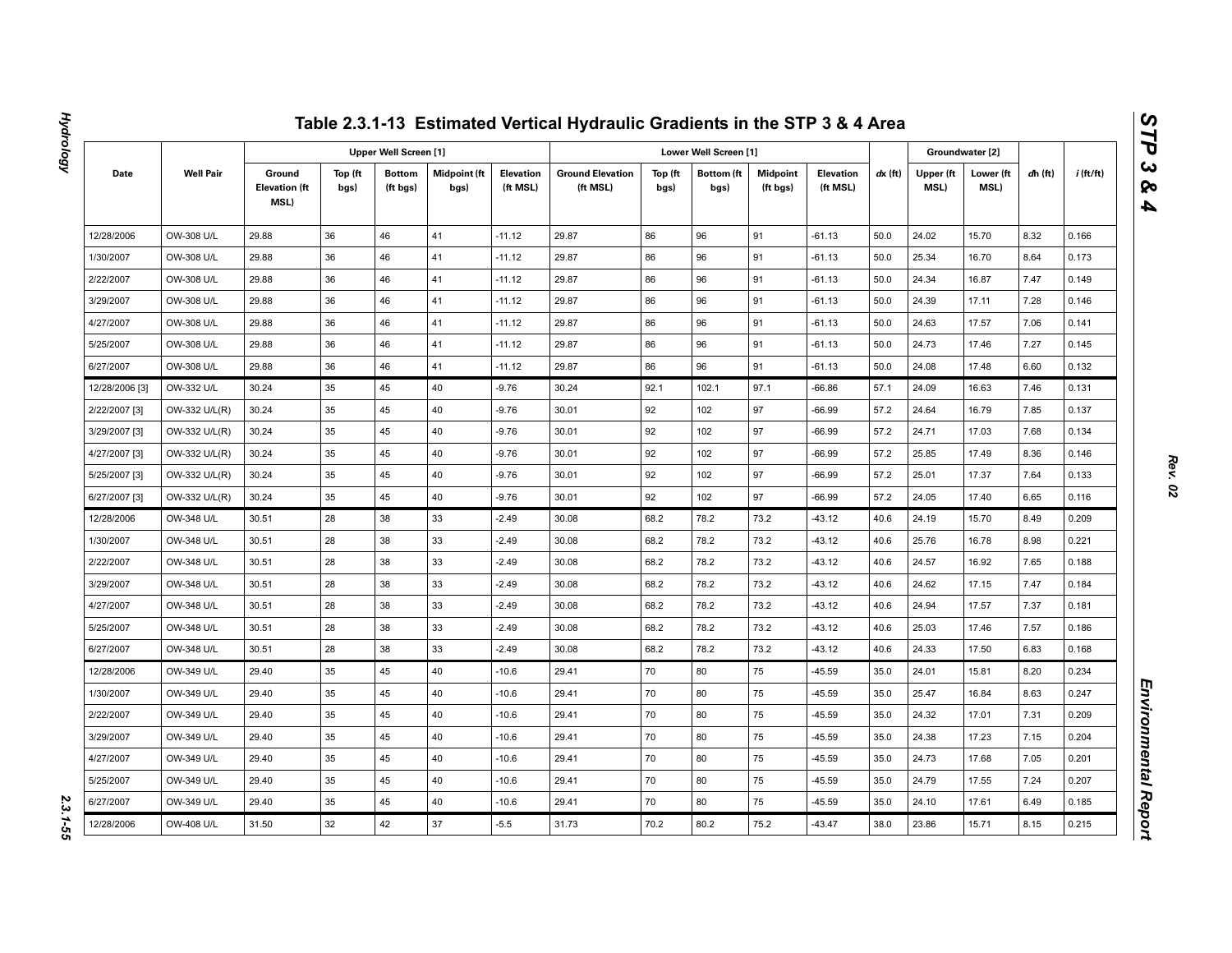|            |                   |                                               |                 |                              |                      |                       | Table 2.3.1-13 Estimated Vertical Hydraulic Gradients in the STP 3 & 4 Area (Continued) |                 |                           |                             |                       |           |                   |                   |           |             |
|------------|-------------------|-----------------------------------------------|-----------------|------------------------------|----------------------|-----------------------|-----------------------------------------------------------------------------------------|-----------------|---------------------------|-----------------------------|-----------------------|-----------|-------------------|-------------------|-----------|-------------|
|            |                   |                                               |                 | <b>Upper Well Screen [1]</b> |                      |                       |                                                                                         |                 | Lower Well Screen [1]     |                             |                       |           |                   | Groundwater [2]   |           |             |
| Date       | <b>Well Pair</b>  | Ground<br><b>Elevation (ft</b><br><b>MSL)</b> | Top (ft<br>bgs) | <b>Bottom</b><br>(ft bgs)    | Midpoint (ft<br>bgs) | Elevation<br>(ft MSL) | <b>Ground Elevation</b><br>(ft MSL)                                                     | Top (ft<br>bgs) | <b>Bottom</b> (ft<br>bgs) | <b>Midpoint</b><br>(ft bgs) | Elevation<br>(ft MSL) | $dx$ (ft) | Upper (ft<br>MSL) | Lower (ft<br>MSL) | $dh$ (ft) | $i$ (ft/ft) |
| 1/30/2007  | OW-408 U/L        | 31.50                                         | 32              | 42                           | 37                   | $-5.5$                | 31.73                                                                                   | 70.2            | 80.2                      | 75.2                        | $-43.47$              | 38.0      | 25.27             | 16.71             | 8.56      | 0.225       |
| 2/22/2007  | OW-408 U/L        | 31.50                                         | 32              | 42                           | 37                   | $-5.5$                | 31.73                                                                                   | 70.2            | 80.2                      | 75.2                        | $-43.47$              | 38.0      | 24.44             | 16.90             | 7.54      | 0.199       |
| 3/29/2007  | OW-408 U/L        | 31.50                                         | 32              | 42                           | 37                   | $-5.5$                | 31.73                                                                                   | 70.2            | 80.2                      | 75.2                        | $-43.47$              | 38.0      | 24.49             | 17.12             | 7.37      | 0.194       |
| 4/27/2007  | OW-408 U/L        | 31.50                                         | 32              | 42                           | 37                   | $-5.5$                | 31.73                                                                                   | 70.2            | 80.2                      | 75.2                        | $-43.47$              | 38.0      | 24.62             | 17.56             | 7.06      | 0.186       |
| 5/25/2007  | OW-408 U/L        | 31.50                                         | 32              | 42                           | 37                   | $-5.5$                | 31.73                                                                                   | 70.2            | 80.2                      | 75.2                        | $-43.47$              | 38.0      | 24.63             | 17.44             | 7.19      | 0.189       |
| 6/27/2007  | OW-408 U/L        | 31.50                                         | 32              | 42                           | 37                   | $-5.5$                | 31.73                                                                                   | 70.2            | 80.2                      | 75.2                        | $-43.47$              | 38.0      | 24.10             | 17.48             | 6.62      | 0.174       |
| 12/28/2006 | OW-438 U/L        | 30.53                                         | 30              | 40                           | 35                   | $-4.47$               | 30.11                                                                                   | 93              | 103                       | 98                          | $-67.89$              | 63.4      | 23.73             | 15.72             | 8.01      | 0.126       |
| 1/30/2007  | <b>OW-438 U/L</b> | 30.53                                         | 30              | 40                           | 35                   | $-4.47$               | 30.11                                                                                   | 93              | 103                       | 98                          | $-67.89$              | 63.4      | 25.63             | 16.61             | 9.02      | 0.142       |
| 2/22/2007  | OW-438 U/L        | 30.53                                         | 30              | 40                           | 35                   | $-4.47$               | 30.11                                                                                   | 93              | 103                       | 98                          | $-67.89$              | 63.4      | 24.97             | 16.82             | 8.15      | 0.129       |
| 3/29/2007  | OW-438 U/L        | 30.53                                         | 30              | 40                           | 35                   | $-4.47$               | 30.11                                                                                   | 93              | 103                       | 98                          | $-67.89$              | 63.4      | 25.04             | 17.08             | 7.96      | 0.126       |
| 4/27/2007  | OW-438 U/L        | 30.53                                         | 30              | 40                           | 35                   | $-4.47$               | 30.11                                                                                   | 93              | 103                       | 98                          | $-67.89$              | 63.4      | 25.01             | 17.55             | 7.46      | 0.118       |
| 5/25/2007  | OW-438 U/L        | 30.53                                         | 30              | 40                           | 35                   | $-4.47$               | 30.11                                                                                   | 93              | 103                       | 98                          | $-67.89$              | 63.4      | 25.18             | 17.45             | 7.73      | 0.122       |
| 6/27/2007  | OW-438 U/L        | 30.53                                         | 30              | 40                           | 35                   | $-4.47$               | 30.11                                                                                   | 93              | 103                       | 98                          | $-67.89$              | 63.4      | 24.21             | 17.47             | 6.74      | 0.106       |
| 12/28/2006 | OW-910 U/L        | 30.69                                         | 25              | 35                           | 30                   | 0.69                  | 30.75                                                                                   | 81              | 91                        | 86                          | $-55.25$              | 55.9      | 23.21             | 15.86             | 7.35      | 0.131       |
| 1/30/2007  | OW-910 U/L        | 30.69                                         | 25              | 35                           | 30                   | 0.69                  | 30.75                                                                                   | 81              | 91                        | 86                          | $-55.25$              | 55.9      | 24.75             | 16.26             | 8.49      | 0.152       |
| 2/22/2007  | OW-910 U/L        | 30.69                                         | 25              | 35                           | 30                   | 0.69                  | 30.75                                                                                   | 81              | 91                        | 86                          | $-55.25$              | 55.9      | 24.02             | 16.71             | 7.31      | 0.131       |
| 3/29/2007  | OW-910 U/L        | 30.69                                         | 25              | 35                           | 30                   | 0.69                  | 30.75                                                                                   | 81              | 91                        | 86                          | $-55.25$              | 55.9      | 24.09             | 16.89             | 7.20      | 0.129       |
| 4/27/2007  | OW-910 U/L        | 30.69                                         | 25              | 35                           | 30                   | 0.69                  | 30.75                                                                                   | 81              | 91                        | 86                          | $-55.25$              | 55.9      | 24.22             | 17.21             | 7.01      | 0.125       |
| 5/25/2007  | OW-910 U/L        | 30.69                                         | 25              | 35                           | 30                   | 0.69                  | 30.75                                                                                   | 81              | 91                        | 86                          | $-55.25$              | 55.9      | 24.32             | 17.26             | 7.06      | 0.126       |
| 6/27/2007  | OW-910 U/L        | 30.69                                         | 25              | 35                           | 30                   | 0.69                  | 30.75                                                                                   | 81              | 91                        | 86                          | $-55.25$              | 55.9      | 23.83             | 17.35             | 6.48      | 0.116       |
| 12/28/2006 | OW-928 U/L        | 30.02                                         | 28.5            | 38.5                         | 33.5                 | $-3.48$               | 29.81                                                                                   | 110             | 120                       | 115                         | $-85.19$              | 81.7      | 23.51             | 15.81             | 7.70      | 0.094       |
| 1/30/2007  | OW-928 U/L        | 30.02                                         | 28.5            | 38.5                         | 33.5                 | $-3.48$               | 29.81                                                                                   | 110             | 120                       | 115                         | -85.19                | 81.7      | 25.48             | 16.56             | 8.92      | 0.109       |
| 2/22/2007  | OW-928 U/L        | 30.02                                         | 28.5            | 38.5                         | 33.5                 | $-3.48$               | 29.81                                                                                   | 110             | 120                       | 115                         | $-85.19$              | 81.7      | 24.84             | 16.81             | 8.03      | 0.098       |
| 3/29/2007  | OW-928 U/L        | 30.02                                         | 28.5            | 38.5                         | 33.5                 | $-3.48$               | 29.81                                                                                   | 110             | 120                       | 115                         | -85.19                | 81.7      | 24.97             | 17.06             | 7.91      | 0.097       |
| 4/27/2007  | OW-928 U/L        | 30.02                                         | 28.5            | 38.5                         | 33.5                 | $-3.48$               | 29.81                                                                                   | 110             | 120                       | 115                         | $-85.19$              | 81.7      | 25.00             | 17.53             | 7.47      | 0.091       |
| 5/25/2007  | OW-928 U/L        | 30.02                                         | 28.5            | 38.5                         | 33.5                 | $-3.48$               | 29.81                                                                                   | 110             | 120                       | 115                         | -85.19                | 81.7      | 25.10             | 17.43             | 7.67      | 0.094       |
| 6/27/2007  | OW-928 U/L        | 30.02                                         | 28.5            | 38.5                         | 33.5                 | $-3.48$               | 29.81                                                                                   | 110             | 120                       | 115                         | $-85.19$              | 81.7      | 24.36             | 17.50             | 6.86      | 0.084       |
| 12/28/2006 | OW-929 U/L        | 36.91                                         | 49              | 59                           | 54                   | $-17.09$              | 36.93                                                                                   | 87              | 97                        | 92                          | $-55.07$              | 38.0      | 25.79             | 15.16             | 10.63     | 0.280       |

*Hydrology* 

**Hydrology** 

*STP 3 & 4*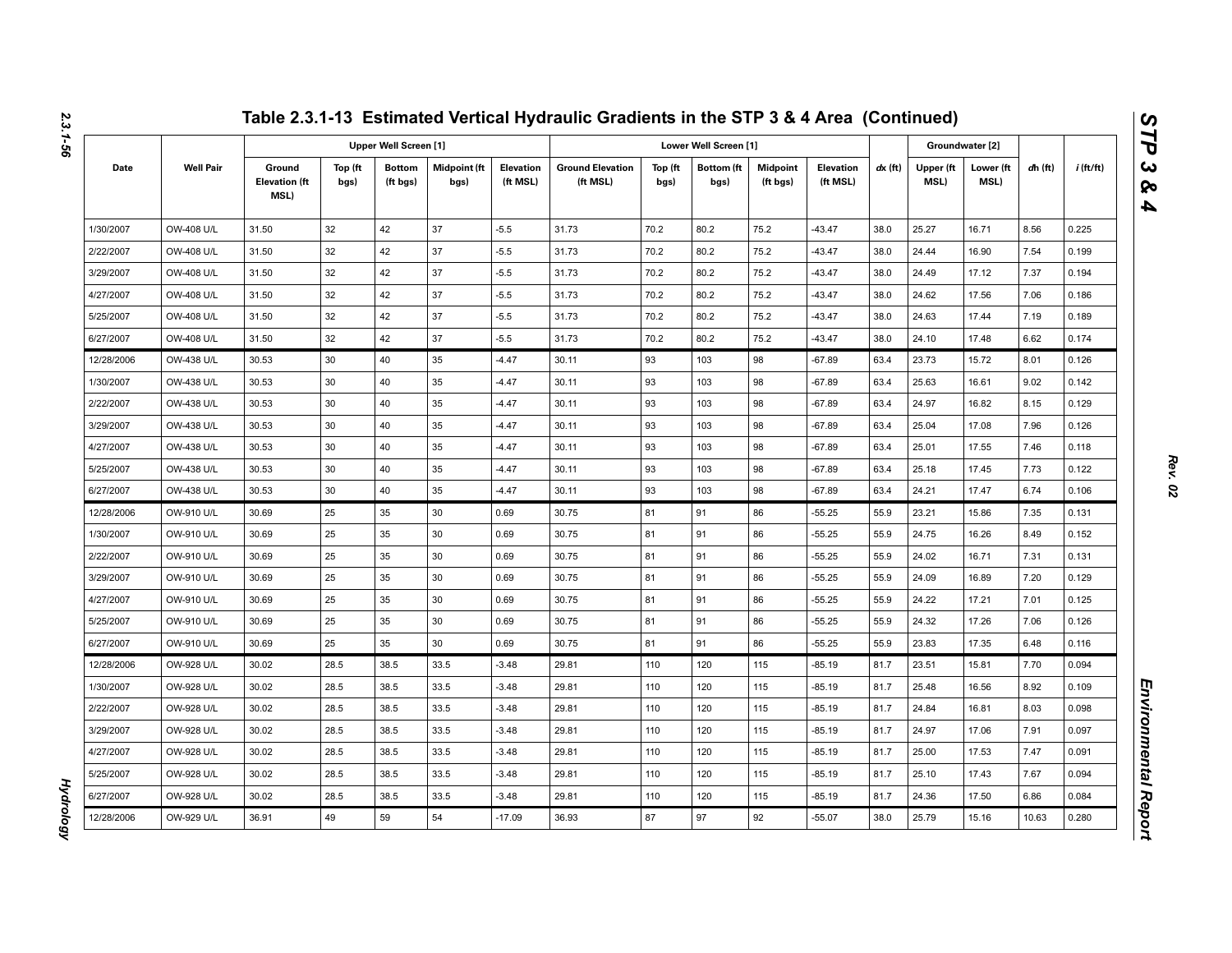|            |                  |                                        |                 |                              |                      |                       | Table 2.3.1-13 Estimated Vertical Hydraulic Gradients in the STP 3 & 4 Area (Continued) |                 |                           |                             |                       |         |                   |                   |           |             |
|------------|------------------|----------------------------------------|-----------------|------------------------------|----------------------|-----------------------|-----------------------------------------------------------------------------------------|-----------------|---------------------------|-----------------------------|-----------------------|---------|-------------------|-------------------|-----------|-------------|
|            |                  |                                        |                 | <b>Upper Well Screen [1]</b> |                      |                       |                                                                                         |                 | Lower Well Screen [1]     |                             |                       |         |                   | Groundwater [2]   |           |             |
| Date       | <b>Well Pair</b> | Ground<br><b>Elevation (ft</b><br>MSL) | Top (ft<br>bgs) | <b>Bottom</b><br>(ft bgs)    | Midpoint (ft<br>bgs) | Elevation<br>(ft MSL) | <b>Ground Elevation</b><br>(ft MSL)                                                     | Top (ft<br>bgs) | <b>Bottom</b> (ft<br>bgs) | <b>Midpoint</b><br>(ft bgs) | Elevation<br>(ft MSL) | dx (ft) | Upper (ft<br>MSL) | Lower (ft<br>MSL) | $dh$ (ft) | $i$ (ft/ft) |
| 1/30/2007  | OW-929 U/L       | 36.91                                  | 49              | 59                           | 54                   | $-17.09$              | 36.93                                                                                   | 87              | 97                        | 92                          | $-55.07$              | 38.0    | 27.38             | 16.22             | 11.16     | 0.294       |
| 2/22/2007  | OW-929 U/L       | 36.91                                  | 49              | 59                           | 54                   | $-17.09$              | 36.93                                                                                   | 87              | 97                        | 92                          | $-55.07$              | 38.0    | 27.03             | 16.37             | 10.66     | 0.281       |
| 3/29/2007  | OW-929 U/L       | 36.91                                  | 49              | 59                           | 54                   | $-17.09$              | 36.93                                                                                   | 87              | 97                        | 92                          | $-55.07$              | 38.0    | 26.96             | 16.63             | 10.33     | 0.272       |
| 4/27/2007  | OW-929 U/L       | 36.91                                  | 49              | 59                           | 54                   | $-17.09$              | 36.93                                                                                   | 87              | 97                        | 92                          | $-55.07$              | 38.0    | 26.94             | 17.12             | 9.82      | 0.259       |
| 5/25/2007  | OW-929 U/L       | 36.91                                  | 49              | 59                           | 54                   | $-17.09$              | 36.93                                                                                   | 87              | 97                        | 92                          | $-55.07$              | 38.0    | 26.90             | 16.93             | 9.97      | 0.263       |
| 6/27/2007  | OW-929 U/L       | 36.91                                  | 49              | 59                           | 54                   | $-17.09$              | 36.93                                                                                   | 87              | 97                        | 92                          | $-55.07$              | 38.0    | 25.54             | 16.96             | 8.58      | 0.226       |
| 12/28/2006 | OW-930 U/L       | 25.62                                  | 25              | 35                           | 30                   | $-4.38$               | 26.21                                                                                   | 95              | 105                       | 100                         | $-73.79$              | 69.4    | 19.41             | 13.08             | 6.33      | 0.091       |
| 1/30/2007  | OW-930 U/L       | 25.62                                  | 25              | 35                           | 30                   | $-4.38$               | 26.21                                                                                   | 95              | 105                       | 100                         | $-73.79$              | 69.4    | 21.54             | 14.57             | 6.97      | 0.100       |
| 2/22/2007  | OW-930 U/L       | 25.62                                  | 25              | 35                           | 30                   | $-4.38$               | 26.21                                                                                   | 95              | 105                       | 100                         | $-73.79$              | 69.4    | 20.28             | 14.63             | 5.65      | 0.081       |
| 3/29/2007  | OW-930 U/L       | 25.62                                  | 25              | 35                           | 30                   | $-4.38$               | 26.21                                                                                   | 95              | 105                       | 100                         | $-73.79$              | 69.4    | 20.35             | 14.77             | 5.58      | 0.080       |
| 4/27/2007  | OW-930 U/L       | 25.62                                  | 25              | 35                           | 30                   | $-4.38$               | 26.21                                                                                   | 95              | 105                       | 100                         | $-73.79$              | 69.4    | 20.88             | 15.17             | 5.71      | 0.082       |
| 5/25/2007  | OW-930 U/L       | 25.62                                  | 25              | 35                           | 30                   | $-4.38$               | 26.21                                                                                   | 95              | 105                       | 100                         | $-73.79$              | 69.4    | 20.02             | 14.89             | 5.13      | 0.074       |
| 6/27/2007  | OW-930 U/L       | 25.62                                  | 25              | 35                           | 30                   | $-4.38$               | 26.21                                                                                   | 95              | 105                       | 100                         | $-73.79$              | 69.4    | 19.36             | 14.99             | 4.37      | 0.063       |
| 12/28/2006 | OW-932 U/L       | 31.35                                  | 28.5            | 38.5                         | 33.5                 | $-2.15$               | 31.09                                                                                   | 68.5            | 78.5                      | 73.5                        | -42.41                | 40.3    | 24.31             | 15.56             | 8.75      | 0.217       |
| 1/30/2007  | OW-932 U/L       | 31.35                                  | 28.5            | 38.5                         | 33.5                 | $-2.15$               | 31.09                                                                                   | 68.5            | 78.5                      | 73.5                        | $-42.41$              | 40.3    | 25.80             | 16.78             | 9.02      | 0.224       |
| 2/22/2007  | OW-932 U/L       | 31.35                                  | 28.5            | 38.5                         | 33.5                 | $-2.15$               | 31.09                                                                                   | 68.5            | 78.5                      | 73.5                        | $-42.41$              | 40.3    | 24.79             | 16.89             | 7.90      | 0.196       |
| 3/29/2007  | OW-932 U/L       | 31.35                                  | 28.5            | 38.5                         | 33.5                 | $-2.15$               | 31.09                                                                                   | 68.5            | 78.5                      | 73.5                        | $-42.41$              | 40.3    | 24.87             | 17.06             | 7.81      | 0.194       |
| 4/27/2007  | OW-932 U/L       | 31.35                                  | 28.5            | 38.5                         | 33.5                 | $-2.15$               | 31.09                                                                                   | 68.5            | 78.5                      | 73.5                        | $-42.41$              | 40.3    | 25.06             | 17.44             | 7.62      | 0.189       |
| 5/25/2007  | OW-932 U/L       | 31.35                                  | 28.5            | 38.5                         | 33.5                 | $-2.15$               | 31.09                                                                                   | 68.5            | 78.5                      | 73.5                        | $-42.41$              | 40.3    | 25.15             | 17.31             | 7.84      | 0.195       |
| 6/27/2007  | OW-932 U/L       | 31.35                                  | 28.5            | 38.5                         | 33.5                 | $-2.15$               | 31.09                                                                                   | 68.5            | 78.5                      | 73.5                        | $-42.41$              | 40.3    | 24.56             | 17.41             | 7.15      | 0.178       |
| 12/28/2006 | OW-933 U/L       | 28.87                                  | 26              | 36                           | 31                   | $-2.13$               | 28.74                                                                                   | 76              | 86                        | 81                          | $-52.26$              | 50.1    | 24.18             | 15.85             | 8.33      | 0.166       |
| 1/30/2007  | OW-933 U/L       | 28.87                                  | 26              | 36                           | 31                   | $-2.13$               | 28.74                                                                                   | 76              | 86                        | 81                          | -52.26                | 50.1    | 25.65             | 17.08             | 8.57      | 0.171       |
| 2/22/2007  | OW-933 U/L       | 28.87                                  | 26              | 36                           | 31                   | $-2.13$               | 28.74                                                                                   | 76              | 86                        | 81                          | $-52.26$              | 50.1    | 24.67             | 17.16             | 7.51      | 0.150       |
| 3/29/2007  | OW-933 U/L       | 28.87                                  | 26              | 36                           | 31                   | $-2.13$               | 28.74                                                                                   | 76              | 86                        | 81                          | -52.26                | 50.1    | 24.71             | 17.34             | 7.37      | 0.147       |
| 4/27/2007  | OW-933 U/L       | 28.87                                  | 26              | 36                           | 31                   | $-2.13$               | 28.74                                                                                   | 76              | 86                        | 81                          | $-52.26$              | 50.1    | 25.05             | 17.74             | 7.31      | 0.146       |
| 5/25/2007  | OW-933 U/L       | 28.87                                  | 26              | 36                           | 31                   | $-2.13$               | 28.74                                                                                   | 76              | 86                        | 81                          | -52.26                | 50.1    | 25.12             | 17.61             | 7.51      | 0.150       |
| 6/27/2007  | OW-933 U/L       | 28.87                                  | 26              | 36                           | 31                   | $-2.13$               | 28.74                                                                                   | 76              | 86                        | 81                          | $-52.26$              | 50.1    | 24.75             | 17.73             | 7.02      | 0.140       |
| 12/28/2006 | OW-934 U/L       | 28.54                                  | 30              | 40                           | 35                   | $-6.46$               | 29.04                                                                                   | 89              | 99                        | 94                          | -64.96                | 58.5    | 20.17             | 13.87             | 6.30      | 0.108       |

2.3.1-57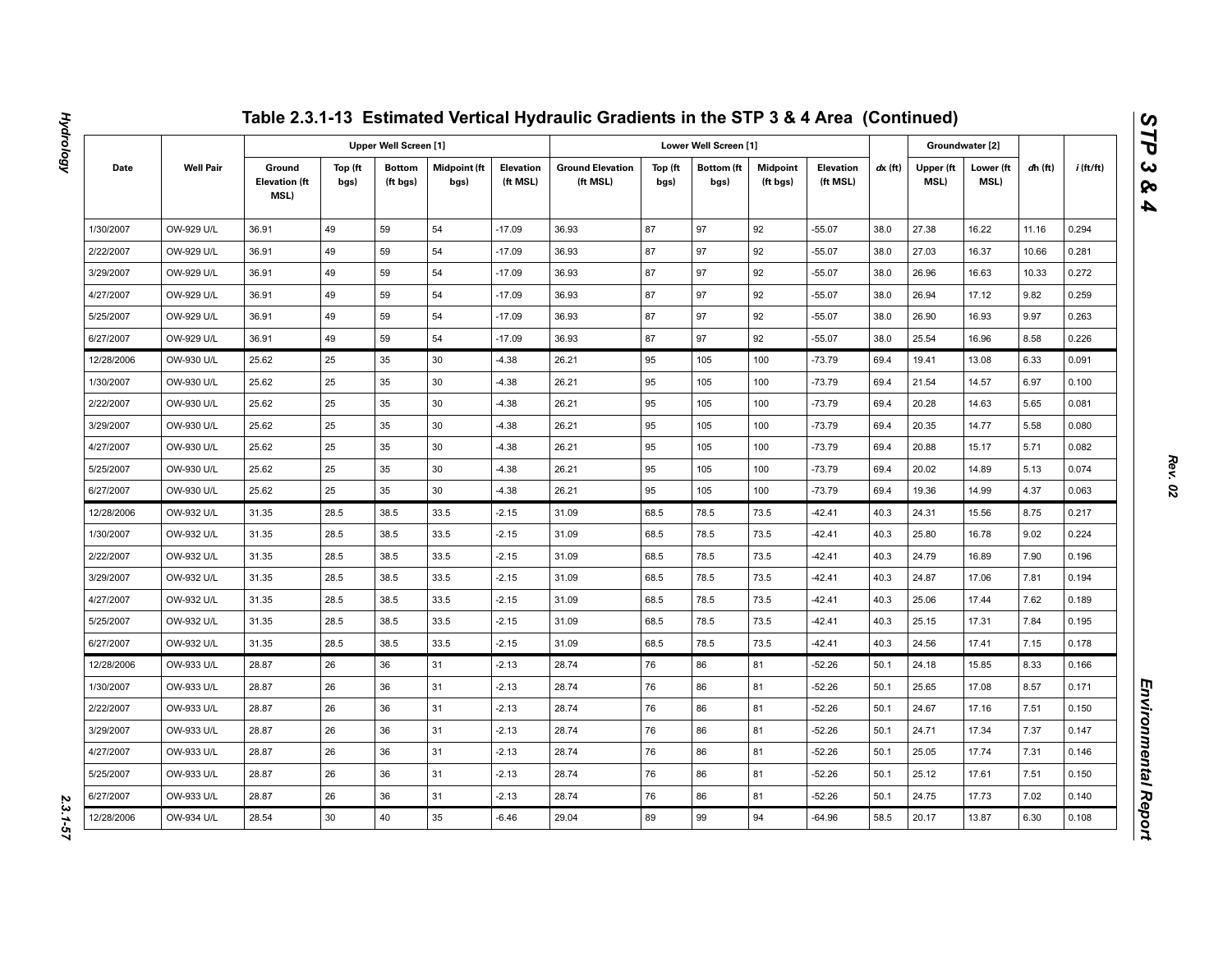| <b>Well Pair</b><br>$dx$ (ft)<br>Date<br>Ground<br>Top (ft<br><b>Bottom</b><br><b>Midpoint</b> (ft<br>Elevation<br><b>Ground Elevation</b><br>Top (ft<br><b>Bottom</b> (ft<br><b>Midpoint</b><br>Elevation<br>Upper (ft<br>Lower (ft<br>$dh$ (ft)<br><b>Elevation (ft</b><br>MSL)<br>bgs)<br>(ft MSL)<br>(ft MSL)<br>(ft MSL)<br>MSL)<br>(ft bgs)<br>bgs)<br>bgs)<br>bgs)<br>(ft bgs)<br>MSL)<br>89<br>94<br>OW-934 U/L<br>28.54<br>30<br>40<br>35<br>$-6.46$<br>29.04<br>99<br>58.5<br>5.74<br>$-64.96$<br>20.85<br>15.11<br>0.098<br>OW-934 U/L<br>28.54<br>40<br>89<br>99<br>58.5<br>5.14<br>30<br>35<br>$-6.46$<br>29.04<br>94<br>$-64.96$<br>20.35<br>15.21<br>0.088<br>89<br>99<br>94<br>OW-934 U/L<br>28.54<br>30<br>40<br>35<br>$-6.46$<br>29.04<br>58.5<br>20.31<br>15.43<br>4.88<br>$-64.96$<br>0.083<br>40<br>89<br>99<br>94<br>OW-934 U/L<br>28.54<br>30<br>35<br>$-6.46$<br>29.04<br>$-64.96$<br>58.5<br>20.48<br>15.85<br>4.63<br>0.079<br>89<br>94<br>OW-934 U/L<br>28.54<br>30<br>40<br>35<br>$-6.46$<br>99<br>58.5<br>4.78<br>29.04<br>$-64.96$<br>20.39<br>15.61<br>0.082<br>OW-934 U/L<br>28.54<br>30<br>40<br>89<br>99<br>94<br>4.32<br>35<br>$-6.46$<br>29.04<br>$-64.96$<br>58.5<br>20.03<br>15.71<br>0.074<br>measurement. Therefore, no data is available from January 30, 2007 for well OW-332 U/L. | 1/30/2007<br>2/22/2007<br>3/29/2007<br>4/27/2007<br>5/25/2007<br>6/27/2007<br>[1] From Table 2.3.1-12<br>[2] From Table 2.3.1-11<br>ft MSL = feet mean sea levell = Hydraulic gradient (dh/dx) dh = Change in hydraulic head (ft) dx = Change in distance (ft)<br>ft bgs = feet below ground surface |                                                                                                                                                                                        |  |  | <b>Upper Well Screen [1]</b> |  |  | Lower Well Screen [1] |  |  | Groundwater [2] |             |
|------------------------------------------------------------------------------------------------------------------------------------------------------------------------------------------------------------------------------------------------------------------------------------------------------------------------------------------------------------------------------------------------------------------------------------------------------------------------------------------------------------------------------------------------------------------------------------------------------------------------------------------------------------------------------------------------------------------------------------------------------------------------------------------------------------------------------------------------------------------------------------------------------------------------------------------------------------------------------------------------------------------------------------------------------------------------------------------------------------------------------------------------------------------------------------------------------------------------------------------------------------------------------------------------------------------------------|------------------------------------------------------------------------------------------------------------------------------------------------------------------------------------------------------------------------------------------------------------------------------------------------------|----------------------------------------------------------------------------------------------------------------------------------------------------------------------------------------|--|--|------------------------------|--|--|-----------------------|--|--|-----------------|-------------|
|                                                                                                                                                                                                                                                                                                                                                                                                                                                                                                                                                                                                                                                                                                                                                                                                                                                                                                                                                                                                                                                                                                                                                                                                                                                                                                                              |                                                                                                                                                                                                                                                                                                      |                                                                                                                                                                                        |  |  |                              |  |  |                       |  |  |                 | $i$ (ft/ft) |
|                                                                                                                                                                                                                                                                                                                                                                                                                                                                                                                                                                                                                                                                                                                                                                                                                                                                                                                                                                                                                                                                                                                                                                                                                                                                                                                              |                                                                                                                                                                                                                                                                                                      |                                                                                                                                                                                        |  |  |                              |  |  |                       |  |  |                 |             |
|                                                                                                                                                                                                                                                                                                                                                                                                                                                                                                                                                                                                                                                                                                                                                                                                                                                                                                                                                                                                                                                                                                                                                                                                                                                                                                                              |                                                                                                                                                                                                                                                                                                      |                                                                                                                                                                                        |  |  |                              |  |  |                       |  |  |                 |             |
|                                                                                                                                                                                                                                                                                                                                                                                                                                                                                                                                                                                                                                                                                                                                                                                                                                                                                                                                                                                                                                                                                                                                                                                                                                                                                                                              |                                                                                                                                                                                                                                                                                                      |                                                                                                                                                                                        |  |  |                              |  |  |                       |  |  |                 |             |
|                                                                                                                                                                                                                                                                                                                                                                                                                                                                                                                                                                                                                                                                                                                                                                                                                                                                                                                                                                                                                                                                                                                                                                                                                                                                                                                              |                                                                                                                                                                                                                                                                                                      |                                                                                                                                                                                        |  |  |                              |  |  |                       |  |  |                 |             |
|                                                                                                                                                                                                                                                                                                                                                                                                                                                                                                                                                                                                                                                                                                                                                                                                                                                                                                                                                                                                                                                                                                                                                                                                                                                                                                                              |                                                                                                                                                                                                                                                                                                      |                                                                                                                                                                                        |  |  |                              |  |  |                       |  |  |                 |             |
|                                                                                                                                                                                                                                                                                                                                                                                                                                                                                                                                                                                                                                                                                                                                                                                                                                                                                                                                                                                                                                                                                                                                                                                                                                                                                                                              |                                                                                                                                                                                                                                                                                                      | [3] Observation well OW-332L was damaged in January of 2007, a replacement well, OW-332L(R) was installed and developed in February of 2007, prior to the February monthly water level |  |  |                              |  |  |                       |  |  |                 |             |
|                                                                                                                                                                                                                                                                                                                                                                                                                                                                                                                                                                                                                                                                                                                                                                                                                                                                                                                                                                                                                                                                                                                                                                                                                                                                                                                              |                                                                                                                                                                                                                                                                                                      |                                                                                                                                                                                        |  |  |                              |  |  |                       |  |  |                 |             |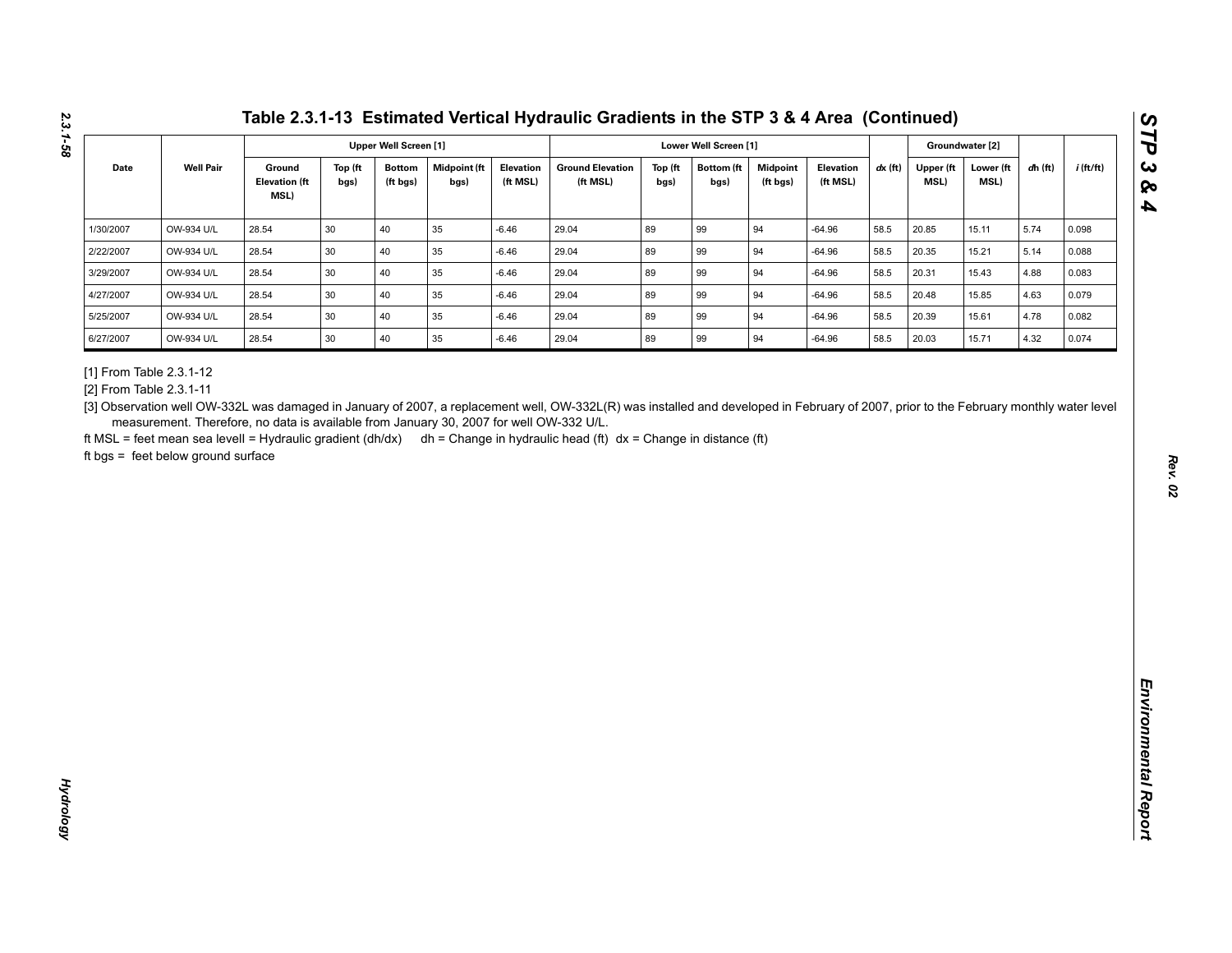|                    |                  | Screened<br>Interval | <b>Hydraulic</b><br>Conductivity | Transmissivity | <b>Storage</b><br>Coefficient | Yield     | Drawdown or   | 1-Hour<br><b>Specific Capacity</b> |                                                              |
|--------------------|------------------|----------------------|----------------------------------|----------------|-------------------------------|-----------|---------------|------------------------------------|--------------------------------------------------------------|
| <b>Well Number</b> | <b>Test Date</b> | (ft bgs)             | (gpd/ft <sup>2</sup> )           | (gpd/ft)       | (unitless)                    | (gpm)     | Recovery (ft) | (gpm/ft)                           | <b>Test Type</b>                                             |
| TA-65-49-901       | 3/8/1966         | 300-355              | 658                              | 26,300         | <b>ND</b>                     | 91.5      | 10.1          | 9                                  | Recovery                                                     |
| TA-65-57-702       | 3/14/1966        | 331-553              | 512                              | 25,600         | <b>ND</b>                     | 252       | 36.1          | $\overline{7}$                     | Drawdown                                                     |
| TA-65-57-801       | 7/28/1955        | 150-530              | 812                              | 160,000        | <b>ND</b>                     | 2,530     | <b>ND</b>     | <b>ND</b>                          | Recovery                                                     |
| TA-65-58-107       | 10/4/1966        | 75-202               | <b>ND</b>                        | 176,000        | $1.1 \times 10^{-3}$          | <b>NA</b> | <b>NA</b>     | <b>NA</b>                          | Observation well for TA-65-58-108<br>drawdown test           |
| TA-65-58-108       | 10/4/1966        | 150-275              | 693                              | 86,600         | ND                            | 2,378     | 40.7          | 58                                 | Drawdown                                                     |
| TA-65-58-803       | 7/1/1966         | 91-215               | 3,950                            | 399,000        | <b>ND</b>                     | 1,354     | 34.2          | 40                                 | Drawdown                                                     |
| TA-66-63-802       | 5/25/1966        | 240-760              | 582                              | 154,100        | <b>ND</b>                     | 2,692     | 55.9          | 48                                 | Drawdown                                                     |
| TA-66-63-902       | 5/26/1966        | unknown              | 753                              | 82,800         | $9.1 \times 10^{-4}$          | <b>NA</b> | <b>NA</b>     | <b>NA</b>                          | Observation well for TA-66-63-903<br>drawdown test           |
| TA-66-63-903       | 5/26/1966        | 63-240               | <b>ND</b>                        | <b>ND</b>      | <b>ND</b>                     | 1,020     | <b>ND</b>     | <b>ND</b>                          |                                                              |
| TA-66-64-401       | 5/18/1966        | 317-1042             | 386                              | 162,000        | ND                            | 3,417     | 61.6          | 55                                 | Drawdown                                                     |
| TA-66-64-702       | 3/14/1966        | unknown              | 223                              | 64,600         | <b>ND</b>                     | 2,005     | 114           | 18                                 | Recovery                                                     |
| TA-80-07-501       | 7/13/1955        | 220-820              | 403                              | 120,000        | <b>ND</b>                     | 1,760     | 21.3          | 83                                 | Recovery                                                     |
| TA-80-08-302       | 10/28/1966       | 530-630              | 355                              | 35,500         | <b>ND</b>                     | 413       | 85            | 5                                  | Recovery                                                     |
| TA-80-08-701       | 9/23/1966        | 300-600              | 212                              | 19,700         | <b>ND</b>                     | 805       | 51.8          | 16                                 | Recovery                                                     |
| TA-80-15-102       | 3/9/1967         | 506-634              | 458                              | 45,800         | <b>ND</b>                     | 408       | 47.4          | 9                                  | Recovery                                                     |
| TA-80-15-201       | 5/15/1955        | 353-878              | 420                              | 107,000        | <b>ND</b>                     | 2,630     | 53            | 50                                 | Drawdown, specific capacity<br>calculated from recovery test |
| TA-80-15-301       | 6/10/1966        | unknown              | 413                              | 67,700         | <b>ND</b>                     | 1,026     | 49.3          | 21                                 | Drawdown                                                     |
| TA-80-15-401       | 7/13/1955        | 225-1044             | 177                              | 63,000         | ND                            | 2,000     | 47.4          | 42                                 | Recovery                                                     |
| TA-80-15-502       | 9/19/1966        | 244-776              | 103                              | 31,300         | <b>ND</b>                     | 2,020     | <b>ND</b>     | <b>ND</b>                          | Recovery                                                     |
| TA-80-16-301       | 3/10/1967        | 615-800              | 505                              | 40,400         | <b>ND</b>                     | 158.4     | 31.6          | 5                                  | Recovery                                                     |
| TA-80-23-101       | 7/19/1955        | 190-776              | 344                              | 82,500         | <b>ND</b>                     | 1,560     | 34.1          | 46                                 | Recovery                                                     |
| TA-80-23-301       | 7/19/1955        | 200-770              | 139                              | 51,500         | <b>ND</b>                     | 1,535     | 50.5          | 30                                 | Recovery                                                     |
| TA-80-23-402       | 3/17/1967        | 544-586              | ND                               | 44,800         | ND                            | 388.5     | <b>ND</b>     | ND                                 | Recovery                                                     |
| TA-80-23-403       | 3/17/1967        | 542-578              | <b>ND</b>                        | 42,500         | $4.6 \times 10^{-5}$          | <b>NA</b> | <b>NA</b>     | <b>NA</b>                          | Observation well for TA-80-23-402<br>recovery test           |
| TA-81-01-101       | 10/13/1955       | 565-760              | 489                              | 68,500         | <b>ND</b>                     | 1,000     | <b>NA</b>     | <b>NA</b>                          | Recovery                                                     |

**Hydrology** 

*Hydrology 2.3.1-59* 2.3.1-59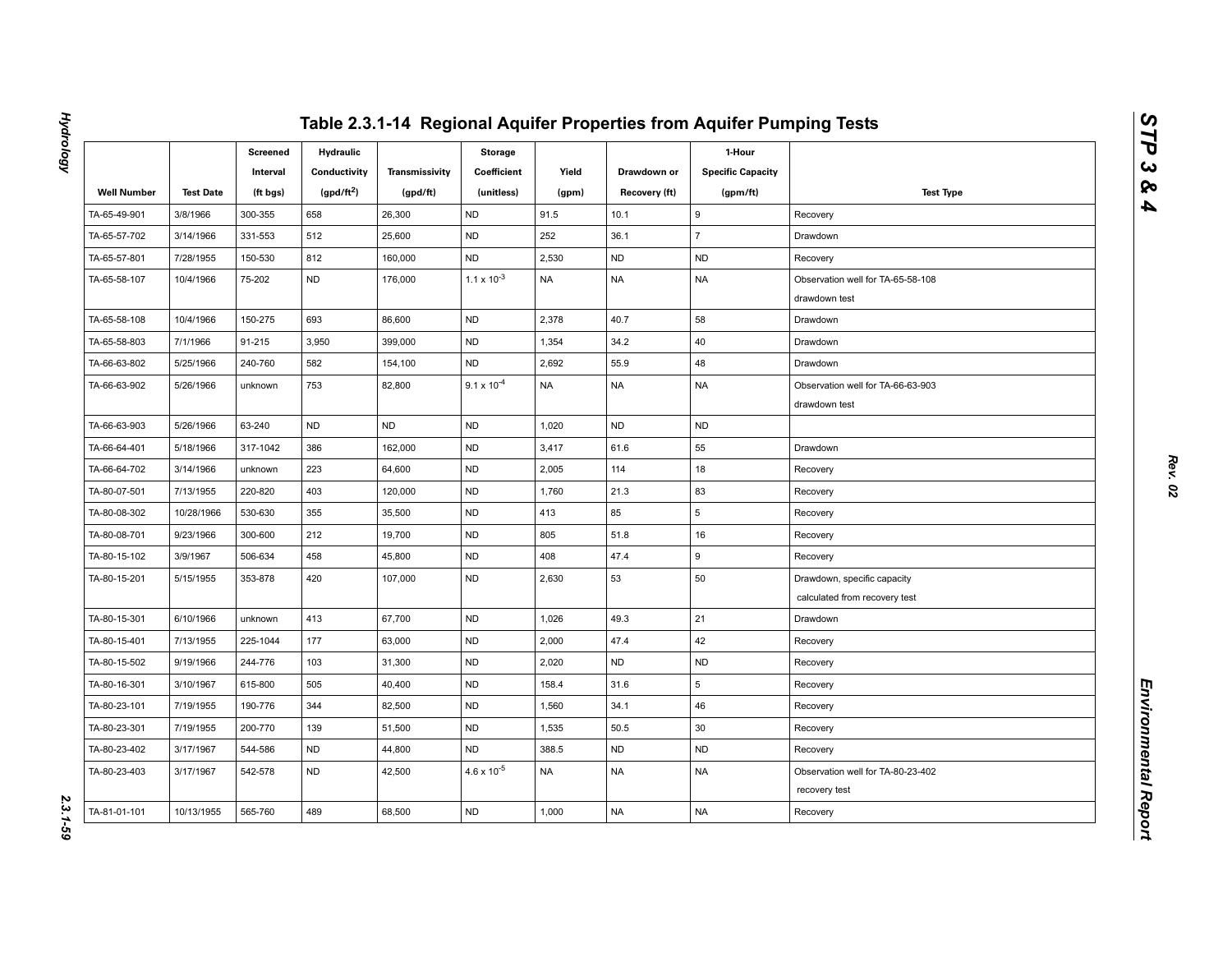|                                                              |                  | <b>Screened</b><br>Interval | <b>Hydraulic</b><br>Conductivity | Transmissivity | <b>Storage</b><br>Coefficient | Yield     | Drawdown or   | 1-Hour<br><b>Specific Capacity</b> |                                                                                                 |
|--------------------------------------------------------------|------------------|-----------------------------|----------------------------------|----------------|-------------------------------|-----------|---------------|------------------------------------|-------------------------------------------------------------------------------------------------|
| <b>Well Number</b>                                           | <b>Test Date</b> | (ft bgs)                    | $(gpd/ft^2)$                     | (gpd/ft)       | (unitless)                    | (gpm)     | Recovery (ft) | (gpm/ft)                           | <b>Test Type</b>                                                                                |
| TA-81-01-102                                                 | 10/13/1955       | 777-1020                    | 214                              | 30,000         | <b>ND</b>                     | 915       | 50            | 18                                 | Recovery                                                                                        |
| TA-81-01-601                                                 | 3/13/1967        | 218-660                     | 379                              | 42,800         | <b>ND</b>                     | 1,290     | 45.8          | 28                                 | Recovery                                                                                        |
| TA-81-01-802                                                 | 7/18/1955        | 150-250                     | 269                              | 35,000         | <b>ND</b>                     | 1,075     | 73.2          | 15                                 | Recovery                                                                                        |
| TA-81-09-401                                                 | 3/24/1966        | unknown                     | 250                              | 44,300         | ND                            | 1,182     | 83.3          | 14                                 | Specific capacity calculated from<br>drawdown, permeability and<br>transmissivity from recovery |
| TA-81-09-504                                                 | 7/19/1955        | 150-721                     | 306                              | 53,000         | <b>ND</b>                     | 2,000     | 52.4          | 38                                 | Recovery                                                                                        |
| TA-81-09-904                                                 | 3/16/1967        | 361-482                     | 717                              | 43,000         | $1.27 \times 10^{-3}$         | <b>NA</b> | <b>NA</b>     | <b>NA</b>                          | Observation well for TA-81-09-905<br>recovery test                                              |
| TA-81-09-905                                                 | 3/16/1967        | 364-491                     | 454                              | 29,500         | <b>ND</b>                     | 338       | 27.3          | 12                                 | Recovery                                                                                        |
| TA-81-10-901                                                 | 4/28/1966        | 280-296                     | <b>ND</b>                        | <b>ND</b>      | <b>ND</b>                     | 6.4       | <b>ND</b>     | <b>ND</b>                          |                                                                                                 |
| TA-81-10-902                                                 | 4/28/1966        | unknown                     | <b>ND</b>                        | 10,500         | $1.36 \times 10^{-4}$         | <b>NA</b> | <b>NA</b>     | <b>NA</b>                          | Observation well for TA-81-10-901<br>drawdown test                                              |
| PP-80-06-101                                                 | 7/8/1955         | 85-550                      | 727                              | 189,000        | <b>ND</b>                     | 1,485     | <b>ND</b>     | <b>NA</b>                          | Recovery                                                                                        |
| PP-80-06-102                                                 | 9/9/1963         | 104-364                     | 790                              | 124,000        | ND                            | 1,690     | 29.9          | 57                                 | Drawdown                                                                                        |
| PP-80-06-104                                                 | 9/9/1963         | 50-215                      | <b>ND</b>                        | 119,000        | $1.4 \times 10^{-3}$          | <b>NA</b> | <b>NA</b>     | <b>NA</b>                          | Observation well for PP-80-06-102<br>drawdown test                                              |
| PP-80-06-703                                                 | 7/8/1955         | 154-590                     | 359                              | 79,000         | <b>ND</b>                     | 1,450     | 36.1          | 40                                 | Recovery                                                                                        |
| PP-80-06-704                                                 | 8/21/1963        | 146-430                     | 616                              | 104,800        | ND.                           | 1,500     | 19.6          | 77                                 | Recovery                                                                                        |
| PP-80-22-501                                                 | 9/5/1963         | 288-370                     | 361                              | 20,600         | <b>ND</b>                     | 540       | 33.2          | 16                                 | Recovery                                                                                        |
| ZA-66-62-904                                                 | 7/18/1955        | 162-573                     | 382                              | 102,000        | <b>ND</b>                     | 1,430     | 21            | 68                                 | Recovery                                                                                        |
| ZA-66-63-504                                                 | 3/15/1967        | 167-682                     | 475                              | 195,300        | <b>ND</b>                     | 2,508     | 37.7          | 67                                 | Recovery                                                                                        |
|                                                              |                  | <b>Geometric Mean</b>       | 420                              | 63,640         | $4.7 \times 10^{-4}$          |           |               |                                    |                                                                                                 |
| Source: Reference 2.3.1-24                                   |                  |                             |                                  |                |                               |           | ft bgs $=$    | feet below ground surface          |                                                                                                 |
| Well County codes:                                           |                  |                             |                                  |                |                               |           | $gpd/ft2 =$   | gallons per day/square foot        |                                                                                                 |
| TA = Matagorda County                                        |                  |                             |                                  |                |                               |           | $gpd/ft =$    | gallons per day/foot               |                                                                                                 |
| PP = Jackson County                                          |                  |                             |                                  |                |                               |           | $gpm =$       | gallons per minute                 |                                                                                                 |
| ZA = Wharton County                                          |                  |                             |                                  |                |                               |           | $gpm/ft =$    | gallons per minute/foot            |                                                                                                 |
| NA = Not applicable to test performed<br>ND = Not Determined |                  |                             |                                  |                |                               |           |               |                                    |                                                                                                 |

*2.3.1-60*

*Hydrology* 

**Hydrology**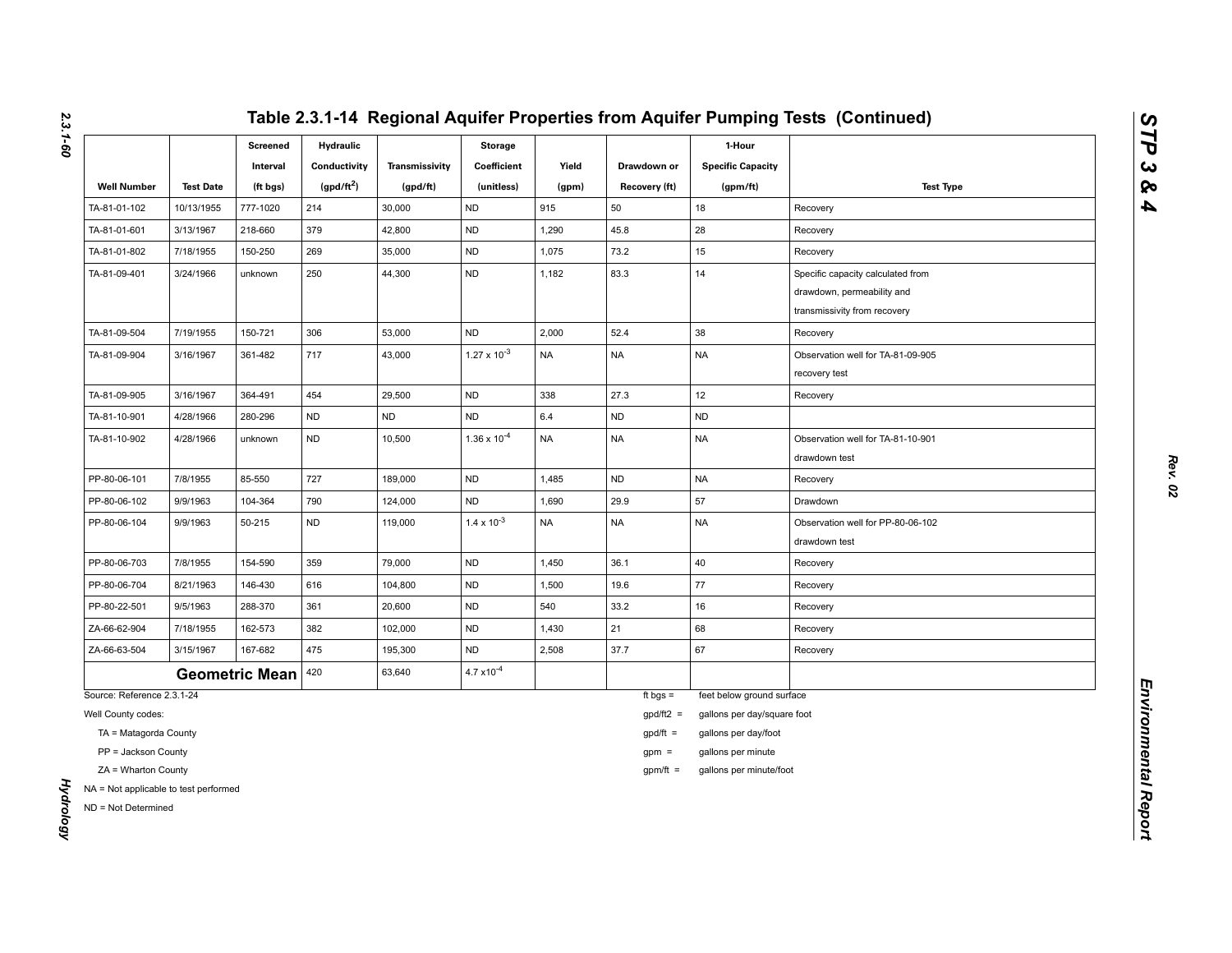# **Hydrology** *Hydrology 2.3.1-61*

| Well                   | <b>Screened</b><br>Interval<br>(ft bgs) | Aquifer          | <b>Test Start</b><br><b>Date</b>            | <b>Pumping</b><br>Rate<br>(gpm) | <b>Pumping</b><br><b>Duration</b><br>(hrs) | <b>Hydraulic</b><br><b>Conductivity</b><br>(gpd/ft <sup>2</sup> ) | <b>Transmissivity</b><br>(gpd/ft) | <b>Storage</b><br><b>Coefficient</b><br>(unitless)       |
|------------------------|-----------------------------------------|------------------|---------------------------------------------|---------------------------------|--------------------------------------------|-------------------------------------------------------------------|-----------------------------------|----------------------------------------------------------|
| Production Well 5      | 290-670                                 | Deep             | 1/27/1975                                   | 300/600                         | 8/72                                       | <b>ND</b>                                                         | 50,000                            | 2.2 $\times$ 10 <sup>-4</sup> to<br>$7.6 \times 10^{-4}$ |
| Production Well 6      | 340-685                                 | Deep             | 10/31/1977                                  | 320/614                         | 8/72                                       | <b>ND</b>                                                         | 24,201                            | <b>ND</b>                                                |
| Production Well 7      | 302-702                                 | Deep             | 1/13/1978                                   | 316/614                         | 8/72                                       | <b>ND</b>                                                         | 25,533                            | <b>ND</b>                                                |
| $WW-1$                 | 60-140                                  | Lower<br>Shallow | unknown                                     | 200/300                         | 67/24                                      | 410                                                               | 33,150                            | $7.1 \times 10^{-4}$                                     |
| <b>WW-2</b>            | 59-83                                   | Lower<br>Shallow | 11/21/1973                                  | 140                             | 120                                        | 600                                                               | 13,000                            | $4.5 \times 10^{-4}$                                     |
| WW-2 (Long Term) 59-83 |                                         | Lower<br>Shallow | 12/14/1973                                  | 140                             | 288                                        | 651                                                               | 14,000                            | <b>ND</b>                                                |
| $WW-3$                 | $20 - 43$                               | Upper<br>Shallow | 11/28/1973                                  | 10                              | 48                                         | 65                                                                | 1,100                             | $1.7 \times 10^{-3}$                                     |
| WW-4                   | $30 - 45$                               | Upper<br>Shallow | 1/4/1974                                    | 50                              | 46                                         | 420                                                               | 12,500                            | $7 \times 10^{-4}$                                       |
|                        |                                         |                  |                                             |                                 | <b>Geometric Mean All Tests</b>            | 337                                                               | 15,000                            | $6.3 \times 10^{-4}$                                     |
|                        |                                         |                  | <b>Geometric Mean Lower Shallow Aquifer</b> |                                 |                                            | 543                                                               | 18,209                            | $5.6 \times 10^{-4}$                                     |
|                        |                                         |                  | <b>Geometric Mean Upper Shallow Aquifer</b> |                                 |                                            | 165                                                               | 3,708                             | $1.1 \times 10^{-3}$                                     |
|                        |                                         |                  |                                             | Geometric Mean Deep Aquifer ND  |                                            |                                                                   | 31,379                            | $4.1 \times 10^{-4}$                                     |

*Rev. 02*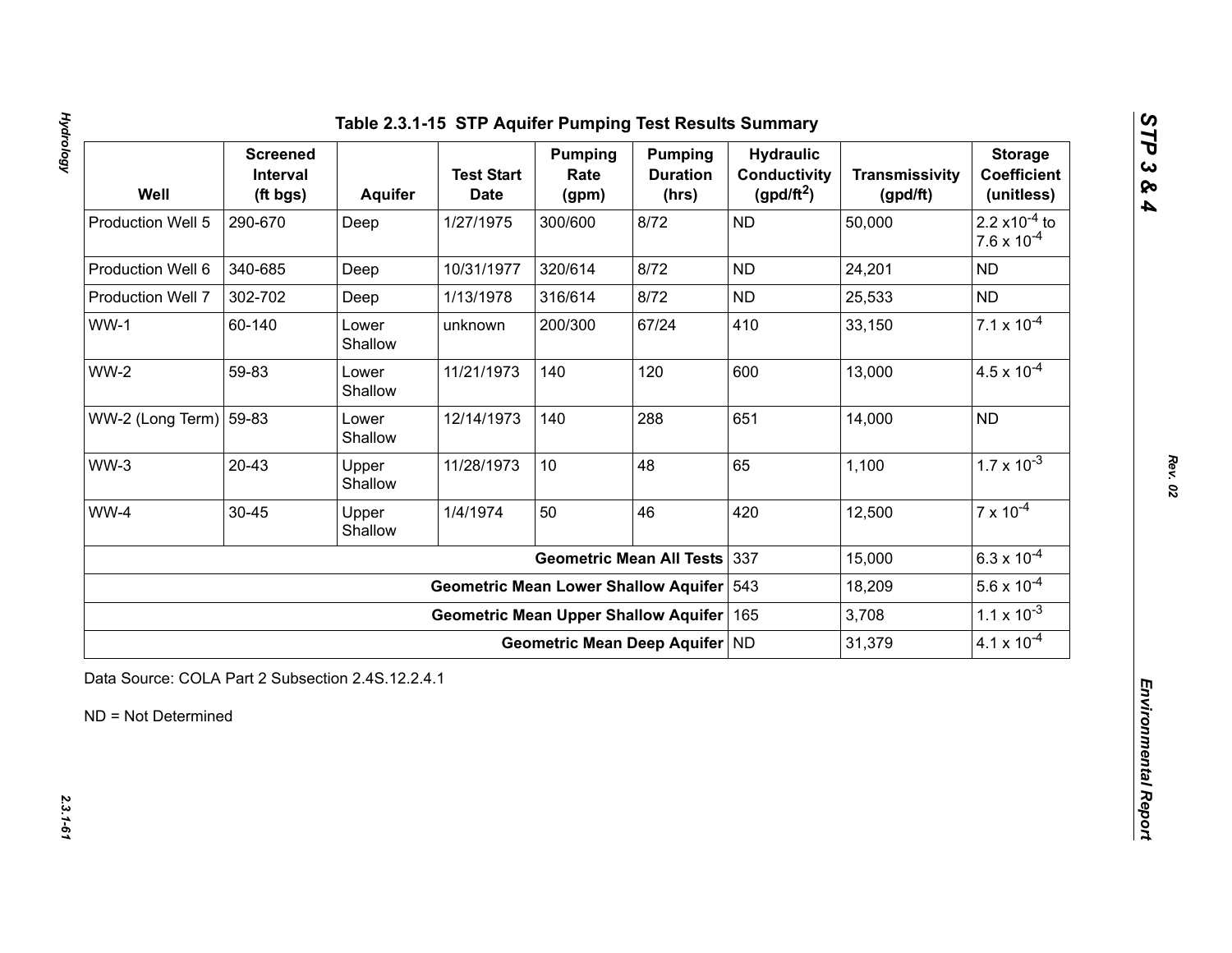|                |               |                                |                | <b>Test Type</b>                            |                                 |                |              | <b>Arithmetic Mean of Tests</b> |          |
|----------------|---------------|--------------------------------|----------------|---------------------------------------------|---------------------------------|----------------|--------------|---------------------------------|----------|
|                |               | <b>Rising Head Test Method</b> |                |                                             | <b>Falling Head Test Method</b> |                |              |                                 |          |
| Well           | <b>Butler</b> | KGS                            | B-R            | <b>Butler</b>                               | <b>KGS</b>                      | B-R            | ft/day       | gpd/ft <sup>2</sup>             | cm/s     |
| OW-308L        | 64            | 67                             | 65             | 72                                          | 73                              | 56             | 66           | 495                             | 2.33E-02 |
| OW-308U        | 70            | 64                             | 63             | 64                                          | 62                              | 68             | 65           | 488                             | 2.30E-02 |
| OW-332L        | 53            | 54                             | P              | 49                                          | 49                              | 55             | 52           | 389                             | 1.83E-02 |
| OW-332U        | 37            | 36                             | 27             | 19                                          | 18                              | 11             | 25           | 184                             | 8.70E-03 |
| OW-348L        | 58            | 46                             | 44             | 76                                          | 61                              | 39             | 54           | 404                             | 1.90E-02 |
| OW-348U        | P             | 83                             | 88             | 68                                          | 71                              | 65             | 75           | 561                             | 2.65E-02 |
| OW-349L        | 63            | 51                             | 35             | 43                                          | 40                              | 52             | 47           | 354                             | 1.67E-02 |
| OW-349U        | P             | P                              | 43             | P                                           | P                               | 53             | 48           | 359                             | 1.69E-02 |
| OW-408L        | P             | 72                             | P              | 70                                          | 68                              | 50             | 65           | 486                             | 2.29E-02 |
| <b>OW-408U</b> | 17            | 11                             | 11             | 22                                          | 32                              | 28             | 20           | 151                             | 7.11E-03 |
| <b>OW-420U</b> | P             | 33                             | 45             | <b>ND</b>                                   | <b>ND</b>                       | ND             | 39           | 292                             | 1.38E-02 |
| OW-438L        | 17            | 27                             | 10             | 15                                          | 28                              | 14             | 18           | 138                             | 6.53E-03 |
| <b>OW-438U</b> | 38            | 39                             | 26             | P                                           | P                               | 24             | 32           | 238                             | 1.12E-02 |
| OW-910L        | 3             | 0.3                            | 0.6            | $\overline{2}$                              | 0.9                             | 0.5            | $\mathbf{1}$ | 9                               | 4.29E-04 |
| OW-910U        | 26            | 29                             | 21             | P                                           | P                               | P              | 25           | 190                             | 8.94E-03 |
| OW-928L        | 19            | 11                             | $\overline{7}$ | P                                           | 24                              | 21             | 16           | 123                             | 5.79E-03 |
| OW-928U        | 19            | P                              | 8              | 19                                          | 16                              | 16             | 16           | 117                             | 5.50E-03 |
| OW-929L        | 56            | 54                             | 29             | 59                                          | P                               | 59             | 51           | 384                             | 1.81E-02 |
| OW-929U        | P             | 3                              | 4              | P                                           | 12                              | $\overline{2}$ | 5            | 39                              | 1.85E-03 |
| OW-930L        | 40            | 37                             | 27             | 24                                          | 15                              | 19             | 27           | 202                             | 9.52E-03 |
| OW-930U        | P             | 23                             | 32             | P                                           | 47                              | 48             | 38           | 280                             | 1.32E-02 |
| OW-931U        | 34            | 23                             | 20             | P                                           | P                               | 49             | 32           | 236                             | 1.11E-02 |
| OW-932L        | 24            | 23                             | 18             | 22                                          | 22                              | 25             | 22           | 167                             | 7.88E-03 |
| OW-932U        | 21            | 13                             | 14             | P                                           | 16                              | 22             | 17           | 129                             | 6.07E-03 |
| OW-933L        | P             | 51                             | 63             | P                                           | P                               | 64             | 59           | 444                             | 2.09E-02 |
| OW-933U        | P             | 10                             | 3              | 8                                           | 5                               | 3              | 6            | 43                              | 2.05E-03 |
| OW-934L        | P             | P                              | 35             | P                                           | P                               | 32             | 34           | 251                             | 1.18E-02 |
| <b>OW-934U</b> | P             | 32                             | 33             | 49                                          | P                               | 40             | 38           | 288                             | 1.36E-02 |
|                |               |                                |                |                                             | <b>Geometric Mean all tests</b> |                | 27           | 205                             | 9.66E-03 |
|                |               |                                |                | <b>Geometric Mean Upper Shallow Aquifer</b> |                                 |                | 26           | 192                             | 9.04E-03 |
|                |               |                                |                | <b>Geometric Mean Lower Shallow Aquifer</b> |                                 |                | 30           | 221                             | 1.04E-02 |
|                |               |                                |                |                                             |                                 |                |              |                                 |          |

### **Table 2.3.1-16 STP Slug Test Results**

*Rev. 02*

 $\overline{P}$  = Poor curve match or questionable data Test Methods:

KGS = Kansas Geological Survey

B-R = Bouwer and Rice

ND = No data – data not recovered from data logger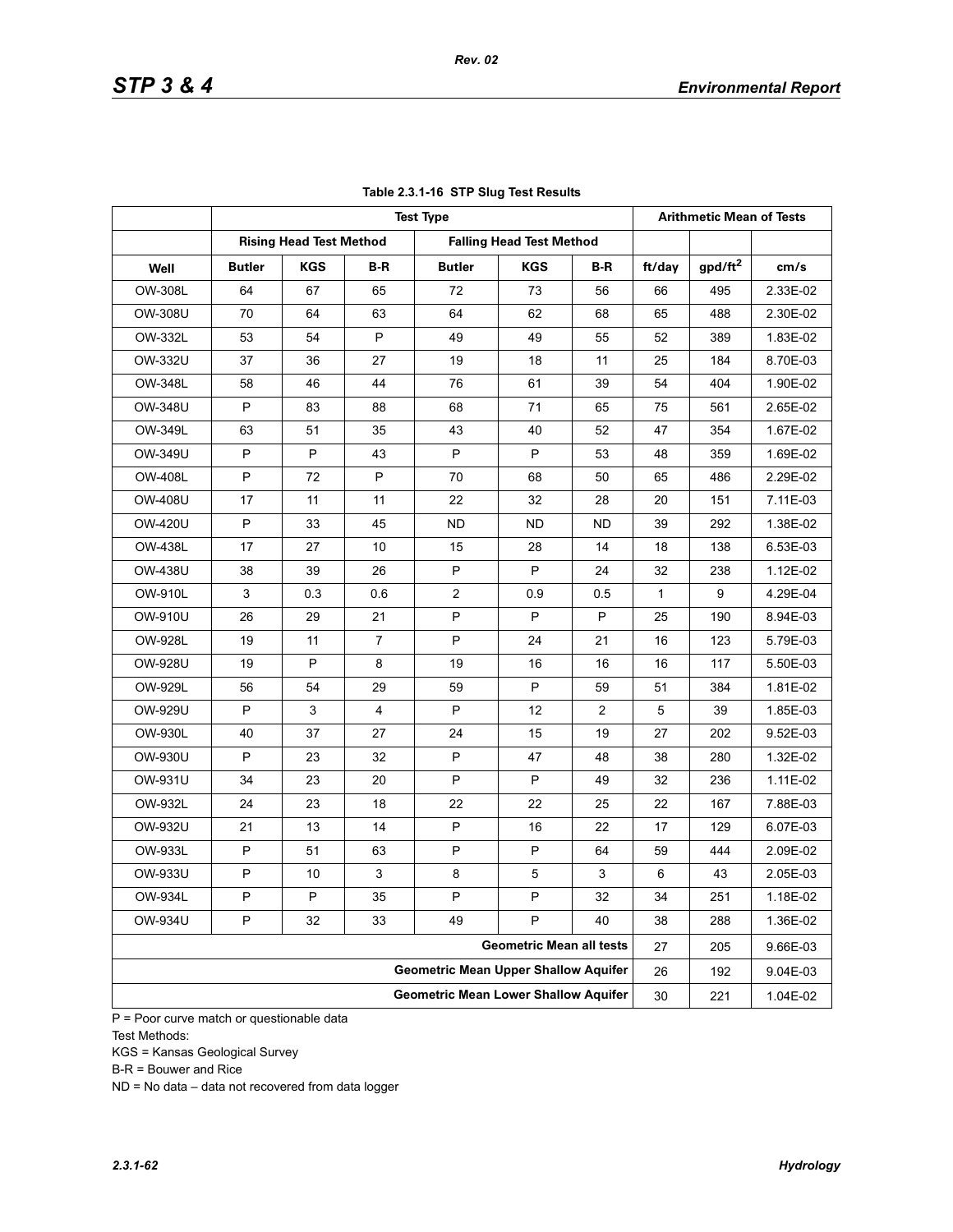|  | Table 2.3.1-17 Summary of STP Aquifer Properties from Laboratory Analyses |  |
|--|---------------------------------------------------------------------------|--|
|  |                                                                           |  |

| <b>Hydrogeologic Unit</b>     | Parameter              | <b>Bulk Density</b> | Porosity       | <b>Effective Porosity or</b><br><b>Specific Yield</b> | <b>Grain Size Permeability</b>                   |
|-------------------------------|------------------------|---------------------|----------------|-------------------------------------------------------|--------------------------------------------------|
|                               | Number of Tests        | 11                  | 11             | <b>NA</b>                                             | <b>NA</b>                                        |
| <b>Upper Shallow Aquifer</b>  | Mean or Geometric mean | $101$ pcf           | 40%            | <b>NA</b>                                             | <b>NA</b>                                        |
| <b>Confining Layer</b>        | Range                  | 96.4 - 114.9 pcf    | $31.8 - 42.8%$ | <b>NA</b>                                             | <b>NA</b>                                        |
|                               | Number of Tests        | $\overline{4}$      | $\overline{4}$ | $\overline{4}$                                        | $\mathbf{1}$                                     |
|                               | Mean or Geometric mean | 99 pcf              | 41%            | 33%                                                   | <b>NA</b>                                        |
| <b>Upper Shallow Aquifer</b>  | Range                  | $97.2 - 100.2$ pcf  | $39.5 - 41.7%$ | $31.6 - 33.4%$                                        | 4.11 x $10^{-3}$ cm/s                            |
|                               | Number of Tests        | 9                   | 11             | <b>NA</b>                                             | <b>NA</b>                                        |
| <b>Lower Shallow Aquifer</b>  | Mean or Geometric mean | 99 pcf              | 42%            | <b>NA</b>                                             | <b>NA</b>                                        |
| <b>Confining Layer</b>        | Range                  | $87.3 - 107.7$ pcf  | $36.1 - 47.2%$ | <b>NA</b>                                             | <b>NA</b>                                        |
|                               | Number of Tests        | 8                   | 9              | 9                                                     | 11                                               |
|                               | Mean or Geometric mean | $102$ pcf           | 39%            | 31%                                                   | 6.05 x $10^{-3}$ cm/s                            |
| <b>Lower Shallow Aquifer</b>  | Range                  | $94.5 - 120.0$ pcf  | $28.8 - 43.9%$ | $23.0 - 35.1%$                                        | $4.60 \times 10^{-3} -$<br>1.02 x $10^{-2}$ cm/s |
|                               | Number of Tests        | 22                  | 23             | <b>NA</b>                                             | <b>NA</b>                                        |
| <b>Deep Aquifer Confining</b> | Mean or Geometric mean | $101$ pcf           | 41%            | <b>NA</b>                                             | <b>NA</b>                                        |
| Layer                         | Range                  | 82.1 - 111.4 pcf    | $33.4 - 51.8%$ | <b>NA</b>                                             | <b>NA</b>                                        |
|                               | Number of Tests        | $\mathbf{1}$        | $\mathbf{1}$   | $\mathbf{1}$                                          | <b>NA</b>                                        |
|                               | Mean or Geometric Mean | <b>NA</b>           | <b>NA</b>      | <b>NA</b>                                             | <b>NA</b>                                        |
| Deep Aquifer                  | Range                  | 103.1               | 38.8%          | 31.0%                                                 | <b>NA</b>                                        |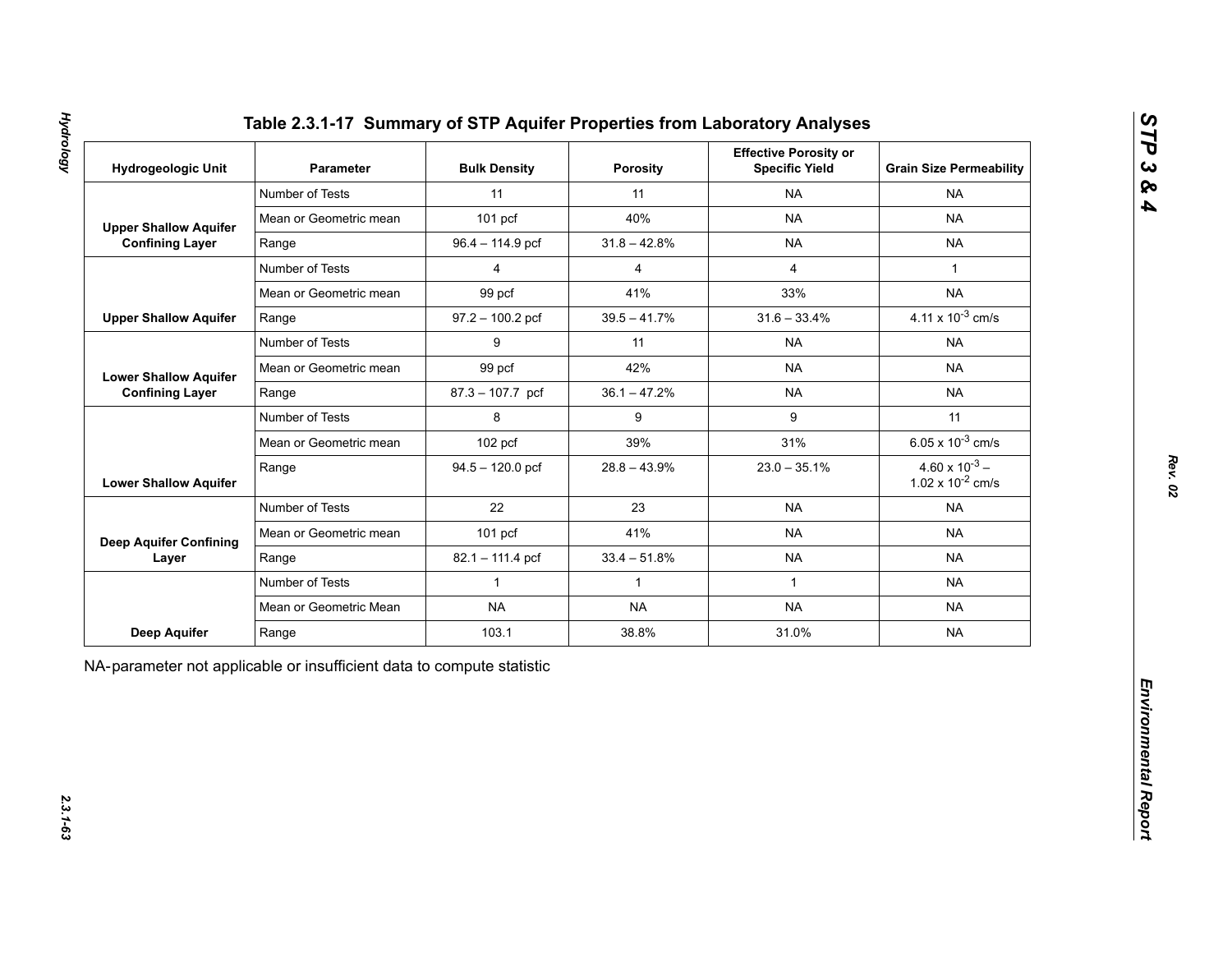| <b>Soil Boring/Sample</b> | Depth (ft)            | <b>Hydraulic Conductivity</b><br>(cm/s) | <b>Hydraulic Conductivity</b><br>(gpd/ft <sup>2</sup> ) |
|---------------------------|-----------------------|-----------------------------------------|---------------------------------------------------------|
| B-601 S2                  | 3                     | $3.6 \times 10^{-7}$                    | 0.0076                                                  |
| B-241 T <sub>3</sub>      | 9                     | $2.4 \times 10^{-6}$                    | 0.051                                                   |
| B-242 T3                  | 9                     | $1.2 \times 10^{-6}$                    | 0.025                                                   |
| B-601 T5                  | 9                     | $2.4 \times 10^{-8}$                    | 0.00051                                                 |
| B-601 T9                  | 29                    | $2.6 \times 10^{-8}$                    | 0.00055                                                 |
| B-400 T11                 | 39                    | $4.0 \times 10^{-8}$                    | 0.00085                                                 |
|                           | <b>Geometric Mean</b> | $1.72 \times 10^{-7}$                   | 0.0036                                                  |

| Table 2.3.1-18 Hydraulic Conductivity of Clay |  |  |  |
|-----------------------------------------------|--|--|--|
|-----------------------------------------------|--|--|--|

Source: Reference 2.3.1-9, Section 2.5.4.2.6.1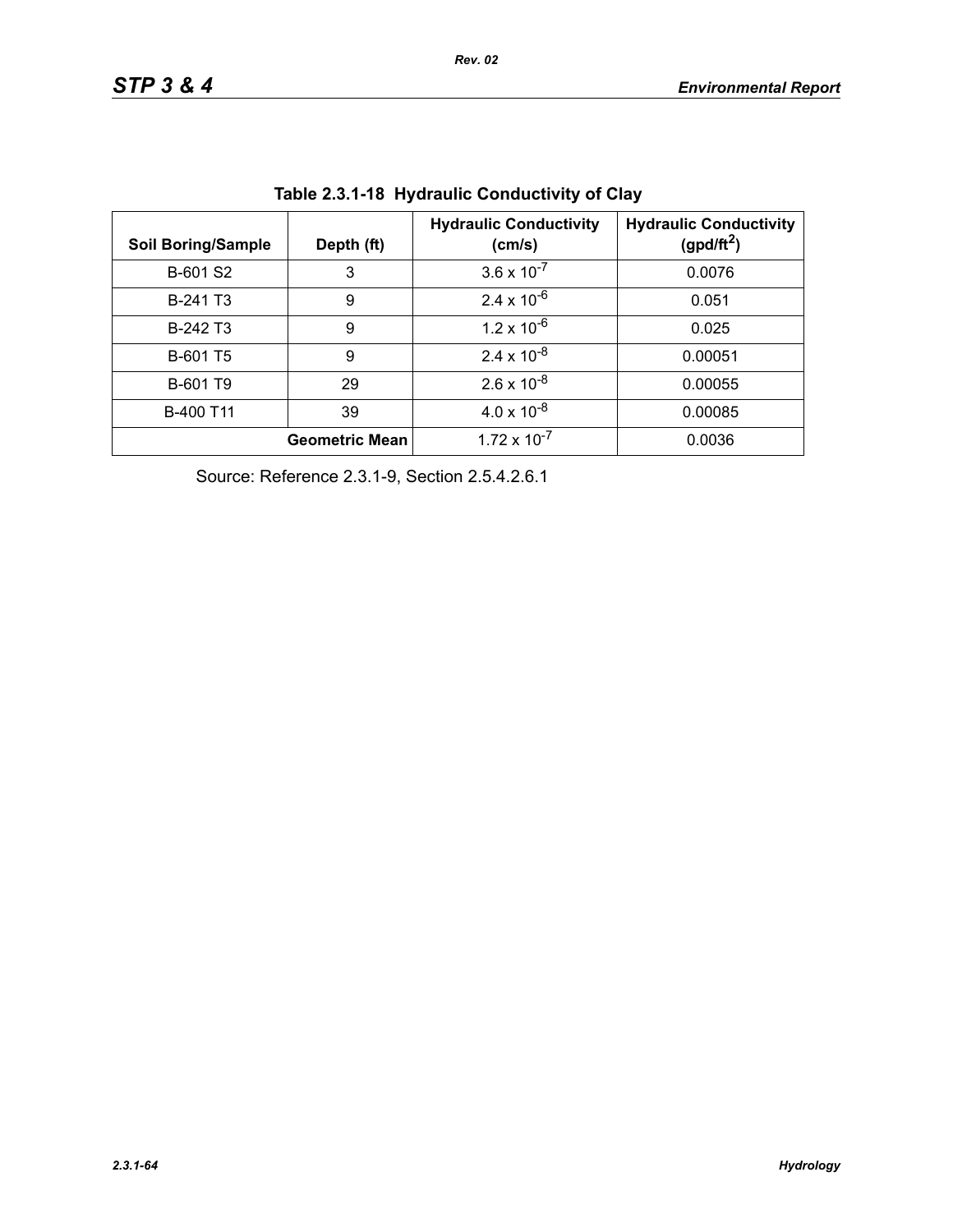|                                                   |                                                                                                                  |          |           |                                                                          |                  |                 |               |                | Table 2.3.1-19 Regional Hydrogeochemical Data |                |                |                    |          |                |              |            |
|---------------------------------------------------|------------------------------------------------------------------------------------------------------------------|----------|-----------|--------------------------------------------------------------------------|------------------|-----------------|---------------|----------------|-----------------------------------------------|----------------|----------------|--------------------|----------|----------------|--------------|------------|
|                                                   |                                                                                                                  |          |           |                                                                          | <b>Total</b>     | <b>Total</b>    |               |                |                                               | <b>Cations</b> |                |                    |          | <b>Anions</b>  |              |            |
|                                                   |                                                                                                                  | Sample   | pH        | <b>Specific</b>                                                          | <b>Dissolved</b> | <b>Hardness</b> |               |                |                                               |                |                |                    |          |                |              | Nitrate    |
|                                                   | Sample                                                                                                           | Depth    | (standard | Conductance                                                              | <b>Solids</b>    | (mg/L as        | <b>Silica</b> | Calcium        | <b>Magnesium</b>                              | Sodium         | Potassium      | <b>Bicarbonate</b> | Chloride | <b>Sulfate</b> | Fluoride     | (mg/L)     |
| Well                                              | Date                                                                                                             | (ft bgs) | units)    | (µmhos/cm)                                                               | (mg/L)           | CaCO3)          | (mg/L)        | (mg/L)         | (mg/L)                                        | (mg/L)         | (mg/L)         | (mg/L)             | (mg/L)   | (mg/L)         | (mg/L)       |            |
| TA-80-15-301                                      | 6/10/1966                                                                                                        | 570      | 7.7       | 1550                                                                     | 880              | 348             | 22            | 82             | 35                                            | 195            | 3              | 382                | 302      | 47             | 0.7          | <b>BDL</b> |
| TA-80-15-502                                      | 9/2/1966                                                                                                         | 776      | 7.9       | 732                                                                      | 430              | 77              | 18            | 17             | 8                                             | 143            | <b>BDL</b>     | 306                | 79       | 14             | 0.6          | <b>BDL</b> |
| TA-80-15-901                                      | 12/2/1966                                                                                                        | 38       | 7.7       | 1840                                                                     | 1060             | 314             | 24            | 60             | 40                                            | 285            | 8              | 520                | 333      | 66             | 0.8          | <b>BDL</b> |
| TA-80-15-902                                      | 12/2/1966                                                                                                        | 20       | 7.4       | 884                                                                      | 530              | 403             | 28            | 98             | 39                                            | 33             | <b>BDL</b>     | 411                | 54       | 9              | 0.8          | 70         |
| TA-80-16-101                                      | 6/12/1967                                                                                                        | 93       | 8.1       | 1200                                                                     | 710              | 295             | 25            | 65             | 32                                            | 160            | $\mathbf{3}$   | 489                | 153      | 33             | 0.8          | <b>BDL</b> |
| TA-80-16-201                                      | 9/19/1966                                                                                                        | 100      | 7.6       | 746                                                                      | 437              | 216             | 20            | 53             | 20                                            | 87             | <b>BDL</b>     | 349                | 73       | 11             | 0.7          | <b>BDL</b> |
| TA-80-16-301                                      | 7/11/1964                                                                                                        | 823      | 8.0       | 720                                                                      | 570              | 46              | 10            | 11             | $5\phantom{.0}$                               | 150            | <b>ND</b>      | 309                | 74       | 14             | <b>ND</b>    | <b>ND</b>  |
| TA-80-16-302                                      | 7/31/1964                                                                                                        | 835      | 7.9       | 676                                                                      | 554              | 47              | 9             | 12             | $\overline{4}$                                | 143            | <b>ND</b>      | 312                | 62       | 14             | <b>ND</b>    | <b>ND</b>  |
| TA-80-16-303                                      | 9/19/1966                                                                                                        | 98       | $7.8$     | 1051                                                                     | 620              | 353             | 20            | 79             | 38                                            | 110            | <b>ND</b>      | 530                | 111      | 3              | 0.6          | <b>BDL</b> |
| TA-80-16-801                                      | 12/8/1966                                                                                                        | 130      | 7.5       | 1760                                                                     | 1000             | 355             | 22            | 73             | 42                                            | 245            | <b>ND</b>      | 453                | 341      | 52             | 0.7          | <b>BDL</b> |
| TA-80-23-301                                      | 7/19/1955                                                                                                        | 770      | 8.3       | 846                                                                      | 488              | 42              | 17            | 9.9            | 4.3                                           | 177            | <b>ND</b>      | 344                | 94       | 11             | <b>ND</b>    | <b>BDL</b> |
| TA-80-23-302                                      | 6/12/1967                                                                                                        | 331      | 8.0       | 674                                                                      | 403              | 55              | 15            | 14             | 5                                             | 141            | <b>ND</b>      | 334                | 51       | 12             | 0.7          | <b>BDL</b> |
| TA-80-23-501                                      | 11/22/1966                                                                                                       | 68       | 7.5       | 2800                                                                     | 1570             | 730             | 25            | 191            | 62                                            | 297            | 6              | 375                | 760      | 41             | 0.4          | <b>BDL</b> |
| TA-80-24-202                                      | 11/3/1966                                                                                                        | 411      | 8.0       | 811                                                                      | 475              | 36              | 10            | $\overline{7}$ | 5                                             | 182            | $\overline{2}$ | 367                | 79       | 9              | $\mathbf{1}$ | <b>BDL</b> |
| TA-81-09-401                                      | 3/24/1966                                                                                                        | 360      | 7.8       | 1290                                                                     | 730              | 361             | 25            | 79             | 39                                            | 138            | $\mathbf{3}$   | 368                | 240      | 25             | 0.5          | <b>BDL</b> |
| TA-81-09-504                                      | 7/19/1955                                                                                                        | 721      | 8.0       | 849                                                                      | 498              | 128             | 21            | 37             | 8.8                                           | 143            | <b>ND</b>      | 366                | 90       | 11             | <b>ND</b>    | 0.2        |
| TA-81-09-802                                      | 9/30/1966                                                                                                        | 828      | 8.3       | 1600                                                                     | 910              | 18              | 15            | 5              | $\overline{1}$                                | 367            | <b>BDL</b>     | 550                | 253      | <b>BDL</b>     | 3.1          | <b>BDL</b> |
| ND = Not Determined<br>Source: Reference 2.3.1-24 | BDL = Below analytical detection limit<br>National Primary Drinking Water Standard Exceeded (Reference 2.3.1-30) |          |           | National Secondary Drinking Water Standard Exceeded (Reference 2.3.1-30) |                  |                 |               |                |                                               |                |                |                    |          |                |              |            |

**Hydrology**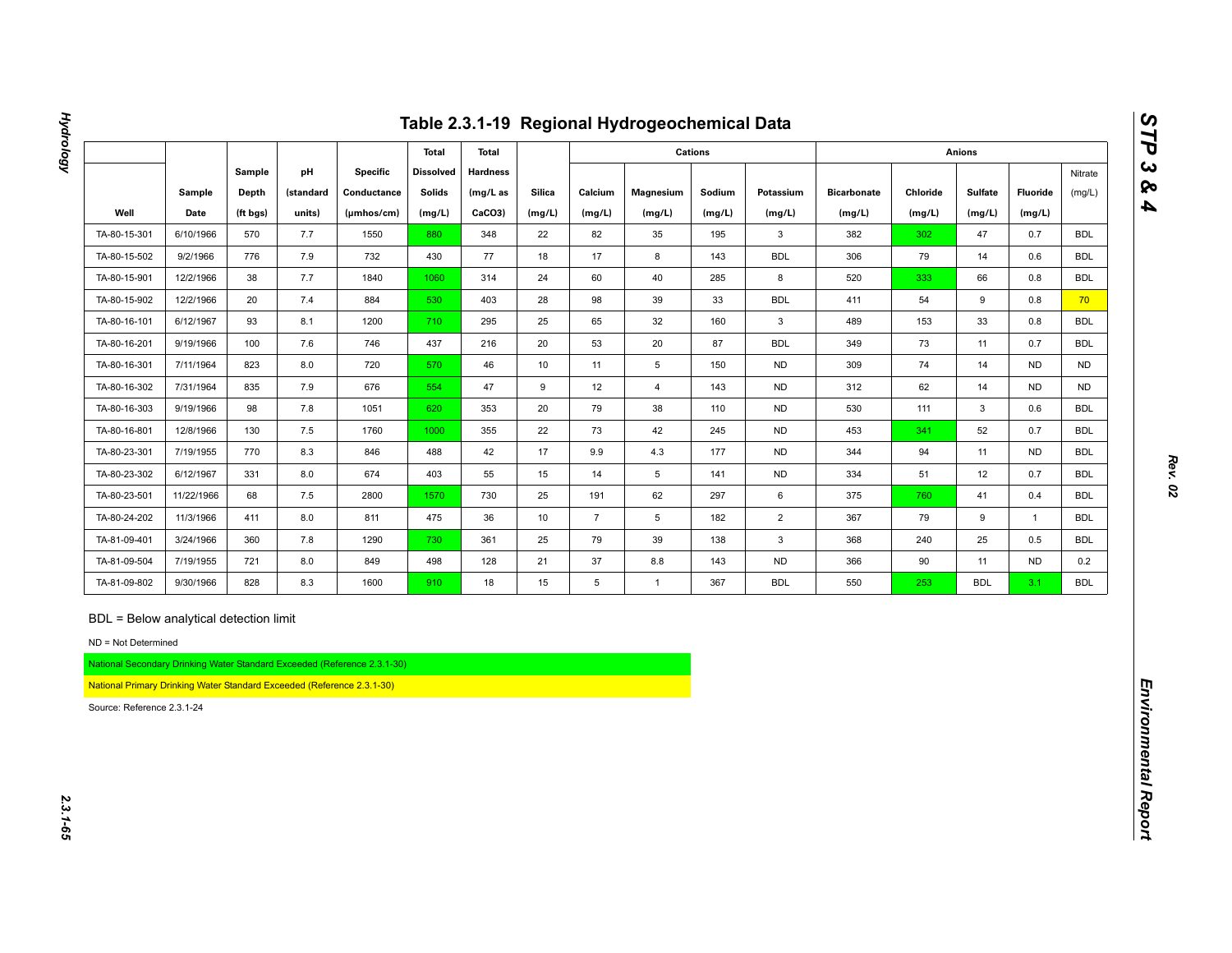| units)<br>Sample Depth<br>Total Dissolved<br>CaCO3)<br>Total Hardness<br>Sample Date<br>Solids (mg/L)<br>Total Alkalinity<br>Conductance<br>(µmhos/cm)<br>Temperature<br>Silica (mg/L)<br>Manganese<br>Bicarbonate<br>Magnesium<br>(T/Bw) uol<br>Potassium<br>$(mg/L$ as<br>æ<br>CaCO <sub>3</sub><br>Specific<br>(ft bgs)<br>Calcium<br>Chloride<br>Fluoride<br>Sodium<br>Sulfate<br>(mg/L)<br>(mg/L)<br>(mg/L)<br>(mg/L)<br>(mg/L)<br>$(\text{mg/L})$<br>(mg/L)<br>(mg/L)<br>(mg/L)<br>Nitrate<br>$\widetilde{C}$<br>(standard<br>공<br>mg/L<br>12/17/1974<br>105<br>7.84<br>1480<br><b>ND</b><br>390<br>324<br>18<br>74<br>34<br>211<br><b>ND</b><br><b>BDL</b><br>476<br>245<br>42<br>0.8<br>0.8<br><b>Shallow Aquifer</b><br>1095<br>0.2<br>at Prod. Well 5<br>1/29/1975<br>290-670<br>7.95<br>863<br><b>ND</b><br>642<br>284<br>37<br>14<br>10<br>$\mathbf{3}$<br>176<br>1.3<br><b>BDL</b><br><b>BDL</b><br>346<br>87<br>11<br><b>ND</b><br>Prod. Well 5<br>0.9<br>286<br>38<br>1/30/1975<br>290-670<br>8.25<br>863<br><b>ND</b><br>10<br><b>BDL</b><br>320<br>87<br>12<br><b>ND</b><br>Prod. Well 5<br>623<br>13<br>$\mathbf{3}$<br>177<br>1.3<br><b>BDL</b><br>0.9<br>Prod. Well 5<br>1/31/1975<br>290-670<br>8.25<br>863<br>N <sub>D</sub><br>284<br>37<br>13<br>10<br>$\overline{3}$<br>176<br><b>BDL</b><br>317<br>87<br>11<br>ND<br>626<br>1.3<br><b>BDL</b><br>0.9<br>42<br>7.90<br>818<br>N <sub>D</sub><br>289<br>14<br>10<br><b>ND</b><br><b>ND</b><br>353<br>79<br>10<br>Prod. Well 5<br>12/16/1982<br>290-670<br>648<br>$\overline{4}$<br><b>BDL</b><br>0.13<br><b>ND</b><br>0.36<br>12/7/1982<br>7.65<br>809<br>N <sub>D</sub><br>298<br>49<br>12<br><b>ND</b><br>N <sub>D</sub><br><b>BDL</b><br>364<br>Prod. Well 6<br>330-670<br>635<br>15<br>5<br><b>BDL</b><br>69<br>14<br><b>ND</b><br><b>BDL</b><br>7.83<br>831<br>N <sub>D</sub><br>288<br>38<br>13<br><b>BDL</b><br>2/9/1983<br>302-682<br>10<br>3<br>168<br>1.4<br><b>BDL</b><br>351<br>74<br>0.3<br>Prod. Well 7<br>628<br>8<br>0.8<br><b>ND</b><br>89<br>5/15/1991<br>449-552<br>8.20<br><b>ND</b><br>197<br><b>ND</b><br>28.2<br>4.28<br>70.8<br><b>ND</b><br>0.06<br><b>BDL</b><br>216<br>33<br>12<br>0.37<br>0.3<br>Prod. Well 8<br>256<br>$WW-2$<br>7.7<br>1490<br>N <sub>D</sub><br>320<br><b>ND</b><br>464<br>242<br>42<br>12/20/1973<br>59-83<br><b>ND</b><br>65<br>38<br>192<br><b>ND</b><br><b>ND</b><br><b>ND</b><br><b>ND</b><br>1044<br>$\mathbf{1}$<br>$WW-3$<br>11/30/1973<br>$20 - 43$<br>N <sub>D</sub><br>4750<br>N <sub>D</sub><br>2618<br>N <sub>D</sub><br>672<br><b>ND</b><br>125<br>88<br>680<br>N <sub>D</sub><br><b>ND</b><br>458<br>86<br><b>ND</b><br>1180<br><b>ND</b><br>$\mathbf{1}$<br>$WW-4$<br>11/4/1974<br>$30 - 45$<br>N <sub>D</sub><br>1610<br>N <sub>D</sub><br>N <sub>D</sub><br>430<br><b>ND</b><br>118<br>33<br>191<br><b>ND</b><br><b>ND</b><br>421<br>304<br>36<br><b>BDL</b><br>1103<br><b>ND</b><br><b>ND</b><br>12/21/1973<br>712<br>79<br>7.6<br>6100<br><b>ND</b><br>3316<br><b>ND</b><br><b>ND</b><br>130<br>95<br>920<br><b>ND</b><br><b>ND</b><br><b>ND</b><br>427<br>134<br><b>ND</b><br><b>BDL</b><br>Piezometer 115-A<br>1610<br>12/21/1973<br>40<br>7.5<br>4020<br>N <sub>D</sub><br>N <sub>D</sub><br>688<br>128<br><b>ND</b><br><b>ND</b><br>458<br>2326<br><b>ND</b><br>90<br>548<br><b>ND</b><br>1010<br>91<br><b>ND</b><br>Piezometer 115-B<br>$\mathbf{1}$<br>2050<br><b>ND</b><br>435<br>93<br>12/14/1973<br>40<br>7.8<br><b>ND</b><br><b>ND</b><br>265<br><b>ND</b><br><b>ND</b><br>415<br><b>BDL</b><br>Piezometer 415<br>1315<br>49<br><b>ND</b><br>452<br>41<br><b>ND</b><br>12/14/1973<br>100<br>7.7<br>1930<br><b>ND</b><br>1257<br><b>ND</b><br>445<br><b>ND</b><br>104<br>45<br>238<br><b>ND</b><br><b>ND</b><br><b>ND</b><br>396<br>436<br>38<br><b>ND</b><br><b>BDL</b><br>Piezometer 417<br>1240<br>23.1<br>347<br><b>ND</b><br>OW-308L<br>12/30/2006<br>97.8<br>7.11<br>661<br><b>ND</b><br>62.7<br>34.2<br>149<br>5.47<br><b>ND</b><br><b>ND</b><br>423<br>199<br>24.4<br>0.8<br><b>OW-308U</b><br>12/30/2006<br>48.9<br>6.93<br>2348<br>23.7<br>1240<br>367<br><b>ND</b><br><b>ND</b><br>298<br>2.53<br>447<br>97.1<br>55.6<br><b>ND</b><br><b>ND</b><br>558<br>76.6<br>1.4<br><b>ND</b><br>OW-332L<br>104.6<br>7.07<br>1298<br>22.9<br>351<br><b>ND</b><br>98.3<br>53.5<br>208<br>2.98<br><b>ND</b><br>428<br>43.9<br>12/29/2006<br>1020<br><b>ND</b><br>439<br>0.77<br>0.52<br><b>OW-332U</b><br>12/29/2006<br>47.6<br>7.03<br>1582<br>22.7<br>383<br><b>ND</b><br><b>ND</b><br>213<br><b>BDL</b><br>467<br>870<br>70.2<br>35.9<br><b>ND</b><br><b>ND</b><br>240<br>104<br>1.4<br>0.39<br>83.2<br>1242<br>23.4<br><b>ND</b><br><b>OW-408L</b><br>12/30/2006<br>7.07<br>650<br>349<br><b>ND</b><br>66<br>32.5<br>145<br>1.97<br><b>ND</b><br><b>ND</b><br>426<br>195<br>21.6<br>0.97<br>0.05<br><b>OW-408U</b><br>12/30/2006<br>44.3<br>6.99<br>1764<br>23.4<br>913<br>385<br><b>ND</b><br><b>ND</b><br>74.5<br>38.6<br>240<br>1.64<br><b>ND</b><br>469<br>29.5<br><b>ND</b><br>344<br>1.1<br>22.9<br>320<br><b>ND</b><br><b>OW-420U</b><br>12/30/2006<br>50.5<br>6.94<br>2114<br><b>ND</b><br>101<br>46.8<br>259<br>1.79<br><b>ND</b><br><b>ND</b><br>390<br>44.9<br>1120<br>505<br>0.85<br><b>ND</b><br>124<br>6.99<br>1168<br>22.5<br>284<br>74<br>2.37<br>N <sub>D</sub><br>OW-928L<br>12/29/2006<br>643<br><b>ND</b><br>36.2<br>110<br><b>ND</b><br>346<br>197<br>17.1<br>0.67<br><b>BDL</b><br><b>OW-928U</b><br>12/29/2006<br>41.1<br>6.82<br>2885<br>22.3<br>1560<br>296<br><b>ND</b><br><b>ND</b><br>156<br>51.6<br>315<br>2.03<br>N <sub>D</sub><br>N <sub>D</sub><br>361<br>132<br>0.75<br><b>BDL</b><br>815<br>OW-930L<br>12/28/2006<br>104.6<br>7.06<br>1506<br>22.3<br>360<br><b>ND</b><br><b>ND</b><br>65.5<br>34.7<br>200<br>2.66<br><b>ND</b><br><b>ND</b><br>439<br>260<br>28.2<br>0.83<br><b>BDL</b><br>726<br>OW-930U<br>12/28/2006<br>34.7<br>6.87<br>1152<br>22.4<br>623<br>358<br><b>ND</b><br><b>ND</b><br>95.6<br>31.5<br>89.7<br><b>BDL</b><br><b>ND</b><br><b>ND</b><br>436<br>175<br>16.8<br>0.66<br>0.16<br>OW-933L<br>12/29/2006<br>88.8<br>6.93<br>1936<br>23.5<br>392<br><b>ND</b><br><b>ND</b><br>149<br>2.93<br>478<br>197<br>25.6<br>713<br>63.4<br>33.6<br><b>ND</b><br><b>ND</b><br>0.77<br>0.069<br><b>ND</b><br>OW-933U<br>12/29/2006<br>38.8<br>7.28<br>1658<br>24.2<br>908<br>367<br><b>ND</b><br>39.2<br>25.8<br>273<br>1.9<br><b>ND</b><br><b>ND</b><br>447<br>70.9<br><b>BDL</b><br>294<br>2.1<br><b>OW-934L</b><br>12/31/2006<br>100.3<br>7.10<br>1359<br>22.6<br>$731$<br>380<br><b>ND</b><br><b>ND</b><br>62<br>35.4<br>185<br>2.3<br><b>ND</b><br>463<br>189<br>24.5<br>0.78<br><b>BDL</b><br><b>ND</b><br><b>OW-934U</b><br>42.4<br>1020<br><b>ND</b><br>12/31/2006<br>6.91<br>1891<br>22.7<br>378<br><b>ND</b><br>87.8<br>56.2<br>218<br><b>BDL</b><br><b>ND</b><br><b>ND</b><br>461<br>412<br>47.3<br>1.4<br>0.163<br>ND = parameter not measured<br>BDL = parameter below detection limit | National Secondary Drinking Water Standard Exceeded (Reference 2.3.1-30) | Well |  |  |  |  |  |  |  |  | Anions |        |
|---------------------------------------------------------------------------------------------------------------------------------------------------------------------------------------------------------------------------------------------------------------------------------------------------------------------------------------------------------------------------------------------------------------------------------------------------------------------------------------------------------------------------------------------------------------------------------------------------------------------------------------------------------------------------------------------------------------------------------------------------------------------------------------------------------------------------------------------------------------------------------------------------------------------------------------------------------------------------------------------------------------------------------------------------------------------------------------------------------------------------------------------------------------------------------------------------------------------------------------------------------------------------------------------------------------------------------------------------------------------------------------------------------------------------------------------------------------------------------------------------------------------------------------------------------------------------------------------------------------------------------------------------------------------------------------------------------------------------------------------------------------------------------------------------------------------------------------------------------------------------------------------------------------------------------------------------------------------------------------------------------------------------------------------------------------------------------------------------------------------------------------------------------------------------------------------------------------------------------------------------------------------------------------------------------------------------------------------------------------------------------------------------------------------------------------------------------------------------------------------------------------------------------------------------------------------------------------------------------------------------------------------------------------------------------------------------------------------------------------------------------------------------------------------------------------------------------------------------------------------------------------------------------------------------------------------------------------------------------------------------------------------------------------------------------------------------------------------------------------------------------------------------------------------------------------------------------------------------------------------------------------------------------------------------------------------------------------------------------------------------------------------------------------------------------------------------------------------------------------------------------------------------------------------------------------------------------------------------------------------------------------------------------------------------------------------------------------------------------------------------------------------------------------------------------------------------------------------------------------------------------------------------------------------------------------------------------------------------------------------------------------------------------------------------------------------------------------------------------------------------------------------------------------------------------------------------------------------------------------------------------------------------------------------------------------------------------------------------------------------------------------------------------------------------------------------------------------------------------------------------------------------------------------------------------------------------------------------------------------------------------------------------------------------------------------------------------------------------------------------------------------------------------------------------------------------------------------------------------------------------------------------------------------------------------------------------------------------------------------------------------------------------------------------------------------------------------------------------------------------------------------------------------------------------------------------------------------------------------------------------------------------------------------------------------------------------------------------------------------------------------------------------------------------------------------------------------------------------------------------------------------------------------------------------------------------------------------------------------------------------------------------------------------------------------------------------------------------------------------------------------------------------------------------------------------------------------------------------------------------------------------------------------------------------------------------------------------------------------------------------------------------------------------------------------------------------------------------------------------------------------------------------------------------------------------------------------------------------------------------------------------------------------------------------------------------------------------------------------------------------------------------------------------------------------------------------------------------------------------------------------------------------------------------------------------------------------------------------------------------------------------------------------------------------------------------------------------------------------------------------------------------------------------------------------------------------------------------------------------------------------------------------------------------------------------------------------------------------------------------------------|--------------------------------------------------------------------------|------|--|--|--|--|--|--|--|--|--------|--------|
|                                                                                                                                                                                                                                                                                                                                                                                                                                                                                                                                                                                                                                                                                                                                                                                                                                                                                                                                                                                                                                                                                                                                                                                                                                                                                                                                                                                                                                                                                                                                                                                                                                                                                                                                                                                                                                                                                                                                                                                                                                                                                                                                                                                                                                                                                                                                                                                                                                                                                                                                                                                                                                                                                                                                                                                                                                                                                                                                                                                                                                                                                                                                                                                                                                                                                                                                                                                                                                                                                                                                                                                                                                                                                                                                                                                                                                                                                                                                                                                                                                                                                                                                                                                                                                                                                                                                                                                                                                                                                                                                                                                                                                                                                                                                                                                                                                                                                                                                                                                                                                                                                                                                                                                                                                                                                                                                                                                                                                                                                                                                                                                                                                                                                                                                                                                                                                                                                                                                                                                                                                                                                                                                                                                                                                                                                                                                                                                                                                                                                                                                                                                                                                                                                                                                                                                                                                                                                                                                                                                                         |                                                                          |      |  |  |  |  |  |  |  |  |        | (mg/L) |
|                                                                                                                                                                                                                                                                                                                                                                                                                                                                                                                                                                                                                                                                                                                                                                                                                                                                                                                                                                                                                                                                                                                                                                                                                                                                                                                                                                                                                                                                                                                                                                                                                                                                                                                                                                                                                                                                                                                                                                                                                                                                                                                                                                                                                                                                                                                                                                                                                                                                                                                                                                                                                                                                                                                                                                                                                                                                                                                                                                                                                                                                                                                                                                                                                                                                                                                                                                                                                                                                                                                                                                                                                                                                                                                                                                                                                                                                                                                                                                                                                                                                                                                                                                                                                                                                                                                                                                                                                                                                                                                                                                                                                                                                                                                                                                                                                                                                                                                                                                                                                                                                                                                                                                                                                                                                                                                                                                                                                                                                                                                                                                                                                                                                                                                                                                                                                                                                                                                                                                                                                                                                                                                                                                                                                                                                                                                                                                                                                                                                                                                                                                                                                                                                                                                                                                                                                                                                                                                                                                                                         |                                                                          |      |  |  |  |  |  |  |  |  |        |        |
|                                                                                                                                                                                                                                                                                                                                                                                                                                                                                                                                                                                                                                                                                                                                                                                                                                                                                                                                                                                                                                                                                                                                                                                                                                                                                                                                                                                                                                                                                                                                                                                                                                                                                                                                                                                                                                                                                                                                                                                                                                                                                                                                                                                                                                                                                                                                                                                                                                                                                                                                                                                                                                                                                                                                                                                                                                                                                                                                                                                                                                                                                                                                                                                                                                                                                                                                                                                                                                                                                                                                                                                                                                                                                                                                                                                                                                                                                                                                                                                                                                                                                                                                                                                                                                                                                                                                                                                                                                                                                                                                                                                                                                                                                                                                                                                                                                                                                                                                                                                                                                                                                                                                                                                                                                                                                                                                                                                                                                                                                                                                                                                                                                                                                                                                                                                                                                                                                                                                                                                                                                                                                                                                                                                                                                                                                                                                                                                                                                                                                                                                                                                                                                                                                                                                                                                                                                                                                                                                                                                                         |                                                                          |      |  |  |  |  |  |  |  |  |        |        |
|                                                                                                                                                                                                                                                                                                                                                                                                                                                                                                                                                                                                                                                                                                                                                                                                                                                                                                                                                                                                                                                                                                                                                                                                                                                                                                                                                                                                                                                                                                                                                                                                                                                                                                                                                                                                                                                                                                                                                                                                                                                                                                                                                                                                                                                                                                                                                                                                                                                                                                                                                                                                                                                                                                                                                                                                                                                                                                                                                                                                                                                                                                                                                                                                                                                                                                                                                                                                                                                                                                                                                                                                                                                                                                                                                                                                                                                                                                                                                                                                                                                                                                                                                                                                                                                                                                                                                                                                                                                                                                                                                                                                                                                                                                                                                                                                                                                                                                                                                                                                                                                                                                                                                                                                                                                                                                                                                                                                                                                                                                                                                                                                                                                                                                                                                                                                                                                                                                                                                                                                                                                                                                                                                                                                                                                                                                                                                                                                                                                                                                                                                                                                                                                                                                                                                                                                                                                                                                                                                                                                         |                                                                          |      |  |  |  |  |  |  |  |  |        |        |
|                                                                                                                                                                                                                                                                                                                                                                                                                                                                                                                                                                                                                                                                                                                                                                                                                                                                                                                                                                                                                                                                                                                                                                                                                                                                                                                                                                                                                                                                                                                                                                                                                                                                                                                                                                                                                                                                                                                                                                                                                                                                                                                                                                                                                                                                                                                                                                                                                                                                                                                                                                                                                                                                                                                                                                                                                                                                                                                                                                                                                                                                                                                                                                                                                                                                                                                                                                                                                                                                                                                                                                                                                                                                                                                                                                                                                                                                                                                                                                                                                                                                                                                                                                                                                                                                                                                                                                                                                                                                                                                                                                                                                                                                                                                                                                                                                                                                                                                                                                                                                                                                                                                                                                                                                                                                                                                                                                                                                                                                                                                                                                                                                                                                                                                                                                                                                                                                                                                                                                                                                                                                                                                                                                                                                                                                                                                                                                                                                                                                                                                                                                                                                                                                                                                                                                                                                                                                                                                                                                                                         |                                                                          |      |  |  |  |  |  |  |  |  |        |        |
|                                                                                                                                                                                                                                                                                                                                                                                                                                                                                                                                                                                                                                                                                                                                                                                                                                                                                                                                                                                                                                                                                                                                                                                                                                                                                                                                                                                                                                                                                                                                                                                                                                                                                                                                                                                                                                                                                                                                                                                                                                                                                                                                                                                                                                                                                                                                                                                                                                                                                                                                                                                                                                                                                                                                                                                                                                                                                                                                                                                                                                                                                                                                                                                                                                                                                                                                                                                                                                                                                                                                                                                                                                                                                                                                                                                                                                                                                                                                                                                                                                                                                                                                                                                                                                                                                                                                                                                                                                                                                                                                                                                                                                                                                                                                                                                                                                                                                                                                                                                                                                                                                                                                                                                                                                                                                                                                                                                                                                                                                                                                                                                                                                                                                                                                                                                                                                                                                                                                                                                                                                                                                                                                                                                                                                                                                                                                                                                                                                                                                                                                                                                                                                                                                                                                                                                                                                                                                                                                                                                                         |                                                                          |      |  |  |  |  |  |  |  |  |        |        |
|                                                                                                                                                                                                                                                                                                                                                                                                                                                                                                                                                                                                                                                                                                                                                                                                                                                                                                                                                                                                                                                                                                                                                                                                                                                                                                                                                                                                                                                                                                                                                                                                                                                                                                                                                                                                                                                                                                                                                                                                                                                                                                                                                                                                                                                                                                                                                                                                                                                                                                                                                                                                                                                                                                                                                                                                                                                                                                                                                                                                                                                                                                                                                                                                                                                                                                                                                                                                                                                                                                                                                                                                                                                                                                                                                                                                                                                                                                                                                                                                                                                                                                                                                                                                                                                                                                                                                                                                                                                                                                                                                                                                                                                                                                                                                                                                                                                                                                                                                                                                                                                                                                                                                                                                                                                                                                                                                                                                                                                                                                                                                                                                                                                                                                                                                                                                                                                                                                                                                                                                                                                                                                                                                                                                                                                                                                                                                                                                                                                                                                                                                                                                                                                                                                                                                                                                                                                                                                                                                                                                         |                                                                          |      |  |  |  |  |  |  |  |  |        |        |
|                                                                                                                                                                                                                                                                                                                                                                                                                                                                                                                                                                                                                                                                                                                                                                                                                                                                                                                                                                                                                                                                                                                                                                                                                                                                                                                                                                                                                                                                                                                                                                                                                                                                                                                                                                                                                                                                                                                                                                                                                                                                                                                                                                                                                                                                                                                                                                                                                                                                                                                                                                                                                                                                                                                                                                                                                                                                                                                                                                                                                                                                                                                                                                                                                                                                                                                                                                                                                                                                                                                                                                                                                                                                                                                                                                                                                                                                                                                                                                                                                                                                                                                                                                                                                                                                                                                                                                                                                                                                                                                                                                                                                                                                                                                                                                                                                                                                                                                                                                                                                                                                                                                                                                                                                                                                                                                                                                                                                                                                                                                                                                                                                                                                                                                                                                                                                                                                                                                                                                                                                                                                                                                                                                                                                                                                                                                                                                                                                                                                                                                                                                                                                                                                                                                                                                                                                                                                                                                                                                                                         |                                                                          |      |  |  |  |  |  |  |  |  |        |        |
|                                                                                                                                                                                                                                                                                                                                                                                                                                                                                                                                                                                                                                                                                                                                                                                                                                                                                                                                                                                                                                                                                                                                                                                                                                                                                                                                                                                                                                                                                                                                                                                                                                                                                                                                                                                                                                                                                                                                                                                                                                                                                                                                                                                                                                                                                                                                                                                                                                                                                                                                                                                                                                                                                                                                                                                                                                                                                                                                                                                                                                                                                                                                                                                                                                                                                                                                                                                                                                                                                                                                                                                                                                                                                                                                                                                                                                                                                                                                                                                                                                                                                                                                                                                                                                                                                                                                                                                                                                                                                                                                                                                                                                                                                                                                                                                                                                                                                                                                                                                                                                                                                                                                                                                                                                                                                                                                                                                                                                                                                                                                                                                                                                                                                                                                                                                                                                                                                                                                                                                                                                                                                                                                                                                                                                                                                                                                                                                                                                                                                                                                                                                                                                                                                                                                                                                                                                                                                                                                                                                                         |                                                                          |      |  |  |  |  |  |  |  |  |        |        |
|                                                                                                                                                                                                                                                                                                                                                                                                                                                                                                                                                                                                                                                                                                                                                                                                                                                                                                                                                                                                                                                                                                                                                                                                                                                                                                                                                                                                                                                                                                                                                                                                                                                                                                                                                                                                                                                                                                                                                                                                                                                                                                                                                                                                                                                                                                                                                                                                                                                                                                                                                                                                                                                                                                                                                                                                                                                                                                                                                                                                                                                                                                                                                                                                                                                                                                                                                                                                                                                                                                                                                                                                                                                                                                                                                                                                                                                                                                                                                                                                                                                                                                                                                                                                                                                                                                                                                                                                                                                                                                                                                                                                                                                                                                                                                                                                                                                                                                                                                                                                                                                                                                                                                                                                                                                                                                                                                                                                                                                                                                                                                                                                                                                                                                                                                                                                                                                                                                                                                                                                                                                                                                                                                                                                                                                                                                                                                                                                                                                                                                                                                                                                                                                                                                                                                                                                                                                                                                                                                                                                         |                                                                          |      |  |  |  |  |  |  |  |  |        |        |
|                                                                                                                                                                                                                                                                                                                                                                                                                                                                                                                                                                                                                                                                                                                                                                                                                                                                                                                                                                                                                                                                                                                                                                                                                                                                                                                                                                                                                                                                                                                                                                                                                                                                                                                                                                                                                                                                                                                                                                                                                                                                                                                                                                                                                                                                                                                                                                                                                                                                                                                                                                                                                                                                                                                                                                                                                                                                                                                                                                                                                                                                                                                                                                                                                                                                                                                                                                                                                                                                                                                                                                                                                                                                                                                                                                                                                                                                                                                                                                                                                                                                                                                                                                                                                                                                                                                                                                                                                                                                                                                                                                                                                                                                                                                                                                                                                                                                                                                                                                                                                                                                                                                                                                                                                                                                                                                                                                                                                                                                                                                                                                                                                                                                                                                                                                                                                                                                                                                                                                                                                                                                                                                                                                                                                                                                                                                                                                                                                                                                                                                                                                                                                                                                                                                                                                                                                                                                                                                                                                                                         |                                                                          |      |  |  |  |  |  |  |  |  |        |        |
|                                                                                                                                                                                                                                                                                                                                                                                                                                                                                                                                                                                                                                                                                                                                                                                                                                                                                                                                                                                                                                                                                                                                                                                                                                                                                                                                                                                                                                                                                                                                                                                                                                                                                                                                                                                                                                                                                                                                                                                                                                                                                                                                                                                                                                                                                                                                                                                                                                                                                                                                                                                                                                                                                                                                                                                                                                                                                                                                                                                                                                                                                                                                                                                                                                                                                                                                                                                                                                                                                                                                                                                                                                                                                                                                                                                                                                                                                                                                                                                                                                                                                                                                                                                                                                                                                                                                                                                                                                                                                                                                                                                                                                                                                                                                                                                                                                                                                                                                                                                                                                                                                                                                                                                                                                                                                                                                                                                                                                                                                                                                                                                                                                                                                                                                                                                                                                                                                                                                                                                                                                                                                                                                                                                                                                                                                                                                                                                                                                                                                                                                                                                                                                                                                                                                                                                                                                                                                                                                                                                                         |                                                                          |      |  |  |  |  |  |  |  |  |        |        |
|                                                                                                                                                                                                                                                                                                                                                                                                                                                                                                                                                                                                                                                                                                                                                                                                                                                                                                                                                                                                                                                                                                                                                                                                                                                                                                                                                                                                                                                                                                                                                                                                                                                                                                                                                                                                                                                                                                                                                                                                                                                                                                                                                                                                                                                                                                                                                                                                                                                                                                                                                                                                                                                                                                                                                                                                                                                                                                                                                                                                                                                                                                                                                                                                                                                                                                                                                                                                                                                                                                                                                                                                                                                                                                                                                                                                                                                                                                                                                                                                                                                                                                                                                                                                                                                                                                                                                                                                                                                                                                                                                                                                                                                                                                                                                                                                                                                                                                                                                                                                                                                                                                                                                                                                                                                                                                                                                                                                                                                                                                                                                                                                                                                                                                                                                                                                                                                                                                                                                                                                                                                                                                                                                                                                                                                                                                                                                                                                                                                                                                                                                                                                                                                                                                                                                                                                                                                                                                                                                                                                         |                                                                          |      |  |  |  |  |  |  |  |  |        |        |
|                                                                                                                                                                                                                                                                                                                                                                                                                                                                                                                                                                                                                                                                                                                                                                                                                                                                                                                                                                                                                                                                                                                                                                                                                                                                                                                                                                                                                                                                                                                                                                                                                                                                                                                                                                                                                                                                                                                                                                                                                                                                                                                                                                                                                                                                                                                                                                                                                                                                                                                                                                                                                                                                                                                                                                                                                                                                                                                                                                                                                                                                                                                                                                                                                                                                                                                                                                                                                                                                                                                                                                                                                                                                                                                                                                                                                                                                                                                                                                                                                                                                                                                                                                                                                                                                                                                                                                                                                                                                                                                                                                                                                                                                                                                                                                                                                                                                                                                                                                                                                                                                                                                                                                                                                                                                                                                                                                                                                                                                                                                                                                                                                                                                                                                                                                                                                                                                                                                                                                                                                                                                                                                                                                                                                                                                                                                                                                                                                                                                                                                                                                                                                                                                                                                                                                                                                                                                                                                                                                                                         |                                                                          |      |  |  |  |  |  |  |  |  |        |        |
|                                                                                                                                                                                                                                                                                                                                                                                                                                                                                                                                                                                                                                                                                                                                                                                                                                                                                                                                                                                                                                                                                                                                                                                                                                                                                                                                                                                                                                                                                                                                                                                                                                                                                                                                                                                                                                                                                                                                                                                                                                                                                                                                                                                                                                                                                                                                                                                                                                                                                                                                                                                                                                                                                                                                                                                                                                                                                                                                                                                                                                                                                                                                                                                                                                                                                                                                                                                                                                                                                                                                                                                                                                                                                                                                                                                                                                                                                                                                                                                                                                                                                                                                                                                                                                                                                                                                                                                                                                                                                                                                                                                                                                                                                                                                                                                                                                                                                                                                                                                                                                                                                                                                                                                                                                                                                                                                                                                                                                                                                                                                                                                                                                                                                                                                                                                                                                                                                                                                                                                                                                                                                                                                                                                                                                                                                                                                                                                                                                                                                                                                                                                                                                                                                                                                                                                                                                                                                                                                                                                                         |                                                                          |      |  |  |  |  |  |  |  |  |        |        |
|                                                                                                                                                                                                                                                                                                                                                                                                                                                                                                                                                                                                                                                                                                                                                                                                                                                                                                                                                                                                                                                                                                                                                                                                                                                                                                                                                                                                                                                                                                                                                                                                                                                                                                                                                                                                                                                                                                                                                                                                                                                                                                                                                                                                                                                                                                                                                                                                                                                                                                                                                                                                                                                                                                                                                                                                                                                                                                                                                                                                                                                                                                                                                                                                                                                                                                                                                                                                                                                                                                                                                                                                                                                                                                                                                                                                                                                                                                                                                                                                                                                                                                                                                                                                                                                                                                                                                                                                                                                                                                                                                                                                                                                                                                                                                                                                                                                                                                                                                                                                                                                                                                                                                                                                                                                                                                                                                                                                                                                                                                                                                                                                                                                                                                                                                                                                                                                                                                                                                                                                                                                                                                                                                                                                                                                                                                                                                                                                                                                                                                                                                                                                                                                                                                                                                                                                                                                                                                                                                                                                         |                                                                          |      |  |  |  |  |  |  |  |  |        |        |
|                                                                                                                                                                                                                                                                                                                                                                                                                                                                                                                                                                                                                                                                                                                                                                                                                                                                                                                                                                                                                                                                                                                                                                                                                                                                                                                                                                                                                                                                                                                                                                                                                                                                                                                                                                                                                                                                                                                                                                                                                                                                                                                                                                                                                                                                                                                                                                                                                                                                                                                                                                                                                                                                                                                                                                                                                                                                                                                                                                                                                                                                                                                                                                                                                                                                                                                                                                                                                                                                                                                                                                                                                                                                                                                                                                                                                                                                                                                                                                                                                                                                                                                                                                                                                                                                                                                                                                                                                                                                                                                                                                                                                                                                                                                                                                                                                                                                                                                                                                                                                                                                                                                                                                                                                                                                                                                                                                                                                                                                                                                                                                                                                                                                                                                                                                                                                                                                                                                                                                                                                                                                                                                                                                                                                                                                                                                                                                                                                                                                                                                                                                                                                                                                                                                                                                                                                                                                                                                                                                                                         |                                                                          |      |  |  |  |  |  |  |  |  |        | 0.136  |
|                                                                                                                                                                                                                                                                                                                                                                                                                                                                                                                                                                                                                                                                                                                                                                                                                                                                                                                                                                                                                                                                                                                                                                                                                                                                                                                                                                                                                                                                                                                                                                                                                                                                                                                                                                                                                                                                                                                                                                                                                                                                                                                                                                                                                                                                                                                                                                                                                                                                                                                                                                                                                                                                                                                                                                                                                                                                                                                                                                                                                                                                                                                                                                                                                                                                                                                                                                                                                                                                                                                                                                                                                                                                                                                                                                                                                                                                                                                                                                                                                                                                                                                                                                                                                                                                                                                                                                                                                                                                                                                                                                                                                                                                                                                                                                                                                                                                                                                                                                                                                                                                                                                                                                                                                                                                                                                                                                                                                                                                                                                                                                                                                                                                                                                                                                                                                                                                                                                                                                                                                                                                                                                                                                                                                                                                                                                                                                                                                                                                                                                                                                                                                                                                                                                                                                                                                                                                                                                                                                                                         |                                                                          |      |  |  |  |  |  |  |  |  |        | 0.149  |
|                                                                                                                                                                                                                                                                                                                                                                                                                                                                                                                                                                                                                                                                                                                                                                                                                                                                                                                                                                                                                                                                                                                                                                                                                                                                                                                                                                                                                                                                                                                                                                                                                                                                                                                                                                                                                                                                                                                                                                                                                                                                                                                                                                                                                                                                                                                                                                                                                                                                                                                                                                                                                                                                                                                                                                                                                                                                                                                                                                                                                                                                                                                                                                                                                                                                                                                                                                                                                                                                                                                                                                                                                                                                                                                                                                                                                                                                                                                                                                                                                                                                                                                                                                                                                                                                                                                                                                                                                                                                                                                                                                                                                                                                                                                                                                                                                                                                                                                                                                                                                                                                                                                                                                                                                                                                                                                                                                                                                                                                                                                                                                                                                                                                                                                                                                                                                                                                                                                                                                                                                                                                                                                                                                                                                                                                                                                                                                                                                                                                                                                                                                                                                                                                                                                                                                                                                                                                                                                                                                                                         |                                                                          |      |  |  |  |  |  |  |  |  |        |        |
|                                                                                                                                                                                                                                                                                                                                                                                                                                                                                                                                                                                                                                                                                                                                                                                                                                                                                                                                                                                                                                                                                                                                                                                                                                                                                                                                                                                                                                                                                                                                                                                                                                                                                                                                                                                                                                                                                                                                                                                                                                                                                                                                                                                                                                                                                                                                                                                                                                                                                                                                                                                                                                                                                                                                                                                                                                                                                                                                                                                                                                                                                                                                                                                                                                                                                                                                                                                                                                                                                                                                                                                                                                                                                                                                                                                                                                                                                                                                                                                                                                                                                                                                                                                                                                                                                                                                                                                                                                                                                                                                                                                                                                                                                                                                                                                                                                                                                                                                                                                                                                                                                                                                                                                                                                                                                                                                                                                                                                                                                                                                                                                                                                                                                                                                                                                                                                                                                                                                                                                                                                                                                                                                                                                                                                                                                                                                                                                                                                                                                                                                                                                                                                                                                                                                                                                                                                                                                                                                                                                                         |                                                                          |      |  |  |  |  |  |  |  |  |        |        |
|                                                                                                                                                                                                                                                                                                                                                                                                                                                                                                                                                                                                                                                                                                                                                                                                                                                                                                                                                                                                                                                                                                                                                                                                                                                                                                                                                                                                                                                                                                                                                                                                                                                                                                                                                                                                                                                                                                                                                                                                                                                                                                                                                                                                                                                                                                                                                                                                                                                                                                                                                                                                                                                                                                                                                                                                                                                                                                                                                                                                                                                                                                                                                                                                                                                                                                                                                                                                                                                                                                                                                                                                                                                                                                                                                                                                                                                                                                                                                                                                                                                                                                                                                                                                                                                                                                                                                                                                                                                                                                                                                                                                                                                                                                                                                                                                                                                                                                                                                                                                                                                                                                                                                                                                                                                                                                                                                                                                                                                                                                                                                                                                                                                                                                                                                                                                                                                                                                                                                                                                                                                                                                                                                                                                                                                                                                                                                                                                                                                                                                                                                                                                                                                                                                                                                                                                                                                                                                                                                                                                         |                                                                          |      |  |  |  |  |  |  |  |  |        |        |
|                                                                                                                                                                                                                                                                                                                                                                                                                                                                                                                                                                                                                                                                                                                                                                                                                                                                                                                                                                                                                                                                                                                                                                                                                                                                                                                                                                                                                                                                                                                                                                                                                                                                                                                                                                                                                                                                                                                                                                                                                                                                                                                                                                                                                                                                                                                                                                                                                                                                                                                                                                                                                                                                                                                                                                                                                                                                                                                                                                                                                                                                                                                                                                                                                                                                                                                                                                                                                                                                                                                                                                                                                                                                                                                                                                                                                                                                                                                                                                                                                                                                                                                                                                                                                                                                                                                                                                                                                                                                                                                                                                                                                                                                                                                                                                                                                                                                                                                                                                                                                                                                                                                                                                                                                                                                                                                                                                                                                                                                                                                                                                                                                                                                                                                                                                                                                                                                                                                                                                                                                                                                                                                                                                                                                                                                                                                                                                                                                                                                                                                                                                                                                                                                                                                                                                                                                                                                                                                                                                                                         |                                                                          |      |  |  |  |  |  |  |  |  |        | 0.053  |
|                                                                                                                                                                                                                                                                                                                                                                                                                                                                                                                                                                                                                                                                                                                                                                                                                                                                                                                                                                                                                                                                                                                                                                                                                                                                                                                                                                                                                                                                                                                                                                                                                                                                                                                                                                                                                                                                                                                                                                                                                                                                                                                                                                                                                                                                                                                                                                                                                                                                                                                                                                                                                                                                                                                                                                                                                                                                                                                                                                                                                                                                                                                                                                                                                                                                                                                                                                                                                                                                                                                                                                                                                                                                                                                                                                                                                                                                                                                                                                                                                                                                                                                                                                                                                                                                                                                                                                                                                                                                                                                                                                                                                                                                                                                                                                                                                                                                                                                                                                                                                                                                                                                                                                                                                                                                                                                                                                                                                                                                                                                                                                                                                                                                                                                                                                                                                                                                                                                                                                                                                                                                                                                                                                                                                                                                                                                                                                                                                                                                                                                                                                                                                                                                                                                                                                                                                                                                                                                                                                                                         |                                                                          |      |  |  |  |  |  |  |  |  |        | 0.383  |
|                                                                                                                                                                                                                                                                                                                                                                                                                                                                                                                                                                                                                                                                                                                                                                                                                                                                                                                                                                                                                                                                                                                                                                                                                                                                                                                                                                                                                                                                                                                                                                                                                                                                                                                                                                                                                                                                                                                                                                                                                                                                                                                                                                                                                                                                                                                                                                                                                                                                                                                                                                                                                                                                                                                                                                                                                                                                                                                                                                                                                                                                                                                                                                                                                                                                                                                                                                                                                                                                                                                                                                                                                                                                                                                                                                                                                                                                                                                                                                                                                                                                                                                                                                                                                                                                                                                                                                                                                                                                                                                                                                                                                                                                                                                                                                                                                                                                                                                                                                                                                                                                                                                                                                                                                                                                                                                                                                                                                                                                                                                                                                                                                                                                                                                                                                                                                                                                                                                                                                                                                                                                                                                                                                                                                                                                                                                                                                                                                                                                                                                                                                                                                                                                                                                                                                                                                                                                                                                                                                                                         |                                                                          |      |  |  |  |  |  |  |  |  |        |        |
|                                                                                                                                                                                                                                                                                                                                                                                                                                                                                                                                                                                                                                                                                                                                                                                                                                                                                                                                                                                                                                                                                                                                                                                                                                                                                                                                                                                                                                                                                                                                                                                                                                                                                                                                                                                                                                                                                                                                                                                                                                                                                                                                                                                                                                                                                                                                                                                                                                                                                                                                                                                                                                                                                                                                                                                                                                                                                                                                                                                                                                                                                                                                                                                                                                                                                                                                                                                                                                                                                                                                                                                                                                                                                                                                                                                                                                                                                                                                                                                                                                                                                                                                                                                                                                                                                                                                                                                                                                                                                                                                                                                                                                                                                                                                                                                                                                                                                                                                                                                                                                                                                                                                                                                                                                                                                                                                                                                                                                                                                                                                                                                                                                                                                                                                                                                                                                                                                                                                                                                                                                                                                                                                                                                                                                                                                                                                                                                                                                                                                                                                                                                                                                                                                                                                                                                                                                                                                                                                                                                                         |                                                                          |      |  |  |  |  |  |  |  |  |        |        |
|                                                                                                                                                                                                                                                                                                                                                                                                                                                                                                                                                                                                                                                                                                                                                                                                                                                                                                                                                                                                                                                                                                                                                                                                                                                                                                                                                                                                                                                                                                                                                                                                                                                                                                                                                                                                                                                                                                                                                                                                                                                                                                                                                                                                                                                                                                                                                                                                                                                                                                                                                                                                                                                                                                                                                                                                                                                                                                                                                                                                                                                                                                                                                                                                                                                                                                                                                                                                                                                                                                                                                                                                                                                                                                                                                                                                                                                                                                                                                                                                                                                                                                                                                                                                                                                                                                                                                                                                                                                                                                                                                                                                                                                                                                                                                                                                                                                                                                                                                                                                                                                                                                                                                                                                                                                                                                                                                                                                                                                                                                                                                                                                                                                                                                                                                                                                                                                                                                                                                                                                                                                                                                                                                                                                                                                                                                                                                                                                                                                                                                                                                                                                                                                                                                                                                                                                                                                                                                                                                                                                         |                                                                          |      |  |  |  |  |  |  |  |  |        |        |
|                                                                                                                                                                                                                                                                                                                                                                                                                                                                                                                                                                                                                                                                                                                                                                                                                                                                                                                                                                                                                                                                                                                                                                                                                                                                                                                                                                                                                                                                                                                                                                                                                                                                                                                                                                                                                                                                                                                                                                                                                                                                                                                                                                                                                                                                                                                                                                                                                                                                                                                                                                                                                                                                                                                                                                                                                                                                                                                                                                                                                                                                                                                                                                                                                                                                                                                                                                                                                                                                                                                                                                                                                                                                                                                                                                                                                                                                                                                                                                                                                                                                                                                                                                                                                                                                                                                                                                                                                                                                                                                                                                                                                                                                                                                                                                                                                                                                                                                                                                                                                                                                                                                                                                                                                                                                                                                                                                                                                                                                                                                                                                                                                                                                                                                                                                                                                                                                                                                                                                                                                                                                                                                                                                                                                                                                                                                                                                                                                                                                                                                                                                                                                                                                                                                                                                                                                                                                                                                                                                                                         |                                                                          |      |  |  |  |  |  |  |  |  |        |        |
|                                                                                                                                                                                                                                                                                                                                                                                                                                                                                                                                                                                                                                                                                                                                                                                                                                                                                                                                                                                                                                                                                                                                                                                                                                                                                                                                                                                                                                                                                                                                                                                                                                                                                                                                                                                                                                                                                                                                                                                                                                                                                                                                                                                                                                                                                                                                                                                                                                                                                                                                                                                                                                                                                                                                                                                                                                                                                                                                                                                                                                                                                                                                                                                                                                                                                                                                                                                                                                                                                                                                                                                                                                                                                                                                                                                                                                                                                                                                                                                                                                                                                                                                                                                                                                                                                                                                                                                                                                                                                                                                                                                                                                                                                                                                                                                                                                                                                                                                                                                                                                                                                                                                                                                                                                                                                                                                                                                                                                                                                                                                                                                                                                                                                                                                                                                                                                                                                                                                                                                                                                                                                                                                                                                                                                                                                                                                                                                                                                                                                                                                                                                                                                                                                                                                                                                                                                                                                                                                                                                                         |                                                                          |      |  |  |  |  |  |  |  |  |        |        |
|                                                                                                                                                                                                                                                                                                                                                                                                                                                                                                                                                                                                                                                                                                                                                                                                                                                                                                                                                                                                                                                                                                                                                                                                                                                                                                                                                                                                                                                                                                                                                                                                                                                                                                                                                                                                                                                                                                                                                                                                                                                                                                                                                                                                                                                                                                                                                                                                                                                                                                                                                                                                                                                                                                                                                                                                                                                                                                                                                                                                                                                                                                                                                                                                                                                                                                                                                                                                                                                                                                                                                                                                                                                                                                                                                                                                                                                                                                                                                                                                                                                                                                                                                                                                                                                                                                                                                                                                                                                                                                                                                                                                                                                                                                                                                                                                                                                                                                                                                                                                                                                                                                                                                                                                                                                                                                                                                                                                                                                                                                                                                                                                                                                                                                                                                                                                                                                                                                                                                                                                                                                                                                                                                                                                                                                                                                                                                                                                                                                                                                                                                                                                                                                                                                                                                                                                                                                                                                                                                                                                         |                                                                          |      |  |  |  |  |  |  |  |  |        |        |
|                                                                                                                                                                                                                                                                                                                                                                                                                                                                                                                                                                                                                                                                                                                                                                                                                                                                                                                                                                                                                                                                                                                                                                                                                                                                                                                                                                                                                                                                                                                                                                                                                                                                                                                                                                                                                                                                                                                                                                                                                                                                                                                                                                                                                                                                                                                                                                                                                                                                                                                                                                                                                                                                                                                                                                                                                                                                                                                                                                                                                                                                                                                                                                                                                                                                                                                                                                                                                                                                                                                                                                                                                                                                                                                                                                                                                                                                                                                                                                                                                                                                                                                                                                                                                                                                                                                                                                                                                                                                                                                                                                                                                                                                                                                                                                                                                                                                                                                                                                                                                                                                                                                                                                                                                                                                                                                                                                                                                                                                                                                                                                                                                                                                                                                                                                                                                                                                                                                                                                                                                                                                                                                                                                                                                                                                                                                                                                                                                                                                                                                                                                                                                                                                                                                                                                                                                                                                                                                                                                                                         |                                                                          |      |  |  |  |  |  |  |  |  |        |        |
|                                                                                                                                                                                                                                                                                                                                                                                                                                                                                                                                                                                                                                                                                                                                                                                                                                                                                                                                                                                                                                                                                                                                                                                                                                                                                                                                                                                                                                                                                                                                                                                                                                                                                                                                                                                                                                                                                                                                                                                                                                                                                                                                                                                                                                                                                                                                                                                                                                                                                                                                                                                                                                                                                                                                                                                                                                                                                                                                                                                                                                                                                                                                                                                                                                                                                                                                                                                                                                                                                                                                                                                                                                                                                                                                                                                                                                                                                                                                                                                                                                                                                                                                                                                                                                                                                                                                                                                                                                                                                                                                                                                                                                                                                                                                                                                                                                                                                                                                                                                                                                                                                                                                                                                                                                                                                                                                                                                                                                                                                                                                                                                                                                                                                                                                                                                                                                                                                                                                                                                                                                                                                                                                                                                                                                                                                                                                                                                                                                                                                                                                                                                                                                                                                                                                                                                                                                                                                                                                                                                                         |                                                                          |      |  |  |  |  |  |  |  |  |        |        |
|                                                                                                                                                                                                                                                                                                                                                                                                                                                                                                                                                                                                                                                                                                                                                                                                                                                                                                                                                                                                                                                                                                                                                                                                                                                                                                                                                                                                                                                                                                                                                                                                                                                                                                                                                                                                                                                                                                                                                                                                                                                                                                                                                                                                                                                                                                                                                                                                                                                                                                                                                                                                                                                                                                                                                                                                                                                                                                                                                                                                                                                                                                                                                                                                                                                                                                                                                                                                                                                                                                                                                                                                                                                                                                                                                                                                                                                                                                                                                                                                                                                                                                                                                                                                                                                                                                                                                                                                                                                                                                                                                                                                                                                                                                                                                                                                                                                                                                                                                                                                                                                                                                                                                                                                                                                                                                                                                                                                                                                                                                                                                                                                                                                                                                                                                                                                                                                                                                                                                                                                                                                                                                                                                                                                                                                                                                                                                                                                                                                                                                                                                                                                                                                                                                                                                                                                                                                                                                                                                                                                         |                                                                          |      |  |  |  |  |  |  |  |  |        |        |
|                                                                                                                                                                                                                                                                                                                                                                                                                                                                                                                                                                                                                                                                                                                                                                                                                                                                                                                                                                                                                                                                                                                                                                                                                                                                                                                                                                                                                                                                                                                                                                                                                                                                                                                                                                                                                                                                                                                                                                                                                                                                                                                                                                                                                                                                                                                                                                                                                                                                                                                                                                                                                                                                                                                                                                                                                                                                                                                                                                                                                                                                                                                                                                                                                                                                                                                                                                                                                                                                                                                                                                                                                                                                                                                                                                                                                                                                                                                                                                                                                                                                                                                                                                                                                                                                                                                                                                                                                                                                                                                                                                                                                                                                                                                                                                                                                                                                                                                                                                                                                                                                                                                                                                                                                                                                                                                                                                                                                                                                                                                                                                                                                                                                                                                                                                                                                                                                                                                                                                                                                                                                                                                                                                                                                                                                                                                                                                                                                                                                                                                                                                                                                                                                                                                                                                                                                                                                                                                                                                                                         |                                                                          |      |  |  |  |  |  |  |  |  |        |        |
|                                                                                                                                                                                                                                                                                                                                                                                                                                                                                                                                                                                                                                                                                                                                                                                                                                                                                                                                                                                                                                                                                                                                                                                                                                                                                                                                                                                                                                                                                                                                                                                                                                                                                                                                                                                                                                                                                                                                                                                                                                                                                                                                                                                                                                                                                                                                                                                                                                                                                                                                                                                                                                                                                                                                                                                                                                                                                                                                                                                                                                                                                                                                                                                                                                                                                                                                                                                                                                                                                                                                                                                                                                                                                                                                                                                                                                                                                                                                                                                                                                                                                                                                                                                                                                                                                                                                                                                                                                                                                                                                                                                                                                                                                                                                                                                                                                                                                                                                                                                                                                                                                                                                                                                                                                                                                                                                                                                                                                                                                                                                                                                                                                                                                                                                                                                                                                                                                                                                                                                                                                                                                                                                                                                                                                                                                                                                                                                                                                                                                                                                                                                                                                                                                                                                                                                                                                                                                                                                                                                                         |                                                                          |      |  |  |  |  |  |  |  |  |        |        |
|                                                                                                                                                                                                                                                                                                                                                                                                                                                                                                                                                                                                                                                                                                                                                                                                                                                                                                                                                                                                                                                                                                                                                                                                                                                                                                                                                                                                                                                                                                                                                                                                                                                                                                                                                                                                                                                                                                                                                                                                                                                                                                                                                                                                                                                                                                                                                                                                                                                                                                                                                                                                                                                                                                                                                                                                                                                                                                                                                                                                                                                                                                                                                                                                                                                                                                                                                                                                                                                                                                                                                                                                                                                                                                                                                                                                                                                                                                                                                                                                                                                                                                                                                                                                                                                                                                                                                                                                                                                                                                                                                                                                                                                                                                                                                                                                                                                                                                                                                                                                                                                                                                                                                                                                                                                                                                                                                                                                                                                                                                                                                                                                                                                                                                                                                                                                                                                                                                                                                                                                                                                                                                                                                                                                                                                                                                                                                                                                                                                                                                                                                                                                                                                                                                                                                                                                                                                                                                                                                                                                         |                                                                          |      |  |  |  |  |  |  |  |  |        |        |
|                                                                                                                                                                                                                                                                                                                                                                                                                                                                                                                                                                                                                                                                                                                                                                                                                                                                                                                                                                                                                                                                                                                                                                                                                                                                                                                                                                                                                                                                                                                                                                                                                                                                                                                                                                                                                                                                                                                                                                                                                                                                                                                                                                                                                                                                                                                                                                                                                                                                                                                                                                                                                                                                                                                                                                                                                                                                                                                                                                                                                                                                                                                                                                                                                                                                                                                                                                                                                                                                                                                                                                                                                                                                                                                                                                                                                                                                                                                                                                                                                                                                                                                                                                                                                                                                                                                                                                                                                                                                                                                                                                                                                                                                                                                                                                                                                                                                                                                                                                                                                                                                                                                                                                                                                                                                                                                                                                                                                                                                                                                                                                                                                                                                                                                                                                                                                                                                                                                                                                                                                                                                                                                                                                                                                                                                                                                                                                                                                                                                                                                                                                                                                                                                                                                                                                                                                                                                                                                                                                                                         |                                                                          |      |  |  |  |  |  |  |  |  |        |        |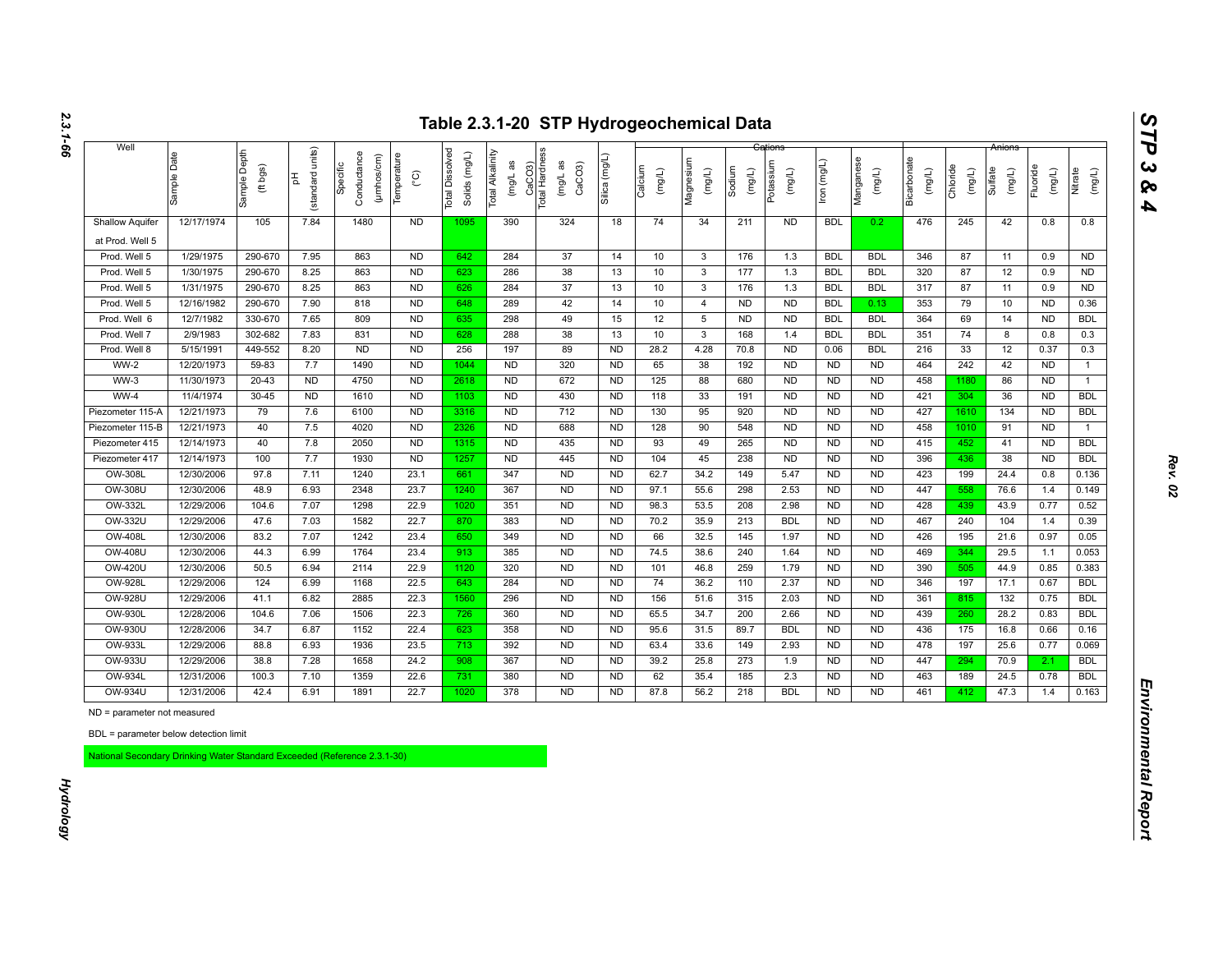| Hydrogeologic                             |                              |                      |                         | <b>Effective</b><br>Porosity or | <b>Grain Size</b>                                |
|-------------------------------------------|------------------------------|----------------------|-------------------------|---------------------------------|--------------------------------------------------|
| <b>Unit</b>                               | <b>Parameter</b>             | <b>Bulk Density</b>  | <b>Porosity</b>         | <b>Specific Yield</b>           | Permeability                                     |
| <b>Upper Shallow</b>                      | Number of Tests              | 11                   | 11                      | <b>NA</b>                       | <b>NA</b>                                        |
| <b>Aquifer</b><br>Confining<br>Layer      | Mean or<br>Geometric<br>mean | $\overline{101}$ pcf | 40%                     | <b>NA</b>                       | <b>NA</b>                                        |
|                                           | Range                        | $96.4 - 114.9$ pcf   | $31.8 - 42.8%$          | <b>NA</b>                       | <b>NA</b>                                        |
|                                           | <b>Number of Tests</b>       | 4                    | $\overline{\mathbf{4}}$ | 4                               | 1                                                |
| <b>Upper Shallow</b><br><b>Aquifer</b>    | Mean or<br>Geometric<br>mean | 99 pcf               | 41%                     | 33%                             | <b>NA</b>                                        |
|                                           | Range                        | $97.2 - 100.2$ pcf   | $39.5 - 41.7%$          | $31.6 - 33.4%$                  | $4.11 \times 10^{-3}$ cm/s                       |
| <b>Lower Shallow</b>                      | <b>Number of Tests</b>       | 9                    | $\overline{11}$         | <b>NA</b>                       | <b>NA</b>                                        |
| <b>Aquifer</b><br>Confining<br>Layer      | Mean or<br>Geometric<br>mean | 99 pcf               | 42%                     | <b>NA</b>                       | <b>NA</b>                                        |
|                                           | Range                        | $87.3 - 107.7$ pcf   | $36.1 - 47.2%$          | <b>NA</b>                       | <b>NA</b>                                        |
|                                           | <b>Number of Tests</b>       | 8                    | 9                       | 9                               | 11                                               |
| <b>Lower Shallow</b><br><b>Aquifer</b>    | Mean or<br>Geometric<br>mean | $102$ pcf            | 39%                     | 31%                             | 6.05 x $10^{-3}$ cm/s                            |
|                                           | Range                        | $94.5 - 120.0$ pcf   | $28.8 - 43.9\%$         | $23.0 - 35.1\%$                 | $4.60 \times 10^{-3}$ –<br>1.02 x $10^{-2}$ cm/s |
|                                           | Number of Tests              | 22                   | 23                      | <b>NA</b>                       | <b>NA</b>                                        |
| <b>Deep Aquifer</b><br>Confining<br>Layer | Mean or<br>Geometric<br>mean | $101$ pcf            | 41%                     | <b>NA</b>                       | <b>NA</b>                                        |
|                                           | Range                        | $82.1 - 111.4$ pcf   | $33.4 - 51.8%$          | <b>NA</b>                       | <b>NA</b>                                        |
|                                           | Number of Tests              | 1                    |                         | 1                               | <b>NA</b>                                        |
| <b>Deep Aquifer</b>                       | Mean or<br>Geometric<br>Mean | <b>NA</b>            | <b>NA</b>               | <b>NA</b>                       | <b>NA</b>                                        |
|                                           | Range                        | 103.1                | 38.8%                   | 31.0%                           | <b>NA</b>                                        |

|  | Table 2.3.1-21  Representative Properties of Hydrogeologic Units |  |  |  |
|--|------------------------------------------------------------------|--|--|--|
|--|------------------------------------------------------------------|--|--|--|

NA = Not applicable to test performed

Source: COLA Part 2 Subsection 2.4S.12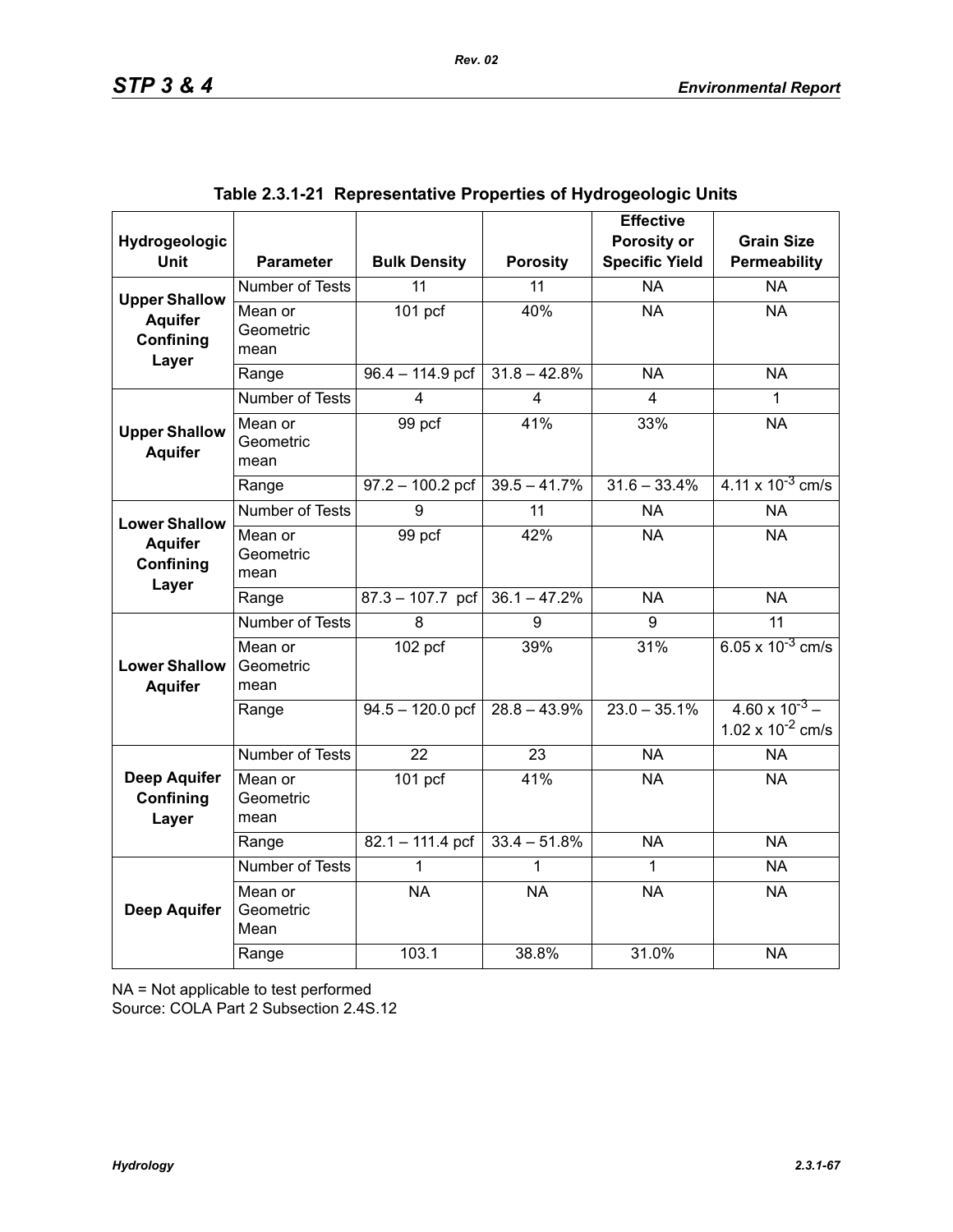| Month<br>(gallons)<br>(gallons)<br>(gallons)<br>(gallons)<br>(gallons)<br>(gallons)<br>(gallons)<br>(gallons)<br>(gallons)<br>(gallons)<br>(gallons)<br>(gallons)<br>36,128,090<br>31,115,804<br>28,909,250<br>January<br>7,765,025<br>41,812,919<br>39,525,831<br>34,041,991<br>35,446,250<br>44,476,292<br>36,279,188<br>40,797,000<br>37,189,345<br>12,521,357<br>February<br>37,551,891<br>36,180,612<br>29,461,480<br>32, 117, 186<br>30,568,014<br>42,574,575<br>36,198,000<br>31,944,711<br>33,323,394<br>37,531,591<br>34,819,000<br>22,598,920<br>38,532,459<br>36,223,601<br>32,643,753<br>48,053,000<br>35,201,420<br>March<br>41,169,835<br>29,792,357<br>33,244,000<br>28,020,000<br>38,458,117<br>32,713,000<br>24,601,783<br>43, 177, 241<br>35,683,774<br>33,649,929<br>27,093,385<br>35,652,764<br>40,828,467<br>29,628,405<br>28,524,378<br>36,309,169<br>31,956,336<br>34,964,690<br>April<br>25,618,936<br>45,752,274<br>38,428,753<br>38,956,861<br>35,593,523<br>36,847,100<br>35,327,680<br>37, 118, 205<br>27,088,736<br>37,782,730<br>May<br>43,365,000<br>36,310,300<br>19,654,117<br>33,220,900<br>June<br>41,995,128<br>35,811,044<br>42,057,320<br>31,347,265<br>40,259,759<br>35,534,592<br>36,604,000<br>29,816,000<br>28,819,186<br>37,885,740<br>31,055,407<br>33,538,680<br>July<br>35,369,911<br>43,862,008<br>41,054,570<br>37,595,060<br>43, 141, 872<br>35,660,218<br>30,254,000<br>36,912,782<br>31,785,000<br>40,315,960<br>33, 187, 388<br>32,728,731<br>42,628,395<br>36,127,366<br>36,092,764<br>43,008,513<br>38,193,859<br>29,863,036<br>45,828,000<br>30,803,058<br>38,457,620<br>32,946,400<br>August<br>24,719,646<br>37,324,840<br>34,910,719<br>33, 151, 000<br>41,838,634<br>Sept.<br>33,787,725<br>36,325,308<br>40,309,148<br>31,716,791<br>39,865,019<br>31,230,060<br>36,836,000<br>25,744,319<br>37,052,232<br>25,675,791<br>29,407,550<br>October<br>42,742,696<br>34,426,989<br>38,050,780<br>30,770,476<br>38,460,958<br>37,863,296<br>31,538,000<br>36,540,206<br>22,606,096<br>38,944,140<br>35,413,702<br>32,764,920<br>36,391,863<br>31,657,842<br>30,886,310<br>33,875,759<br>37,353,000<br>28,499,573<br>34,429,744<br>38,474,080<br>November<br>21,338,258<br>39,694,275<br>33,674,338<br>34,950,153<br>36,841,789<br>29,493,213<br>33,436,651<br>34,751,855<br>30,409,159<br>41,168,000<br>39,554,770<br>December<br>24,196,105<br>474,726,766<br>434,335,789<br>404,002,967<br>437,489,186<br>391,479,855<br>423,935,565<br><b>Total (gallons)</b><br>271,411,252<br>451,492,745<br>453,740,667<br>426,180,533<br>398,540,117<br>422,363,662<br>833<br>1,457<br>1,386<br>1,343<br>1,392<br>1,201<br>1,223<br>1,301<br>Total (acre-feet)<br>1,333<br>1,240<br>1,308<br>1,296 | 1995 | 1996 | 1997 | 1998 | 1999 | 2000 | 2001 | 2002 | 2003 | 2004 | 2005 | 2006 |
|-------------------------------------------------------------------------------------------------------------------------------------------------------------------------------------------------------------------------------------------------------------------------------------------------------------------------------------------------------------------------------------------------------------------------------------------------------------------------------------------------------------------------------------------------------------------------------------------------------------------------------------------------------------------------------------------------------------------------------------------------------------------------------------------------------------------------------------------------------------------------------------------------------------------------------------------------------------------------------------------------------------------------------------------------------------------------------------------------------------------------------------------------------------------------------------------------------------------------------------------------------------------------------------------------------------------------------------------------------------------------------------------------------------------------------------------------------------------------------------------------------------------------------------------------------------------------------------------------------------------------------------------------------------------------------------------------------------------------------------------------------------------------------------------------------------------------------------------------------------------------------------------------------------------------------------------------------------------------------------------------------------------------------------------------------------------------------------------------------------------------------------------------------------------------------------------------------------------------------------------------------------------------------------------------------------------------------------------------------------------------------------------------------------------------------------------------------------------------------------------------------------------------------------------------------------------------------------------------------------------------------------------------------------------------------------------------------------------------------------------------|------|------|------|------|------|------|------|------|------|------|------|------|
|                                                                                                                                                                                                                                                                                                                                                                                                                                                                                                                                                                                                                                                                                                                                                                                                                                                                                                                                                                                                                                                                                                                                                                                                                                                                                                                                                                                                                                                                                                                                                                                                                                                                                                                                                                                                                                                                                                                                                                                                                                                                                                                                                                                                                                                                                                                                                                                                                                                                                                                                                                                                                                                                                                                                                 |      |      |      |      |      |      |      |      |      |      |      |      |
|                                                                                                                                                                                                                                                                                                                                                                                                                                                                                                                                                                                                                                                                                                                                                                                                                                                                                                                                                                                                                                                                                                                                                                                                                                                                                                                                                                                                                                                                                                                                                                                                                                                                                                                                                                                                                                                                                                                                                                                                                                                                                                                                                                                                                                                                                                                                                                                                                                                                                                                                                                                                                                                                                                                                                 |      |      |      |      |      |      |      |      |      |      |      |      |
|                                                                                                                                                                                                                                                                                                                                                                                                                                                                                                                                                                                                                                                                                                                                                                                                                                                                                                                                                                                                                                                                                                                                                                                                                                                                                                                                                                                                                                                                                                                                                                                                                                                                                                                                                                                                                                                                                                                                                                                                                                                                                                                                                                                                                                                                                                                                                                                                                                                                                                                                                                                                                                                                                                                                                 |      |      |      |      |      |      |      |      |      |      |      |      |
|                                                                                                                                                                                                                                                                                                                                                                                                                                                                                                                                                                                                                                                                                                                                                                                                                                                                                                                                                                                                                                                                                                                                                                                                                                                                                                                                                                                                                                                                                                                                                                                                                                                                                                                                                                                                                                                                                                                                                                                                                                                                                                                                                                                                                                                                                                                                                                                                                                                                                                                                                                                                                                                                                                                                                 |      |      |      |      |      |      |      |      |      |      |      |      |
|                                                                                                                                                                                                                                                                                                                                                                                                                                                                                                                                                                                                                                                                                                                                                                                                                                                                                                                                                                                                                                                                                                                                                                                                                                                                                                                                                                                                                                                                                                                                                                                                                                                                                                                                                                                                                                                                                                                                                                                                                                                                                                                                                                                                                                                                                                                                                                                                                                                                                                                                                                                                                                                                                                                                                 |      |      |      |      |      |      |      |      |      |      |      |      |
|                                                                                                                                                                                                                                                                                                                                                                                                                                                                                                                                                                                                                                                                                                                                                                                                                                                                                                                                                                                                                                                                                                                                                                                                                                                                                                                                                                                                                                                                                                                                                                                                                                                                                                                                                                                                                                                                                                                                                                                                                                                                                                                                                                                                                                                                                                                                                                                                                                                                                                                                                                                                                                                                                                                                                 |      |      |      |      |      |      |      |      |      |      |      |      |
|                                                                                                                                                                                                                                                                                                                                                                                                                                                                                                                                                                                                                                                                                                                                                                                                                                                                                                                                                                                                                                                                                                                                                                                                                                                                                                                                                                                                                                                                                                                                                                                                                                                                                                                                                                                                                                                                                                                                                                                                                                                                                                                                                                                                                                                                                                                                                                                                                                                                                                                                                                                                                                                                                                                                                 |      |      |      |      |      |      |      |      |      |      |      |      |
|                                                                                                                                                                                                                                                                                                                                                                                                                                                                                                                                                                                                                                                                                                                                                                                                                                                                                                                                                                                                                                                                                                                                                                                                                                                                                                                                                                                                                                                                                                                                                                                                                                                                                                                                                                                                                                                                                                                                                                                                                                                                                                                                                                                                                                                                                                                                                                                                                                                                                                                                                                                                                                                                                                                                                 |      |      |      |      |      |      |      |      |      |      |      |      |
|                                                                                                                                                                                                                                                                                                                                                                                                                                                                                                                                                                                                                                                                                                                                                                                                                                                                                                                                                                                                                                                                                                                                                                                                                                                                                                                                                                                                                                                                                                                                                                                                                                                                                                                                                                                                                                                                                                                                                                                                                                                                                                                                                                                                                                                                                                                                                                                                                                                                                                                                                                                                                                                                                                                                                 |      |      |      |      |      |      |      |      |      |      |      |      |
|                                                                                                                                                                                                                                                                                                                                                                                                                                                                                                                                                                                                                                                                                                                                                                                                                                                                                                                                                                                                                                                                                                                                                                                                                                                                                                                                                                                                                                                                                                                                                                                                                                                                                                                                                                                                                                                                                                                                                                                                                                                                                                                                                                                                                                                                                                                                                                                                                                                                                                                                                                                                                                                                                                                                                 |      |      |      |      |      |      |      |      |      |      |      |      |
|                                                                                                                                                                                                                                                                                                                                                                                                                                                                                                                                                                                                                                                                                                                                                                                                                                                                                                                                                                                                                                                                                                                                                                                                                                                                                                                                                                                                                                                                                                                                                                                                                                                                                                                                                                                                                                                                                                                                                                                                                                                                                                                                                                                                                                                                                                                                                                                                                                                                                                                                                                                                                                                                                                                                                 |      |      |      |      |      |      |      |      |      |      |      |      |
|                                                                                                                                                                                                                                                                                                                                                                                                                                                                                                                                                                                                                                                                                                                                                                                                                                                                                                                                                                                                                                                                                                                                                                                                                                                                                                                                                                                                                                                                                                                                                                                                                                                                                                                                                                                                                                                                                                                                                                                                                                                                                                                                                                                                                                                                                                                                                                                                                                                                                                                                                                                                                                                                                                                                                 |      |      |      |      |      |      |      |      |      |      |      |      |
|                                                                                                                                                                                                                                                                                                                                                                                                                                                                                                                                                                                                                                                                                                                                                                                                                                                                                                                                                                                                                                                                                                                                                                                                                                                                                                                                                                                                                                                                                                                                                                                                                                                                                                                                                                                                                                                                                                                                                                                                                                                                                                                                                                                                                                                                                                                                                                                                                                                                                                                                                                                                                                                                                                                                                 |      |      |      |      |      |      |      |      |      |      |      |      |
|                                                                                                                                                                                                                                                                                                                                                                                                                                                                                                                                                                                                                                                                                                                                                                                                                                                                                                                                                                                                                                                                                                                                                                                                                                                                                                                                                                                                                                                                                                                                                                                                                                                                                                                                                                                                                                                                                                                                                                                                                                                                                                                                                                                                                                                                                                                                                                                                                                                                                                                                                                                                                                                                                                                                                 |      |      |      |      |      |      |      |      |      |      |      |      |
|                                                                                                                                                                                                                                                                                                                                                                                                                                                                                                                                                                                                                                                                                                                                                                                                                                                                                                                                                                                                                                                                                                                                                                                                                                                                                                                                                                                                                                                                                                                                                                                                                                                                                                                                                                                                                                                                                                                                                                                                                                                                                                                                                                                                                                                                                                                                                                                                                                                                                                                                                                                                                                                                                                                                                 |      |      |      |      |      |      |      |      |      |      |      |      |
|                                                                                                                                                                                                                                                                                                                                                                                                                                                                                                                                                                                                                                                                                                                                                                                                                                                                                                                                                                                                                                                                                                                                                                                                                                                                                                                                                                                                                                                                                                                                                                                                                                                                                                                                                                                                                                                                                                                                                                                                                                                                                                                                                                                                                                                                                                                                                                                                                                                                                                                                                                                                                                                                                                                                                 |      |      |      |      |      |      |      |      |      |      |      |      |
|                                                                                                                                                                                                                                                                                                                                                                                                                                                                                                                                                                                                                                                                                                                                                                                                                                                                                                                                                                                                                                                                                                                                                                                                                                                                                                                                                                                                                                                                                                                                                                                                                                                                                                                                                                                                                                                                                                                                                                                                                                                                                                                                                                                                                                                                                                                                                                                                                                                                                                                                                                                                                                                                                                                                                 |      |      |      |      |      |      |      |      |      |      |      |      |
|                                                                                                                                                                                                                                                                                                                                                                                                                                                                                                                                                                                                                                                                                                                                                                                                                                                                                                                                                                                                                                                                                                                                                                                                                                                                                                                                                                                                                                                                                                                                                                                                                                                                                                                                                                                                                                                                                                                                                                                                                                                                                                                                                                                                                                                                                                                                                                                                                                                                                                                                                                                                                                                                                                                                                 |      |      |      |      |      |      |      |      |      |      |      |      |
|                                                                                                                                                                                                                                                                                                                                                                                                                                                                                                                                                                                                                                                                                                                                                                                                                                                                                                                                                                                                                                                                                                                                                                                                                                                                                                                                                                                                                                                                                                                                                                                                                                                                                                                                                                                                                                                                                                                                                                                                                                                                                                                                                                                                                                                                                                                                                                                                                                                                                                                                                                                                                                                                                                                                                 |      |      |      |      |      |      |      |      |      |      |      |      |
|                                                                                                                                                                                                                                                                                                                                                                                                                                                                                                                                                                                                                                                                                                                                                                                                                                                                                                                                                                                                                                                                                                                                                                                                                                                                                                                                                                                                                                                                                                                                                                                                                                                                                                                                                                                                                                                                                                                                                                                                                                                                                                                                                                                                                                                                                                                                                                                                                                                                                                                                                                                                                                                                                                                                                 |      |      |      |      |      |      |      |      |      |      |      |      |
|                                                                                                                                                                                                                                                                                                                                                                                                                                                                                                                                                                                                                                                                                                                                                                                                                                                                                                                                                                                                                                                                                                                                                                                                                                                                                                                                                                                                                                                                                                                                                                                                                                                                                                                                                                                                                                                                                                                                                                                                                                                                                                                                                                                                                                                                                                                                                                                                                                                                                                                                                                                                                                                                                                                                                 |      |      |      |      |      |      |      |      |      |      |      |      |
|                                                                                                                                                                                                                                                                                                                                                                                                                                                                                                                                                                                                                                                                                                                                                                                                                                                                                                                                                                                                                                                                                                                                                                                                                                                                                                                                                                                                                                                                                                                                                                                                                                                                                                                                                                                                                                                                                                                                                                                                                                                                                                                                                                                                                                                                                                                                                                                                                                                                                                                                                                                                                                                                                                                                                 |      |      |      |      |      |      |      |      |      |      |      |      |
|                                                                                                                                                                                                                                                                                                                                                                                                                                                                                                                                                                                                                                                                                                                                                                                                                                                                                                                                                                                                                                                                                                                                                                                                                                                                                                                                                                                                                                                                                                                                                                                                                                                                                                                                                                                                                                                                                                                                                                                                                                                                                                                                                                                                                                                                                                                                                                                                                                                                                                                                                                                                                                                                                                                                                 |      |      |      |      |      |      |      |      |      |      |      |      |
|                                                                                                                                                                                                                                                                                                                                                                                                                                                                                                                                                                                                                                                                                                                                                                                                                                                                                                                                                                                                                                                                                                                                                                                                                                                                                                                                                                                                                                                                                                                                                                                                                                                                                                                                                                                                                                                                                                                                                                                                                                                                                                                                                                                                                                                                                                                                                                                                                                                                                                                                                                                                                                                                                                                                                 |      |      |      |      |      |      |      |      |      |      |      |      |
|                                                                                                                                                                                                                                                                                                                                                                                                                                                                                                                                                                                                                                                                                                                                                                                                                                                                                                                                                                                                                                                                                                                                                                                                                                                                                                                                                                                                                                                                                                                                                                                                                                                                                                                                                                                                                                                                                                                                                                                                                                                                                                                                                                                                                                                                                                                                                                                                                                                                                                                                                                                                                                                                                                                                                 |      |      |      |      |      |      |      |      |      |      |      |      |